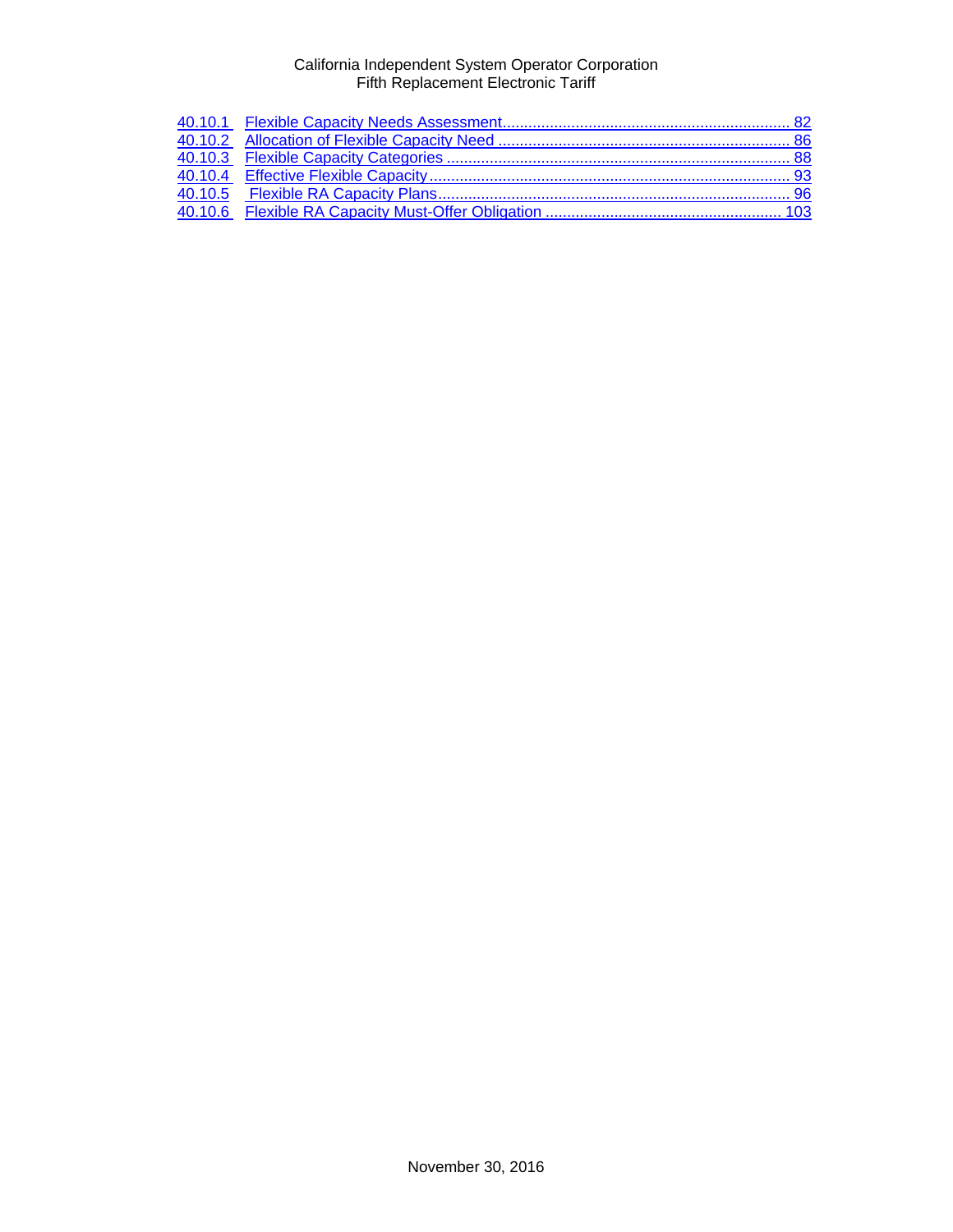## <span id="page-2-0"></span>**40. Resource Adequacy Demonstration For All SCs In The CAISO BAA**

### <span id="page-2-1"></span>**40.1 Applicability**

A Load Serving Entity, and its Scheduling Coordinator, shall be exempt from this Section 40 during the next Resource Adequacy Compliance Year, if the metered peak Demand of the Load Serving Entity did not exceed one (1) MW during the twelve months preceding the last date on which the Load Serving Entity can make the election in Section 40.1.1 for the next Resource Adequacy Compliance Year. This Section 40 shall apply to all other Load Serving Entities and their respective Scheduling Coordinators. For purposes of Section 40, a Load Serving Entity shall not include any entity satisfying the terms of California Public Utilities Code Section 380(j)(3).

#### <span id="page-2-2"></span>**40.1.1 [Not Used]**

### <span id="page-2-3"></span>**40.2 Information Requirements For Resource Adequacy Programs**

#### <span id="page-2-4"></span>**40.2.1 Reserve Sharing Load Serving Entities**

#### **40.2.1.1 Requirements for CPUC Load Serving Entities**

- (a) The Scheduling Coordinator for a CPUC Load Serving Entity must provide the CAISO with all information or data to be provided to the CAISO as required by the CPUC and pursuant to the schedule adopted by the CPUC, except that the monthly Resource Adequacy Plans or the same information as required to be included in the monthly Resource Adequacy Plans, plus any other information the CAISO requires as identified in the Business Practice Manual, shall be submitted to the CAISO no less than 45 days in advance of the first day of the month covered by the plan, as provided in Section 40.2.1.1(e).
- (b) Where the information or data provided to the CAISO under Section 40.2.1.1(a) does not include Reserve Margin(s), then the provisions of Section 40.2.2.1(b) shall apply.
- (c) Where the information or data provided to the CAISO under Section 40.2.1.1(a) does not include criteria for determining qualifying resource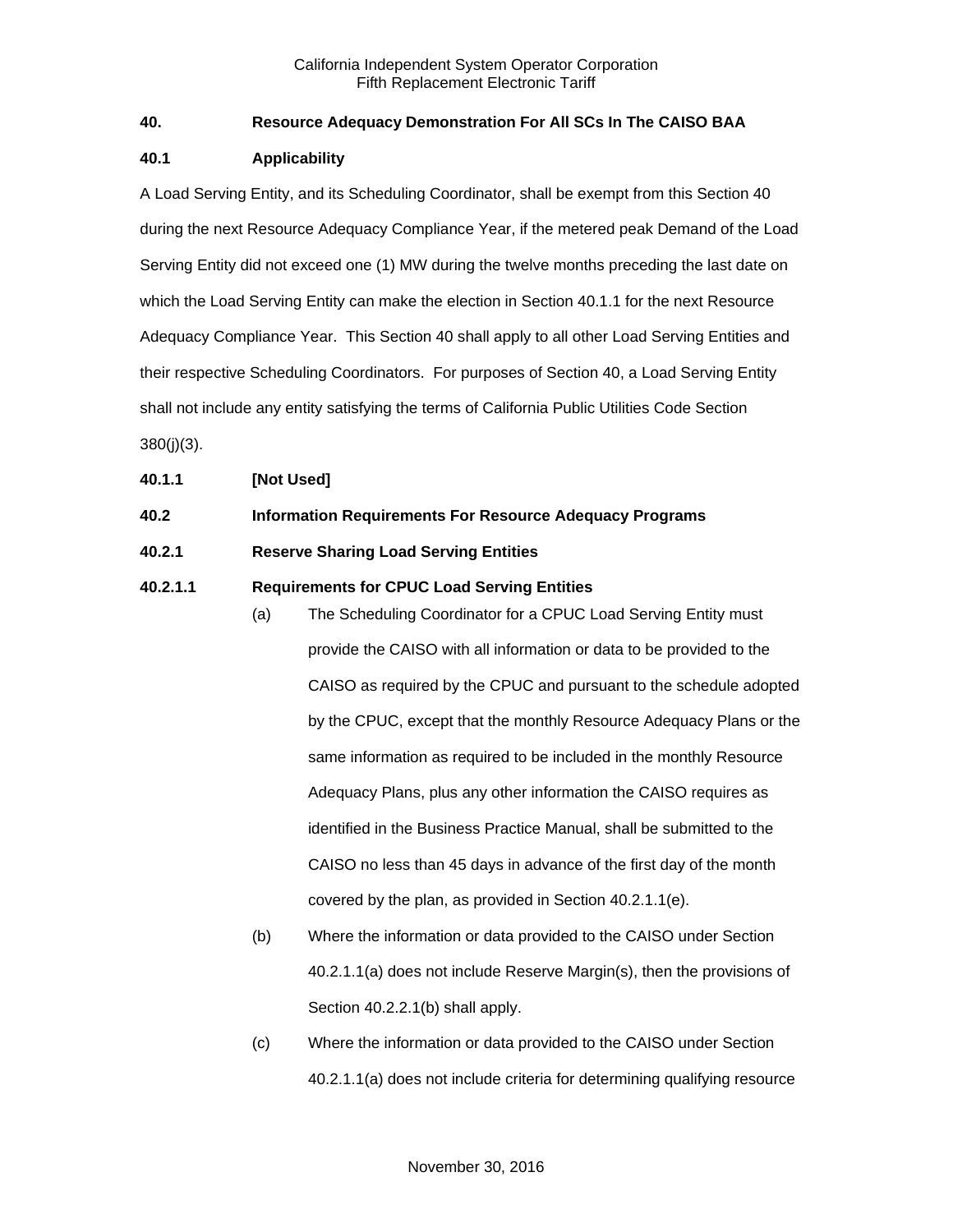types and their Qualifying Capacity, then the provisions of Section 40.8 shall apply.

- (d) Where the information or data provided to the CAISO under Section 40.2.1.1(a) does not include annual and monthly Demand Forecast requirements, then the provisions of Section 40.2.2.3 shall apply.
- (e) Where the information or data provided to the CAISO under Section 40.2.1.1(a) does not include annual and monthly Resource Adequacy Plan requirements, or where there is a requirement to submit monthly Resource Adequacy Plans but the submission date is less than 45 days in advance of the first day of the month covered by the plan, then Section 40.2.2.4 shall apply.

## <span id="page-3-0"></span>**40.2.2 Non-CPUC Load Serving Entities**

#### **40.2.2.1 Reserve Margin**

- (a) The Scheduling Coordinator for a Non-CPUC Load Serving Entity must provide the CAISO with the Reserve Margin(s) adopted by the appropriate Local Regulatory Authority or federal agency for use in the annual Resource Adequacy Plan and monthly Resource Adequacy Plans listed as a percentage of the Demand Forecasts developed in accordance with Section 40.2.2.3.
- (b) For the Scheduling Coordinator for a Non-CPUC Load Serving Entity for which the appropriate Local Regulatory Authority or federal agency has not established a Reserve Margin(s) or a CPUC Load Serving Entity subject to Section 40.2.1.1(b), the Reserve Margin for each month shall be no less than fifteen percent (15%) of the LSE's peak hourly Demand for the applicable month, as determined by the Demand Forecasts developed in accordance with Section 40.2.2.3.

## **40.2.2.2 Qualifying Capacity Criteria**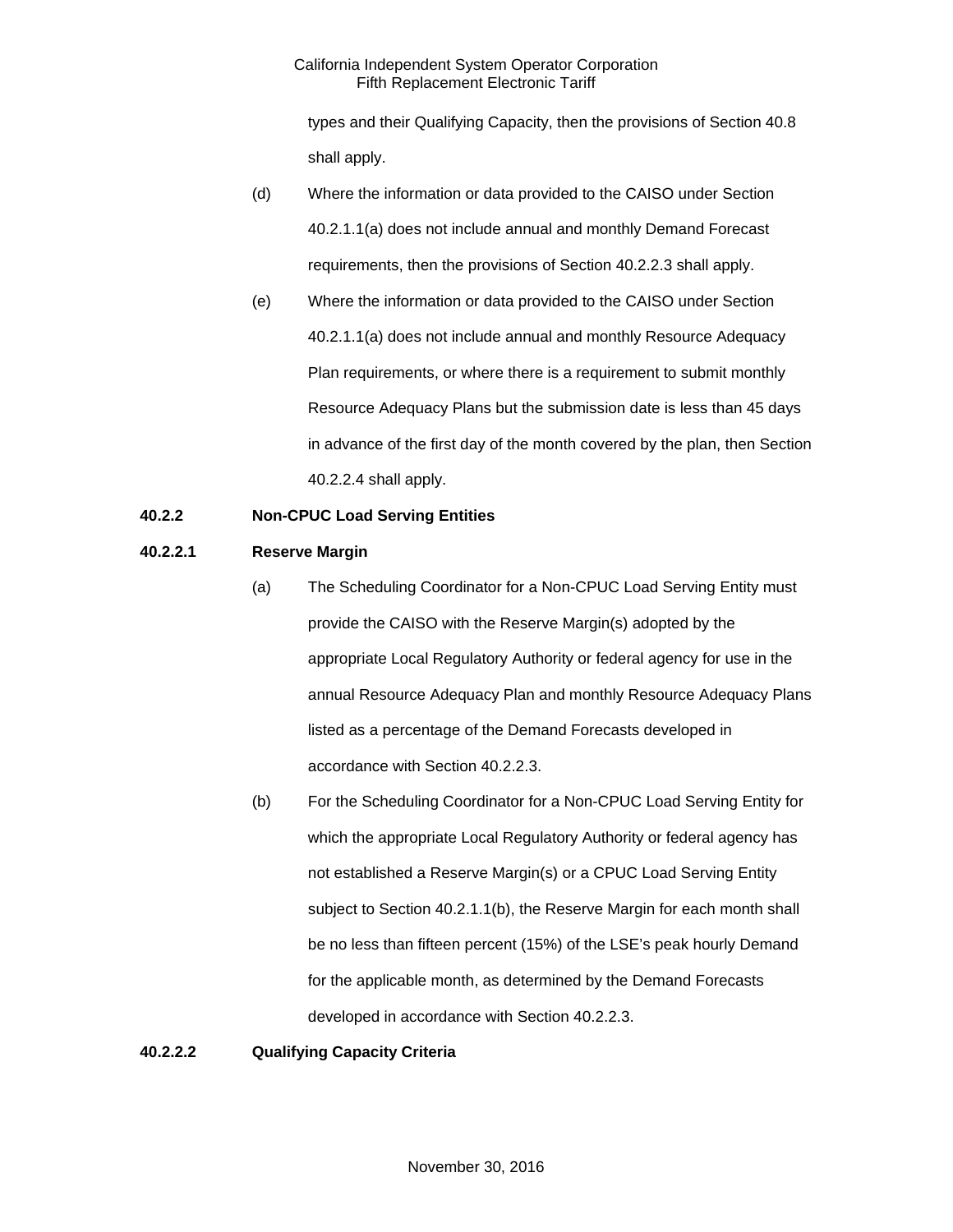The Scheduling Coordinator for a Non-CPUC Load Serving Entity must provide the CAISO with a description of the criteria adopted by the Local Regulatory Authority or federal agency for determining qualifying resource types and the Qualifying Capacity from such resources and any modifications thereto as they are implemented from time to time. The LSE may elect to utilize the criteria set forth in Section 40.8.

## **40.2.2.3 Demand Forecasts**

If the California Energy Commission does not produce a coincident peak Demand Forecast for a Load Serving Entity, the Scheduling Coordinator that Load Serving Entity status must provide the information requested by the CAISO on the schedule and in the reporting format(s) set forth in the Business Practice Manual.

## **40.2.2.4 Annual and Monthly Resource Adequacy Plans**

The Scheduling Coordinator for a Non-CPUC Load Serving Entity or a CPUC Load Serving Entity subject to Section 40.2.1.1(b) must provide annual and monthly Resource Adequacy Plans for such Load Serving Entity, as follows:

- (a) Each annual Resource Adequacy Plan must be submitted to the CAISO on a schedule and in the reporting format(s) set forth in the Business Practice Manual. The annual Resource Adequacy Plan must, at a minimum, set forth the Local Capacity Area Resources, if any, procured by the Load Serving Entity as described in Section 40.3.
- (b) Each monthly Resource Adequacy Plan or the same information as required to be included in the monthly Resource Adequacy Plan, plus any other information the CAISO requires as identified in the Business Practice Manual, must be submitted to the CAISO at least 45 days in advance of the first day of the month covered by the plan, and in accordance with the schedule and in the reporting format(s) set forth in the Business Practice Manual. The monthly Resource Adequacy Plan must identify all resources, including Local Capacity Area Resources, the Load Serving Entity will rely upon to satisfy the applicable month's peak hour Demand of the Load Serving Entity as determined by the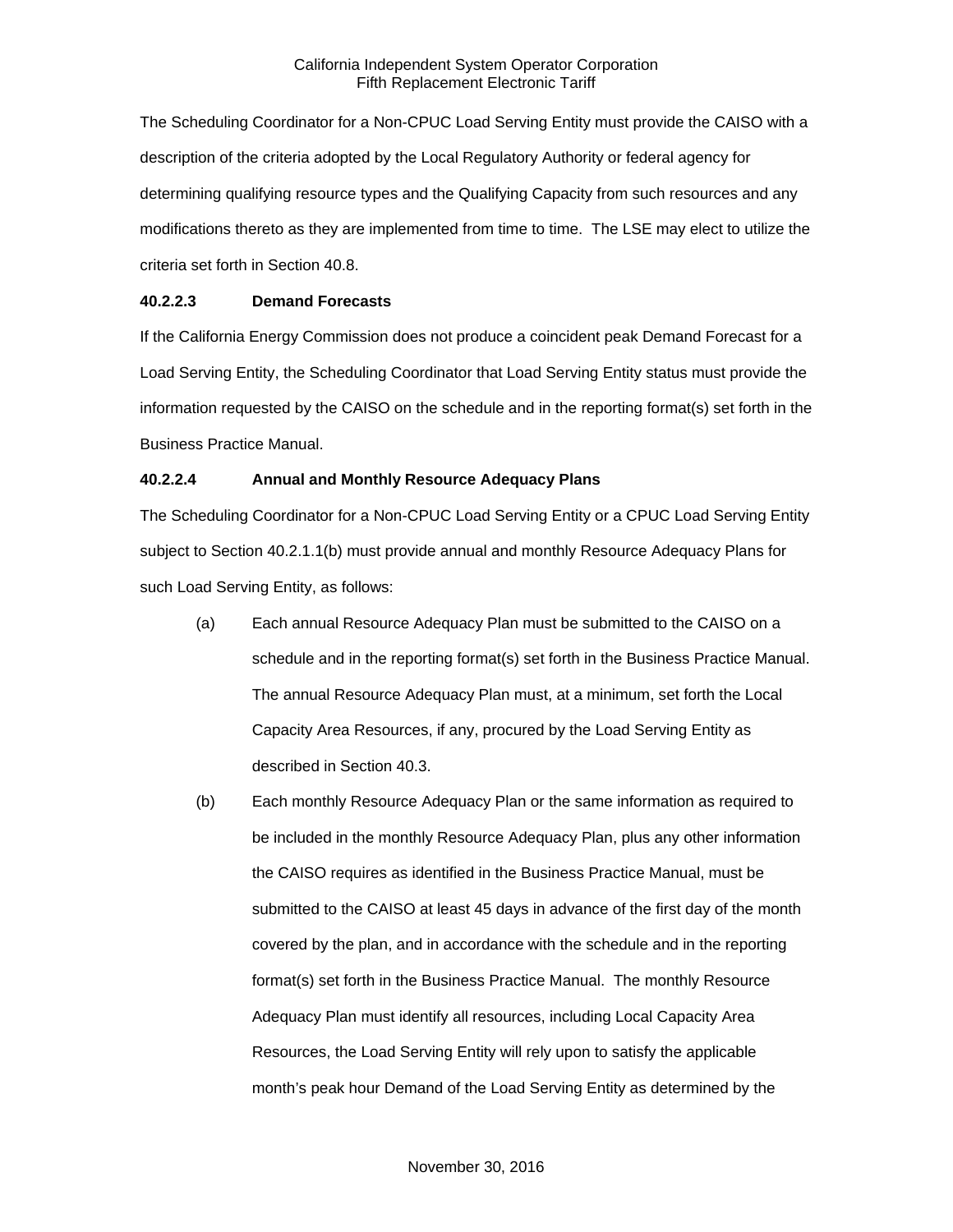Demand Forecasts developed in accordance with Section 40.2.2.3 and applicable Reserve Margin. Resource Adequacy Plans must utilize the Net Qualifying Capacity requirements of Section 40.4.

- (c) The Scheduling Coordinator for the Load Serving Entity may submit at any time from 45 days through 11 days in advance of the relevant month, a revision to its monthly Resource Adequacy Plan to correct an error in the plan. The CAISO will not accept any revisions to a monthly Resource Adequacy Plan from 10 days in advance of the relevant month through the end of the month, unless the Scheduling Coordinator for the Load Serving Entity demonstrates good cause for the change and explains why it was not possible to submit the change earlier.
- (d) In order to ensure that the CAISO's outage replacement determination remains accurate, the Scheduling Coordinator for the Load Serving Entity that submits a revision to its monthly Resource Adequacy Plan to correct an error must include in the revision a MW amount of Resource Adequacy Capacity for each day of month that is no less than the MW amount of Resource Adequacy Capacity included in its original plan for each day of the month.
- (e) In order to ensure that the amount of Resource Adequacy Capacity required to be included in the Load Serving Entity's Resource Adequacy Plan is operationally available to the CAISO throughout the resource adequacy month, the Load Serving Entity that submits the monthly Resource Adequacy Plan is subject to the replacement requirement in Section 9.3.1.3.1.

#### <span id="page-5-0"></span>**40.2.3 [Not Used]**

#### <span id="page-5-1"></span>**40.2.4 Load-Following MSS**

(1) **Applicability.** Unless otherwise provided in Section 40, Scheduling Coordinators for Load-following MSSs are subject solely to Sections 40.2.4, 40.3, and with respect to their Local Capacity Area Resources identified in accordance with Section 40.2.4, Section 40.9, and with respect to Flexible Resource Adequacy Capacity, Section 40.10.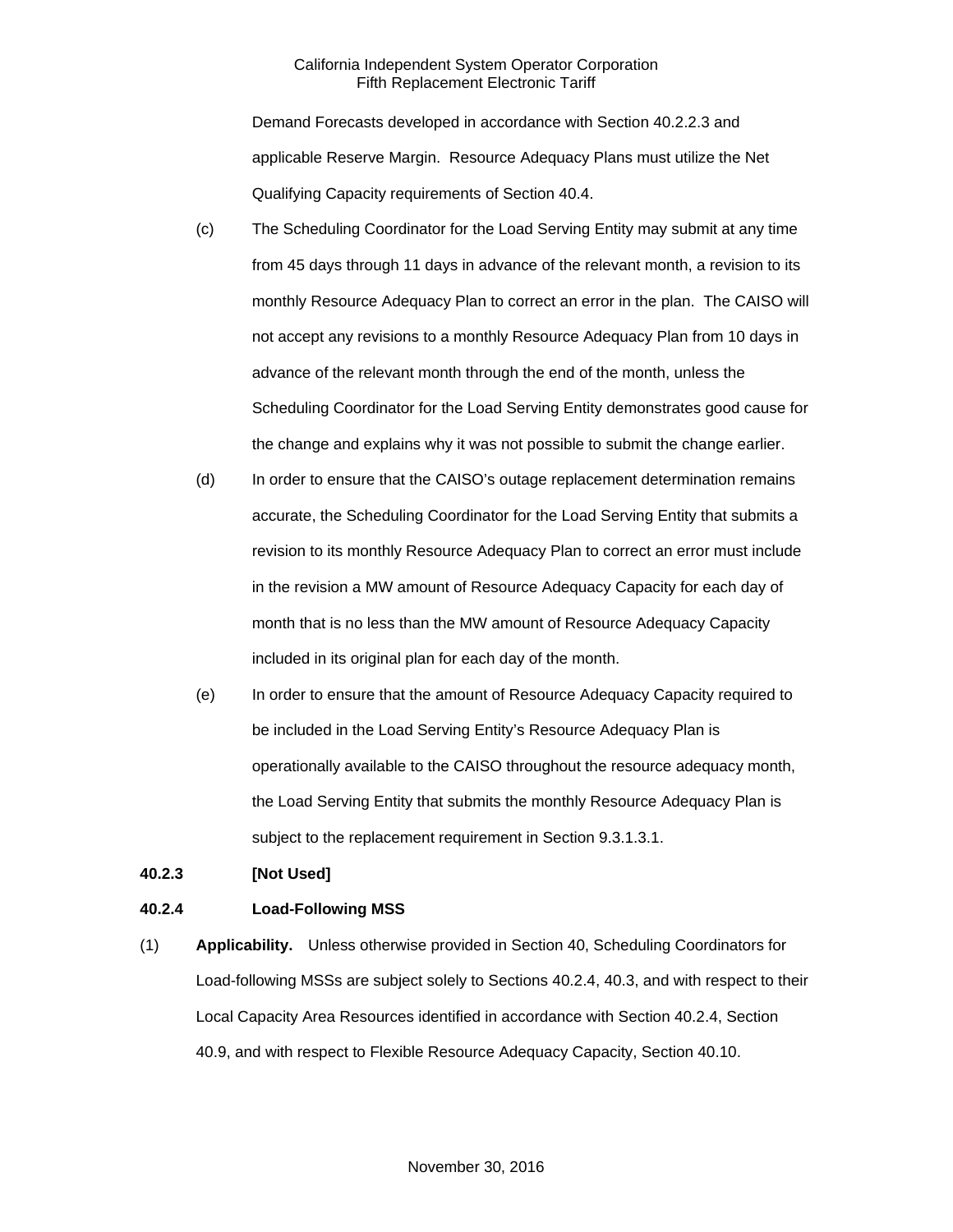- (2) **Annual RA Plan.** A Scheduling Coordinator for a Load-following MSS must provide an annual Resource Adequacy Plan that sets forth, at a minimum, the Local Capacity Area Resources, if any, procured by the Load-following MSS as described in Section 40.3. The annual Resource Adequacy Plan shall utilize the annual coincident peak Demand determination provided by the California Energy Commission for such Load-following MSS using Demand Forecast data submitted to the California Energy Commission by the Load-following MSS, or, if the California Energy Commission does not produce coincident peak Demand Forecasts for the Load-following MSS, the annual coincident peak Demand Forecast produced by the CAISO for such Load-following MSS in accordance with its Business Practice Manual using Demand Forecast data submitted to the CAISO by the Load-following MSS.
- (3) **Monthly RA Plan and Supply Plan.** The Scheduling Coordinator for a Load-following MSS must submit a monthly Resource Adequacy Plan and Supply Plan on the schedule set forth in the Business Practice Manual.

#### <span id="page-6-0"></span>**40.3 Local Capacity Area Resource Requirements For SCs For LSEs**

#### <span id="page-6-1"></span>**40.3.1 Local Capacity Technical Study**

On an annual basis, pursuant to the schedule set forth in the Business Practice Manual, the CAISO will, perform, and publish on the CAISO Website the Local Capacity Technical Study. The Local Capacity Technical Study shall identify Local Capacity Areas, determine the minimum amount of Local Capacity Area Resources in MW that must be available to the CAISO within each identified Local Capacity Area, and identify the Generating Units within each identified Local Capacity Area. The CAISO shall collaborate with the CPUC, Local Regulatory Authorities within the CAISO Balancing Authority Area, federal agencies, and Market Participants to ensure that the Local Capacity Technical Study is performed in accordance with this Section 40.3 and to establish for inclusion in the Business Practice Manual other parameters and assumptions applicable to the Local Capacity Technical Study and a schedule that provides for: (i) reasonable time for review of a draft Local Capacity Technical Study, (ii) reasonable time for Participating TOs to propose operating solutions, and (iii) release of the final Local Capacity Technical Study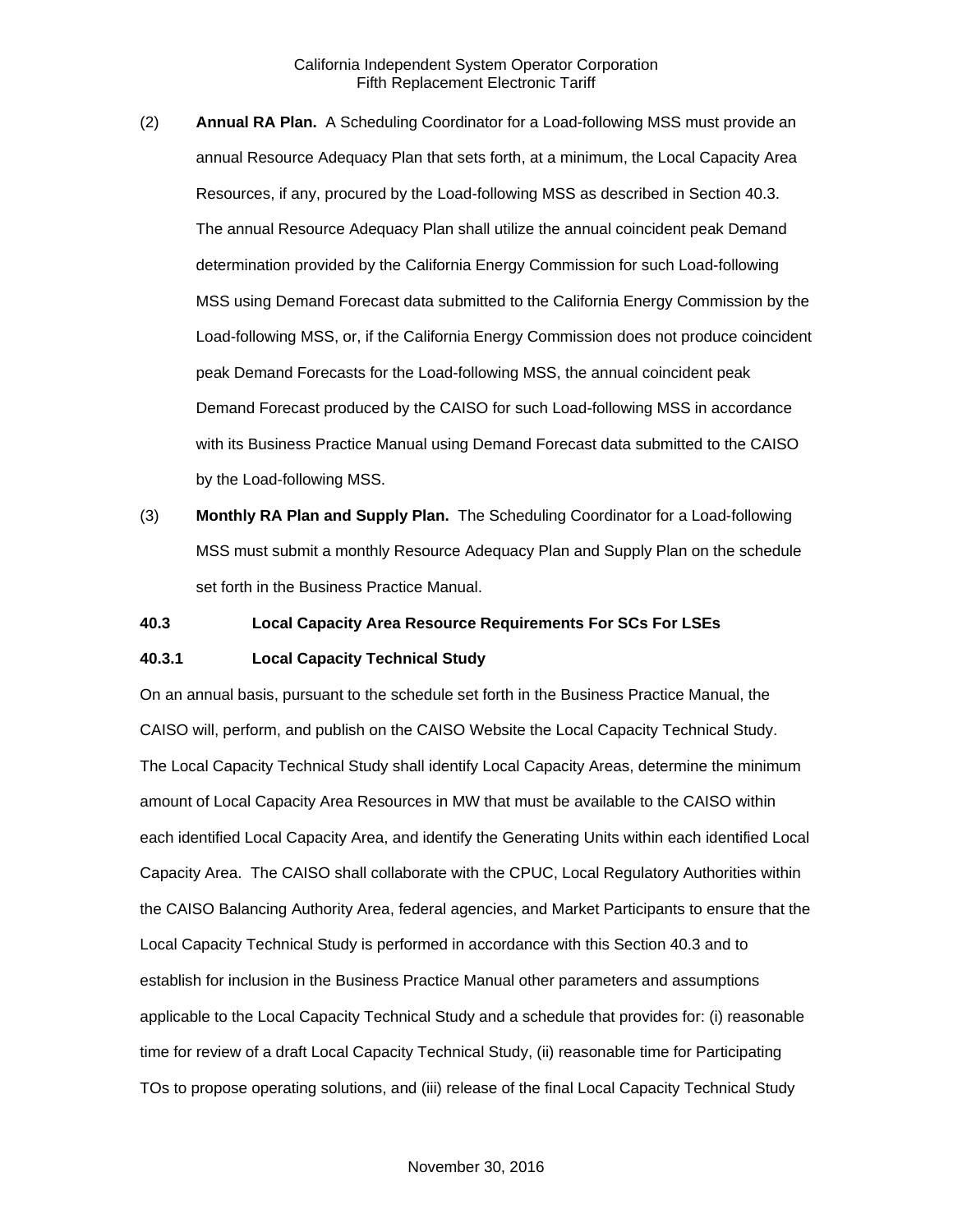no later than 120 days prior to the date annual Resource Adequacy Plans must be submitted under this Section 40.

## **40.3.1.1 Local Capacity Technical Study Criteria**

The Local Capacity Technical Study will determine the minimum amount of Local Capacity Area Resources needed to address the Contingencies identified in Section 40.3.1.2. In performing the Local Capacity Technical Study, the CAISO will apply those methods for resolving Contingencies considered appropriate for the performance level that corresponds to a particular studied Contingency, as provided in NERC Reliability Standards TPL-001-0, TPL-002-0, TPL-003-0, and TPL-004-0, as augmented by CAISO Reliability Criteria in accordance with the Transmission Control Agreement and Section 24.2.1. The CAISO Reliability Criteria shall include:

- (1) Time Allowed for Manual Readjustment: This is the amount of time required for the Operator to take all actions necessary to prepare the system for the next Contingency. This time should not be more than thirty (30) minutes.
- (2) No voltage collapse or dynamic instability shall be allowed for a Contingency in Category D – extreme event (any B1-4 system readjusted (Common Mode) L-2), as listed in Section 40.3.1.2.

## **40.3.1.2 Local Capacity Technical Study Contingencies.**

The Local Capacity Technical Study shall assess the following Contingencies: **Contingency Component(s) NERC/WECC Performance Level A – No Contingencies NERC/WECC Performance Level B – Loss of a single element** 1. Generator (G-1) 2. Transmission Circuit (L-1) 3. Transformer (T-1) 4. Single Pole (dc) Line 5. G-1 system readjusted L-1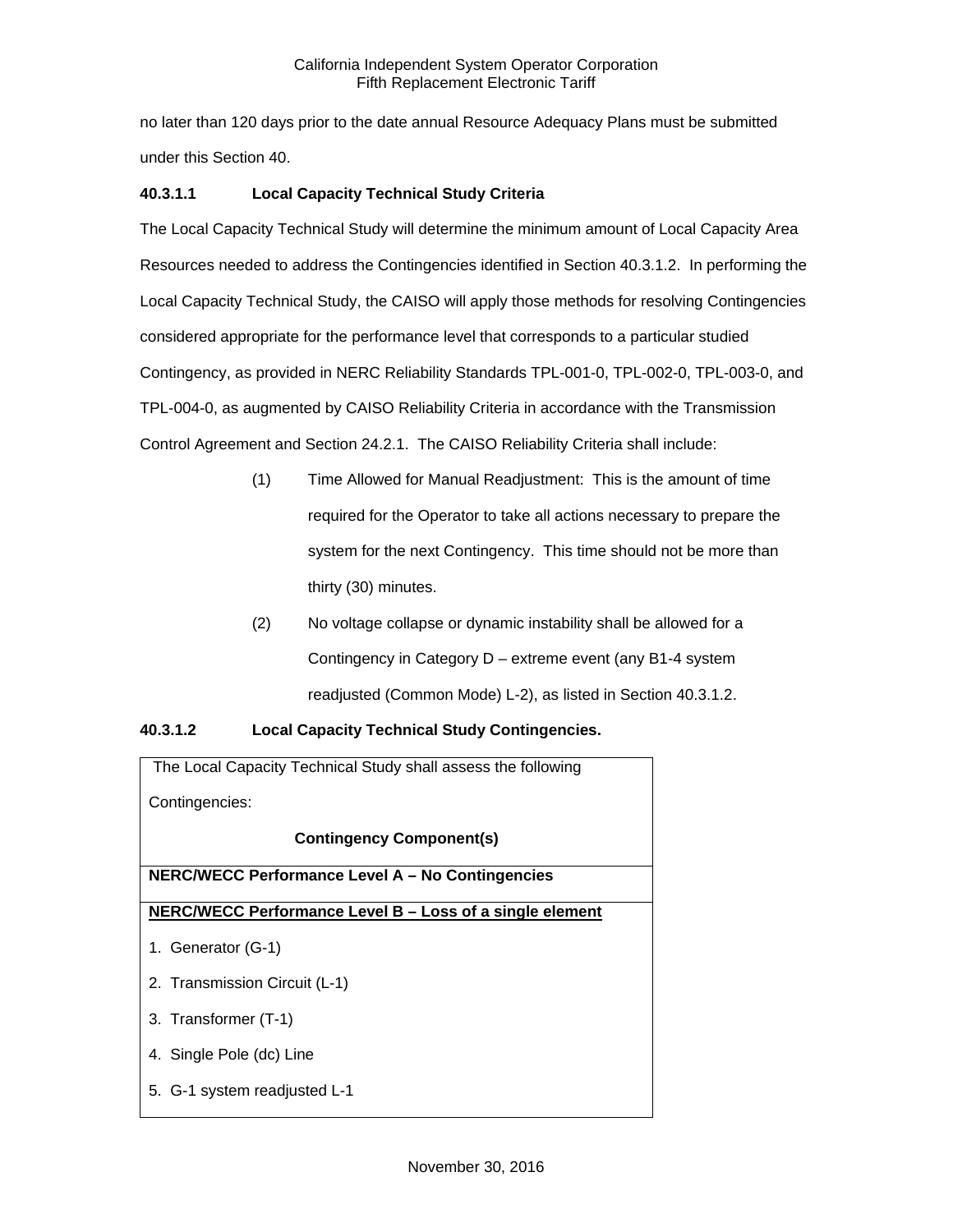| NERC/WECC Performance Level C - Loss of two or more elements |  |  |  |
|--------------------------------------------------------------|--|--|--|
| 3. L-1 system readjusted G-1                                 |  |  |  |
| 3. G-1 system readjusted T-1 or T-1 system readjusted G-1    |  |  |  |
| 3. L-1 system readjusted T-1 or T-1 system readjusted L-1    |  |  |  |
| 3. G-1 system readjusted G-1                                 |  |  |  |
| 3. L-1 system readjusted L-1                                 |  |  |  |
| 4. Bipolar (dc) Line                                         |  |  |  |
| 5. Two circuits (Common Mode) L-2                            |  |  |  |
| WECC-S3. Two generators (Common Mode) G-2                    |  |  |  |
| D - Extreme event - loss of two or more elements             |  |  |  |
| Any B1-4 system readjusted (Common Mode) L-2                 |  |  |  |
|                                                              |  |  |  |

## <span id="page-8-0"></span>**40.3.2 Allocation Of Local Capacity Area Resource Obligations**

The CAISO will allocate responsibility for Local Capacity Area Resources to Scheduling Coordinators for Load Serving Entities in the following sequential manner:

> (a) The responsibility for the aggregate Local Capacity Area Resources required for all Local Capacity Areas within each TAC Area as determined by the Local Capacity Technical Study will be allocated to all Scheduling Coordinators for Load Serving Entities that serve Load in the TAC Area in accordance with the Load Serving Entity's proportionate share of the LSE's TAC Area Load at the time of the CAISO's annual coincident peak Demand set forth in the annual peak Demand Forecast for the next Resource Adequacy Compliance Year as determined by the California Energy Commission. Expressed as a formula, the allocation of Local Area Capacity Resource obligations will be as follows: (∑ Local Capacity Area MW in TAC Area from the Local Capacity Technical Study) \* (LSE Demand in TAC Area at CAISO annual coincident peak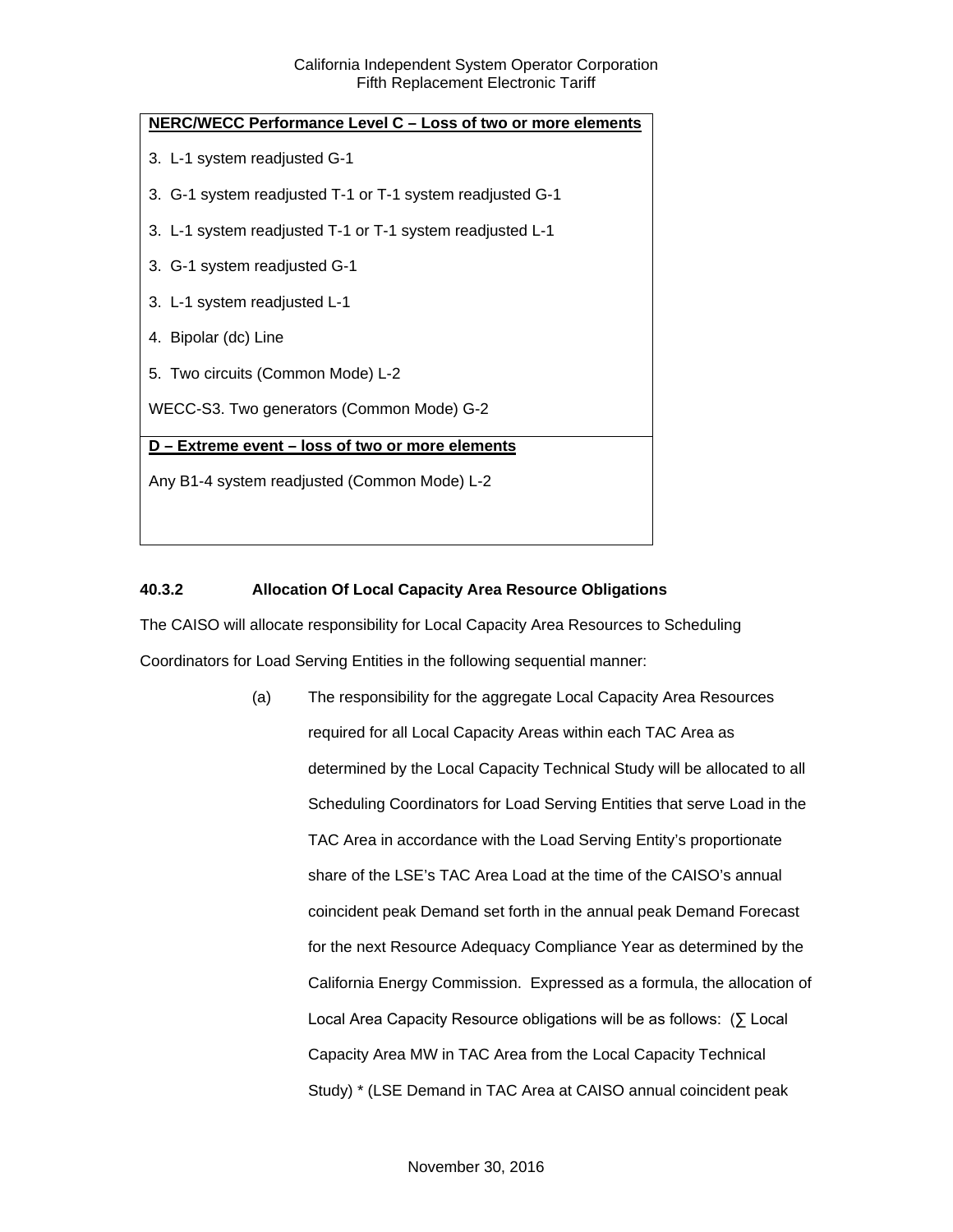Demand)/(Total TAC Area Demand at the time of CAISO annual coincident peak Demand). This will result in a MW responsibility for each Load Serving Entity for each TAC Area in which the LSE serves Load. The LSE may meet its MW responsibility, as assigned under this Section, for each TAC Area in which the LSE serves Load by procurement of that MW quantity in any Local Capacity Area in the TAC Area.

- (b) For Scheduling Coordinators for Non-CPUC Load Serving Entities, the Local Capacity Area Resource obligation will be allocated based on Section 40.3.2(a) above.
- (c) For Scheduling Coordinators for CPUC Load Serving Entities, the CAISO will allocate the Local Capacity Area Resource obligation based on an allocation methodology, if any, adopted by the CPUC. However, if the allocation methodology adopted by the CPUC does not fully allocate the total sum of each CPUC Load Serving Entity's proportionate share calculated under Section 40.3.2(a), the CAISO will allocate the difference to all Scheduling Coordinators for CPUC Load Serving Entities in accordance with their proportionate share calculated under 40.3.2(a). If the CPUC does not adopt an allocation methodology, the CAISO will allocate Local Capacity Area Resources to Scheduling Coordinators for CPUC Load Serving Entities based on Section 40.3.2(a).

Once the CAISO has allocated the total responsibility for Local Capacity Area Resources, the CAISO will inform the Scheduling Coordinator for each LSE of the LSE's specific allocated responsibility for Local Capacity Area Resources in each TAC Area in which the LSE serves Load.

#### <span id="page-9-0"></span>**40.3.3 Procurement Of Local Capacity Area Resources By LSEs**

Nothing in this Section 40 obligates any Scheduling Coordinator to demonstrate on behalf of a Load Serving Entity that the Load Serving Entity has procured Local Capacity Area Resources to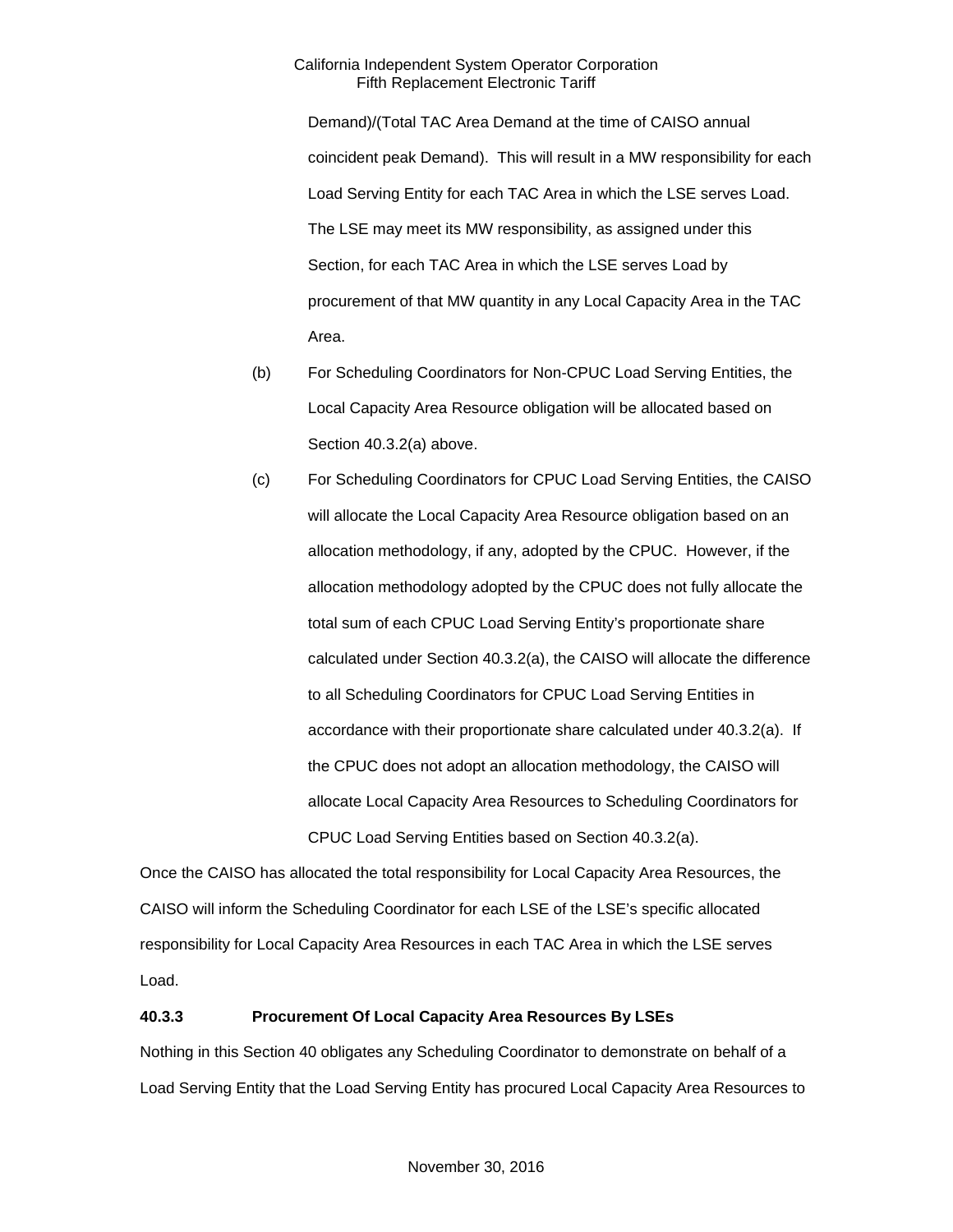satisfy capacity requirements for each Local Capacity Area identified in the technical study. Scheduling Coordinators for Load Serving Entities may aggregate responsibilities for procurement of Local Capacity Area Resources. If a Load Serving Entity has procured Local Capacity Area Resources that satisfy generation capacity requirements for Local Capacity Areas, the Scheduling Coordinator for such Load Serving Entity shall include this information in its annual and monthly Resource Adequacy Plan(s).

#### <span id="page-10-0"></span>**40.3.4 [NOT USED]**

#### <span id="page-10-1"></span>**40.4 General Requirements On Resource Adequacy Resources**

#### <span id="page-10-2"></span>**40.4.1 Eligible Resources And Determination Of Qualifying Capacity**

The CAISO shall use the criteria provided by the CPUC or Local Regulatory Authority to determine and verify, if necessary, the Qualifying Capacity of all Resource Adequacy Resources; however, to the extent a resource is listed by one or more Scheduling Coordinators in their Resource Adequacy Plans, which apply the criteria of more than one Local Regulatory Authority that leads to conflicting Qualifying Capacity values for that resource, the CAISO will accept the methodology that results in the highest Qualifying Capacity value. Only if the CPUC, Local Regulatory Authority, or federal agency has not established any Qualifying Capacity criteria, or chooses to rely on the criteria in this CAISO Tariff, will the provisions of Section 40.8 apply.

#### <span id="page-10-3"></span>**40.4.2 Net Qualifying Capacity Report**

The CAISO shall produce an annual report posted to the CAISO Website on the schedule set forth in the Business Practice Manual that sets forth the Net Qualifying Capacity of all Participating Generators. All other Resource Adequacy Resources may be included in the annual report under Section 40.4.2 upon their request. The Net Qualifying Capacity of any resource included in the annual report, once posted to the CAISO Website, shall not be reduced by the CAISO for the next Resource Adequacy Compliance Year. Any change proposed to be made to a Net Qualifying Capacity value for a resource included in a prior annual report shall be explained, and any test results or analyses underlying the change provided, to the Scheduling Coordinator within ten (10) days of the CAISO's determination that a change to the resource's Net Qualifying Capacity is appropriate, which also must be at least fifteen (15) days prior to the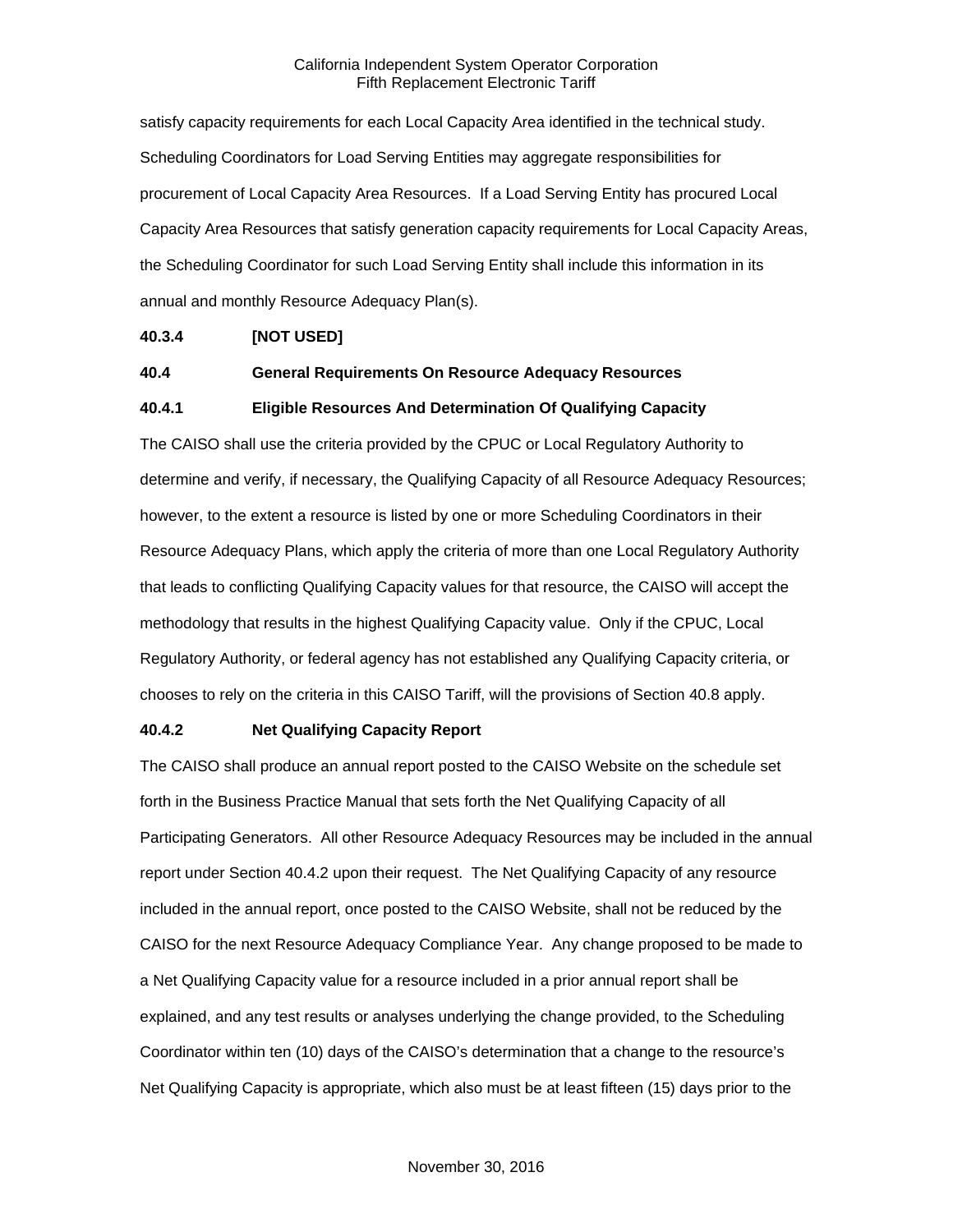posting on the CAISO Website of the annual report. Any disputes as to the CAISO's determination regarding Net Qualifying Capacity shall be subject to the CAISO ADR Procedures.

## <span id="page-11-0"></span>**40.4.3 General Qualifications For Supplying Net Qualifying Capacity**

Resource Adequacy Resources included in a Resource Adequacy Plan submitted by a Scheduling Coordinator on behalf of a Load Serving Entity serving Load in the CAISO Balancing Authority Area must:

- (1) Be available for testing by the CAISO to validate Qualifying Capacity, which can be no less than a resource's PMin as registered in the Master File even if the resource's contractual Resource Adequacy Capacity is less than its PMin, and determine Net Qualifying Capacity for the next Resource Adequacy Compliance Year;
- (2) Provide any information requested by the CAISO to apply the performance criteria to be adopted by the CAISO pursuant to Section 40.4.5;
- (3) Submit Bids into the CAISO Markets as required by this CAISO Tariff;
- (4) Be in compliance, as of the date that the CAISO performs any testing or otherwise determines Net Qualifying Capacity for the next Resource Adequacy Compliance Year, with the criteria for Qualifying Capacity established by the CPUC, relevant Local Regulatory Authority, or federal agency and provided to the CAISO; and
- (5) Be subject to Sanctions for non-performance as specified in the CAISO Tariff; and
- (6) For a resource with contractual Resource Adequacy Capacity less than PMin as registered in the Master File, make the PMin available to the CAISO for commitment or dispatch at PMin, subject to Section 11.8 provisions for Bid Cost Recovery, so that the resource's Resource Adequacy Capacity can be utilized as required by this CAISO Tariff.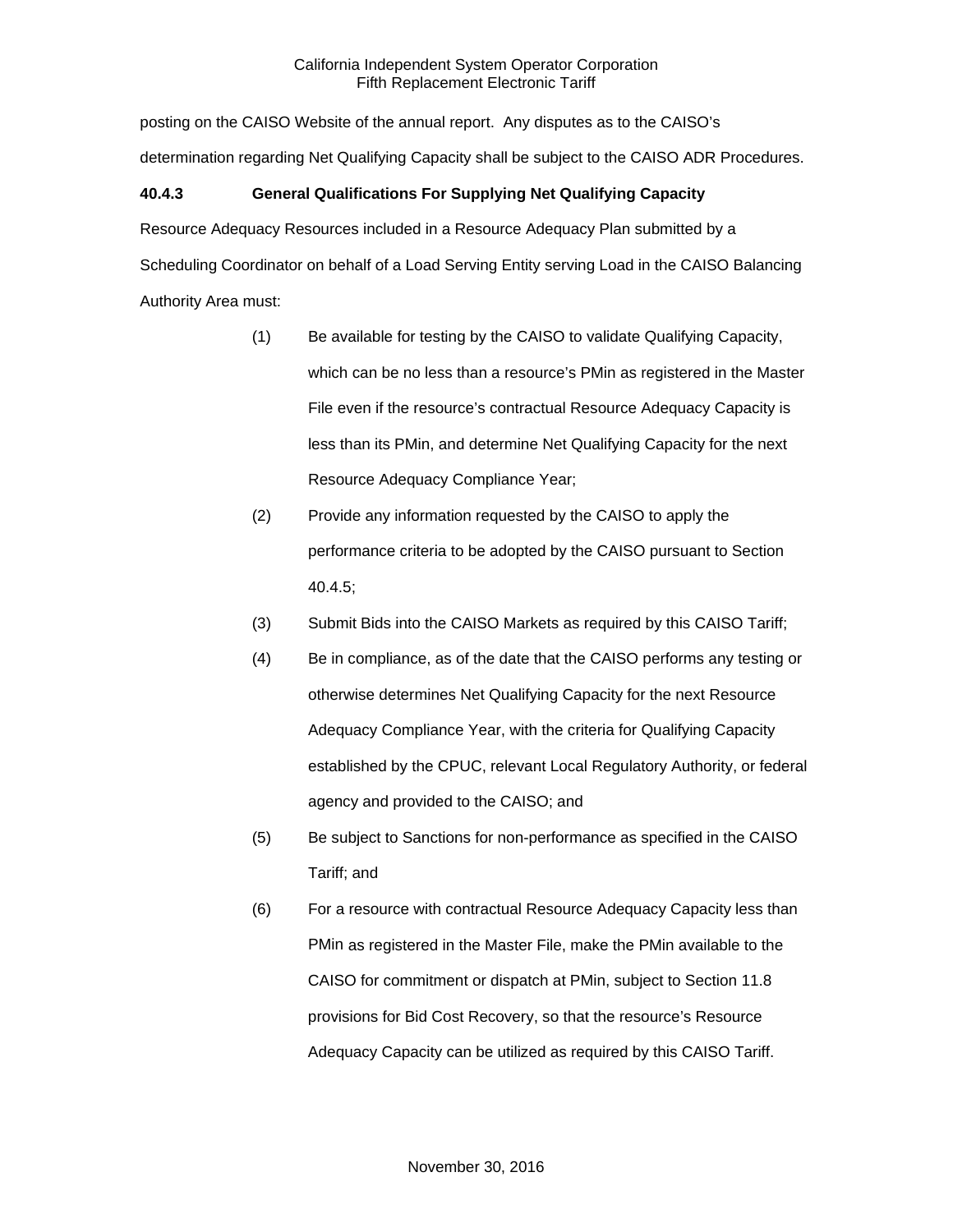### <span id="page-12-0"></span>**40.4.4 Reductions For Testing**

In accordance with the procedures specified in the Business Practice Manual, the Generating Unit of a Participating Generator or other Generating Units, System Units or Loads of Participating Loads, Reliability Demand Response Resources, or Proxy Demand Resources included in a Resource Adequacy Plan submitted by a Scheduling Coordinator on behalf of a Load Serving Entity can have its Qualifying Capacity reduced, for purposes of the Net Qualifying Capacity annual report under Section 40.4.2 for the next Resource Adequacy Compliance Year, if a CAISO testing program determines that it is not capable of supplying the full Qualifying Capacity amount.

## <span id="page-12-1"></span>**40.4.5 Reductions For Performance Criteria**

No later than 12 months after the effective date of this Section 40, the CAISO will issue a report outlining a proposal with respect to performance criteria for Resource Adequacy Resources. The CAISO will collaborate with the CPUC and other Local Regulatory Authorities to develop the performance criteria to be submitted to FERC. The Scheduling Coordinator for a Resource Adequacy Resource shall provide or make available to the CAISO, subject to the confidentiality provisions of this CAISO Tariff, all documentation requested by the CAISO to determine, develop or implement the performance criteria, including, but not limited to, NERC Generating Availability Data System data.

#### <span id="page-12-2"></span>**40.4.6 Reductions For Deliverability**

## **40.4.6.1 Deliverability Within the CAISO Balancing Authority Area**

In order to determine Net Qualifying Capacity from Resource Adequacy Resources subject to this Section 40.4, the CAISO will determine that a Resource Adequacy Resource is available to serve the aggregate of Load by means of a deliverability study. Documentation explaining the CAISO's deliverability analysis will be posted on the CAISO Website. The deliverability study will be performed annually and shall focus on peak Demand conditions. The results of the deliverability study shall be incorporated into the Net Qualifying Capacity annual report under Section 40.4.2 and will be effective for the next Resource Adequacy Compliance Year. To the extent the deliverability study shows that the Qualifying Capacity is not deliverable to the aggregate of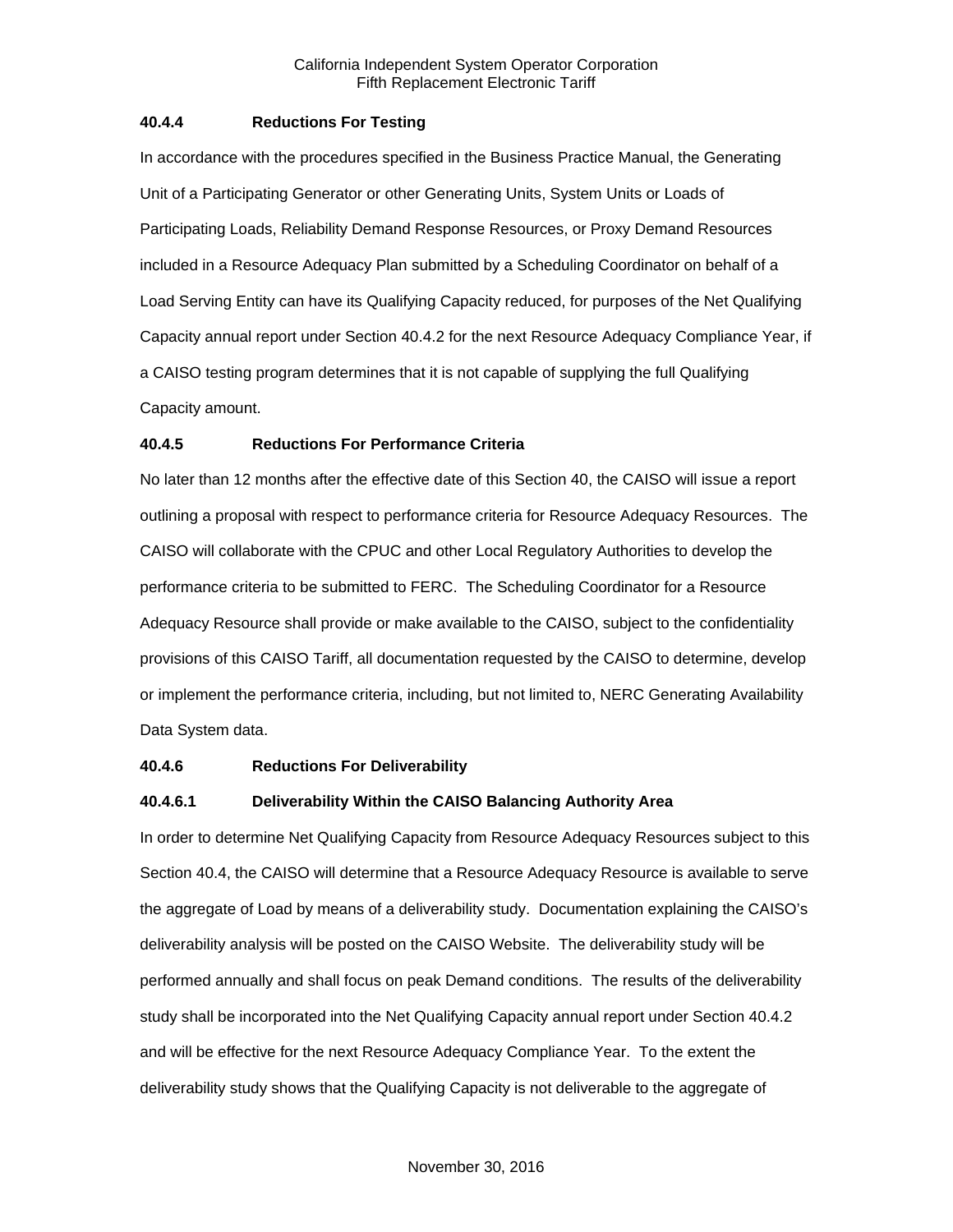Demand under the conditions studied, the Qualifying Capacity of the Resource Adequacy Resource will be reduced on a MW basis for the capacity that is undeliverable. Resources will be electrically grouped in a manner consistent with the CAISO Deliverability Assessment methodology posted on the CAISO Website. For Resource Adequacy Resources in the same electrical group which have identified deliverability constraints, the Qualifying Capacity of the Resource Adequacy Resources that obtained Full Capacity Deliverability Status or partial deliverability through Section 8.2 of Appendix Y to this CAISO Tariff will be reduced prior to reducing the Qualifying Capacity of those resources which were originally provided Full Capacity Deliverability Status pursuant to inclusion in an Interconnection Study Cycle under Appendix Y to this CAISO Tariff.

#### **40.4.6.2 Deliverability of Imports**

#### **40.4.6.2.1 Available Import Capability Assignment Process**

For Resource Adequacy Plans covering any period after December 31, 2007, total Available Import Capability will be assigned on an annual basis for a one-year term to Scheduling Coordinators representing Load Serving Entities serving Load in the CAISO Balancing Authority Area and, in limited circumstances, to Scheduling Coordinators representing Participating Generators or System Resources, as described by the following sequence of steps. However, should the CPUC modify by decision its compliance period from January to December of the calendar year to May through April of the calendar year, the CAISO shall extend the effectiveness of the assignment for Resource Adequacy Compliance Year 2008 through April 2009.

Step 1: Determination of Maximum Import Capability on Interties into the CAISO Balancing Authority Area: The CAISO shall establish the Maximum Import Capability for each Intertie into the CAISO Balancing Authority Area, and will post those values on the CAISO Website in accordance with the schedule and process set forth in the Business Practice Manual. Step 2: Determination of Available Import Capability by Accounting for Existing Contracts and Transmission Ownership Rights Held by Out-of- Balancing Authority Area LSEs: For each Intertie, the Available Import Capability will be determined by subtracting from the Maximum Import Capability established in Step 1 for each Intertie the import capability on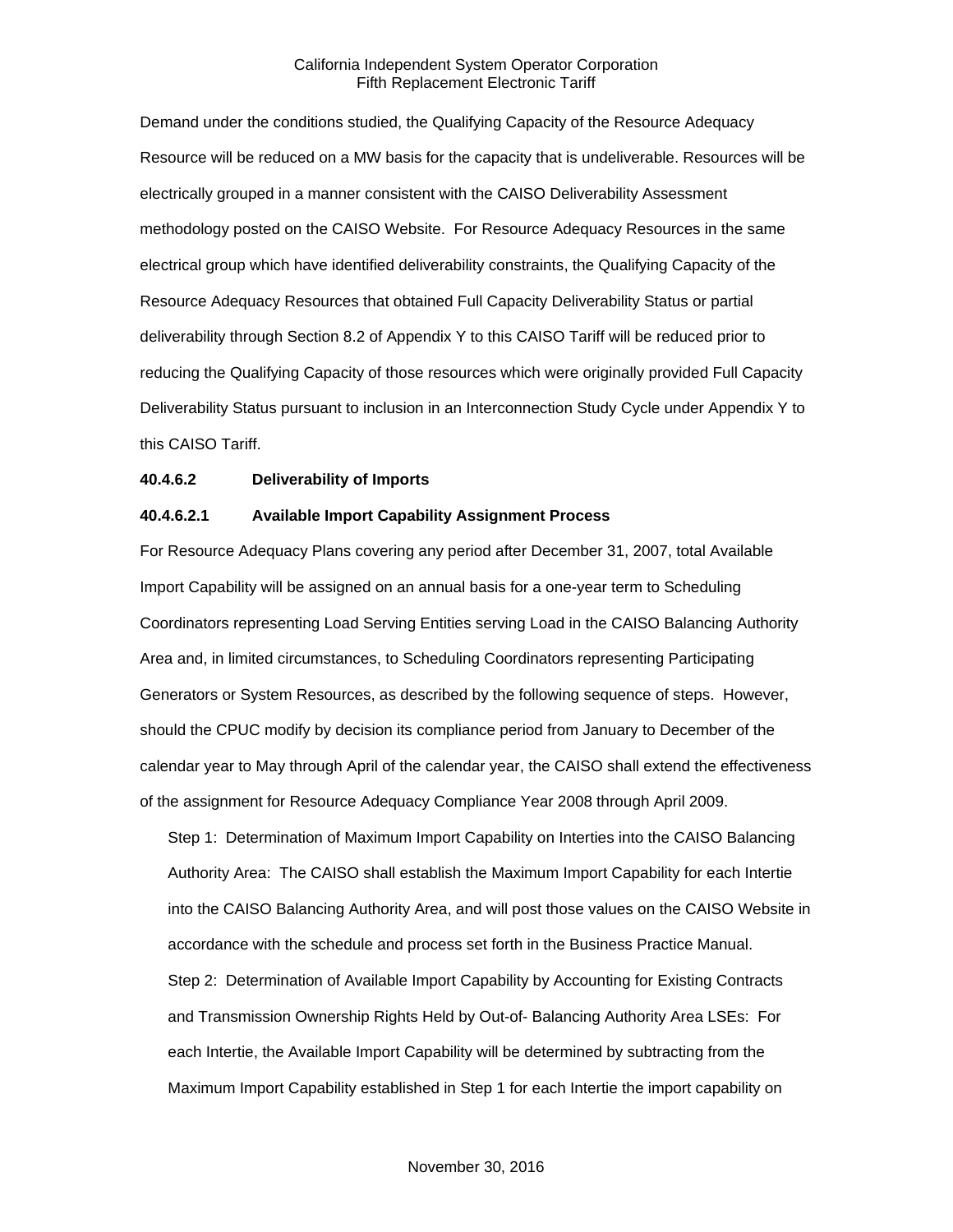each Intertie associated with (i) Existing Contracts and (ii) Transmission Ownership Rights held by load serving entities that do not serve Load within the CAISO Balancing Authority Area. The remaining sum of all Intertie Available Import Capability is the Total Import Capability. Total Import Capability shall be used to determine the Load Share Quantity for each Load Serving Entity that serves Load within the CAISO Balancing Authority Area. Step 3: Determination of Existing Contract Import Capability by Accounting for Existing Contracts and Transmission Ownership Rights Held by CAISO Balancing Authority Area LSEs: From the Available Import Capability remaining on each Intertie after Step 2 above, Existing Contracts and Transmission Ownership Rights held by Load Serving Entities that serve Load within the CAISO Balancing Authority Area shall be reserved for the holders of such commitments and will not be subject to reduction under any subsequent steps in this Section. The import capability reserved pursuant to this Step 3 is the Existing Contract Import Capability.

Step 4: Assignment of Pre-RA Import Commitments: From the Available Import Capability remaining on each Intertie after reserving Existing Contract Import Capability under Step 3 above, the CAISO will assign to Load Serving Entities serving Load within the CAISO Balancing Authority Area Pre-RA Import Commitment Capability on a particular Intertie based on Pre-RA Import Commitments in effect (where a supplier has an obligation to deliver the Energy or make the capacity available) at any time during the Resource Adequacy Compliance Year for which the Available Import Capability assignment is being performed. The Pre-RA Import Commitment will be assigned to the Intertie selected by the Load Serving Entity during the Resource Adequacy Compliance Year 2007 import capability assignment process, which was required to be based on the Intertie upon which the Energy or capacity from the Pre-RA Import Commitment had been primarily scheduled or, for a Pre-RA Import Commitment without a scheduling history at the time of the Resource Adequacy Compliance Year 2007 import capability assignment process, the primary Intertie upon which the Energy or capacity was anticipated to be scheduled. To the extent a Pre-RA Import Commitment was not presented during the Resource Adequacy Compliance Year 2007 import capability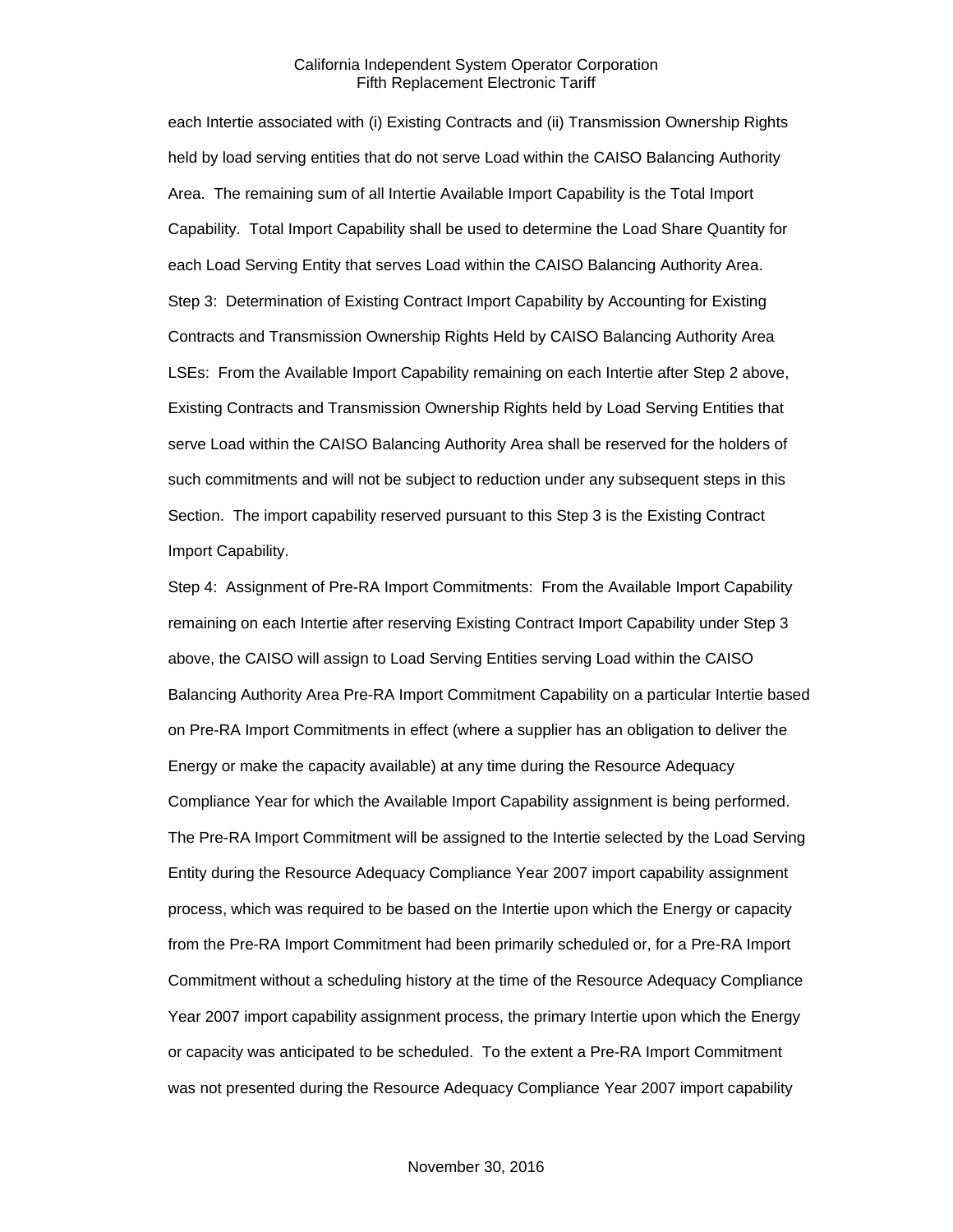assignment process, the Load Serving Entity shall select the Intertie upon which the Pre-RA Import Commitment is primarily anticipated to be scheduled during the term of the Pre-RA Import Commitment and that selection shall be utilized in future annual Available Import Capability assignment processes. If a Pre-RA Import Commitment submitted on behalf of a LSE with Existing Contract Import Capability is assigned under this Section to the same Intertie on which the LSE holds Existing Contract Import Capability, the Pre-RA Import Commitment will be assumed to deliver over the Existing Contract Import Capability until exhausted, unless the LSE can demonstrate otherwise.

To the extent a particular Intertie becomes over requested with Pre-RA Import Commitments due to either Pre-RA Import Commitments not included in the Resource Adequacy Compliance Year 2007 import capability assignment process or changes in system conditions that decrease the Maximum Import Capability of the Intertie, such that the MW represented in all Pre-RA Import Commitments utilizing the Intertie exceed the Intertie's Available Import Capability in excess of that reserved for Existing Contracts and Transmission Ownership Rights under Steps 2 and 3, the Pre-RA Import Commitments will be assigned Pre-RA Import Commitment Capability, based on the Import Capability Load Share Ratio of each Load Serving Entity submitting Pre-RA Import Commitments on the particular Intertie. To the extent this initial assignment of Pre-RA Import Commitment Capability has not fully assigned the Available Import Capability of the particular over requested Intertie, the remaining Available Import Capability on the over requested Intertie will be assigned until fully exhausted based on the Import Capability Load Share Ratio of each Load Serving Entity whose submitted Pre-RA Import Commitment has not been fully satisfied by the previous Import Capability Load Share Ratio assignment iteration. The Available Import Capability assigned pursuant to this Step 4 is the Pre-RA Import Commitment Capability. Step 5: Assignment of Remaining Import Capability Limited by Load Share Quantity: The Total Import Capability remaining after Step 4 will be assigned only to Load Serving Entities serving Load within the CAISO Balancing Authority Area that have not received Existing Contract Import Capability and Pre-RA Import Commitment Capability under Steps 3 and 4,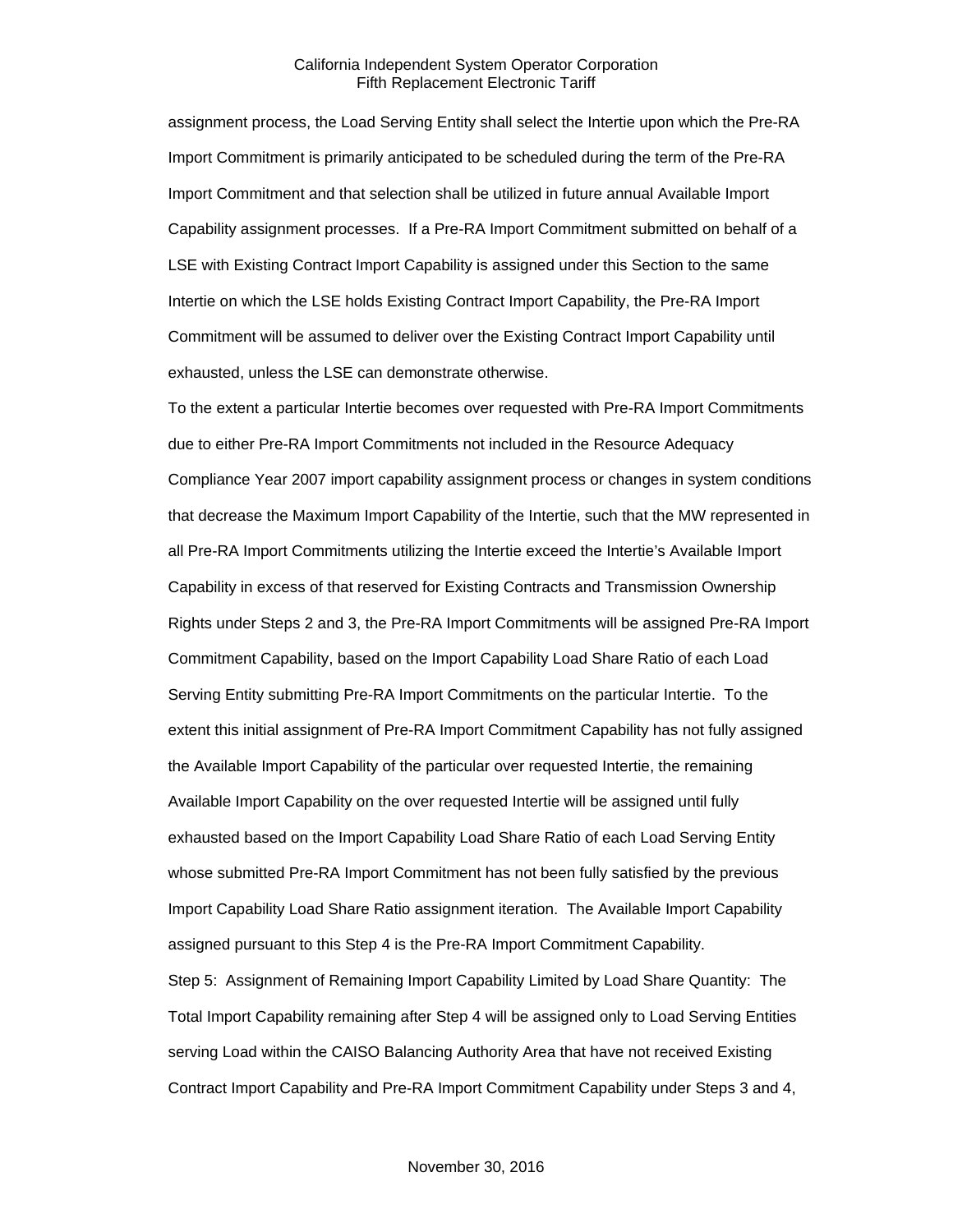that exceed the Load Serving Entity's Load Share Quantity. Only the MW quantity of any Pre-RA Import Commitment Capability assigned to Existing Contract Import Capability under Step 4 that exceeds the Existing Contract Import Capability on the particular Intertie will be counted for purposes of this Step 5. This Total Import Capability will be assigned until fully exhausted to those Load Serving Entities eligible to receive an assignment under this Step based on each Load Serving Entity's Import Capability Load Share Ratio up to, but not in excess of, its Load Share Quantity. The quantity of Total Import Capability assigned to the Load Serving Entity under this Step is the Load Serving Entity's Remaining Import Capability. This Step 5 does not assign Remaining Import Capability on a specific Intertie.

Step 6: CAISO Posting of Assigned and Unassigned Capability: Following the completion of Step 5, the CAISO will post to the CAISO Website, in accordance with the schedule set forth in the Business Practice Manual the following information:

- (a) The Total Import Capability;
- (b) The quantity in MW of Existing Contracts and Transmission Ownership Rights assigned to each Intertie, distinguishing between Existing Contracts and Transmission Ownership Rights held by Load Serving Entities within the CAISO Balancing Authority Area and those held by load serving entities outside the CAISO Balancing Authority Area;
- (c) The aggregate quantity in MW, and identity of the holders, of Pre-RA Import Commitments assigned to each Intertie; and
- (d) The aggregate quantity in MW of Available Import Capability after Step 4, the identity of the Interties with Available Import Capability, and the MW quantity of Available Import Capability on each such Intertie.

Step 7: CAISO Notification of LSE Assignment Information: Following the completion of Step 5, in accordance with the schedule set forth in the Business Practice Manual, the CAISO will notify the Scheduling Coordinator for each Load Serving Entity of:

- (a) The Load Serving Entity's Import Capability Load Share;
- (b) The Load Serving Entity's Load Share Quantity; and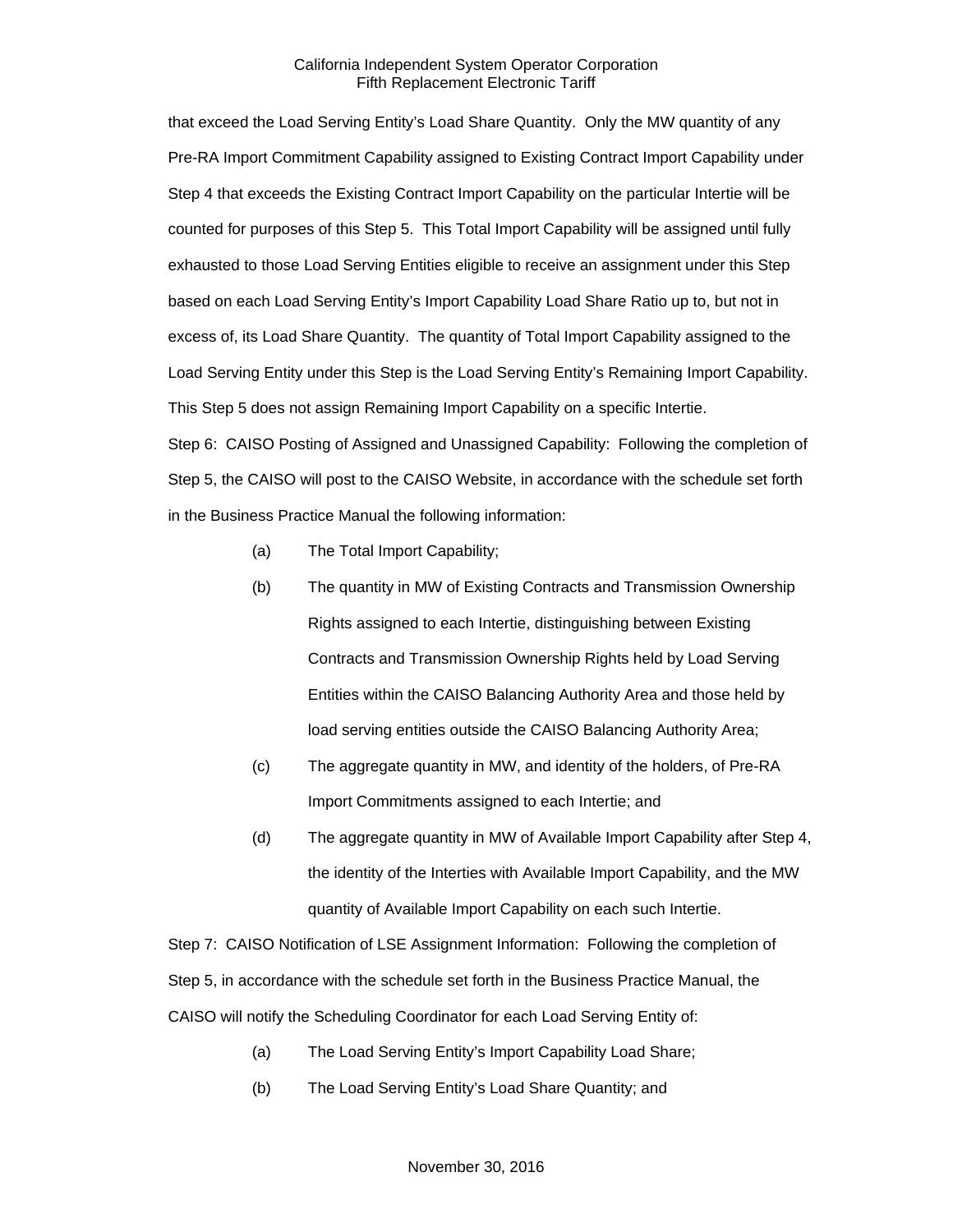- (c) The amount of, and Intertie on which, the Load Serving Entity's Existing Contract Import Capability and Pre-RA Import Commitment Capability, as applicable, has been assigned; and
- (d) The Load Serving Entity's Remaining Import Capability.

Step 8: Transfer of Import Capability: In accordance with the schedule set forth in the Business Practice Manual, a Scheduling Coordinator for a Load Serving Entity shall be allowed to transfer some or all of its Remaining Import Capability to any other Scheduling Coordinator for a Load Serving Entity. The CAISO will accept transfers between Scheduling Coordinators only to the extent such transfers are reported to the CAISO, in accordance with the schedule set forth in the Business Practice Manual and through the CAISO's Import Capability Transfer Registration Process, by the entity receiving the Remaining Import Capability who must set forth (1) the name of the counter-parties, (2) the MW quantity, (3) term of transfer, and (4) price on a per MW basis. The CAISO will post to the CAISO Website by August 8, 2007 for Resource Adequacy Compliance Year 2008 and for subsequent Resource Adequacy Compliance Years in accordance with the schedule set forth in the Business Practice Manual the information on transfers of Remaining Import Capability received under this Step 8.

Step 9: Initial Scheduling Coordinator Request to Assign Remaining Import Capability by Intertie: In accordance with the schedule set forth in the Business Practice Manual, the Scheduling Coordinator for each Load Serving Entity shall notify the CAISO of its request to assign its post-trading Remaining Import Capability on a MW basis per available Intertie. Total requests for assignment of Remaining Import Capability by a Scheduling Coordinator cannot exceed the sum of the post-traded Remaining Import Capability of its Load Serving Entities. The CAISO will honor the requests to the extent an Intertie has not been over requested. If an Intertie is over requested, the requests for Remaining Import Capability on that Intertie will be assigned based on each Load Serving Entity's Import Capability Load Share Ratio in the same manner as set forth in Step 4. A Scheduling Coordinator for a Load Serving Entity without an Import Capability Load Share will be assigned the Import Capability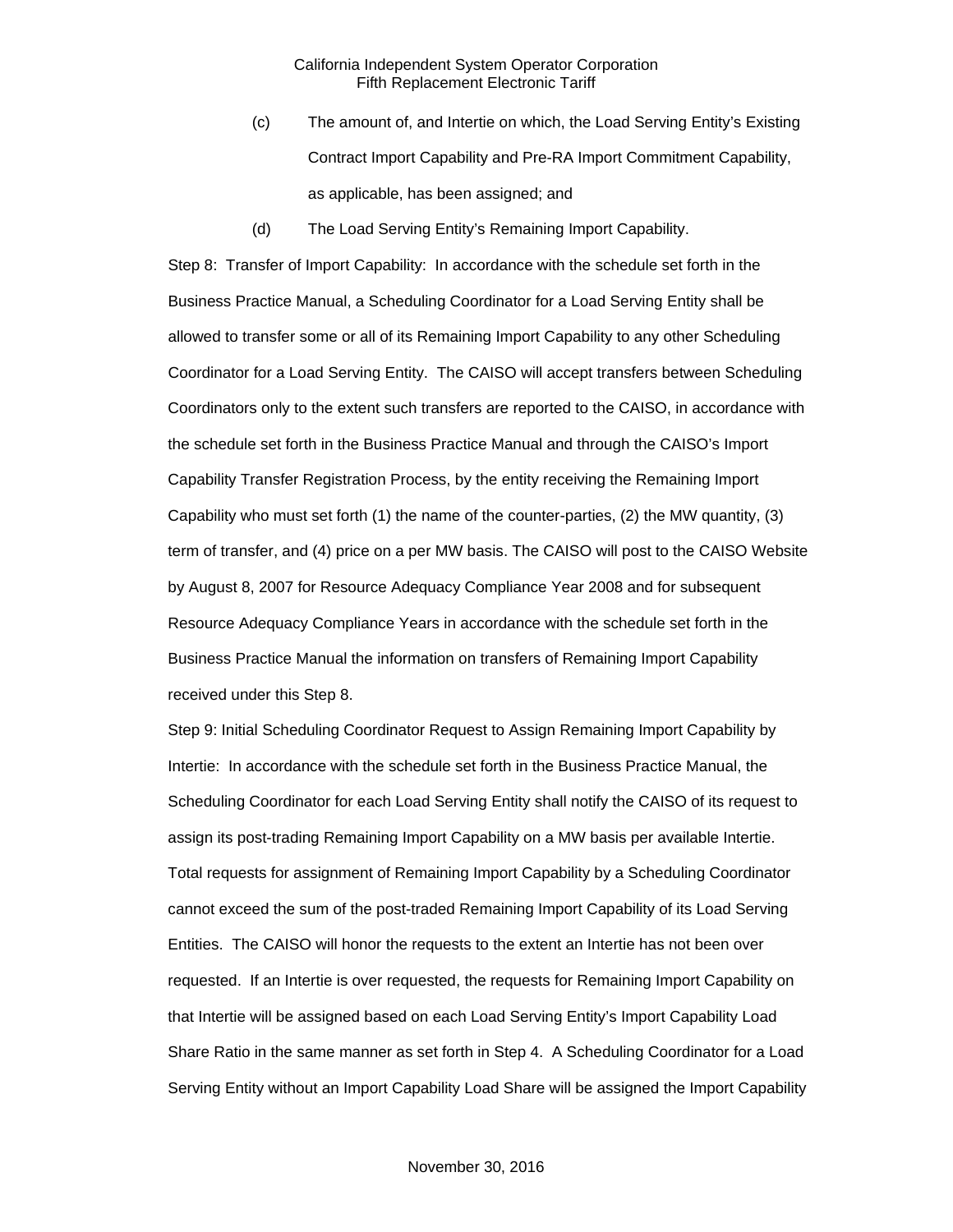Load Share equal to the average Import Capability Load Share of those Load Serving Entities from which it received transfers of Remaining Import Capability. Step 10: CAISO Notification of Initial Remaining Import Capability Assignments and Unassigned Capability: In accordance with the schedule set forth in the Business Practice

Manual, the CAISO will:

- (a) Notify the Scheduling Coordinators of accepted request(s) for assigning Remaining Import Capability under Step 9;
- (b) Publish on the CAISO Website aggregate unassigned Available Import Capability, if any, the identity of the Interties with unassigned Available Import Capability, and the MW quantity of Available Import Capability, on each such Intertie; and
- (c) Issue a Market Notice to advise the Scheduling Coordinators that Step 10 is complete and to specify the time at which the CAISO will begin accepting requests for the Remaining Import Capability for Step 11.

Step 11: Secondary Scheduling Coordinator Request to Assign Remaining Import Capability by Intertie: To the extent Remaining Import Capability remains unassigned as disclosed by Step 10, in accordance with the schedule set forth in the Business Practice Manual, Scheduling Coordinators for Load Serving Entities shall notify the CAISO of their requests to assign any Remaining Import Capability on a MW per available Intertie basis. Step 10 must be completed before a Scheduling Coordinator may submit a request under this step for any Remaining Import Capability. Any requests received prior to the time stated in the Market Notice issued at the completion of Step 10 will not be honored by the CAISO. The CAISO will honor the timely requests received to the extent an Intertie has not been over requested. If an Intertie is over requested, the requests on that Intertie will be assigned based on each Load Serving Entity's Import Capability Load Share Ratio, as used in Steps 4 and 9. Step 12: Notification of Secondary Remaining Import Capability Assignments and Unassigned Capability: In accordance with the schedule set forth in the Business Practice Manual, the CAISO will: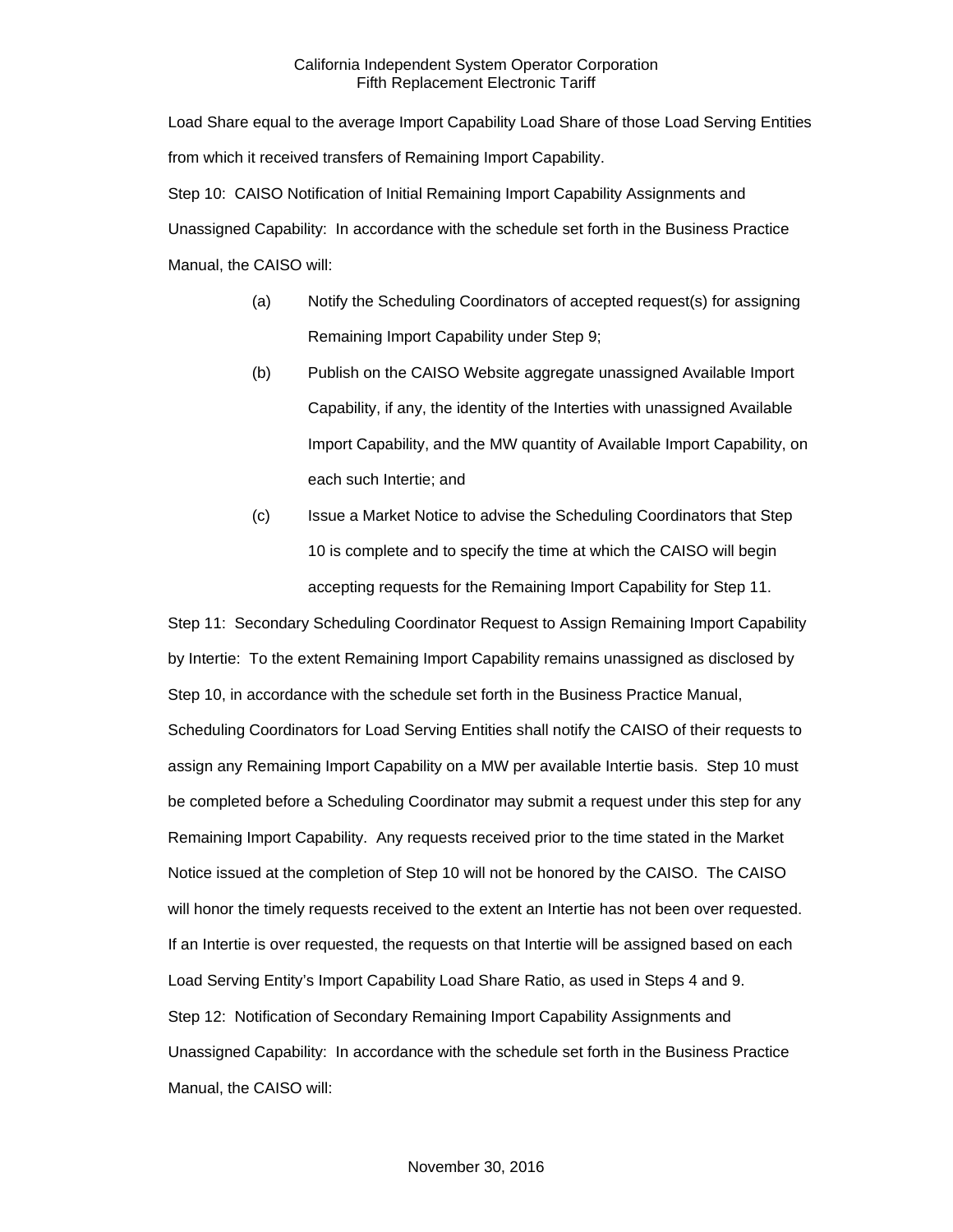- (a) Notify the Scheduling Coordinator for each Load Serving Entity of the Load Serving Entity's accepted request(s) for assigning Remaining Import Capability under Step 11;
- (b) Publish on the CAISO Website unassigned aggregate Available Import Capability, if any, the identity of the Interties with Available Remaining Import Capability, and the MW quantity of Availability Import Capability on each such Intertie; and
- (c) Issue a Market Notice to advise the Scheduling Coordinator for each Load Serving Entity that Step 12 is complete and to specify the time at which the CAISO will begin accepting requests for the Balance of Year Unassigned Available Import Capability for Step 13.

Step 13: Requests for Balance of Year Unassigned Available Import Capability: To the extent total Available Import Capability remains unassigned as disclosed by Step 12, Scheduling Coordinators for Load Serving Entities, Participating Generators, or System Resources may notify the CAISO of a request for unassigned Available Import Capability on a specific Intertie on a per MW basis. Step 12 must be completed before a Scheduling Coordinator may submit a request under this step for any remaining unassigned Import Capability. Any requests received prior to the time stated in the Market Notice issued at the completion of Step 12 will not be honored by the ISO. Each request must include the identity of Load Serving Entity, Participating Generators, or System Resources on whose behalf the request is made. The CAISO will accept only two (2) requests per calendar week from any Scheduling Coordinator on behalf of a single Load Serving Entity, Participating Generators, or System Resources. The CAISO will honor timely requests in priority of the time requests from Scheduling Coordinators were received until the Intertie is fully assigned and without regard to any Load Serving Entity's Load Share Quantity. Any honored request shall be for the remainder of the Resource Adequacy Compliance Year.

The CAISO shall provide an electronic means, either through the Import Capability Transfer Registration Process or otherwise, of notifying the Scheduling Coordinator of the time the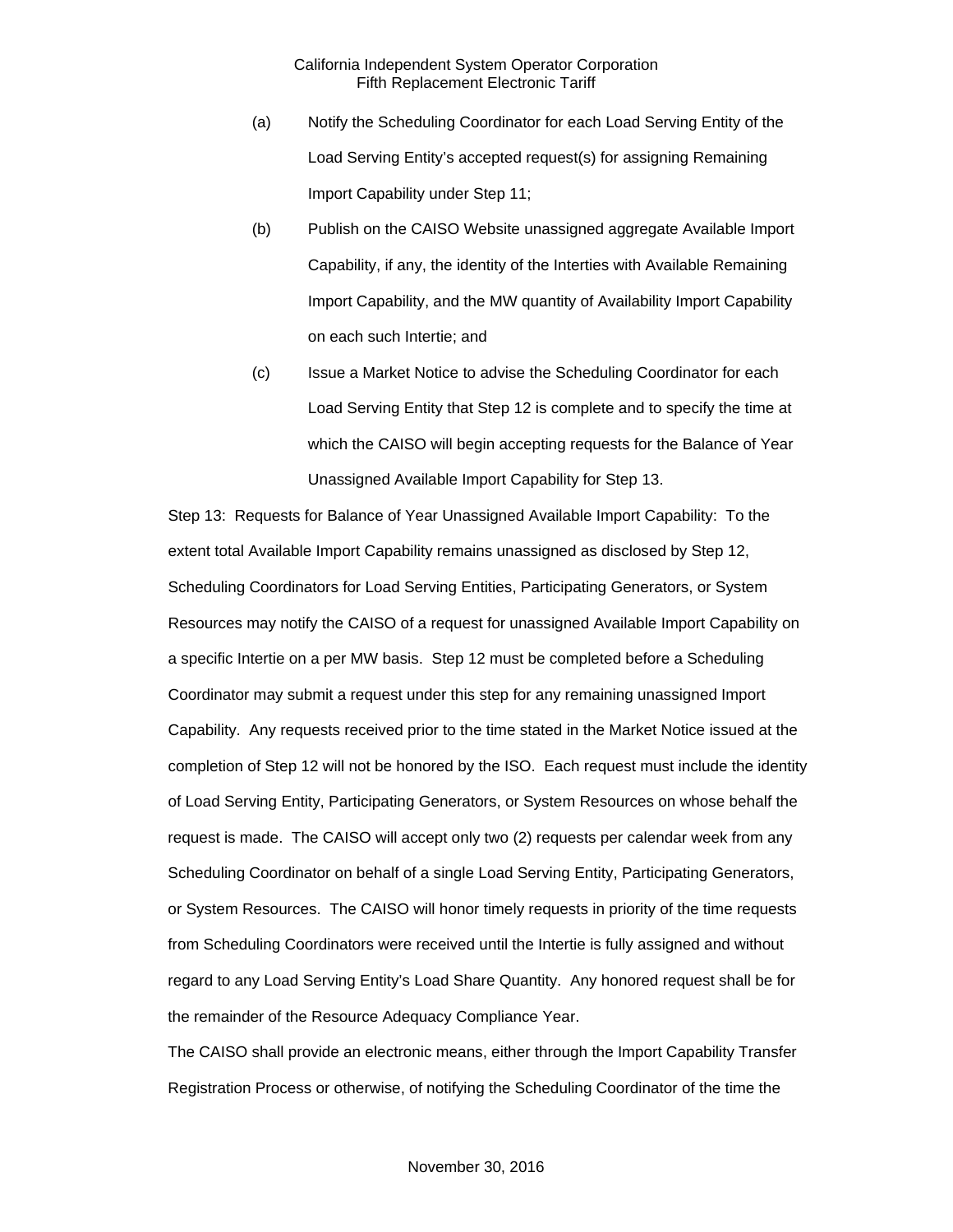request was deemed received by the CAISO and, within seven (7) days of receipt of the request, whether the request was honored. If a request made on behalf of a Load Serving Entity is honored, it shall be the responsibility of the Scheduling Coordinator and its Load Serving Entity to notify the CPUC or applicable Local Regulatory Authority of the acceptance of the request for unassigned Available Import Capability. If the request is not honored because the Intertie requested was fully assigned, the request will be deemed rejected and the Scheduling Coordinator, if it still seeks to obtain unassigned Available Import Capability, will be required to submit a new request for unassigned Available Import Capability on a different Intertie. The CAISO will update on its website the list of unassigned Available Import Capability by Intertie in accordance with the schedule set forth in the Business Practice Manual.

This multi-step process for assignment of Total Import Capability does not guarantee or result in any actual transmission service being assigned and is only used for determining the import capability that can be credited towards satisfying the Reserve Margin of a Load Serving Entity under this Section 40. Upon the request of the CAISO, Scheduling Coordinators must provide the CAISO with information on Pre-RA Import Commitments and any transfers or sales of assigned Total Import Capability.

#### **40.4.6.2.2 Bilateral Import Capability Transfers and Registration Process**

#### **40.4.6.2.2.1 Eligibility Registration for Bilaterial Import Capability Transfers**

To be eligible to engage in any bilateral assignment, sale, or other transfer of Remaining Import Capability under Step 8 of Section 40.4.6.2.1 or Section 40.4.6.2.2.2 or Existing Contract Import Capability, and Pre-RA Import Commitment Capability under Section 40.6.2.2.2, a Load Serving Entity or other Market Participant must provide the CAISO through the Import Capability Transfer Registration Process the following information:

- (a) Name of the Load Serving Entity or Market Participant
- (b) E-mail contact information

The CAISO will post to the CAISO Website the information received under this Section on a monthly basis in accordance with the schedule set forth in the Business Practice Manual. Any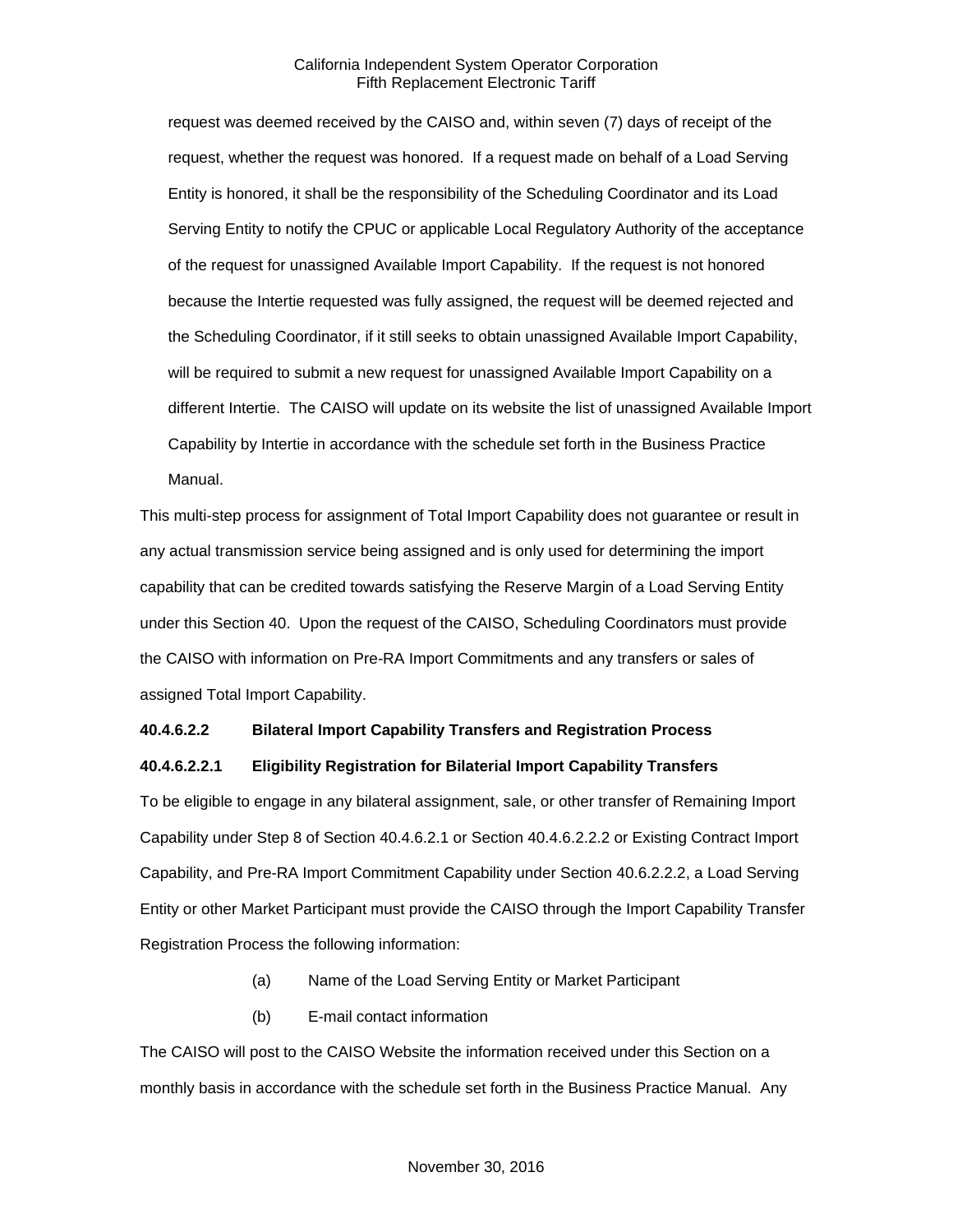assignment, sale, or other transfer of Existing Contract Import Capability, Pre-RA Import Commitment Capability, or Remaining Import Capability may only be made by or to a Load Serving Entity or Market Participant whose information received under this Section has been posted to the CAISO Website prior to the date of the assignment, sale, or other transfer of the Existing Contract Import Capability, Pre-RA Import Commitment Capability, or Remaining Import Capability. It shall be the exclusive responsibility of the Scheduling Coordinator for the Load Serving Entity or Market Participant to ensure that the information posted to the CAISO Website under this Section is accurate and up to date.

#### **40.4.6.2.2.2 Reporting Process for Bilateral Import Capability Transfers**

This Section shall apply to all transfers of Existing Contract Import Capability, Pre-RA Import Commitment Capability, or Remaining Import Capability other than that provided for in Step 8 of Section 40.4.6.2.1. Any Load Serving Entity or other Market Participant that has obtained Existing Contract Import Capability, Pre-RA Import Commitment Capability, or Remaining Import Capability may assign, sell, or otherwise transfer such Existing Contract Import Capability, Pre-RA Import Commitment Capability, or Remaining Import Capability in MW increments. The import capability subject to each transfer shall remain on the Intertie assigned pursuant to Section 40.4.6.2.1.

The Scheduling Coordinator for the Load Serving Entity or Market Participant receiving the transferred Existing Contract Import Capability, Pre-RA Import Commitment Capability, or Remaining Import Capability must report the transfer to the CAISO through the CAISO's Import Capability Transfer Registration Process by providing the following information:

- (a) Identity of the counter-party(ies);
- (b) The MW quantity;
- (c) The Intertie on which the Existing Contract Import Capability, Pre-RA Import Commitment Capability, or Remaining Import Capability was assigned;
- (d) Term of the transfer;
- (e) Price on a per MW basis; and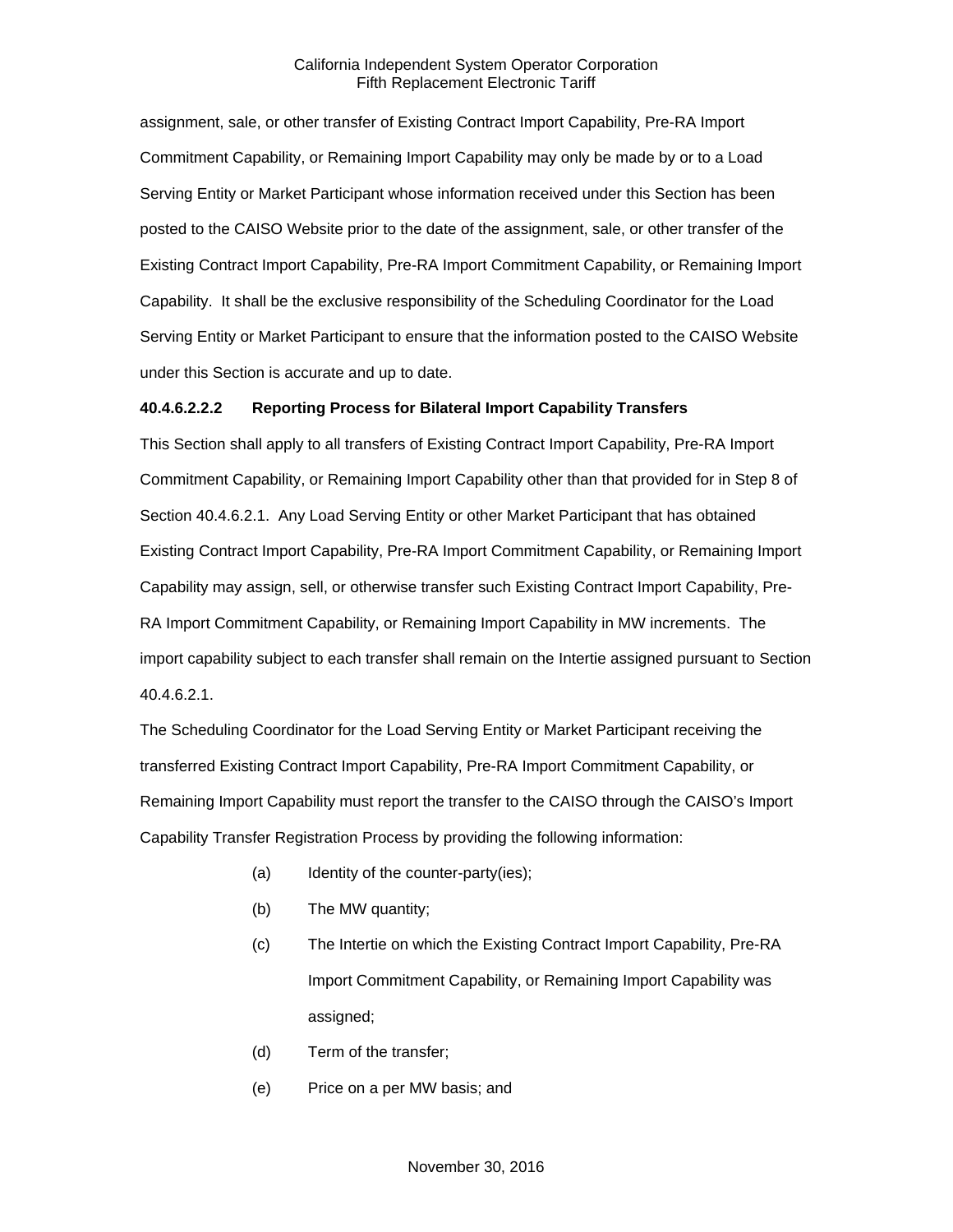(f) Whether the import capability assignment being transferred is Existing Contract Import Capability, Pre-RA Import Commitment Capability, or Remaining Import Capability.

The CAISO will promptly post to the CAISO Website the information on transfers received under this Section except for the information received pursuant to subpart (f) of this Section. On a quarterly basis, the CAISO shall also report to FERC the transfer information received under this Section and Step 8 of Section 40.4.6.2.1. Transfer information received in accordance with this Section after the 20th calendar day of any month shall not be permitted to be included in the Load Serving Entity's Resource Adequacy Plan submitted in the same month as the transfer submission.

#### **40.4.6.2.2.3 Other Import Capability Information Postings**

The CAISO will post to the CAISO Website on a monthly basis in accordance with the schedule set forth in the Business Practice Manual, for each Intertie, the holder and that holder's quantity in MW of import capability assigned on the particular Intertie as of the reporting date.

The CAISO will also post to the CAISO Website following submission of the annual Resource Adequacy Plans under Sections 40.2.1.1, 40.2.2.4, 40.2.3.4, and 40.2.4, for each Intertie, by a "yes" or "no" designation, whether each holder of import capability assigned on the particular Intertie has fully included the assigned import capability in the holder's annual Resource Adequacy Plans.

#### **40.4.6.3 Deliverability of Distributed Generation**

The CAISO will perform an annual Deliverability Assessment, as described in Section 40.4.6.3.1, to determine MW quantities of Potential DGD at specific Nodes of the CAISO Controlled Grid for assigning Deliverability Status to Distributed Generation Facilities interconnected or seeking interconnection to the Distribution System of a Utility Distribution Company or a Metered Subsystem pursuant to the interconnection procedures of the Utility Distribution Company or Metered Subsystem, where such interconnection and Potential Deliverability Status can be provided:

(i) without any additional Delivery Network Upgrades (although Reliability Network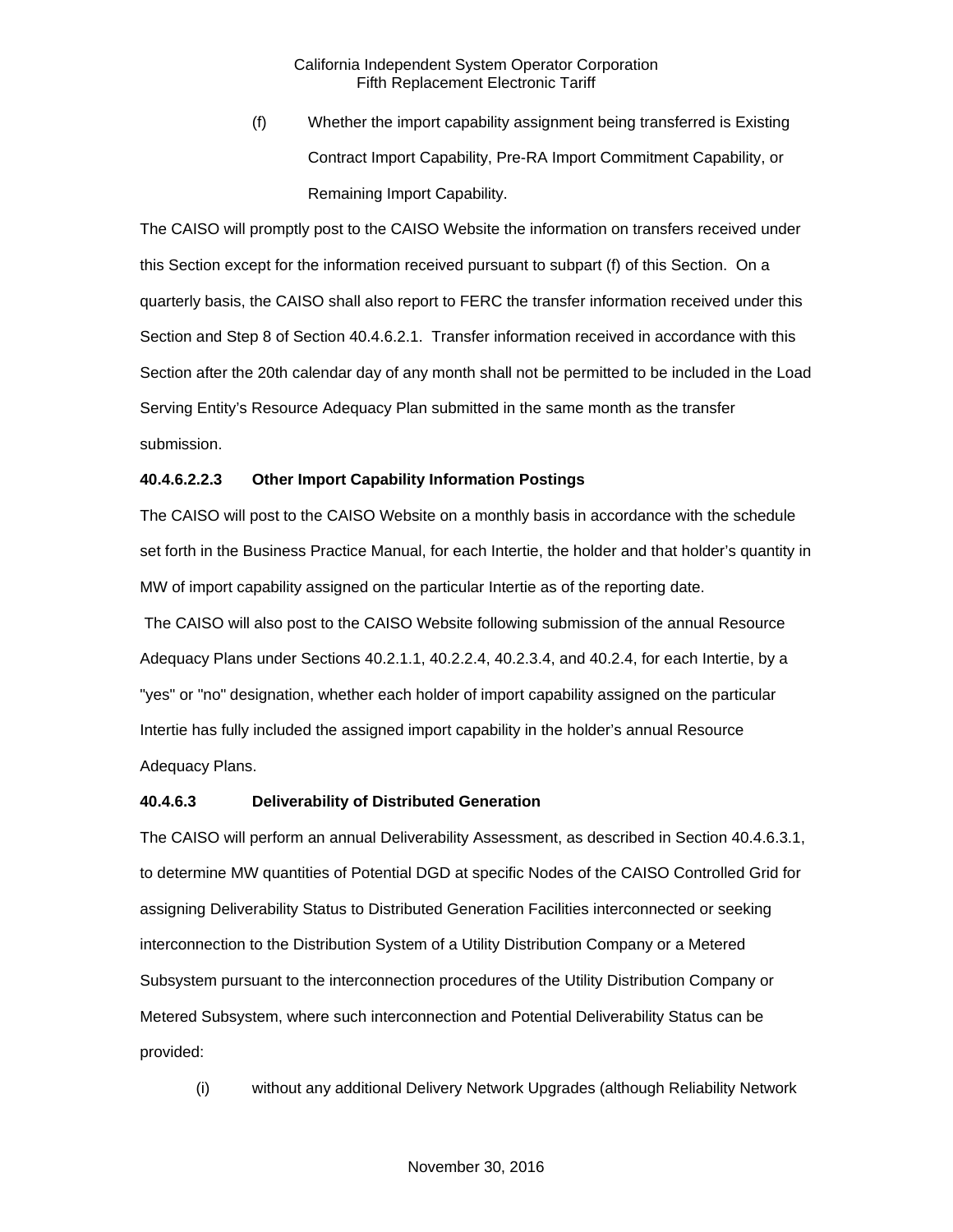Upgrades, Distribution Upgrades or other mitigation may be needed);

- (ii) without the need for the CAISO to conduct any further Deliverability Assessment; and
- (iii) without degrading the Deliverability Status of Generation in Commercial Operation, proposed Generating Facilities in the CAISO Interconnection queue, or the Distributed Generation Facilities of interconnection customers who have previously requested Full Capacity or Partial Capacity Deliverability Status.

Following the CAISO's publication of the nodal Potential DGD quantities resulting from the Deliverability Assessment, applicable Utility Distribution Companies and Metered Subsystems will assign Full Capacity Deliverability Status or Partial Capacity Deliverability Status to specific Distributed Generation Facilities pursuant to the rules set forth in Section 40.4.6.3.2.

This Section 40.4.6.3 is intended to supplement, and not to preclude or limit, the ability of an interconnection customer for a Distributed Generation Facility to seek and receive Full Capacity Deliverability Status or Partial Capacity Deliverability Status through applicable interconnection procedures. Nothing in this Section 40.4.6.3 is intended to relieve the interconnection customer for a Distributed Generation Facility from the requirements to request and achieve interconnection to the Distribution System through the applicable interconnection procedures. In addition, the amount of Resource Adequacy Capacity a Distributed Generation Facility may provide in any given Resource Adequacy Compliance Year is subject to the CAISO's annual Net Qualifying Capacity determination, as specified in Section 40.4.6.1.

#### **40.4.6.3.1 Deliverability Assessment to Determine Potential DGD**

This Section describes the annual DG Deliverability Assessment the CAISO will perform to determine nodal MW amounts of Potential DGD available to Utility Distribution Companies and Metered Subsystems for assigning Deliverability Status to Distributed Generation Facilities in accordance with Section 40.4.6.3.2. The DG Deliverability Assessment and its results will be based on the assumption that the Distributed Generation Facilities that are eventually assigned Deliverability Status under Section 40.4.6.3 complete all requirements for interconnection to the Distribution System under the applicable interconnection process and that these Distributed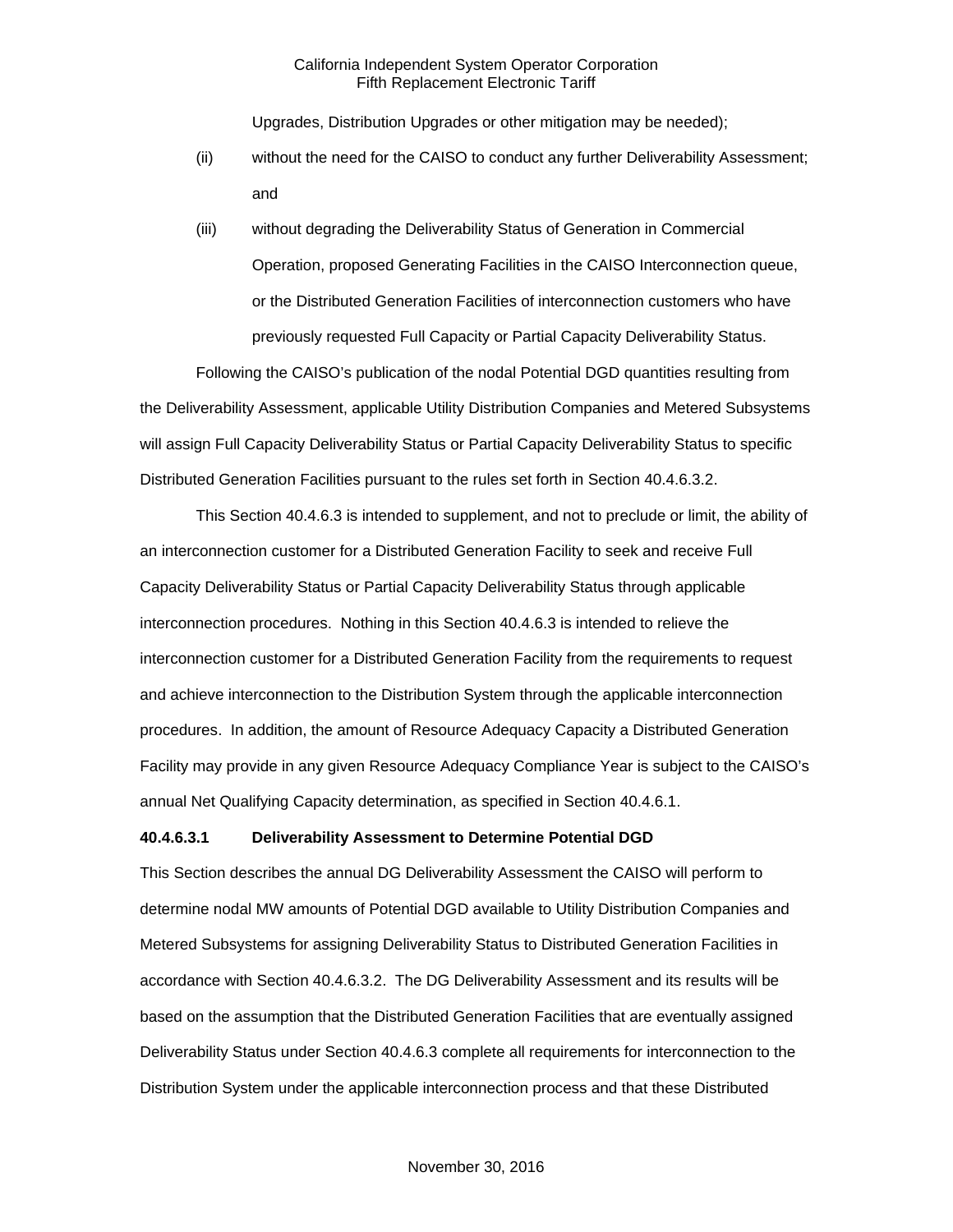Generation Facilities will be supported by needed Reliability Network Upgrades, Distribution Upgrades or other mitigation that would be needed to safely and reliably interconnect to the Distribution System and deliver Energy from the Distribution System to the appropriate CAISO Controlled Grid Node.

## **40.4.6.3.1.1 Developing the Assessment Model**

To develop the base case model for the DG Deliverability Assessment, the CAISO will include:

- (i) The most recent GIP or GIDAP Queue Cluster Phase II Interconnection Study deliverability power flow base case, which includes Distributed Generation Facilities of interconnection customers with active interconnection requests who have requested Full Capacity or Partial Capacity Deliverability Status;
- (ii) Those Generating Facilities that have obtained Deliverability using the annual full capacity deliverability option under either Section 8.2 of the GIP, Section 9.2 of the GIDAP, or equivalent process(es) under the applicable Utility Distribution Company tariffs;
- (iii) Transmission additions and upgrades approved in the final comprehensive Transmission Plan for the most recent Transmission Planning Process cycle;
- (iv) Any Generating Facilities in the most recent GIDAP Phase I Interconnection Study that have been determined to be deliverable in accordance with their requested Deliverability Status (including Distributed Generation Facilities of interconnection customers with active interconnection requests who have requested Full Capacity or Partial Capacity Deliverability Status) and were not assigned any Delivery Network Upgrade costs in the Phase I Interconnection Study;
- (v) Delivery Network Upgrades that have received governmental approvals or for which Construction Activities have commenced;
- (vi) The MW amounts of resources interconnected to the Distribution System below specific Nodes of the CAISO Controlled Grid contained in the most recent Transmission Planning Process base portfolio, except that the CAISO will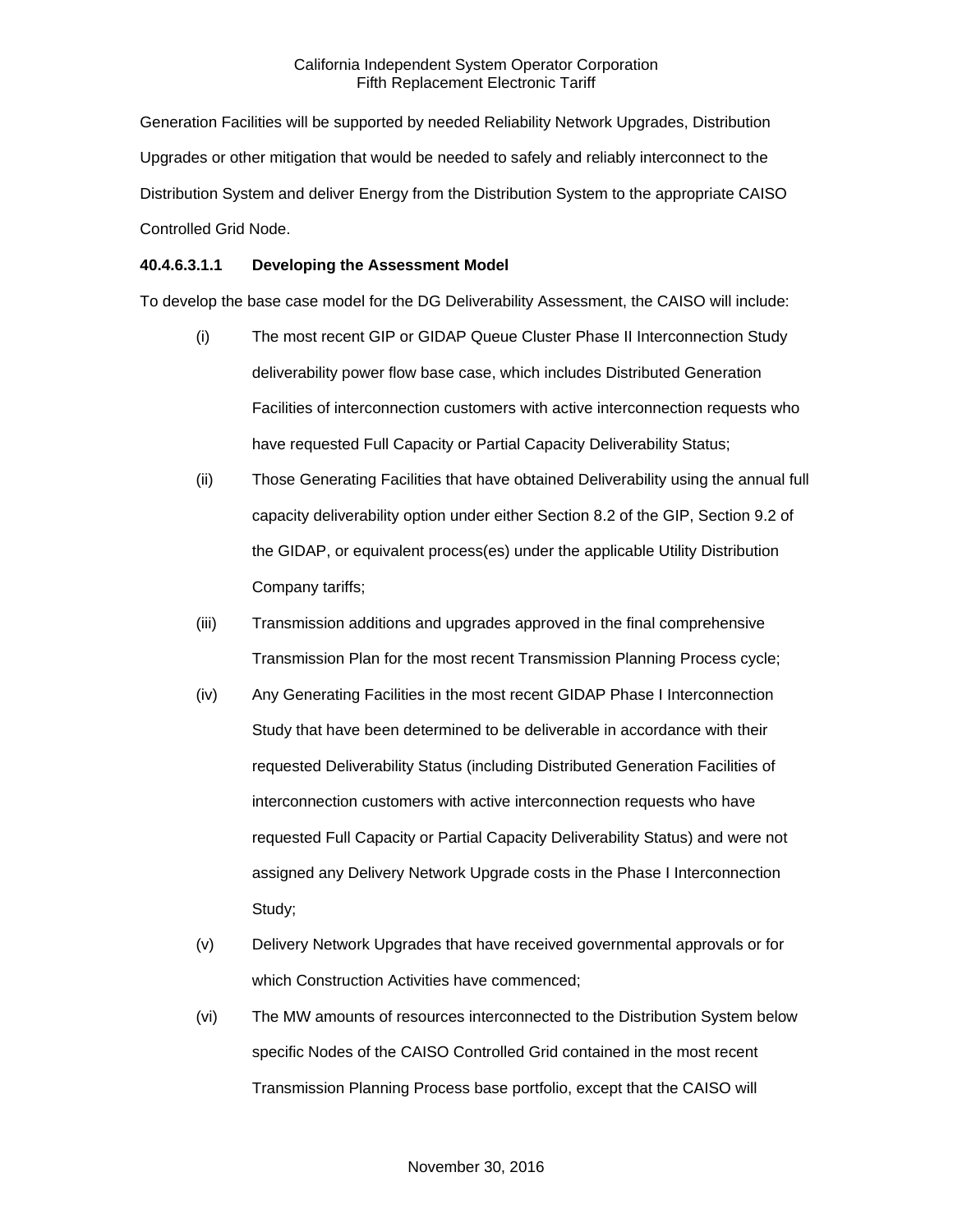remove each Node (by using a zero MW value) located within electrical areas for which the most recently completed GIP or GIDAP Phase I or Phase II Interconnection Study has identified a need for a Delivery Network Upgrade or for which the most recent Phase II Interconnection Study identified and then removed a Delivery Network Upgrade to support Deliverability for MW amounts in the Interconnection queue;

- (vii) Actual distributed generation development based on the MW amount of distributed generation in applicable Utility Distribution Company and Metered Subsystem interconnection queues including non-net-energy-metering resources requesting interconnection through state-jurisdictional interconnection processes;
- (viii) Any additional information provided by each Utility Distribution Company and Metered Subsystem regarding anticipated distributed generation development on its Distribution System; and
- (ix) Other information that the CAISO, in its reasonable discretion, determines is necessary.

#### **40.4.6.3.1.2 Performing the DG Deliverability Assessment**

The CAISO will perform the DG Deliverability Assessment using the Deliverability Assessment procedures described in GIDAP Section 6.3.2 to determine the availability of transmission system capability, as reflected in the study model described above, to provide Deliverability Status for targeted amounts of additional distributed generation at given Nodes of the CAISO Controlled Grid. Except for Nodes that the CAISO removes by assigning a zero MW value pursuant to Section 40.4.6.3.1.1(vi), the targeted amounts of additional distributed generation at each Node shall be at least as large as the maximum of the corresponding nodal MW amounts determined in accordance with Sections 40.4.6.3.1.1(vi), 40.4.6.3.1.1(vii) or 40.4.6.3.1.1(viii). The CAISO may use larger targeted amounts as it deems appropriate to enhance the information provided by the DG Deliverability Assessment. The DG Deliverability Assessment will preserve modeled transmission system capability to provide requested levels of deliverability for the Generating Facilities of Interconnection Customers or the Distributed Generation Facilities of interconnection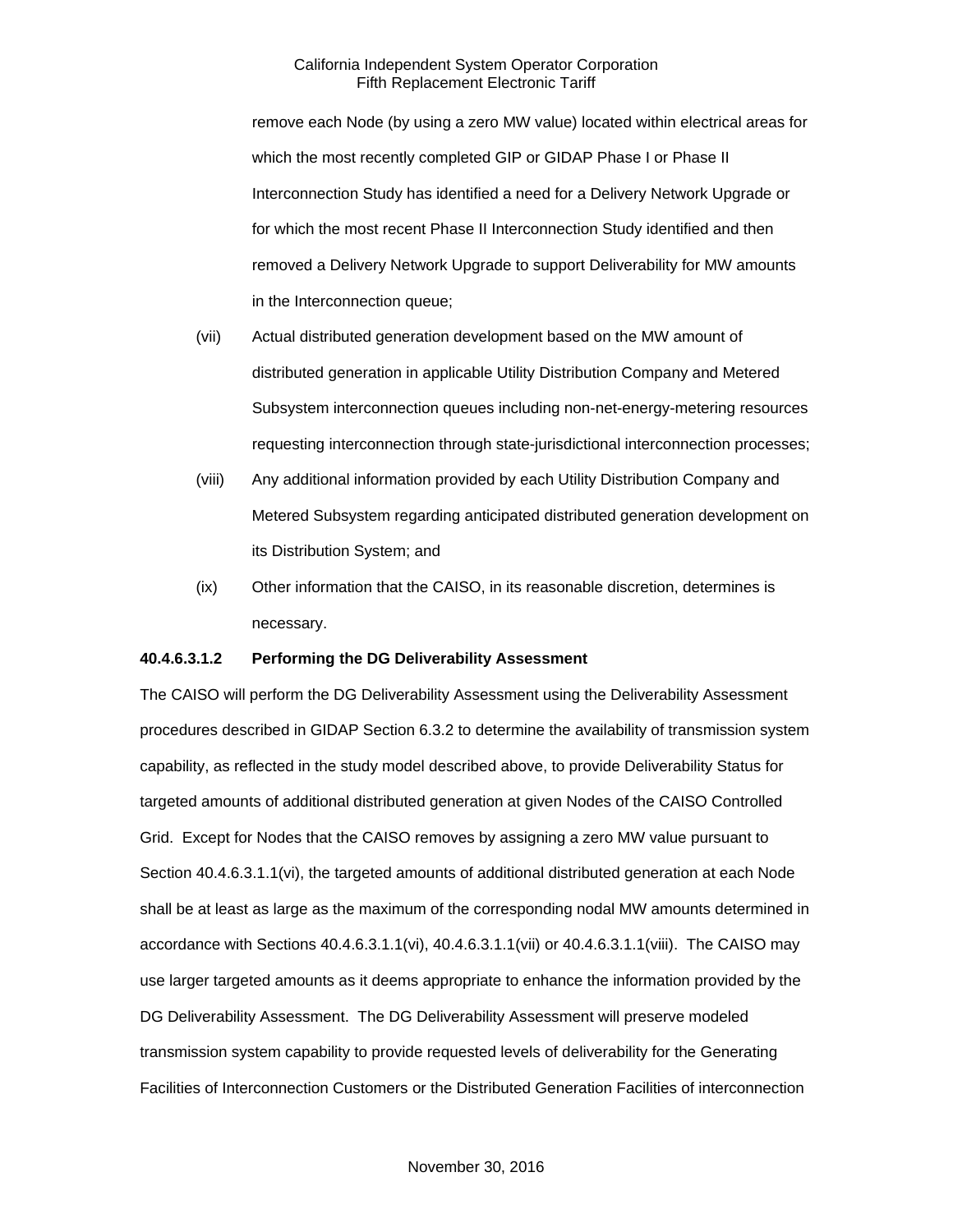customers under a wholesale distribution access tariff who have previously requested Full Capacity or Partial Capacity Deliverability Status. Therefore, at each Node where all modeled Generating Facilities, including the distributed generation target amounts, cannot be simultaneously dispatched to the modeled output levels corresponding to their Full Capacity or Partial Capacity Deliverability Status without violating operating limits of the CAISO Controlled Grid, the CAISO will reduce the modeled distributed generation target amounts as needed to achieve a feasible Dispatch.

#### **40.4.6.3.1.3 Publishing Results of the DG Deliverability Assessment**

The CAISO will publish the results of the DG Deliverability Assessment by posting on the CAISO Website. The results will identify all Nodes modeled in the assessment with the corresponding nodal MW amounts of Potential DGD that (a) were studied as targeted amounts in the DG Deliverability Assessment; (b) were found to be deliverable in the DG Deliverability Assessment; and (c) are available for use by Utility Distribution Companies and Metered Subsystems to assign Deliverability Status to Distributed Generation Facilities in accordance with Section 40.4.6.3.2. The nodal MW amounts of Potential DGD available for assignment of Deliverability Status by Utility Distribution Companies and Metered Subsystems to individual Distributed Generation Facilities will be denominated in 0.01 MW increments and will not exceed the maximum of the corresponding nodal MW amounts determined in accordance with Sections 40.4.6.3.1.1(vi), 40.4.6.3.1.1(vii) or 40.4.6.3.1.1(viii), even though the amounts that were studied and found to be deliverable may be larger.

With respect to those Nodes at which more than one Utility Distribution Company's or Metered Subsystem's Distribution System is connected, the CAISO will publish, at the same time it publishes the results of the DG Deliverability Assessment, each Utility Distribution Company's or Metered Subsystem's respective share of the Potential DGD available to provide Deliverability Status to Distributed Generation Facilities at these Nodes based on the ratio of Load served via the facilities of each affected Utility Distribution Company and Metered Subsystem at such Nodes.

## **40.4.6.3.1.4 Bilateral Transfers of Potential DGD at Shared Nodes**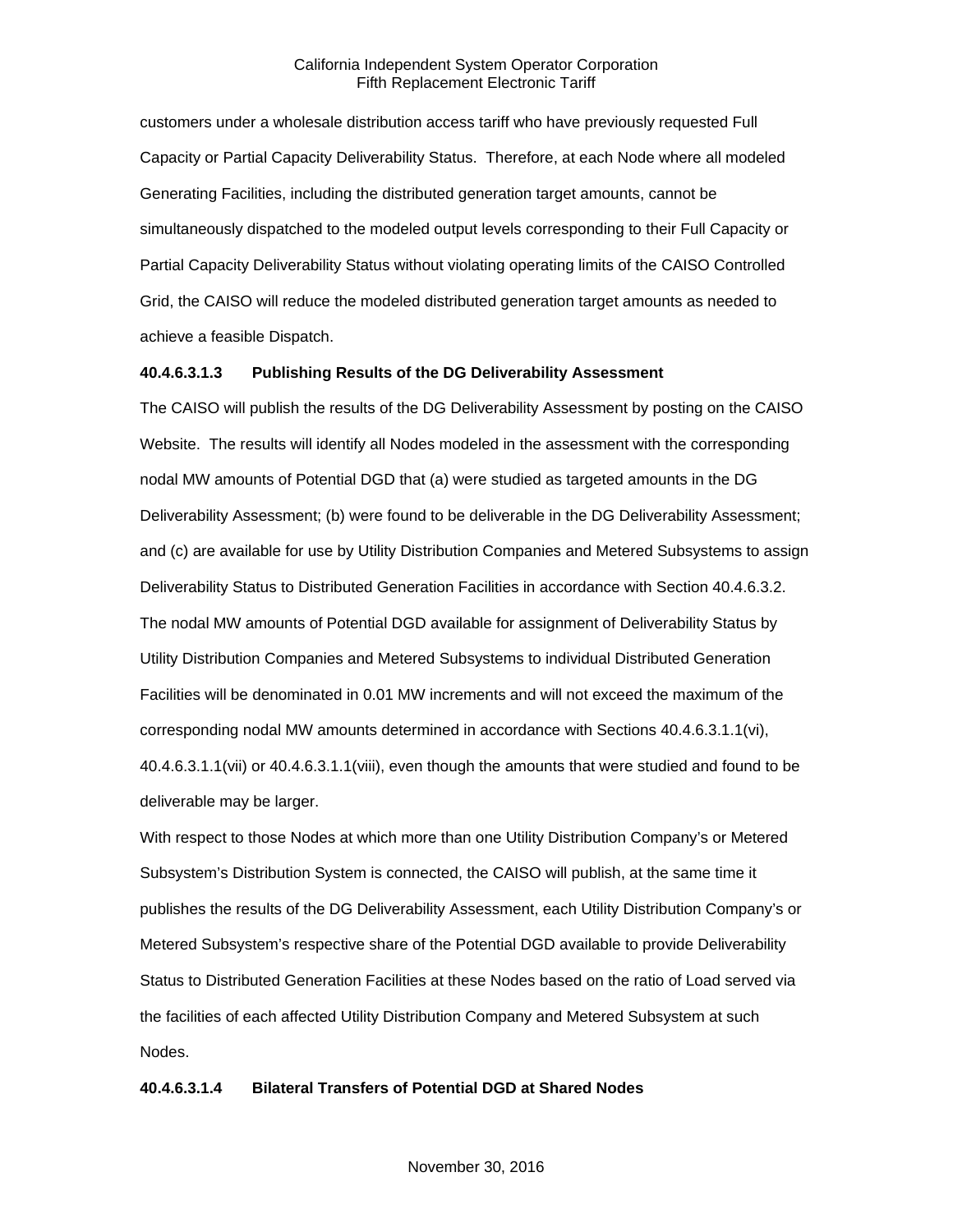A Utility Distribution Company or Metered Subsystem shall be entitled to transfer all or a portion of its MW share of Potential DGD at a Node that is shared with the Distribution System of another Utility Distribution Company or Metered Subsystem, in quantities no smaller than 0.01 MW. A Utility Distribution Company that is also an IOU Participating Transmission Owner shall be entitled to transfer a MW share of Potential DGD to another Utility Distribution Company or Metered Subsystem only to the extent that the total MW quantity associated with Distributed Generation Facilities connected or seeking interconnection to the IOU Participating Transmission Owner's Distribution System at the Node that are eligible to receive Deliverability Assignments pursuant to Section 40.4.6.3.2.2.1 is less than the available Potential DGD for that Node as indicated in the DG Deliverability Assessment for the current cycle. Both Utility Distribution Companies or Metered Subsystems participating in a transfer pursuant to this Section 40.4.6.3.1.4 shall notify the CAISO of the transfer. Utility Distribution Companies and Metered Subsystems may engage in such transfers during the period from the date they received notification of their shares of Potential DGD at shared Nodes under Section 40.4.6.3.1.3 through the date on which Deliverability Status assignments must be provided to the CAISO, pursuant to Section 40.4.6.3.2.

#### **40.4.6.3.2 Assignment of Deliverability Status to Distributed Generation Facilities**

After completion of the DG Deliverability Assessment associated with the current cycle of the process described in Section 40.4.6.3, and in accordance with a Market Notice setting out the schedule for the cycle, each Utility Distribution Company and Metered Subsystem will assign Deliverability Status to individual Distributed Generation Facilities interconnected, or seeking interconnection, to the Distribution System of the Utility Distribution Company or Metered Subsystem below each Node where the CAISO's DG Deliverability Assessment for the current cycle has indicated the availability of Potential DGD, consistent with the rules set forth in this Section 40.4.6.3.2, and will report all such assignments to the CAISO in accordance with the schedule for the cycle.

Upon receipt of this information the CAISO will validate that the Utility Distribution Company's or Metered Subsystem's assignments of Deliverability Status to specific Distributed Generation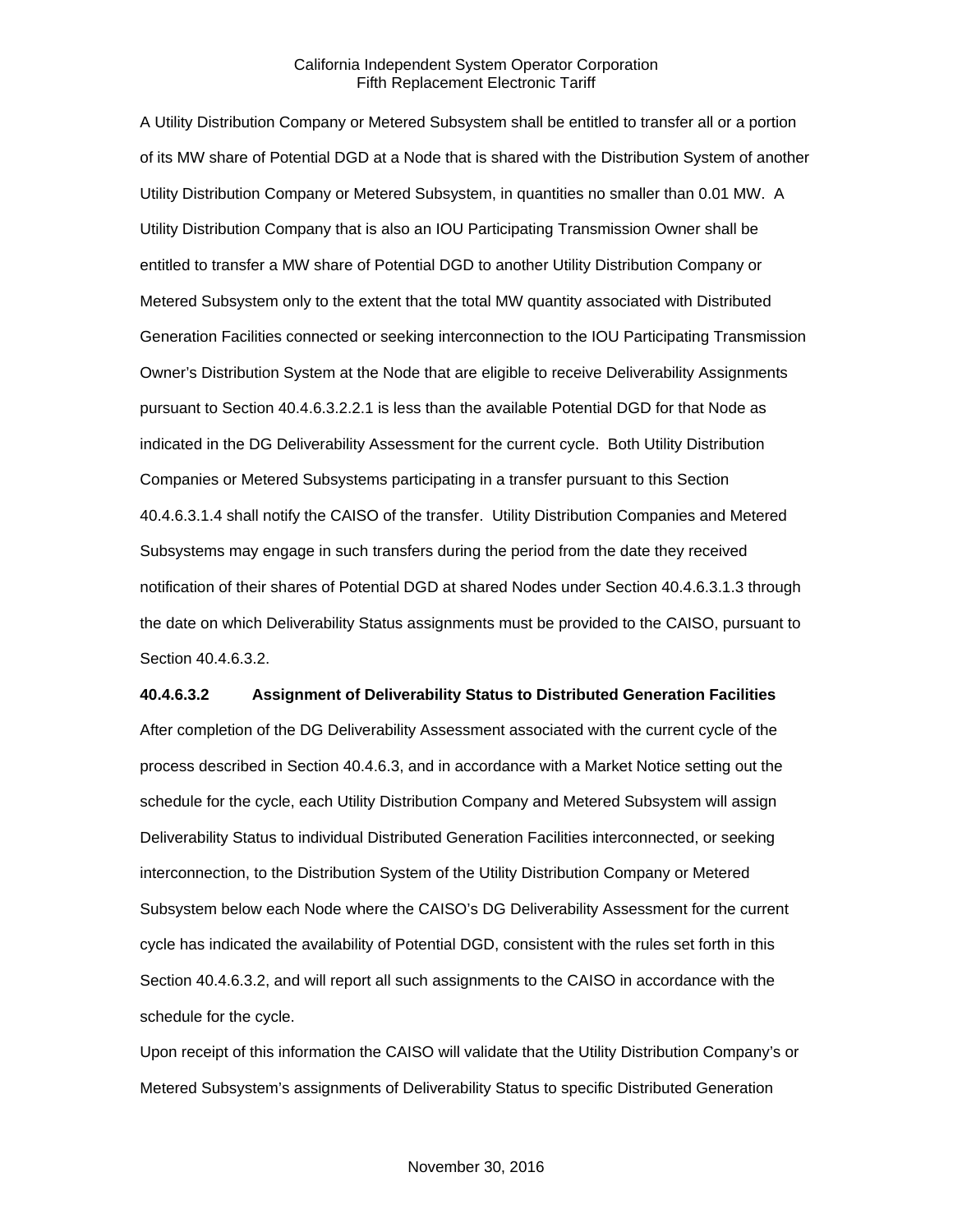Facilities is consistent with (i) the MW quantities of Potential DGD available to that Utility Distribution Company or Metered Subsystem at specific Nodes; the CAISO's methodology for associating the Deliverability Status of a specific generating resource type with a MW quantity of Potential DGD, as set forth in Section 40.4.6.3.2.1; and (iii) the time limit on a Distributed Generation Facility's expected future Commercial Operation date, as set forth in Section 40.4.6.3.2.2. If the CAISO identifies an inconsistency between a Utility Distribution Company's or Metered Subsystem's assignment of Deliverability Status to a Distributed Generation Facility and any of these requirements, the CAISO will notify the Utility Distribution Company or Metered Subsystem, and the Utility Distribution Company or Metered Subsystem in consultation with the CAISO will adjust its assignments of Deliverability Status as needed. The CAISO will then inform the Utility Distribution Company or Metered Subsystem that the validation process has been completed, and the Utility Distribution Company or Metered Subsystem will notify the Distributed Generation Facilities of their Deliverability Status assignments.

## **40.4.6.3.2.1 Associating MW of Potential DGD with Deliverability Status of a Distributed Generation Facility**

As described further in a Business Practice Manual, Utility Distribution Company's or Metered Subsystem's association of a MW quantity of Potential DGD at a specific Node with the Deliverability Status of a specific Distributed Generation Facility shall be commensurate with the MW Energy production level appropriate to the type of generating resource comprising the facility modeled in the Deliverability Assessment, the qualifying capacity determination method for that resource type, the installed capacity of the facility, and the Deliverability Status (Full Capacity or Partial Capacity) to be assigned to the facility, and shall be consistent with the CAISO's methodology for modeling resources in its deliverability studies.

## **40.4.6.3.2.2 Eligibility of Distributed Generation Facilities to Obtain Deliverability Status Assignment**

To be eligible to receive a Deliverability Status assignment, a Distributed Generation Facility must satisfy the requirements of the applicable application process pursuant to this Section 40.4.6.3.2.2 and, if the Distributed Generation Facility is not in Commercial Operation, it must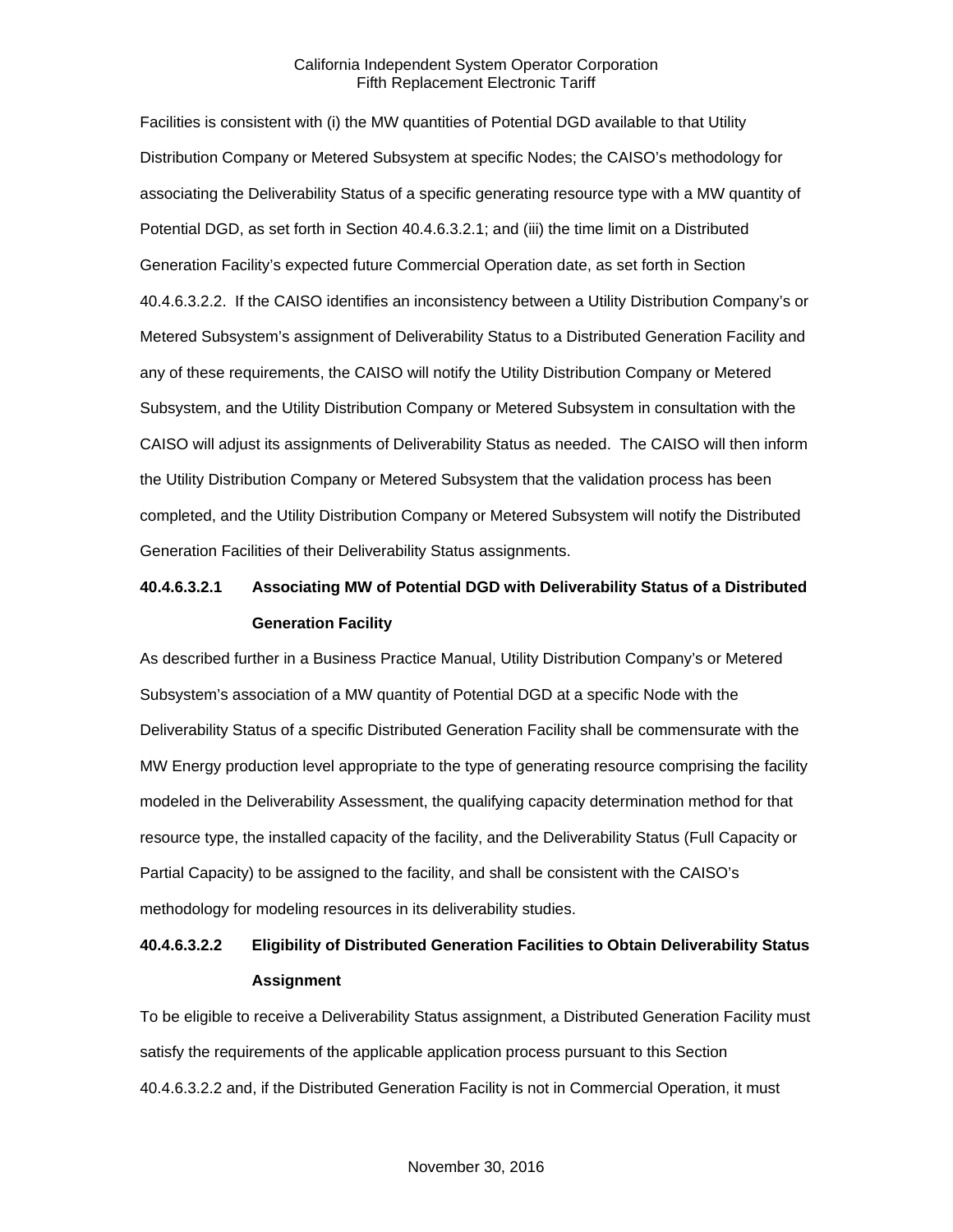have an expected Commercial Operation date set forth in its current interconnection request or interconnection agreement that is no later than three (3) years from the last date on which applications may be submitted for the current DG Deliverability Assessment cycle.

## **40.4.6.3.2.2.1 Eligibility to Obtain Deliverability Status Assignment from IOU Participating**

#### **Transmission Owners**

Distributed Generation Facilities interconnected, or seeking interconnection, to the Distribution System of an IOU Participating Transmission Owner may apply to the applicable IOU Participating Transmission Owner to be eligible to receive a Deliverability Status assignment in the current DG Deliverability Assessment cycle as follows:

- (i) Distributed Generation Facilities that are already in Commercial Operation and interconnected to the Distribution System of an IOU Participating Transmission Owner that do not have Deliverability Status may submit an application to be eligible for Full or Partial Capacity Deliverability Status, and those that have Partial Capacity Deliverability Status may apply to be eligible for a higher level of Partial Capacity Deliverability Status or Full Capacity Deliverability Status.
- (ii) Distributed Generation Facilities with an active interconnection request in the interconnection queue of an IOU Participating Transmission Owner that have not requested Deliverability Status in the underlying interconnection process but have received their Phase I interconnection study results or the equivalent thereof may submit an application to be eligible to receive Partial Capacity Deliverability Status or Full Capacity Deliverability Status.
- (iii) Distributed Generation Facilities with an active interconnection request in the interconnection queue of an IOU Participating Transmission Owner that have not received their Phase I interconnection study results or the equivalent thereof, irrespective of whether they requested Deliverability Status in their interconnection request, may submit an application to be eligible to receive Partial Capacity Deliverability Status or Full Capacity Deliverability Status.

Distributed Generation Facilities with an active interconnection request in the interconnection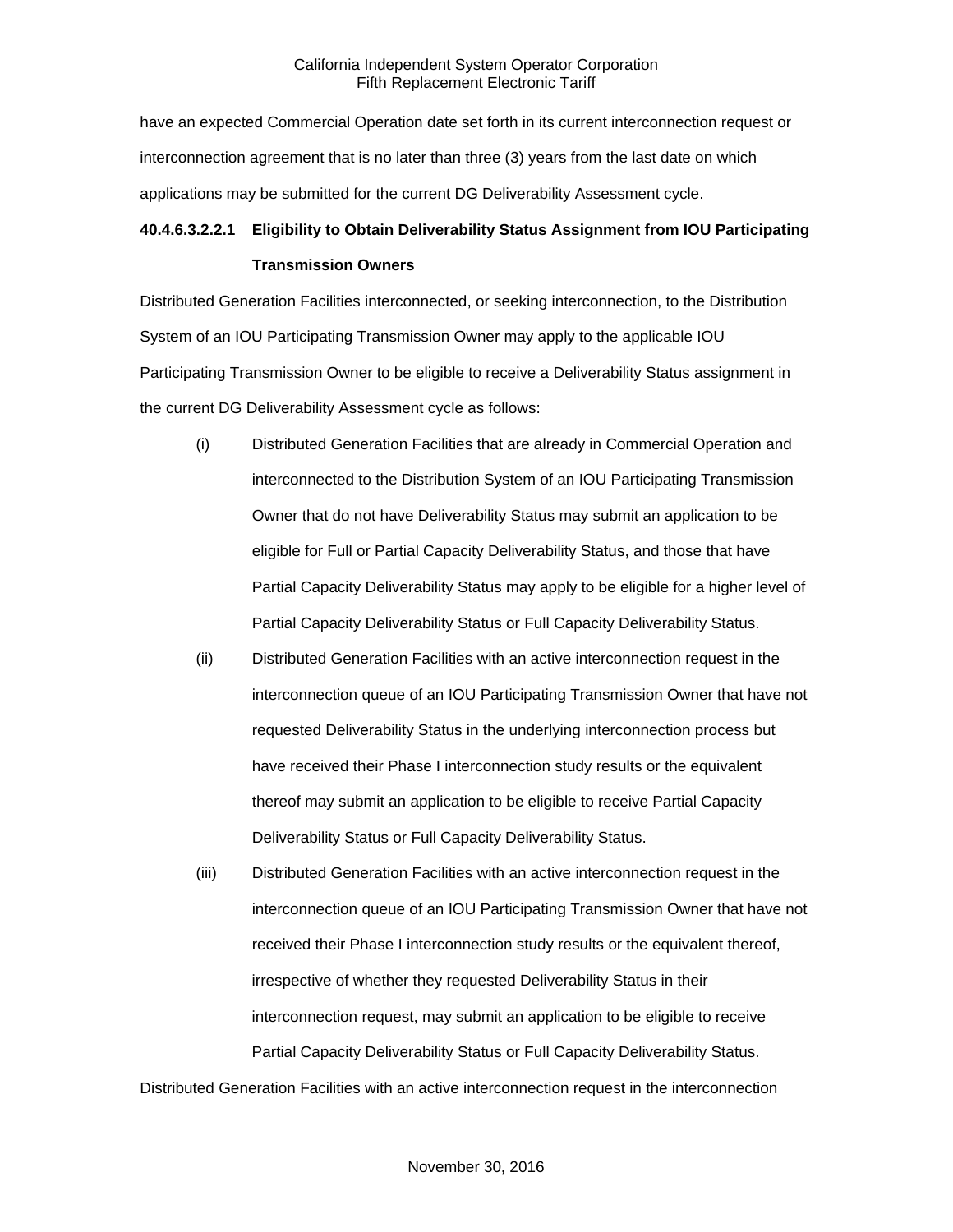queue of an IOU Participating Transmission Owner that have requested Deliverability Status in the underlying interconnection process and have already received Phase I interconnection study results or the equivalent thereof are not eligible to be assigned Deliverability Status pursuant to Section 40.4.6.3 because their Deliverability Status is protected in accordance with the provisions of Section 40.4.6.3.1 and will be assigned through the applicable IOU Participating Transmission Owner's interconnection process.

Applications from Distributed Generation Facilities in the eligible categories specified above must be submitted by the deadline specified in the schedule for the current DG Deliverability Assessment cycle in order for the Distributed Generation Facility to be treated as eligible to receive a Deliverability Status assignment in the current cycle. Distributed Generation Facilities that fail to apply in a timely manner will be assumed not to be seeking Deliverability Status in the current cycle. The CAISO will issue a Market Notice announcing the deadline for submitting applications. The deadline will be no earlier than thirty (30) days after the CAISO publishes the results of the DG Deliverability Assessment. The form of the application shall be specified in a Business Practice Manual. The application shall be submitted to the applicable Participating Transmission Owner, which shall provide a copy of the application to the CAISO within five (5) Business Days after the application was submitted.

# **40.4.6.3.2.2.2 Eligibility to Obtain Deliverability Status Assignment from Utility Distribution Companies and Metered Subsystems that are Not IOU Participating Transmission Owners**

Distributed Generation Facilities interconnected, or seeking interconnection, to the Distribution System of a Utility Distribution Company or Metered Subsystem that is not an IOU Participating Transmission Owner may apply to the applicable Utility Distribution Company or Metered Subsystem to be eligible to receive a Deliverability Status assignment in the current DG Deliverability Assessment cycle pursuant to individual interconnection procedures of the Utility Distribution Company or Metered Subsystem.

## **40.4.6.3.2.3 Assignment of Deliverability Status to Distributed Generation Facilities by IOU Participating Transmission Owners**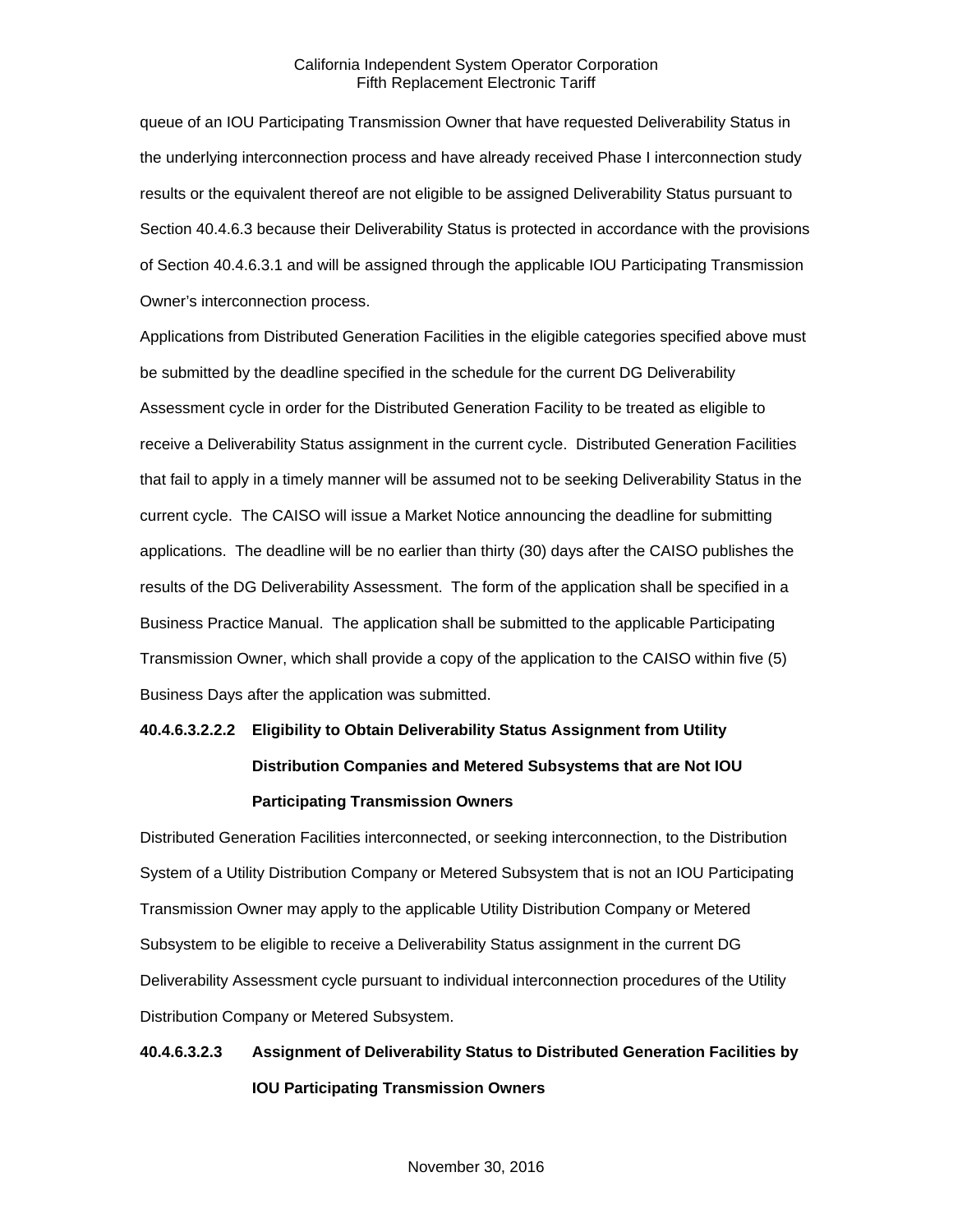Utility Distribution Companies that are also IOU Participating Transmission Owners will assign Deliverability Status on a first-come, first-served basis to those Distributed Generation Facilities either interconnected or seeking interconnection to their Distribution Systems at each applicable Node, and that are eligible for assignment pursuant to Section 40.4.6.3.2.2.1, in the following priority order:

- (1) Distributed Generation Facilities already in Commercial Operation and interconnected to the Distribution System of the applicable IOU Participating Transmission Owner as of the deadline for submitting applications pursuant to Section 40.4.6.3.2.2.1, in order of the date they achieved Commercial Operation, from earliest to most recent. At Nodes where there is insufficient Potential DGD indicated in the DG Deliverability Assessment to fulfill all Deliverability Status applications received during the current cycle from Distributed Generation Facilities already in Commercial Operation, and two or more such Distributed Generation Facilities next in order to obtain the last remaining increment of Potential DGD at a Node have the same Commercial Operation date, each such resource shall receive a pro rata share of the remaining Potential DGD in proportion to its MW Energy production level as modeled by the CAISO for the purpose of the CAISO's Deliverability Assessment methodology, in accordance with the level of Deliverability Status applied for in the current cycle.
- (2) Distributed Generation Facilities with an active interconnection request in the interconnection queue of the applicable IOU Participating Transmission Owner that have submitted an application pursuant to Section 40.4.6.3.2.2.1 to obtain Deliverability Status through the process set forth in Section 40.4.6.3, in order of their queue position in the applicable interconnection process. At Nodes where there is insufficient Potential DGD indicated in the DG Deliverability Assessment to provide Deliverability Status to eligible Distributed Generation Facilities with active interconnection requests, and two or more such Distributed Generation Facilities next in order to obtain the last remaining increment of Potential DGD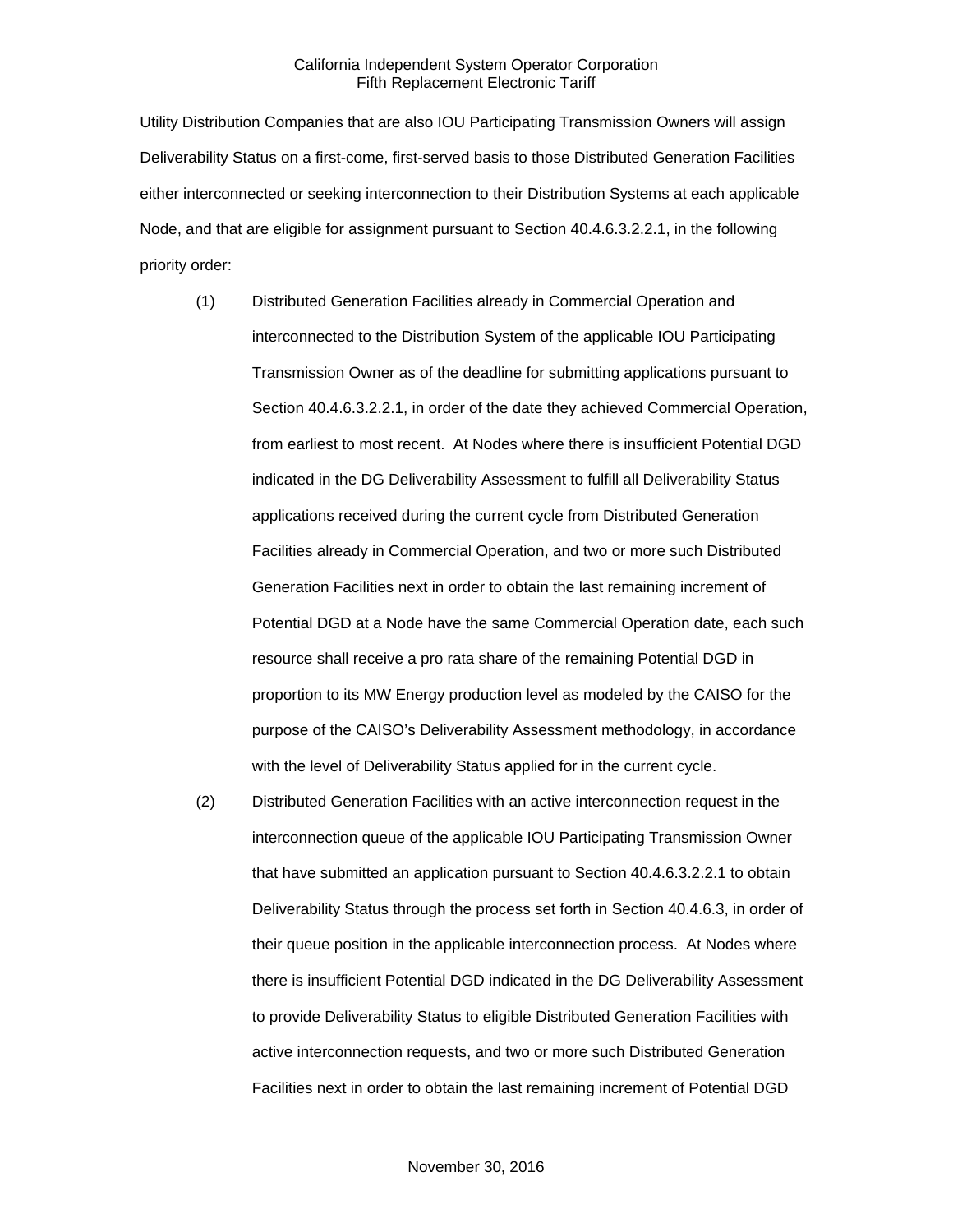have the same interconnection queue position, the remaining amount of Potential DGD will be allocated in order of expected Commercial Operation date, from earliest to furthest in the future. For purposes of this determination, the expected Commercial Operation date shall be the Commercial Operation date specified in the Distributed Generation Facility's interconnection agreement, or if no interconnection agreement has yet been executed, the Distributed Generation Facility's application submitted pursuant to Section 40.4.6.3.2.2.1. If two or more such Distributed Generation Facilities have the same expected Commercial Operation date, each such resource shall receive a pro rata share of the remaining Potential DGD in proportion to its expected MW Energy production level as modeled by the CAISO for the purpose of the CAISO's Deliverability Assessment methodology, in accordance with the level of Deliverability Status requested in the current cycle.

Pursuant to this process, an IOU Participating Transmission Owner shall, during each cycle, fully utilize the maximum amount of Potential DGD available at each Node to provide Deliverability Status to eligible Distributed Generation Resources. If, however, the total MW quantity associated with eligible Distributed Generation Resources at a particular Node is less than the available Potential DGD for that Node as indicated in the DG Deliverability Assessment for the current cycle, then the excess quantity of Potential DGD shall be treated as unassigned Potential DGD in accordance with Section 40.4.6.3.3.

# **40.4.6.3.2.4 Assignment of Deliverability Status to Distributed Generation Facilities by Utility Distribution Companies and Metered Subsystems that are not IOU Participating Transmission Owners**

Utility Distribution Companies and Metered Subsystems that are not IOU Participating Transmission Owners will assign Deliverability Status to individual Distributed Generating Facilities interconnected, or seeking interconnection, to the Distribution System of such Utility Distribution Company or Metered Subsystem based on the Potential DGD available at applicable Nodes pursuant to their individual interconnection procedures. Such Utility Distribution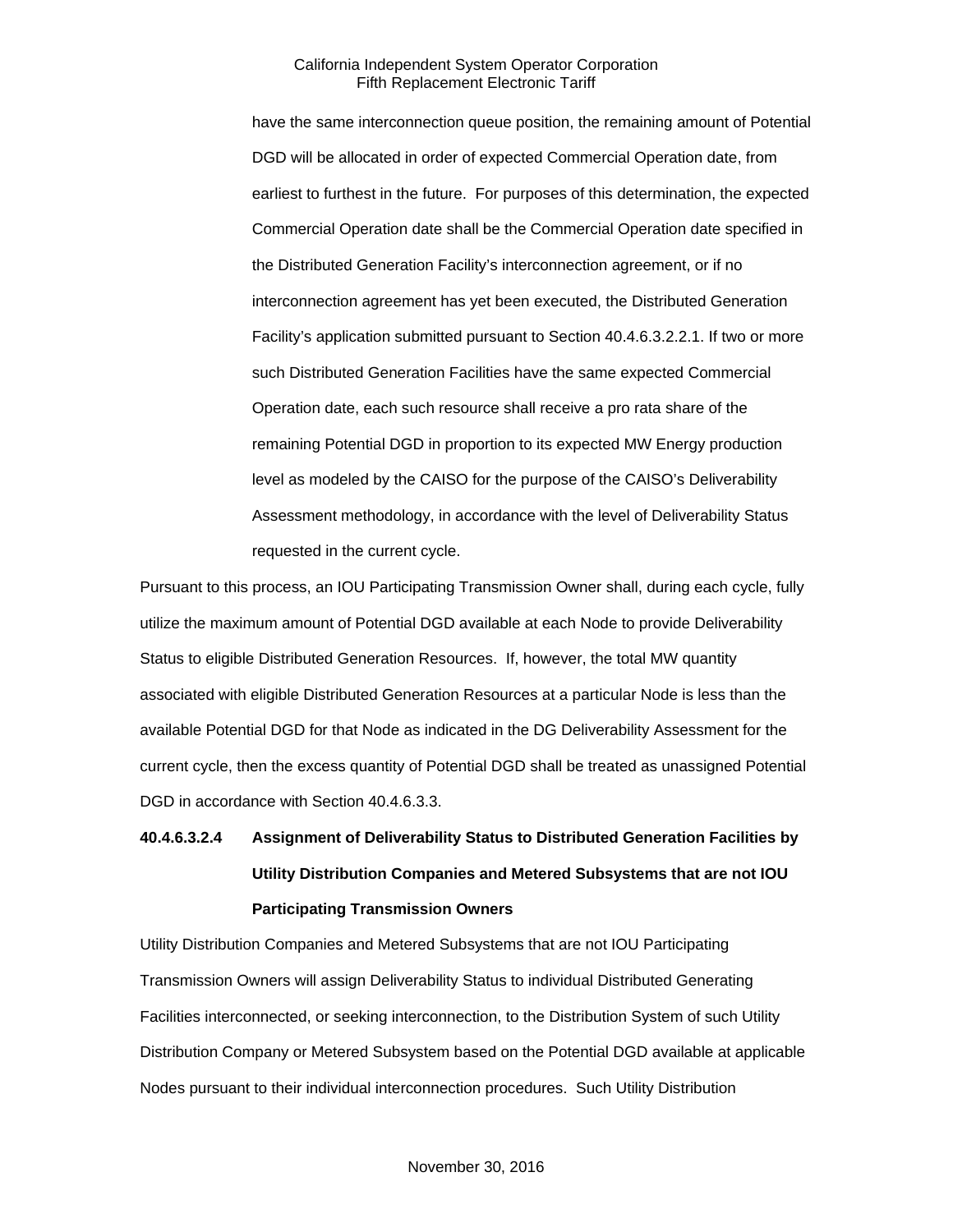Companies and Metered Subsystems may report assignments of Deliverability Status to the CAISO at any time. However, only those assignments of Deliverability Status that are reported to the CAISO in accordance with the assignment schedule established by the CAISO for the current DG Deliverability Assessment cycle will be eligible for inclusion in the CAISO's annual Net Qualifying Capacity determination as specified in Section 40.4.6.1 and thereby eligible to be designated as Resource Adequacy Resources for the next Resource Adequacy Compliance Year.

#### **40.4.6.3.3 Unassigned Potential DGD**

If a Utility Distribution Company or Metered Subsystem does not fully utilize the MW quantity of Potential DGD available to assign Deliverability Status to specific Distributed Generation Facilities during an annual DG Deliverability Assessment cycle, the CAISO will preserve the unassigned Potential DGD for that Utility Distribution Company or Metered Subsystem through the next cycle.

#### **40.4.6.3.4 Deliverability Status of Distributed Generation Facilities**

Once a Utility Distribution Company or Metered Subsystem has assigned Deliverability Status to a specific Distributed Generation Facility and reported such assignment to the CAISO, and the CAISO has validated and accepted the reported information as specified under Section 40.4.6.3.2, the Deliverability Status becomes an attribute of the Distributed Generation Facility to which it was assigned. A Distributed Generation Facility assigned Deliverability Status pursuant to an application submitted under Section 40.4.6.3.2.2.1(iii) will be subject to the provisions of Section 40.4.6.3 with regard to its assigned Deliverability Status and will continue through the interconnection process for all other purposes as a request for Energy-Only Deliverability Status. Distributed Generation Facilities that are assigned Deliverability Status pursuant to Section 40.4.6.3 prior to achieving Commercial Operation must, in order to retain such assignment, achieve Commercial Operation no later than six months after the Commercial Operation date specified in the Distributed Generation Facility's interconnection agreement, or if no interconnection agreement had been executed at the time the assignment was made, the Distributed Generation Facility's application submitted pursuant to Section 40.4.6.3.2.2. However, if the Distributed Generation Facility submitted its application pursuant to Section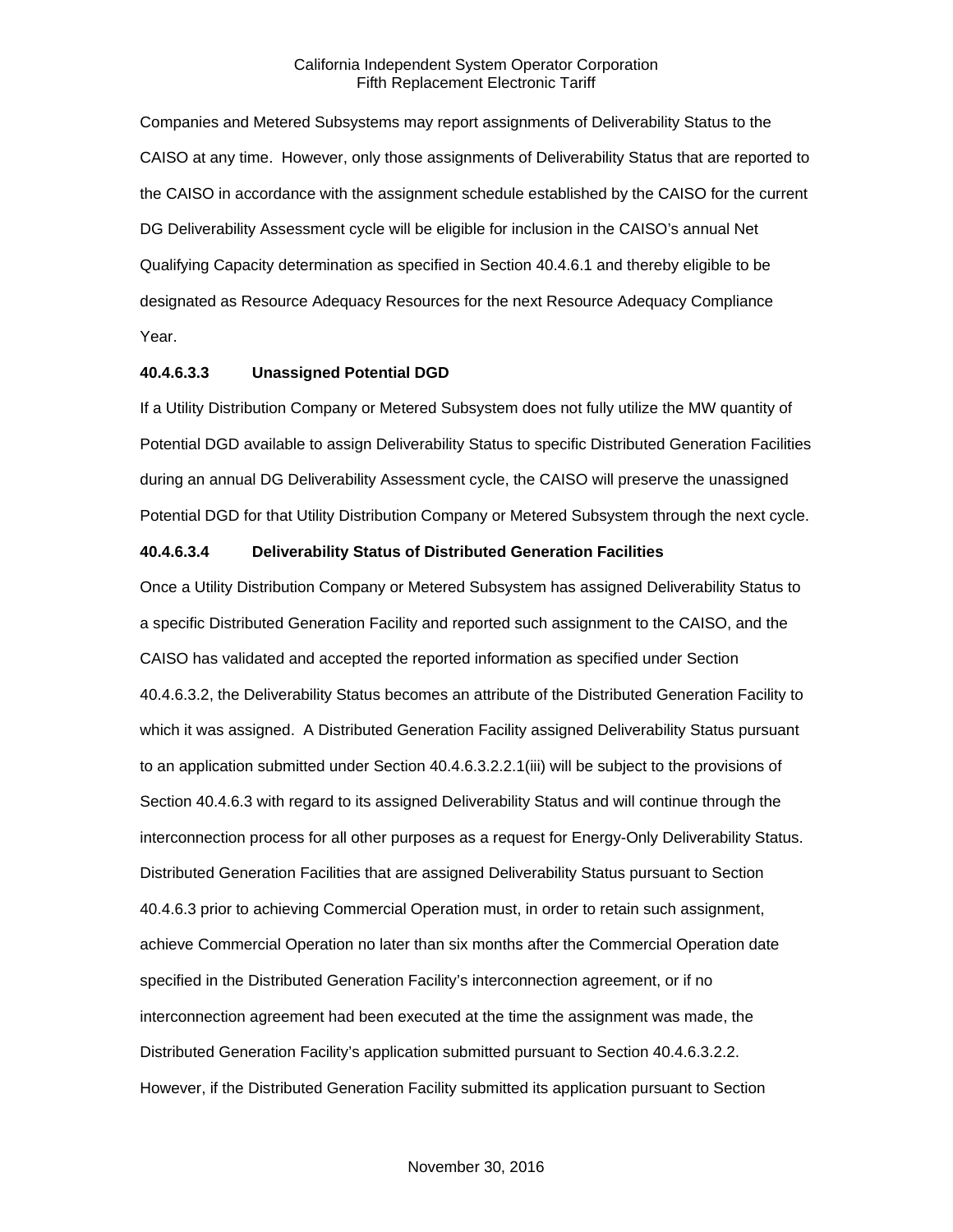40.4.6.3.2.2.1(ii), such assignment shall not be revoked if the Distributed Generation Facility's failure to achieve Commercial Operation within six months of its indicated Commercial Operation date is due to a delay in the Utility Distribution Company's or Metered Subsystem's completion of the upgrades necessary for the Distributed Generation Facility's interconnection. The applicable Utility Distribution Company or Metered Subsystem must report any such revocations and delays to the CAISO in accordance with the date set forth in a Business Practice Manual or in a Market Notice establishing the schedule for the annual DG Deliverability Assessment cycle.

With respect to a Distributed Generation Facility that meets this retention requirement, once that Distributed Generation Facility has achieved Commercial Operation, it will retain its assigned Deliverability Status for as long it remains in Commercial Operation. This also applies to Distributed Generation Facilities that were already in Commercial Operation at the time the assignment was made.

Any loss of Deliverability Status granted pursuant to Section 40.4.6.3, due to either permanent cessation of commercial operation of a Distributed Generation Facility or revocation due to failure to meet the Commercial Operation date requirement set forth above, will be appropriately modeled by the CAISO in the next DG Deliverability Assessment cycle. Depending on other changes that may have occurred on the CAISO Controlled Grid and connected Distribution Systems, or in associated interconnection queues, additional Potential DGD may be available in the next cycle for assignment of Deliverability Status in accordance with the process set forth in Section 40.4.6.3.

#### <span id="page-34-0"></span>**40.4.7 Submission Of Supply Plans**

#### **40.4.7.1 Schedule for Submission of Supply Plans**

Scheduling Coordinators representing Resource Adequacy Resources supplying Resource Adequacy Capacity shall provide the CAISO with annual and monthly Supply Plans, as follows:

(a) The annual Supply Plan shall be submitted to the CAISO on the schedule set forth in the Business Practice Manual and shall verify their agreement to provide Resource Adequacy Capacity during the next Resource Adequacy Compliance Year.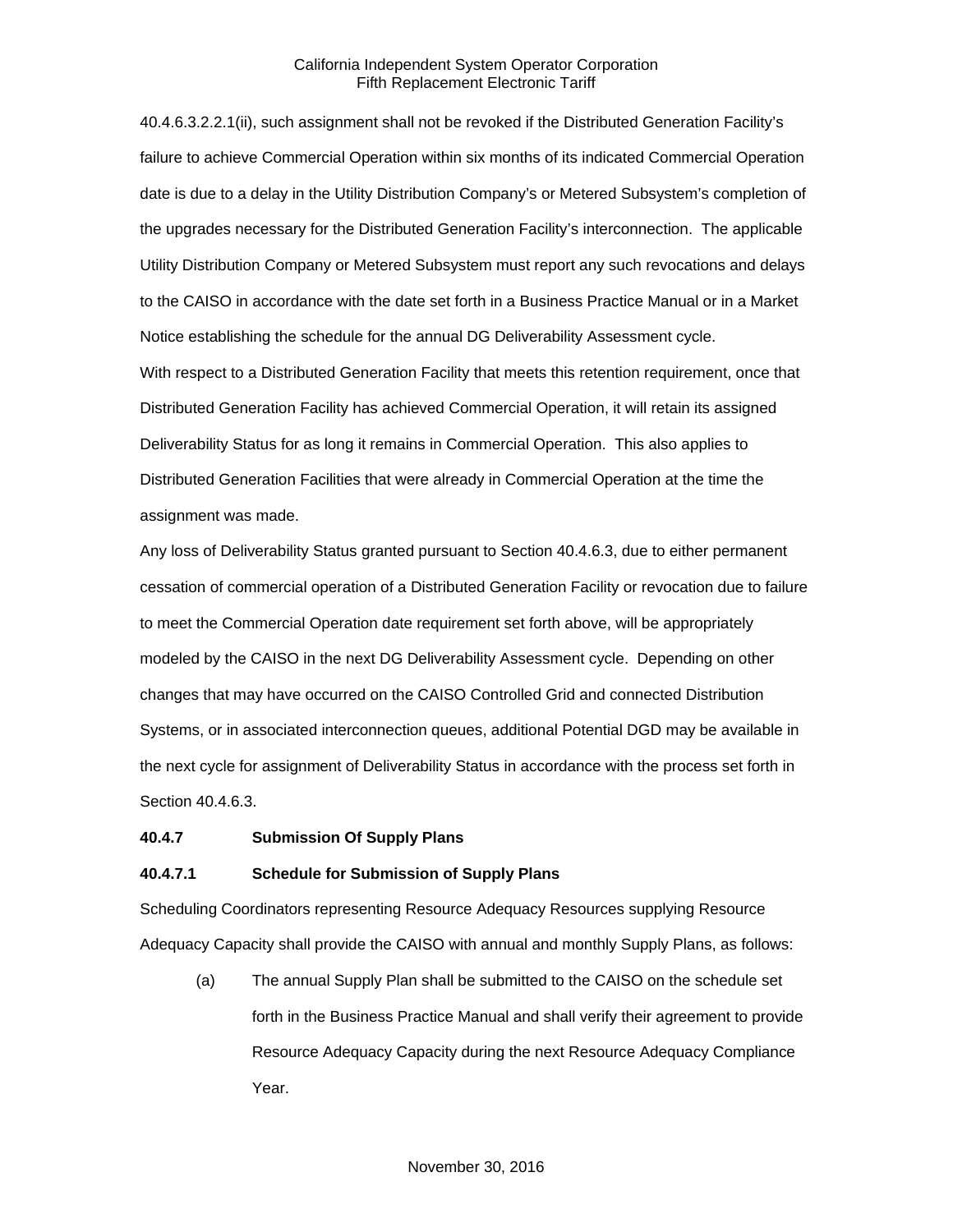- (b) The monthly Supply Plans or the same information as required to be included in the monthly Supply Plan, plus any other information the CAISO requires as identified in the Business Practice Manual, shall be submitted to the CAISO at least 45 days in advance of the first day of the month covered by the plan, and in accordance with the schedule and in the reporting format(s) set forth in the Business Practice Manual, and shall verify their agreement to provide Resource Adequacy Capacity during that resource adequacy month.
- (c) The Scheduling Coordinator for the Resource Adequacy Resource may submit, at any time from 45 days through 11 days in advance of the relevant month, a revision to its monthly Supply Plan to correct an error in the plan. The CAISO will not accept any revisions to a monthly Supply Plan from 10 days in advance of the relevant month through the end of the month, unless the Scheduling Coordinator for the Resource Adequacy Resource demonstrates good cause for the change and explains why it was not possible to submit the change earlier.
- (d) The monthly Supply Plan may indicate the willingness of the resource to offer capacity for procurement as backstop capacity under the Capacity Procurement Mechanism pursuant to Section 43, and provide the identity of the resource, the available capacity amount, the time periods when the capacity is available, and other information as may be specified in the Business Practice Manual.

#### **40.4.7.2 Form of Supply Plans**

The Supply Plan must be in the form of the template provided on the CAISO Website, which shall include an affirmative representation by the Scheduling Coordinator submitting the Supply Plan that the CAISO is entitled to rely on the accuracy of the information provided in the Supply Plan to perform those functions set forth in this Section 40.

#### **40.4.7.3 Validation of Supply Plans**

The CAISO shall be entitled to take reasonable measures to validate the accuracy of the information submitted in Supply Plans under this Section. Supply Plan validation measures may include the following: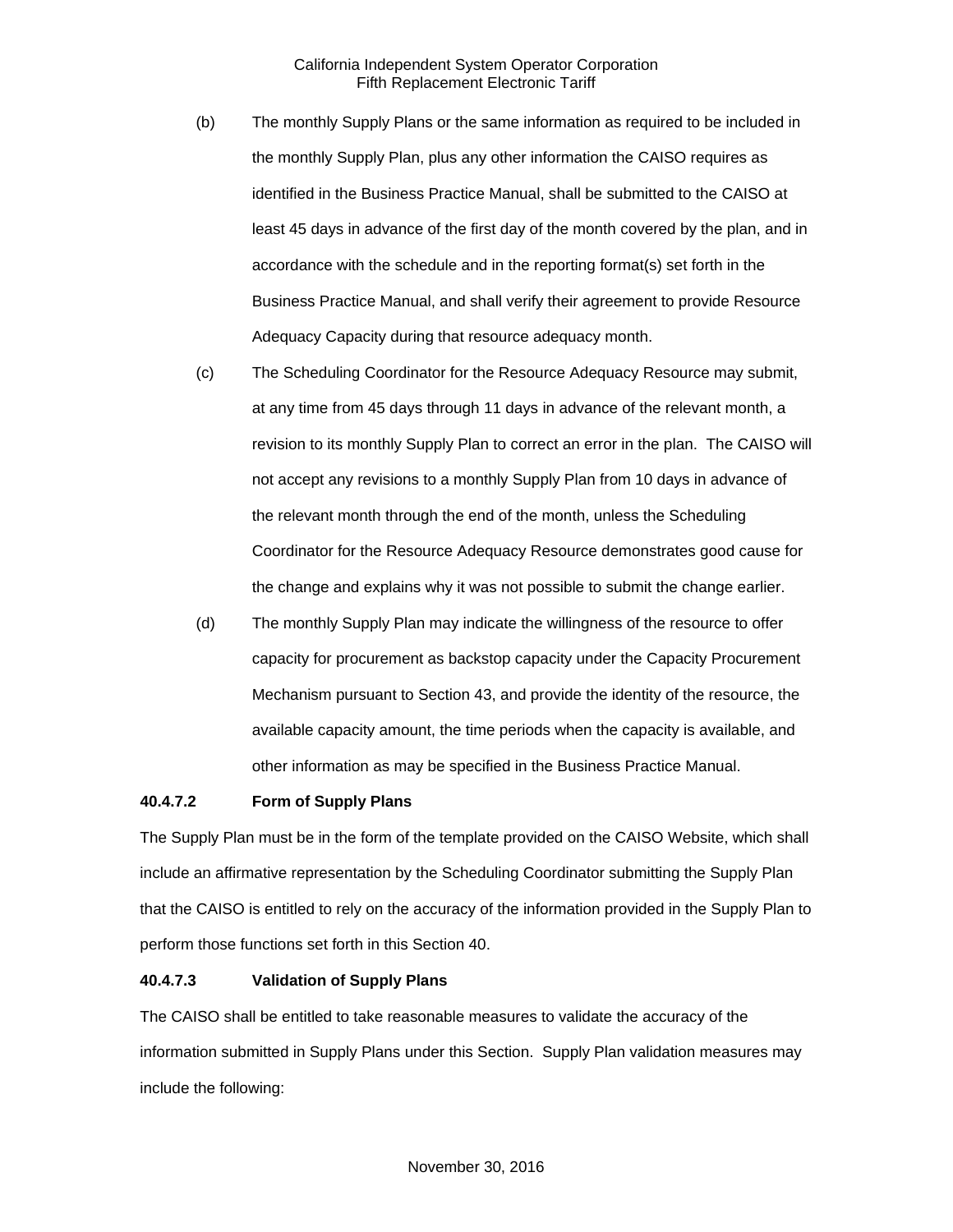- (a) The CAISO may compare a Resource Adequacy Resource's Resource Adequacy Capacity against the Resource Adequacy Resource's Net Qualifying Capacity, if applicable. To the extent the Resource Adequacy Capacity of a Resource Adequacy Resource included in a Supply Plan is greater than the Resource Adequacy Resource's Net Qualifying Capacity, the CAISO will notify the respective Scheduling Coordinators for the Resource Adequacy Resource and each Load Serving Entity that has included the Resource Adequacy Resource in its Resource Adequacy Plan that the Resource Adequacy Capacity from the Resource Adequacy Resource shall be reduced to the Resource Adequacy Resource's Net Qualifying Capacity and that it will be considered a mismatch under Section 40.7. If the CAISO is not advised as to how the reduction in Resource Adequacy Capacity to conform with the Resource Adequacy Resource's Net Qualifying Capacity shall be allocated among each Load Serving Entity that included the Resource Adequacy Resource on its Resource Adequacy Plan, the CAISO will apply a pro rata reduction based on the Supply Plan.
- (b) The CAISO may verify whether the Resource Adequacy Capacity listed in the monthly Supply Plan is scheduled to take an Approved Maintenance Outage during the month. To the extent the Resource Adequacy Capacity of a Resource Adequacy Resource included in a Supply Plan is greater than the Resource Adequacy Capacity designated for the resource in the Resource Adequacy Plan, or includes Resource Adequacy Capacity that is scheduled to take an Approved Maintenance Outage during the month, the CAISO will notify the Scheduling Coordinator for the Resource Adequacy Resource and the respective Scheduling Coordinators for each Load Serving Entity that has included the Resource Adequacy Resource in its Resource Adequacy Plan that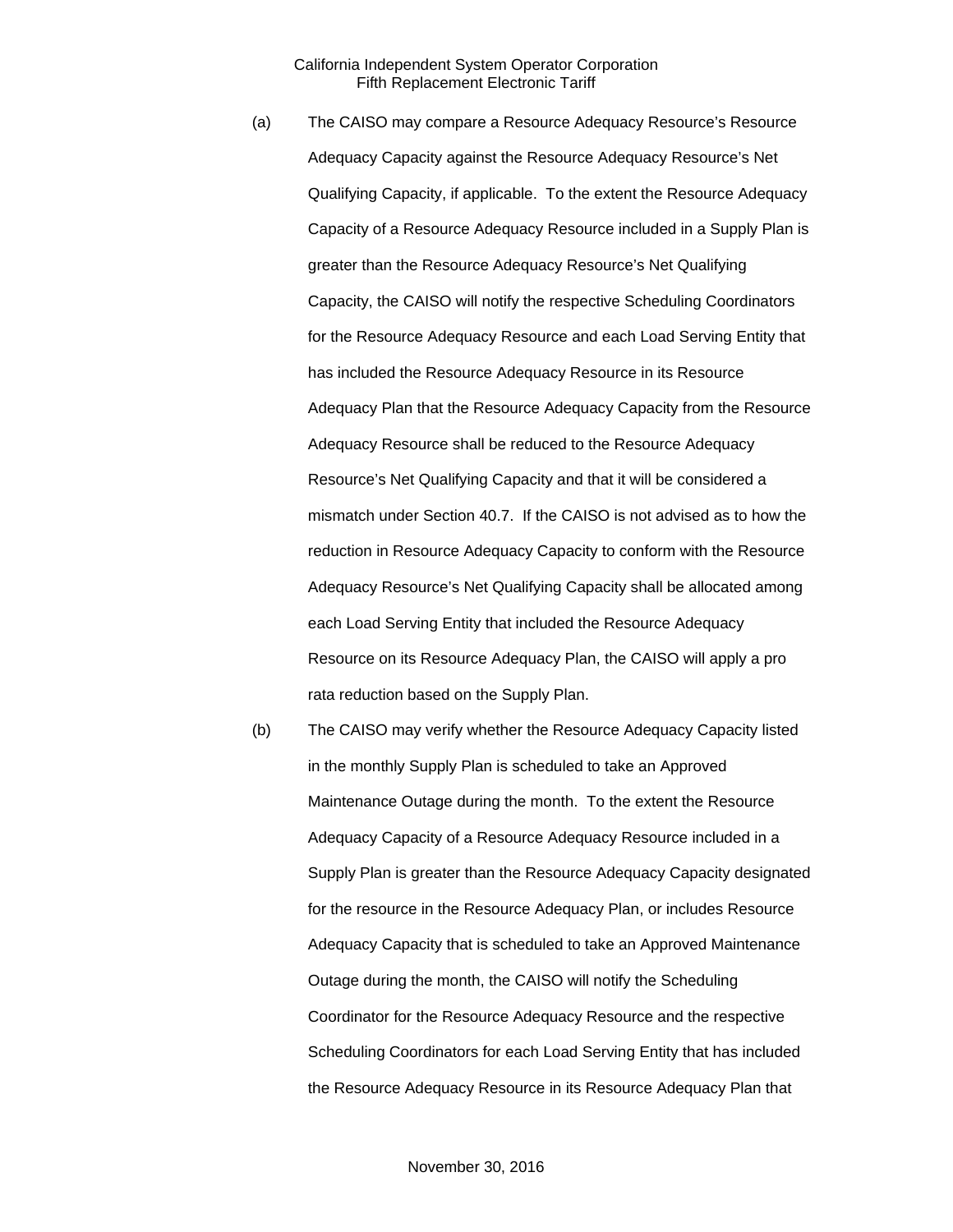there is a discrepancy, which will be treated as a mismatch under Section 40.7. To the extent the Resource Adequacy Capacity of a Resource Adequacy Resource included in a Supply Plan is less than the Resource Adequacy Capacity designated for the resource in the Resource Adequacy Plan, or includes Resource Adequacy Capacity that is scheduled for an Approved Maintenance Outage during the month, the CAISO will notify the Local Regulatory Authority, the Scheduling Coordinator for the Resource Adequacy Resource, and the respective Scheduling Coordinators for each Load Serving Entity that has included the Resource Adequacy Resource in its Resource Adequacy Plan that there is a discrepancy, which will be treated as a mismatch under Section 40.7.

(c) Other errors or inaccuracies identified by the CAISO in a Supply Plan shall be treated as a mismatch under Section 40.7.

Disputes regarding the CAISO's determination of Net Qualifying Capacity shall be subject to Section 40.5.2. The provisions of this Section shall not affect a Resource Adequacy Resource's Net Qualifying Capacity posted by the CAISO under Section 40.5.2.

| 40.5   | [Not Used]                                         |
|--------|----------------------------------------------------|
| 40.5.1 | [Not Used]                                         |
| 40.5.2 | [Not Used]                                         |
| 40.5.3 | [Not Used]                                         |
| 40.5.4 | [Not Used]                                         |
| 40.5.5 | [Not Used]                                         |
| 40.6   | <b>Requirements For SCs And Resources For LSEs</b> |

This Section 40.6 does not apply to Resource Adequacy Resources of Load-following MSSs. Scheduling Coordinators supplying Resource Adequacy Capacity shall make the Resource Adequacy Capacity listed in the Scheduling Coordinator's monthly Supply Plans under Section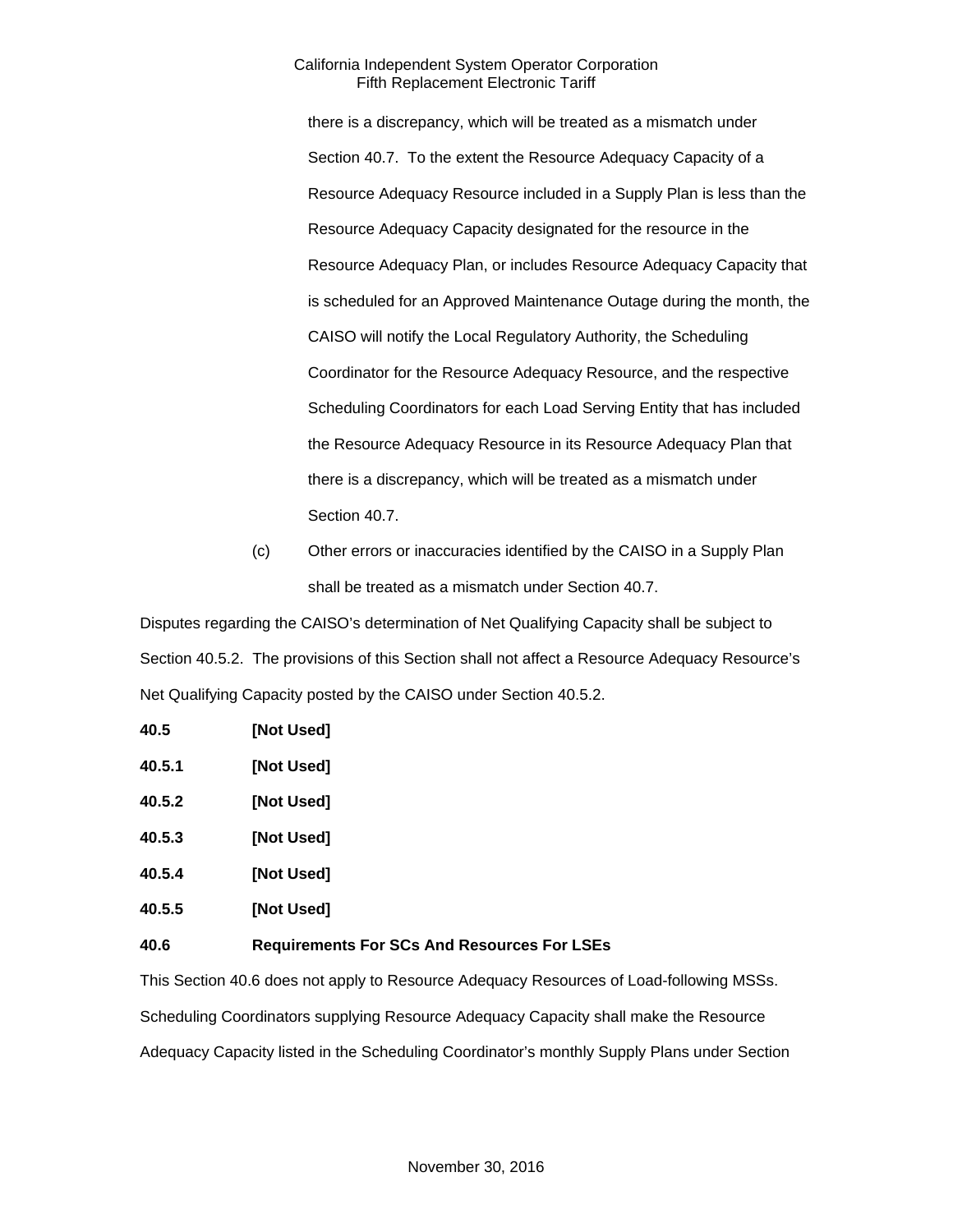40.4.7 available to the CAISO each hour of each day of the reporting month in accordance with this Section 40.6 and Section 9.3.1.3.

#### **40.6.1 Day-Ahead Availability**

Scheduling Coordinators supplying Resource Adequacy Capacity shall make the Resource Adequacy Capacity, available Day-Ahead to the CAISO, except as provided in Section 40.6.1.1 for specific resource types, and Section 40.6.14 for Use-Limited Resources, as follows:

- (1) Resource Adequacy Resources physically capable of operating must submit: (a) Economic Bids for Energy and/or Self-Schedules for all their Resource Adequacy Capacity and (b) Economic Bids for Ancillary Services and/or a Submission to Self-Provide Ancillary Services in the IFM for all of their Resource Adequacy Capacity that is certified to provide Ancillary Services. For Resource Adequacy Capacity that is certified to provide Ancillary Services and is not covered by a Submission to Self-Provide Ancillary Services, the resource must submit Economic Bids for each Ancillary Service for which the resource is certified. For Resource Adequacy Capacity subject to this requirement for which no Economic Energy Bid or Self-Schedule has been submitted, the CAISO shall insert a Generated Bid in accordance with Section 40.6.8. For Resource Adequacy Capacity subject to this requirement for which no Economic Bids for Ancillary Services or Submissions to Self-Provide Ancillary Services have been submitted, the CAISO shall insert a Generated Bid in accordance with Section 40.6.8 for each Ancillary Service the resource is certified to provide.
- (2) Resource Adequacy Resources must be available except for limitations specified in the Master File, legal or regulatory prohibitions or as otherwise required by this CAISO Tariff or by Good Utility Practice.
- (3) Through the IFM co-optimization process, the CAISO will utilize available Resource Adequacy Capacity to provide Energy or Ancillary Services in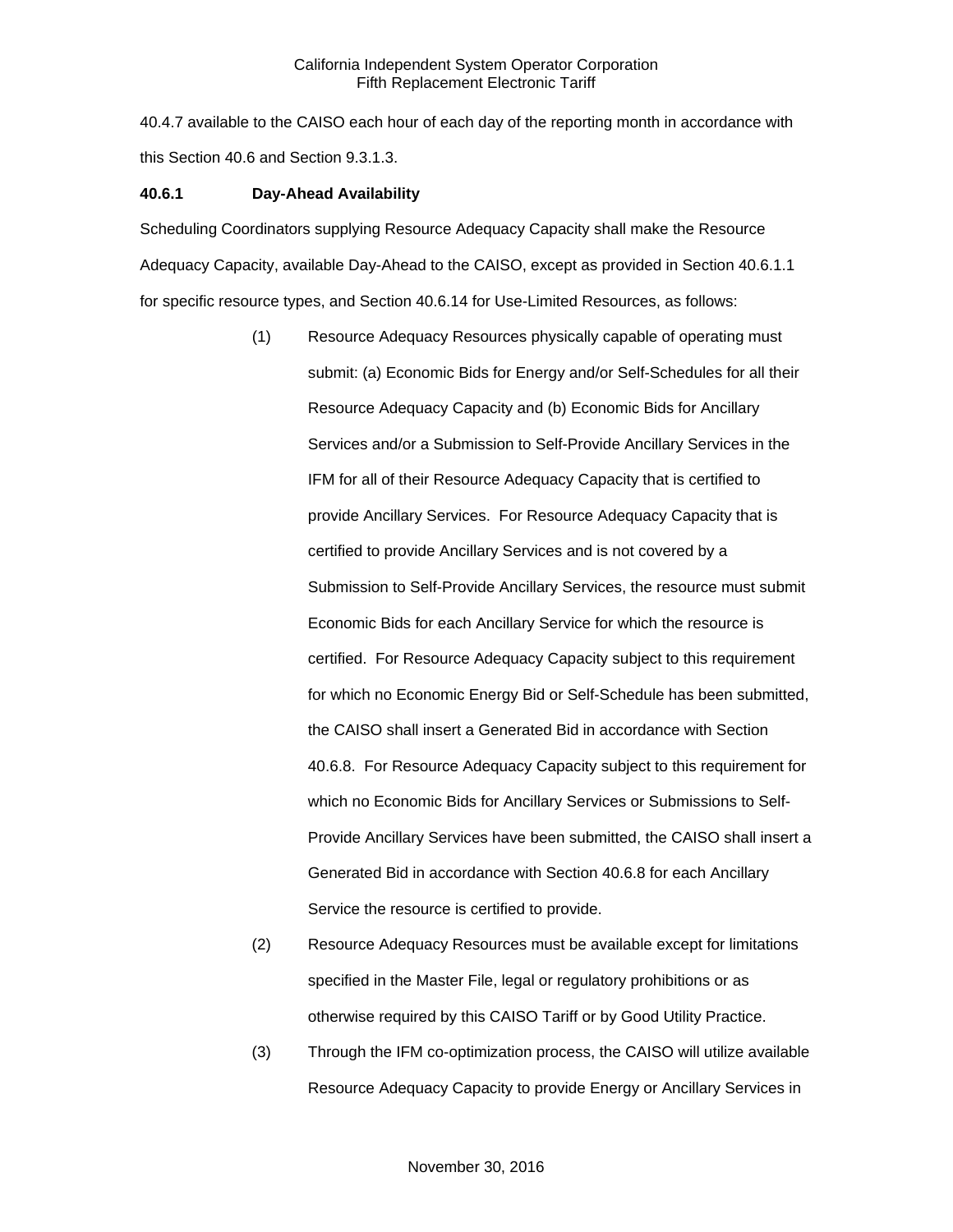the most efficient manner to clear the Energy market, manage congestion and procure required Ancillary Services. In so doing, the IFM will honor submitted Energy Self-Schedules of Resource Adequacy Capacity unless the CAISO is unable to satisfy one hundred percent (100%) of the Ancillary Services requirements. In such cases, the CAISO may curtail all or a portion of a submitted Energy Self-Schedule to allow Ancillary Service-certified Resource Adequacy Capacity to be used to meet the Ancillary Service requirements. The CAISO will not curtail for the purpose of meeting Ancillary Service requirements a Self-Schedule of a resource internal to a Metered Subsystem that was submitted by the Scheduling Coordinator for that Metered Subsystem. If the IFM reduces the Energy Self-Schedule of Resource Adequacy Capacity to provide an Ancillary Service, the Ancillary Service Marginal Price for that Ancillary Service will be calculated in accordance with Section 27.1.2 using the Ancillary Service Bids submitted by the Scheduling Coordinator for the Resource Adequacy Resource or inserted by the CAISO pursuant to this Section 40.6.1, and using the resource's Generated Energy Bid to determine the Resource Adequacy Resource's opportunity cost of Energy. If the Scheduling Coordinator for the Resource Adequacy Resource believes that the opportunity cost of Energy based on the Resource Adequacy Resource's Generated Energy Bid is insufficient to compensate for the resource's actual opportunity cost, the Scheduling Coordinator may submit evidence justifying the increased amount to the CAISO and to the FERC no later than seven (7) days after the end of the month in which the submitted Energy Self-Schedule was reduced by the CAISO to provide an Ancillary Service. The CAISO will treat such information as confidential and will apply the procedures in Section 20.4 of this CAISO Tariff with regard to requests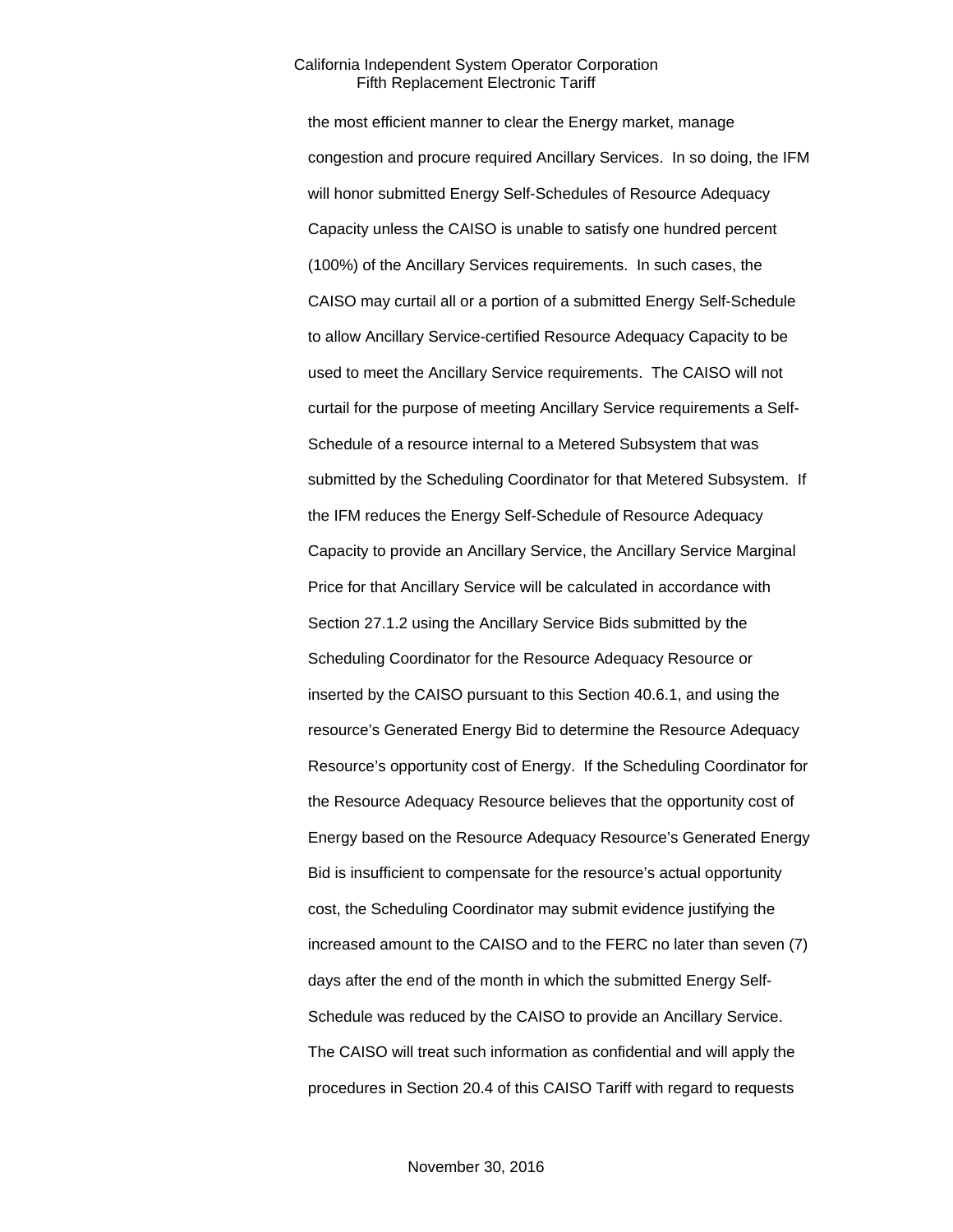for disclosure of such information. The CAISO shall pay any higher opportunity costs approved by FERC.

- (4) A Resource Adequacy Resources must participate in the RUC to the extent that the resource has available Resource Adequacy Capacity that is not reflected in an IFM Schedule. Resource Adequacy Capacity participating in RUC will be optimized using a zero dollar (\$0/MW-hour) RUC Availability Bid.
- (5) Capacity from Resource Adequacy Resources selected in RUC will not be eligible to receive a RUC Availability Payment.

# **40.6.1.11 Day-Ahead Availability – Specific RA Resource Types**

# (a) **Distributed Generation Facilities**

- (1) Distributed Generation Facilities that are not Use-Limited Resources under Section 40.6.4.1 shall comply with the IFM and RUC bidding requirements that apply to the same technology type of a resource connected to the CAISO Controlled Grid.
- (2) Distributed Generation Facilities that are Use-Limited Resources under Section 40.6.4.1 shall comply with the applicable IFM and RUC bidding requirements for Use-Limited Resources under Section 40.6.4.3.

# (b) **Non-Generator Resources**

- (1) Non-Generator Resources that do not use Regulation Energy Management and are not Use-Limited Resources under Section 40.6.4.1 shall submit –
	- (A) Economic Bids or Self-Schedules into the IFM for all RA Capacity for all hours of the month the resource is physically capable of operating; and
	- (B) \$0/MW RUC Availability Bids for all RA Capacity for all hours of the month the resource is physically capable of operating.
- (2) Non-Generator Resources using Regulation Energy Management that are not Use-Limited Resources under Section 40.4.6.1 shall submit –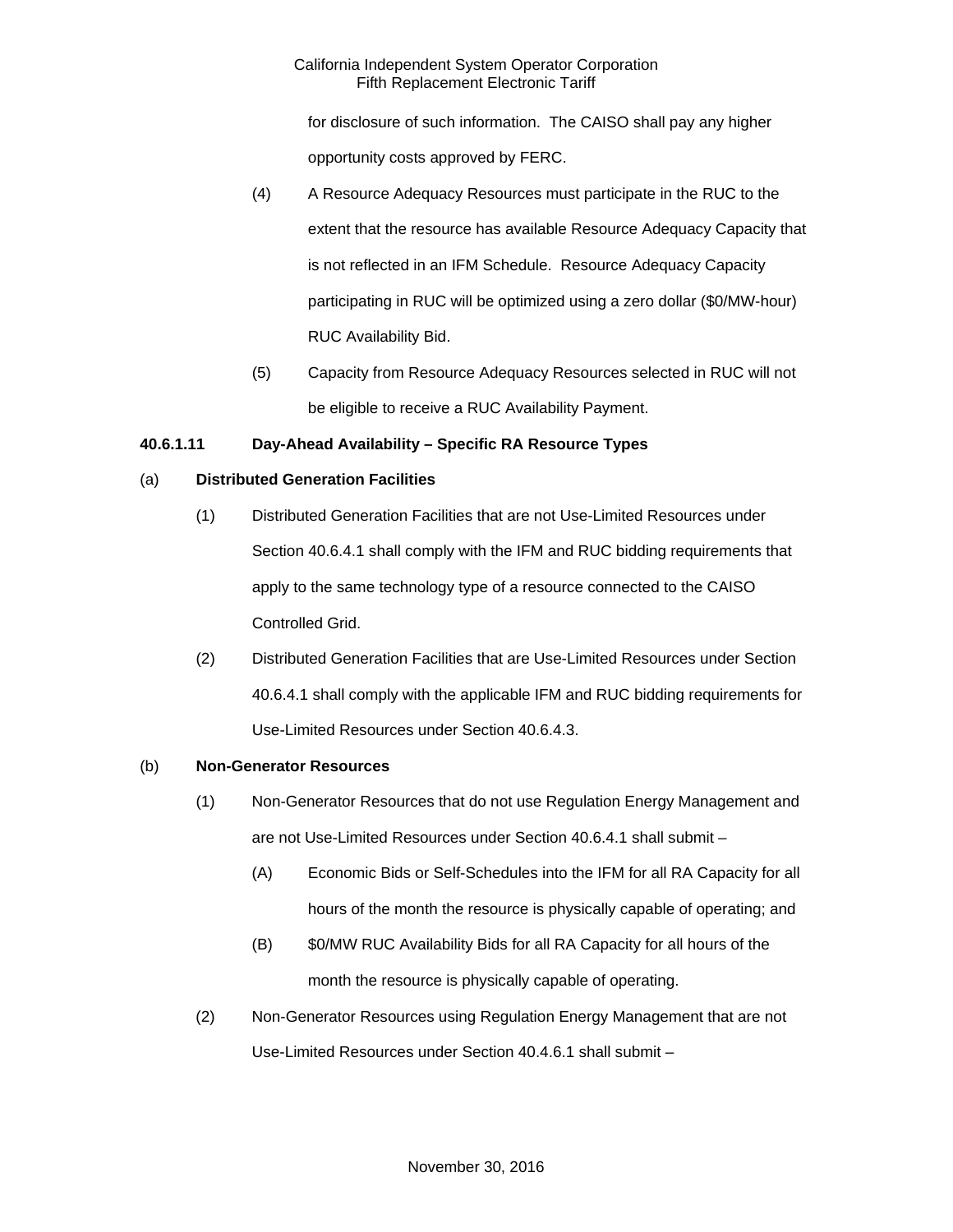- (A) Economic Bids or Self-Schedules into the IFM for all RA Capacity for Regulation for all hours of the month the resource is physically capable of operating; and
- (B) \$0/MW RUC Availability Bids for all RA Capacity for all hours of the month the resource is physically capable of operating.
- (3) Non-Generator Resources that are Use-Limited Resources under Section 40.6.4.1 shall comply with the applicable IFM and RUC bidding requirements for Use-Limited Resources under Section 40.6.4.3.
- (c) **Extremely Long-Start Resources**. Extremely Long-Start Resources that are Resource Adequacy Resources must make themselves available to the CAISO by complying with –
	- (1) the Extremely Long-Start Commitment Process under Section 31.7 or otherwise committing the ELS Resource upon instruction from the CAISO, if physically capable; and
	- (2) the applicable provisions of Section 40.6.1 regarding Day-Ahead availability for the Trading Days for which it was committed.

## **40.6.2 Real-Time Availability**

- (a) **General Requirement.** Resource Adequacy Resources that have received an IFM Schedule for Energy or Ancillary Services or a RUC Schedule for all or part of their Resource Adequacy Capacity must remain available to the CAISO through Real-Time for Trading Hours for which they receive an IFM or RUC Schedule, including any Resource Adequacy Capacity of such resources that is not included in an IFM Schedule or RUC Schedule, except for Resource Adequacy Capacity that is subject to Section 40.6.4.
- (b) **Short Start Units or Long Start Units.** Short Start Units or Long Start Units that are Resource Adequacy Resources that do not have an IFM Schedule or a RUC Schedule for any of their Resource Adequacy Capacity for a given Trading Hour may be required to be available to the CAISO through Real-Time as specified in Sections 40.6.3 and 40.6.7. Resource Adequacy Resources with Resource Adequacy Capacity that is required to be available to the CAISO through Real-Time and does not have an IFM Schedule or a RUC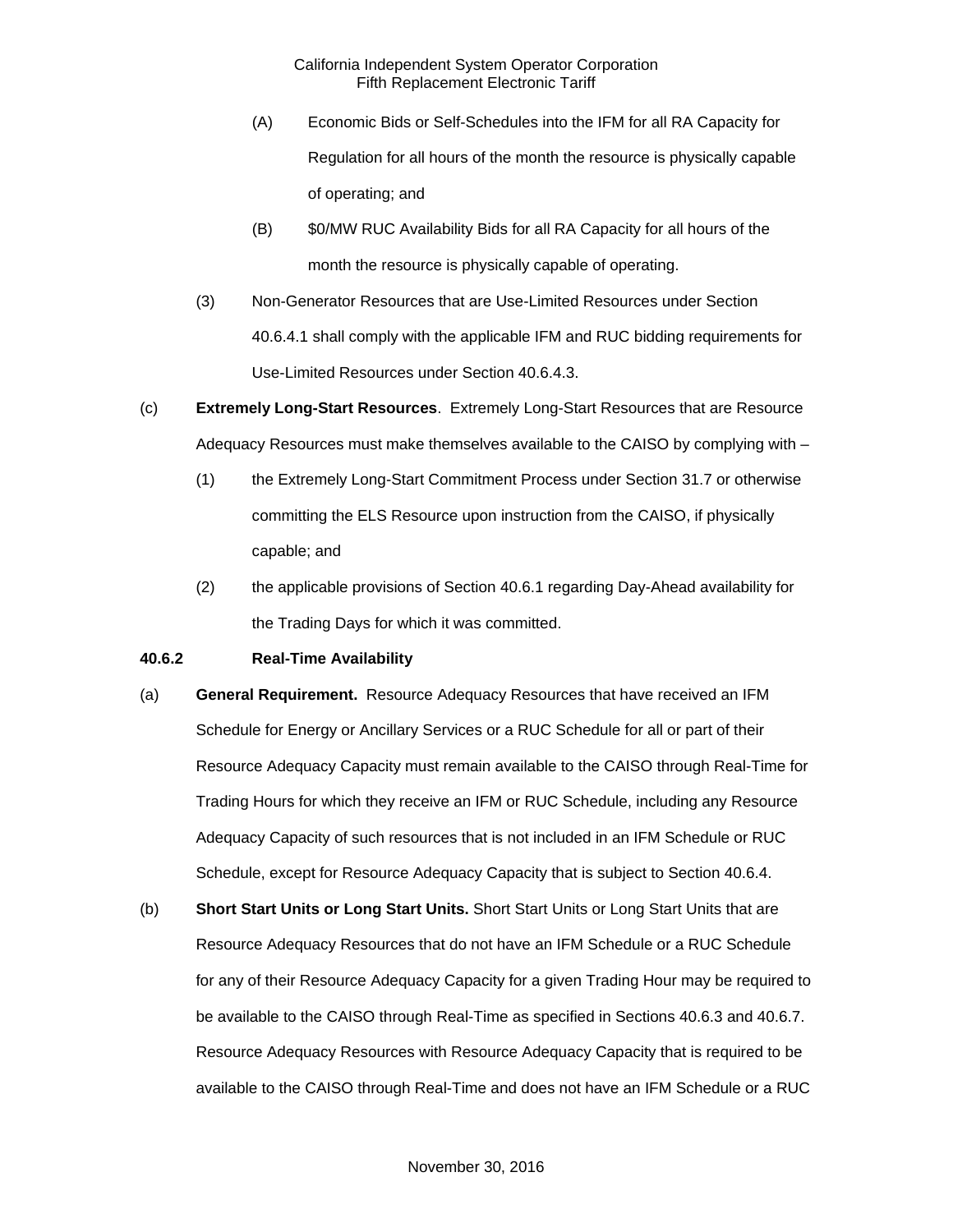Schedule for a given Trading Hour must submit to the RTM for that Trading hour: (a) Energy Bids and Self-Schedules for the full amount of the available Resource Adequacy Capacity, including capacity for which it has submitted Ancillary Services Bids or Submissions to Self-Provide Ancillary Services; and (b) Ancillary Services Bids and Submissions to Self-Provide Ancillary Services for the full amount of the available Ancillary Service-certified Resource Adequacy Capacity and for each Ancillary Service for which the resource is certified, including capacity for which it has submitted Energy Bids and Self-Schedules. The CAISO will insert Generated Bids in accordance with Section 40.6.8 for any Resource Adequacy Capacity subject to the above requirements for which the resource has failed to submit the appropriate bids to the RTM.

(c) **Self Schedules.** The CAISO will honor submitted Energy Self-Schedules of Resource Adequacy Capacity unless the CAISO is unable to satisfy one hundred (100) percent of its Ancillary Services requirements. In such cases, the CAISO may curtail all or a portion of a submitted Energy Self-Schedule to allow Ancillary Service-certified Resource Adequacy Capacity to be used to meet the Ancillary Service requirements, as long as such curtailment does not lead to a real-time shortfall in energy supply. If the CAISO reduces a submitted Real-Time Energy Self-Schedule for Resource Adequacy Capacity when that capacity is needed to meet an Ancillary Services requirement, the Ancillary Service Marginal Price for that capacity will be calculated in accordance with Sections 27.1.2 and 40.6.1.

#### (d) **Distributed Generation Facilities**

- (1) Distributed Generation Facilities that are not Use-Limited Resources under Section 40.6.4.1 shall comply with the RTM bidding requirements that apply to the same technology type of resource connected to the CAISO Controlled Grid.
- (2) Distributed Generation Facilities that are Use-Limited Resources under Section 40.6.4.1 shall comply with the applicable RTM bidding requirements for Use-Limited Resources under Section 40.6.4.3.

#### (e) **Non-Generator Resources**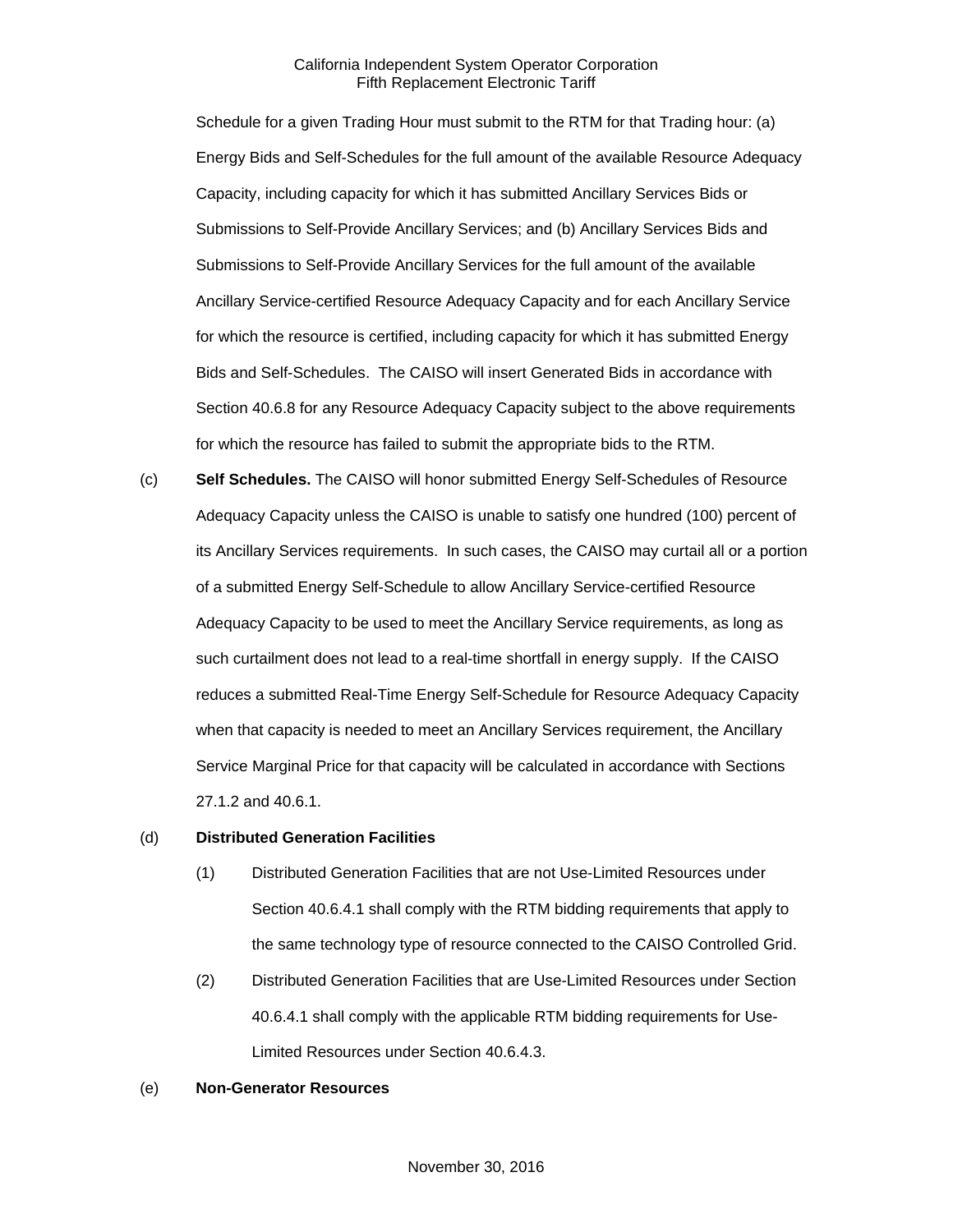(1) Non-Generator Resources that do not use Regulation Energy Management and

are not Use-Limited Resources under Section 40.6.4.1 shall submit –

- (A) Economic Bids or Self-Schedules into the RTM for any remaining RA Capacity scheduled in the IFM or RUC; and
- (B) Economic Bids or Self-Schedules into the RTM for all RA Capacity not scheduled in the IFM.
- (2) Non-Generator Resources using Regulation Energy Management that are not Use-Limited Resources under Section 40.4.6.1 shall submit –
	- (A) Economic Bids or Self-Schedules into the RTM for any remaining RA Capacity from resource scheduled in IFM or RUC; and
	- (B) Economic Bids or Self-Schedules into the RTM for all RA Capacity not scheduled in IFM.
- (3) Non-Generator Resources that are Use-Limited Resources under Section 40.6.4.1 shall comply with the applicable RTM bidding requirements for Use-Limited Resources under Section 40.6.4.3.

(f) **Extremely Long Start Resources.** Once an Extremely Long Start Resource providing Resource Adequacy Capacity is committed by the CAISO, it shall comply with the applicable provisions of Section 40.6.2 requiring Real-Time availability for the Trading Days for which it was committed.

# **40.6.3 Additional Availability Requirements For Resources that Are Not Long Start Units or Extremely Long Start Resources**

A resource that is not a Long Start Unit or an Extremely Long Start Resource that is a Resource Adequacy Resource and that does not have an IFM Schedule or a RUC Schedule for any of its capacity for a given Trading Hour is required to participate in the Real Time Market in accordance with Section 40.6.2. Such a resource that is also a Use-Limited Resource subject to Section 40.6.4 is required, consistent with their applicable use plan, to submit Economic Bids or Self Schedules for Resource Adequacy Capacity into the Real Time Market.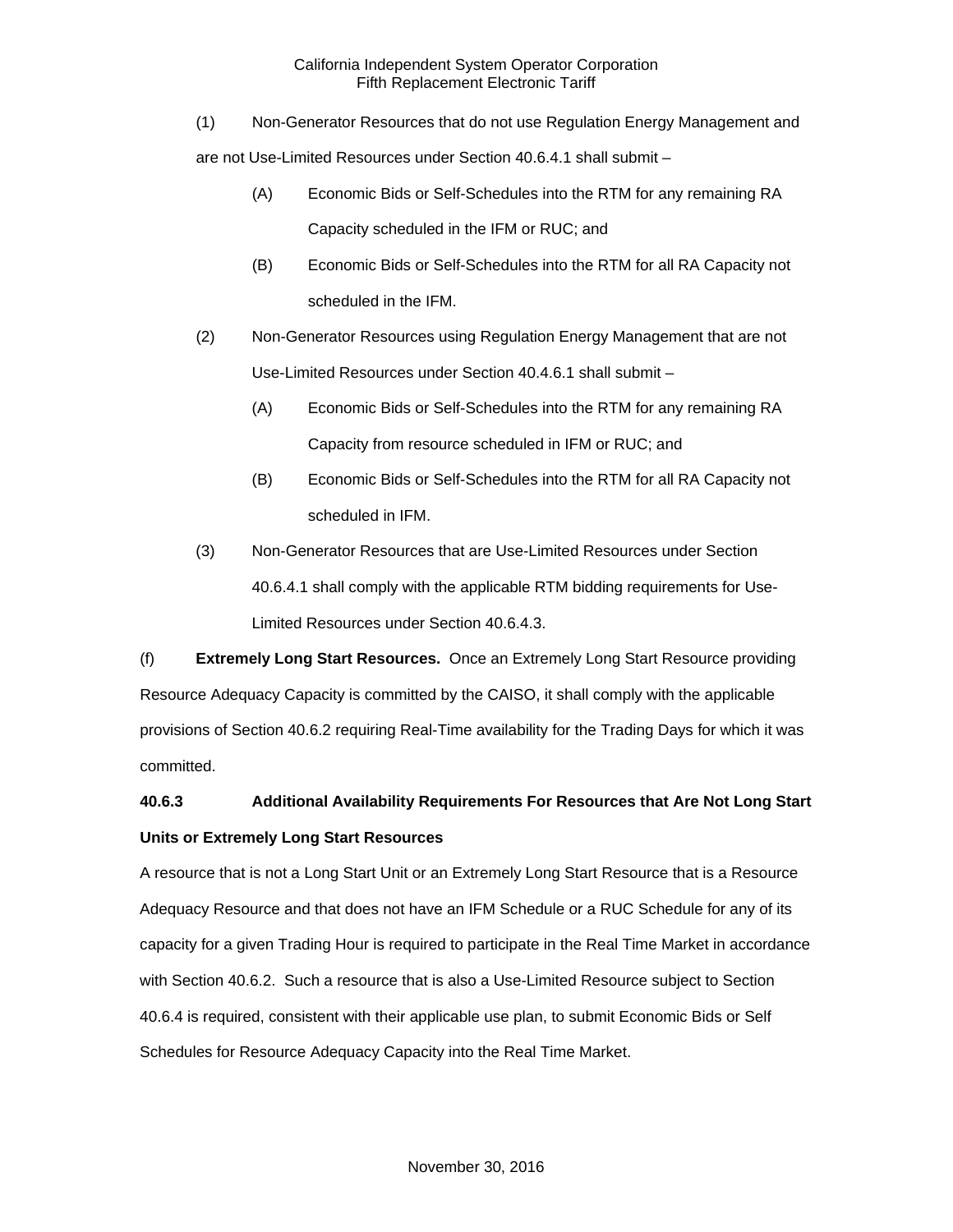The CAISO may waive these availability obligations for a resource that is not a Long Start Unit or an Extremely Long Start Resource that does not have an IFM Schedule or a RUC Schedule based on the procedure to be published on the CAISO Website.

## **40.6.4 Use-Limited Resources Additional Availability Requirements**

## **40.6.4.1 Registration of Use-Limited Resources**

Hydroelectric Generating Units, Proxy Demand Resources, Reliability Demand Response Resources, and Participating Load, including Pumping Load, are deemed to be Use-Limited Resources for purposes of this Section 40 and are not required to submit the application described in this Section 40.6.4.1. Scheduling Coordinators for other Use-Limited Resources must provide the CAISO an application in the form specified on the CAISO Website requesting registration of a specifically identified resource as a Use-Limited Resource. This application shall include specific operating data and supporting documentation including, but not limited to:

- (1) a detailed explanation of why the resource is subject to operating limitations;
- (2) historical data to show attainable MWhs for each 24-hour period during the preceding year, including, as applicable, environmental restrictions for NOx, SOx, or other factors; and
- (3) further data or other information as may be requested by the CAISO to understand the operating characteristics of the unit.

Within five (5) Business Days after receipt of the application, the CAISO will respond to the Scheduling Coordinator as to whether or not the CAISO agrees that the facility is eligible to be a Use-Limited Resource. If the CAISO determines the facility is not a Use-Limited Resource, the Scheduling Coordinator may challenge that determination in accordance with the CAISO ADR Procedures.

#### **40.6.4.2 Use Plan**

The Scheduling Coordinator shall provide for the following Resource Adequacy Compliance Year a proposed annual use plan for each Use-Limited Resource that is a Resource Adequacy Resource. For each Use-Limited Resource that is a Resource Adequacy Resource but is not a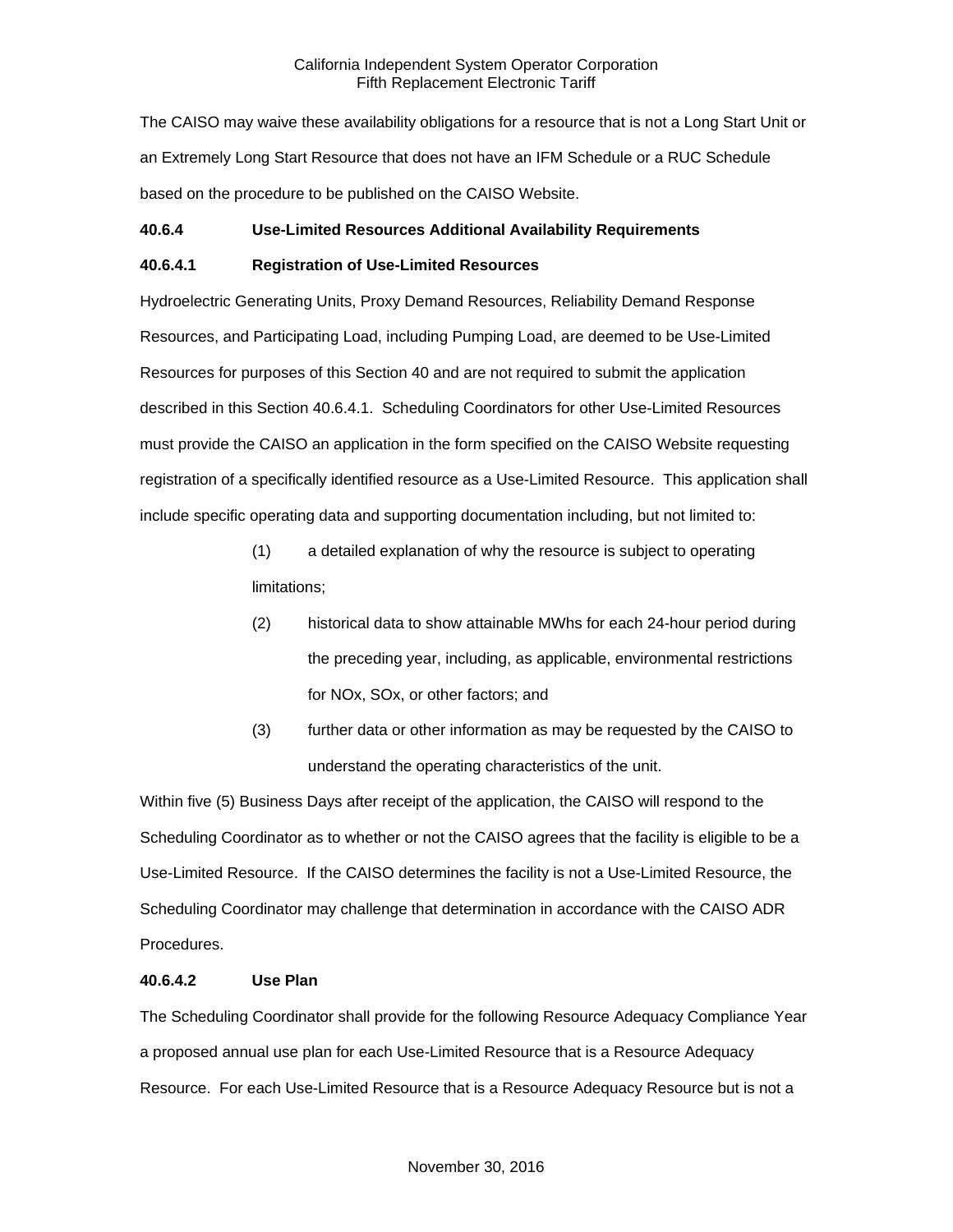Reliability Demand Response Resource, the proposed annual use plan will provide the information described in the Business Practice Mnaual. The CAISO will have an opportunity to discuss the proposed annual use plan with the Scheduling Coordinator and suggest potential revisions to meet reliability needs of the system. The Scheduling Coordinator shall then submit its final annual use plan. Scheduling Coordinators for Use-Limited Resources must submit the proposed and final annual use plans, and any updates to those use plans, in accordance with the schedule set forth in the Business Practice Manual. The annual use plan must reflect the potential operation of the Use-Limited Resource at a level no less than the minimum criteria set forth by the Local Regulatory Authority for qualification of the resource.

#### **40.6.4.3 Bidding Requirements on Use-Limited Resources**

#### **40.6.4.3.1 Non-Hydro, Non-RDRR, and Dispatchable Use-Limited Resources**

Use-Limited Resources, other than those subject to the provisions of 40.6.4.3.2, must submit a Supply Bid or Self-Schedule for their Resource Adequacy Capacity in the Day-Ahead Market whenever the Use-Limited Resources are physically capable of operating in accordance with their operating criteria, including environmental or other regulatory requirements. Use-Limited Resources will also provide a daily Energy limit as part of their Day-Ahead Market offer to enable the CAISO to schedule them for the period in which they are capable of providing the Energy. To the extent that the daily Energy limit has been reached through Self-Schedules, no further action will be taken by the CAISO, unless rescheduling of the Energy is necessary for System Reliability. Use-Limited Resources will attempt to reschedule the Energy in recognition of the System Reliability concern, to the extent that the change is possible without violating a Use-Limited Resource's operating criteria.

#### **40.6.4.3.2 Hydro, RDRR, and Non-Dispatchable Use-Limited Resources**

## (a) **Must-Offer Obligation**

(1) Hydroelectric Generating Units, Pumping Load, and Non-Dispatchable Use-Limited Resources, but not Reliability Demand Response Resources, shall submit Self-Schedules or Bids in the Day-Ahead Market for their expected available Energy or their expected as-available Energy, as applicable, in the Day-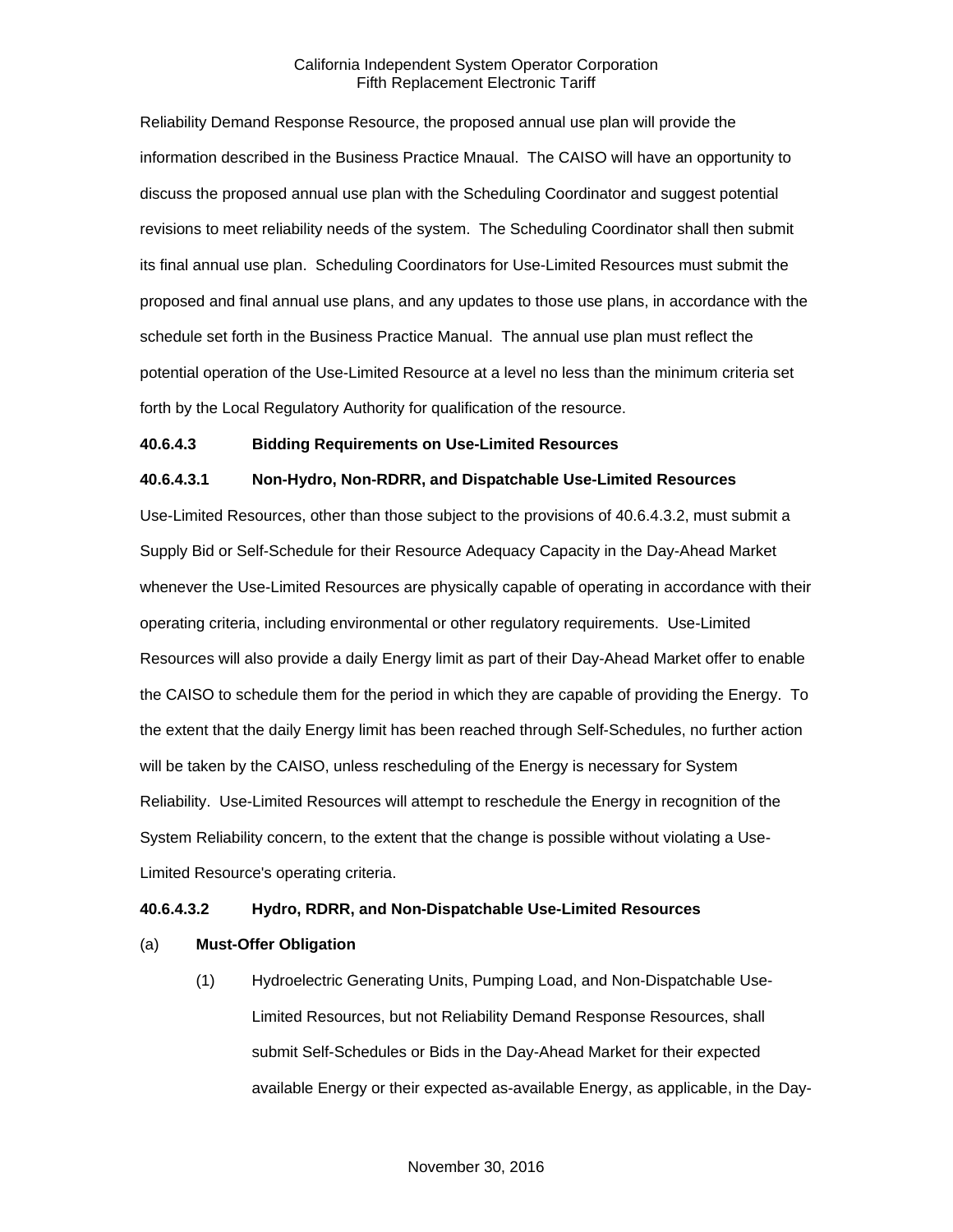Ahead Market and RTM. Such resources shall also revise their Self-Schedules or submit additional Bids in RTM based on the most current information available regarding Expected Energy deliveries.

- (2) Hydroelectric Generating Units, Pumping Load, Reliability Demand Response Resources, Non-Dispatchable Use-Limited Resources, and Resource Adequacy Resources providing Regulatory Must-Take Capacity are not required to submit RUC Availability Bids for that capacity, but any such bids they do submit must be \$0/MW RUC Availability Bids.
- (3) Participating Load that is a Pumping Load shall submit Economic Bids for Energy and/or a Submission to Self-Provide Ancillary Services in the Day-Ahead Market for its Resource Adequacy Capacity that is certified to provide Non-Spinning Reserve Ancillary Services, and Economic Bids in the Real-Time Market for its Non-Spinning Reserve Capacity that receives an Ancillary Service Award in the Day-Ahead Market.

(b) **Determination of Non-Dispatchable Status.** The CAISO will retain discretion as to whether a particular resource should be considered a Non-Dispatchable Use-Limited Resource, and this decision will be made in accordance with the provisions of Section 40.6.4.1.

# **40.6.4.3.3 Availability of Use-Limited Resources During System Emergencies**

All Use-Limited Resources remain subject to Section 7.7.2.3 regarding System Emergencies to the extent the Use-Limited Resource is owned or controlled by a Participating Generator.

#### **40.6.4.3.4 Availability of Intermittent Resources**

Any Eligible Intermittent Resource that provides Resource Adequacy Capacity may, but is not required to, submit Bids in the Day-Ahead Market.

#### **40.6.4.3.5 Proxy Demand Resources**

(a) Short Start and Medium Start Proxy Demand Resources that provide Resource Adequacy Capacity shall submit \$0/MW RUC Availability Bids for all of their Resource Adequacy Capacity for all hours of the month the resource is physically available; however, any RUC schedule for these resources will not be binding.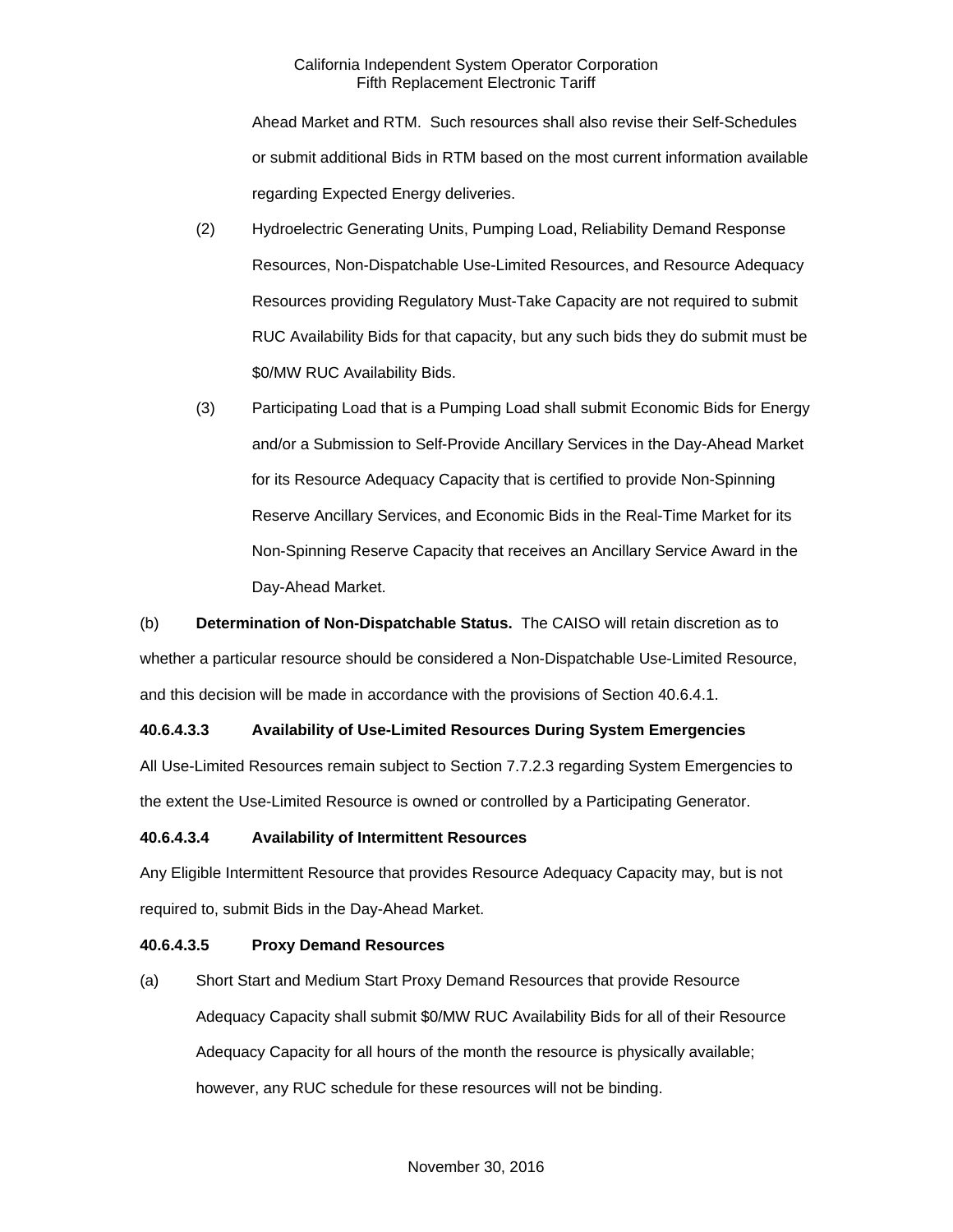(b) Long Start Proxy Demand Resources are not required to submit Bids or Self Schedules in the RUC for their Resource Adequacy Capacity.

## **40.6.5 Additional Availability Requirements For System Resources**

In the IFM, the multi-hour block constraints of a System Resource, other than a System Resource capable of submitting a Dynamic Schedule or a Resource-Specific System Resource, are honored in the optimization. Such a resource that is also a Resource Adequacy Resource must be capable of hourly scheduling by the CAISO in RUC if it is not fully scheduled in the IFM. If such a Resource Adequacy Resource is scheduled in the RUC, the CAISO will schedule the resource in the RTM for each hour of the resource's RUC schedule without regard to the multihour block constraint that was submitted to the IFM. For an existing System Resource that provides Resource Adequacy Capacity through a call-option that expires prior to the close of the IFM, such a System Resource listed on a Resource Adequacy Plan must be reported to the CAISO for consideration in the Extremely Long-Start Commitment Process.

# **40.6.5.1 Additional Availability Requirements for Dynamic and Non-Dynamic Resource-Specific System Resources**

A Dynamic or Non-Dynamic Resource-Specific System Resource that supplies Resource Adequacy Capacity, and is not otherwise a Use-Limited Resource under Section 40.6.4, will be subject to the requirements of Sections 40.6.1, 40.6.2 and either Section 40.6.3 as a Short Start Unit or Section 40.6.7 as a Long Start Unit based upon the Dynamic Resource-Specific System Resource's registered physical operating characteristics.

#### **40.6.5.2 Dynamic Non-Resource-Specific System Resources**

A Dynamic non-Resource-Specific System Resource that provides Resource Adequacy Capacity will be subject to the provisions of 40.6.1 and 40.6.2.

#### **40.6.6 Requirements For Partial Resource Adequacy Resources**

Only that output of a Partial Resource Adequacy Resource that is designated by a Scheduling Coordinator as Resource Adequacy Capacity in its monthly or annual Supply Plan shall have an availability obligation to the CAISO. Exports being supported by non-Resource Adequacy Capacity from a Partial Resource Adequacy Resource that becomes unavailable or unusable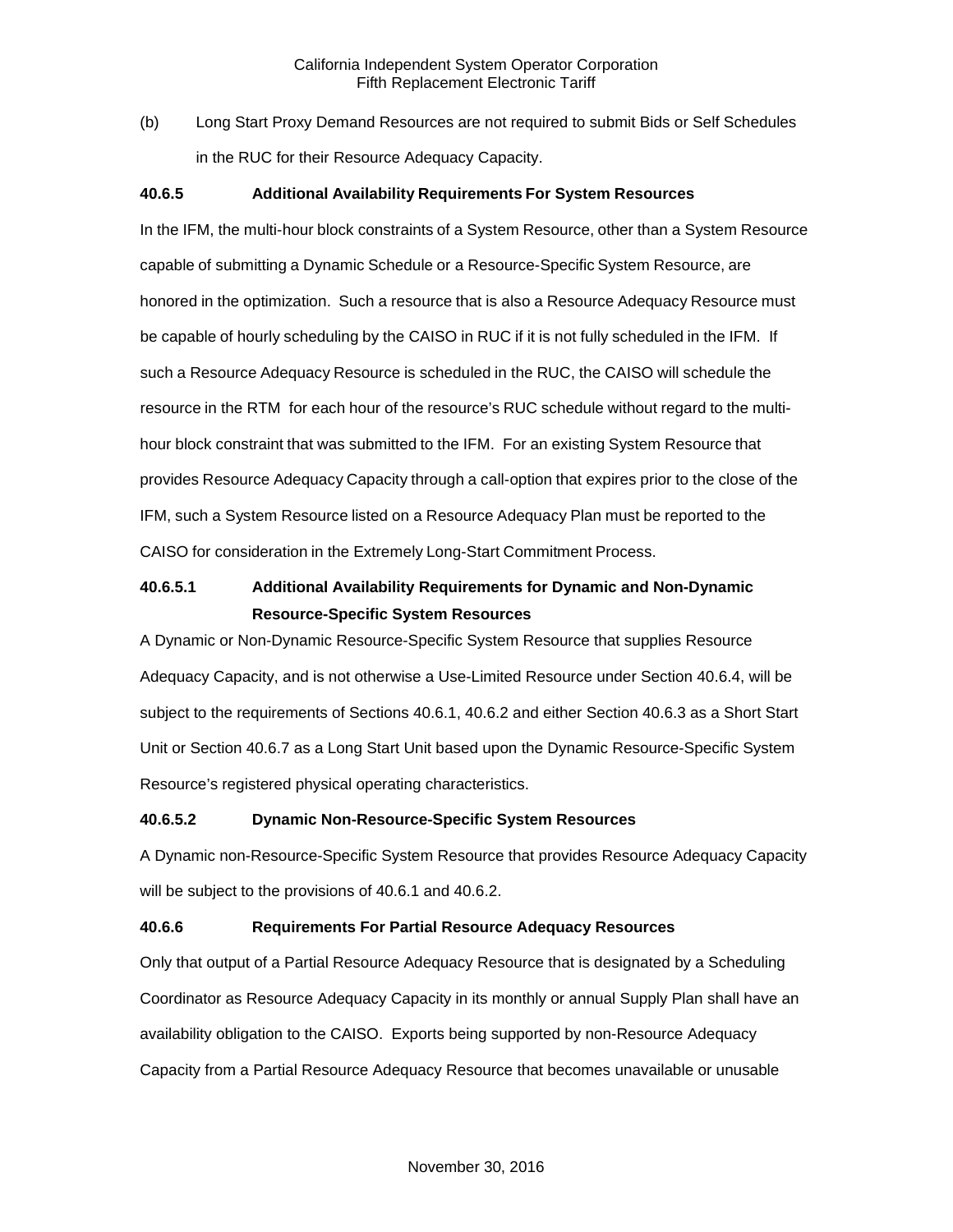shall be considered as an export of non-Resource Adequacy Capacity based on the pro-rata allocation of derated capacity of the Partial Resource Adequacy Resource as follows:

- (a) Resource Adequacy Capacity [(Resource Adequacy Capacity/PMax Capacity of Resource Adequacy Resource) x MW Derate or Outage]; or
- (b) [1- (Resource Adequacy Capacity/PMax Capacity of Resource Adequacy Resource)] x De-rated PMax].

# **40.6.7 Release Of Long Start Units**

Long Start Units not committed in the Day-Ahead Market will be released from any further obligation to submit Self-Schedules or Bids for the relevant Operating Day. Scheduling Coordinators for Long Start Units are not precluded from self-committing the unit after the Day-Ahead Market and submitting a Self-Schedule for Wheeling-Out in the RTM, unless precluded by terms of their contracts.

## **40.6.8 Use Of Generated Bids**

- (a) **Day-Ahead Market.** Prior to completion of the Day-Ahead Market, the CAISO will determine if Resource Adequacy Capacity subject to the requirements of Sections 40.5.1 or 40.6.1 and for which the CAISO has not received notification of an Outage has not been reflected in a Bid and will insert a Generated Bid for such capacity into the CAISO Day-Ahead Market.
- (b) **Real-Time Market.** Prior to running the Real-Time Market, the CAISO will determine if Resource Adequacy Capacity subject to the requirements of Section 40.6.2 and for which the CAISO has not received notification of an Outage has not been reflected in a Bid and will insert a Generated Bid for such capacity into the Real-Time Market.
- (c) **Partial Bids for RA Capacity.** If a Scheduling Coordinator for an RA Resource submits a partial bid for the resource's RA Capacity, the CAISO will insert a Generated Bid only for the remaining RA Capacity. In addition, the CAISO will determine if all dispatchable Resource Adequacy Capacity from Short Start Units, not otherwise selected in the IFM or RUC, is reflected in a Bid into the Real-Time Market and will insert a Generated Bid for any remaining dispatchable Resource Adequacy Capacity for which the CAISO has not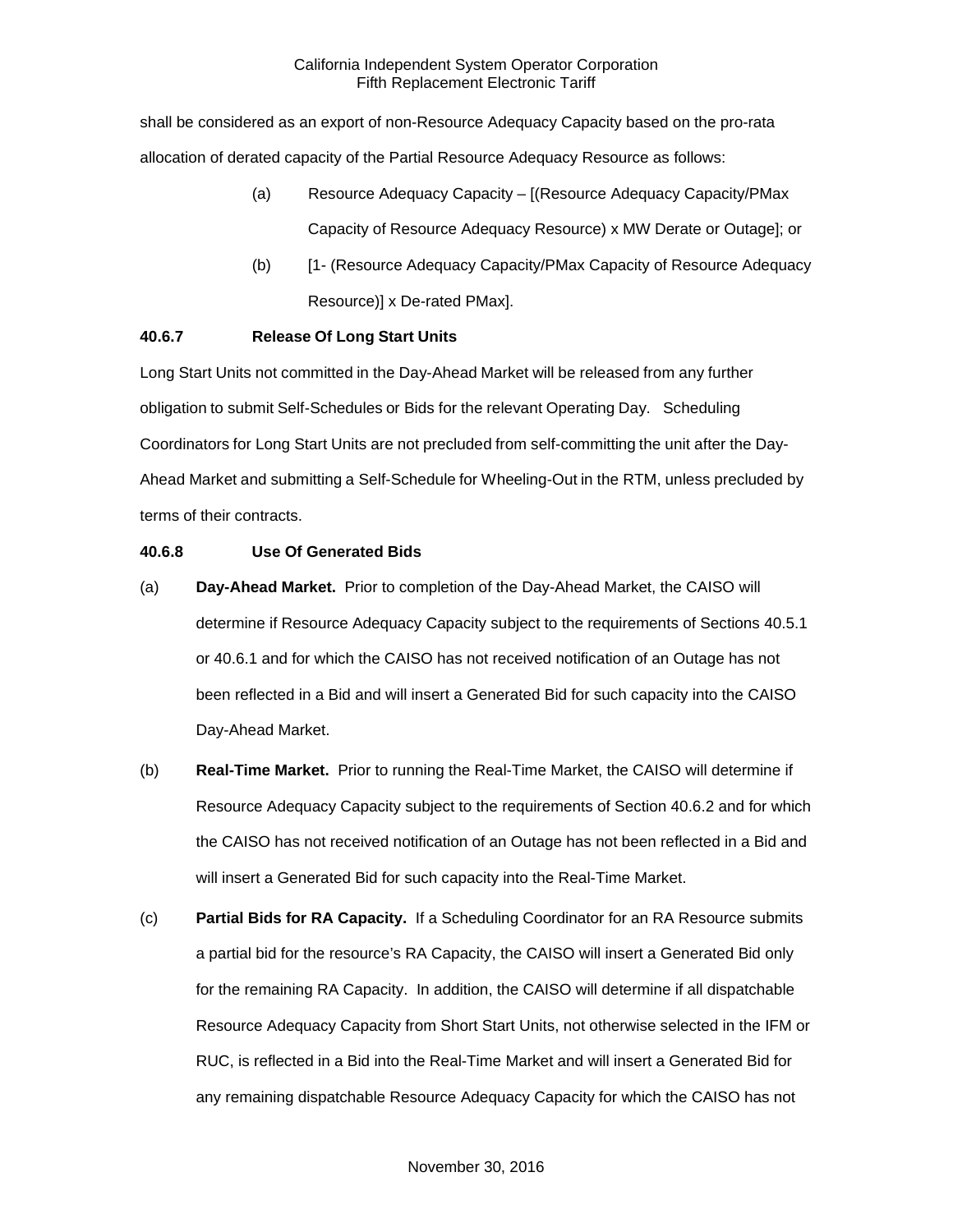received notification of an Outage.

- (d) **Calculation on Generated Bids.** As provided in the Business Practice Manuals, a Generated Bid for Energy will be calculated and will include: (i) a greenhouse gas cost adder for a resource registered with the California Air Resources Board as having a greenhouse gas compliance obligation; and (ii) a volumetric Grid Management Charge adder that consists of: (i) the Market Services Charge; (ii) the System Operations Charge; and (iii) the Bid Segment Fee divided by the MW in the Bid segment. A Generated Bid for Ancillary Services will equal zero dollars (\$0/MW-hour).
- (e) **Exemptions.** Notwithstanding any of the provisions of Section 40.6.8 s, the CAISO will not insert any Bid in the Day-Ahead Market or Real-Time Market required under this Section 40 for Resource Adequacy Capacity of a Use-Limited Resource, Non-Generator Resource, Variable Energy Resource, or resource providing Regulatory Must-Take Generation unless the resource submits an Energy Bid and fails to submit an Ancillary Service Bid.
- (f) **NRS-RA Resources.** The CAISO will submit a Generated Bid in the Day-Ahead Market or Real-Time Market for a non-Resource Specific System Resource in each RAAIM assessment hour, to the extent that the resource provides Resource Adequacy Capacity subject to the requirements of Sections 40.6.1 or 40.6.2 and does not submit an outage request or Bid for the entire amount of that Resource Adequacy Capacity.

#### **40.6.8.1 Generated Bids for NRS-RA Resources**

Generated Bids to be submitted by the CAISO pursuant to Section 40.6.8 for non-Resource-Specific System Resources that provide Resource Adequacy capacity shall be calculated in accordance with this Section.

# **40.6.8.1.1 Calculation Options for Generated Bids**

The Scheduling Coordinator for each non-Resource Specific System Resource that provides Resource Adequacy Capacity shall select the price taker option, LMP-based option, or negotiated price option as the methodology for calculating the Generated Bids to be submitted by the CAISO under Section 40.6.8 for both the DAM and RTMs. If no selection is made, the CAISO will apply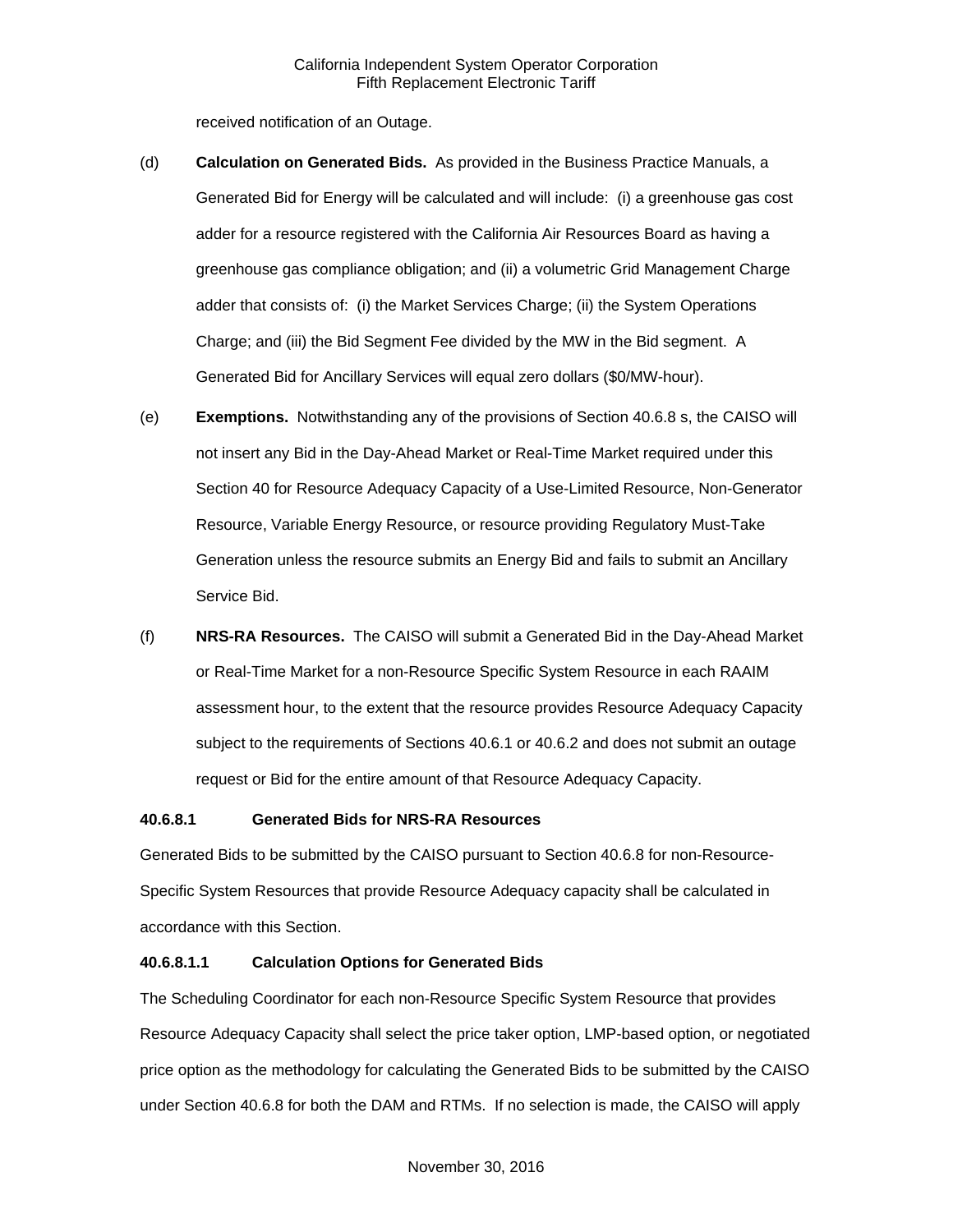the price taker option to calculate the Generated Bids. For the first ninety (90) days after a resource becomes a non-Resource-Specific System Resource, the calculation of Generated Bids for Resource Adequacy capacity is limited to the price taker option or negotiated price option.

#### **40.6.8.1.2 Price Taker Option**

The price taker option is a Generated Bid of \$0/MWh plus the CAISO's estimate of the applicable grid management charge per MWh based on the gross amount of MWh scheduled in the DAM and RTM.

#### **40.6.8.1.3 LMP-Based Option**

The LMP-based option calculates the Generated Bid as the weighted average of the lowest quartile of LMPs, at the Intertie point designated for the non-Resource-Specific System Resource's Resource Adequacy Capacity in the Supply Plan, during periods in which the resource was dispatched in the preceding ninety (90) days for which LMPs that have passed the price validation and correction process set forth in Section 35 are available. The weighted average will be calculated based on the quantities Dispatched within each segment of the Generated Bid curve. Each Bid segment created under the LMP-based option for Generated Bids will be subject to a feasibility test, as set forth in a Business Practice Manual, to determine whether there are a sufficient number of data points to allow for the calculation of an LMP-based Generated Bid. The feasibility test is designed to avoid excessive volatility of the Generated Bid under the LMP-based option that could result when calculated based on a relatively small number of prices. If the Scheduling Coordinator for the non-Resource Specific System Resource elects the LMP-based method, it must additionally select either the price-taker method or the negotiated-rate method as the alternative calculation method for the Generated Bids in the event that the feasibility test fails for the LMP-based method.

#### **40.6.8.1.4 Negotiated Price Option**

Under the negotiated price option, a Scheduling Coordinator shall submit a proposed Generated Bid along with supporting information and documentation as described in a Business Practice Manual. Within ten (10) Business Days of receipt, the CAISO or an Independent Entity selected by the CAISO will provide a written response. If the CAISO or Independent Entity accepts the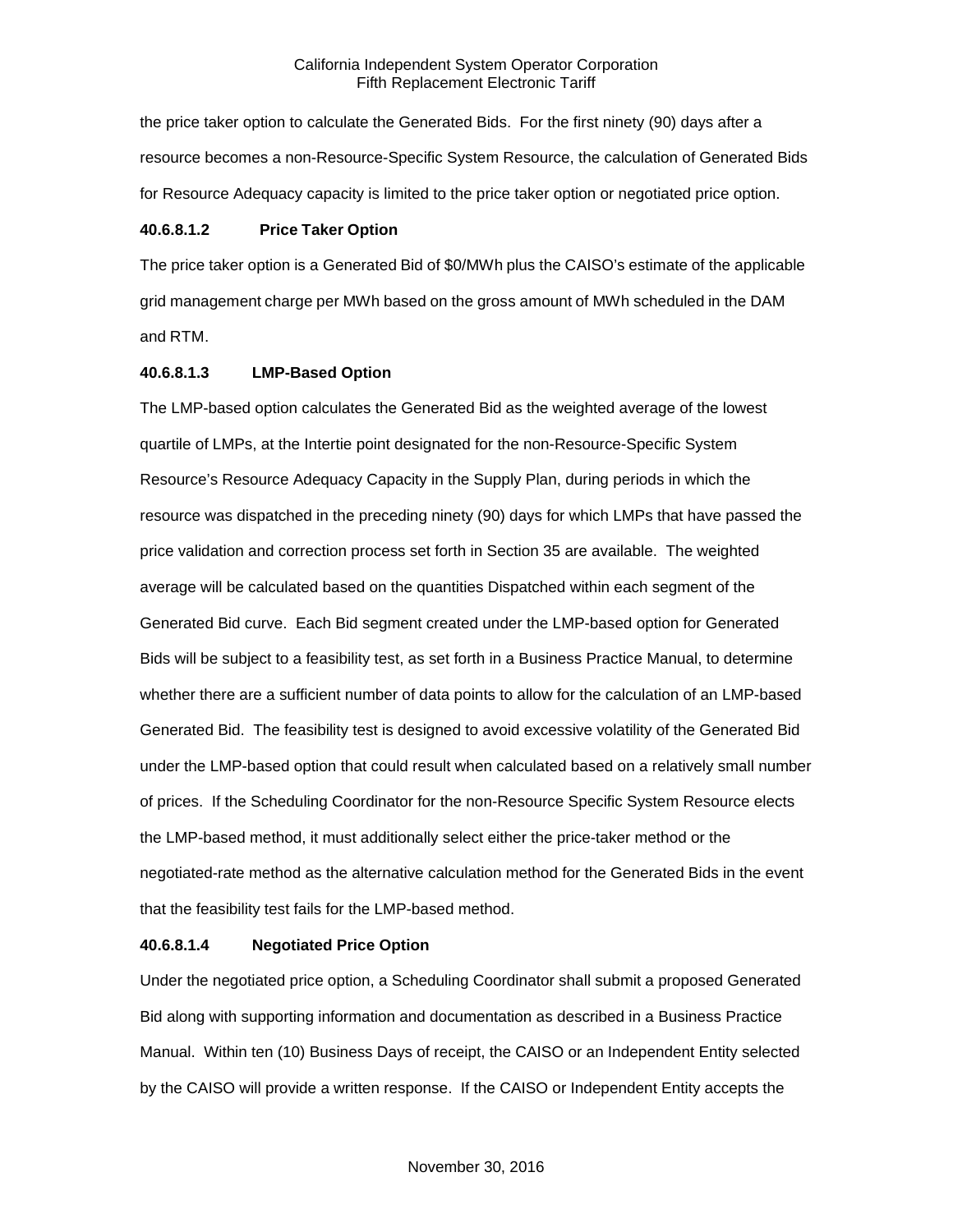proposed Generated Bid, it will become effective within three (3) Business Days from the date of acceptance by the CAISO and remain in effect until: (1) the Generated Bid is modified by FERC; (2) the Generated Bid is modified by mutual agreement of the CAISO and the Scheduling Coordinator; or (3) the Generated Bid expires, is terminated or is modified pursuant to any agreed upon term or condition or pertinent FERC order.

If the CAISO or Independent Entity selected by the CAISO does not accept the proposed Generated Bid, the CAISO or Independent Entity selected by the CAISO and the Scheduling Coordinator shall enter a period of good faith negotiations that terminates sixty (60) days following the date of submission of a proposed Generated Bid by a Scheduling Coordinator. If at any time during this period, the CAISO or Independent Entity selected by the CAISO and the Scheduling Coordinator agree upon the Generated Bid, it will be become effective within three (3) Business Days of the date of agreement and remain in effect until: (1) the Generated Bid is modified by FERC; (2) the Generated Bid is modified by mutual agreement of the CAISO and the Scheduling Coordinator; or (3) the Generated Bid expires, is terminated or is modified pursuant to any agreed upon term or condition or pertinent FERC order.

If by the end of the sixty (60) day period the CAISO or Independent Entity selected by the CAISO and the Scheduling Coordinator fail to agree on the Generated Bid to be used under the negotiated price option, the Scheduling Coordinator has the right to file a proposed Generated Bid with FERC pursuant to Section 205 of the Federal Power Act.

During the sixty (60) day period following the submission of a proposed negotiated Generated Bid by a Scheduling Coordinator, and pending FERC's acceptance in cases where the CAISO or Independent Entity selected by the CAISO fail to agree on the Generated Bid for use under the negotiated price option and the Scheduling Coordinator filed a proposed Generated Bid with FERC pursuant to Section 205 of the Federal Power Act, the Scheduling Coordinator has the option of electing to use any of the other options available pursuant to this Section. The CAISO shall make an informational filing with FERC of any Generated Bids negotiated

pursuant to this Section no later than seven (7) days after the end of the month in which the Generated Bids were established.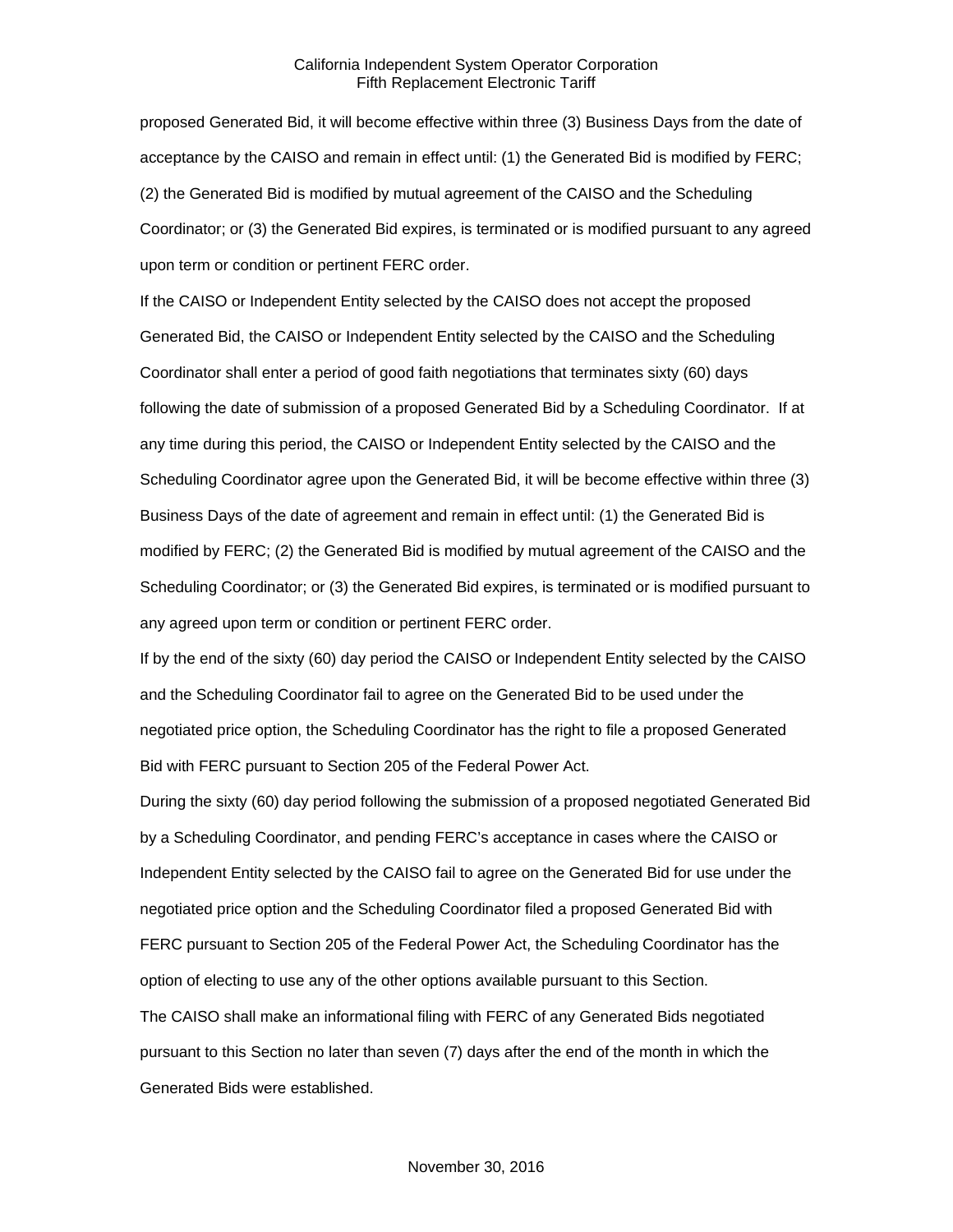# **40.6.8.1.5 Partial Bids**

If a Scheduling Coordinator for a non-Resource-Specific System Resource that provides Resource Adequacy Capacity submits a bid for a MW quantity less than the Resource Adequacy Capacity identified in the resource's Supply Plan, the CAISO will insert a Generated Bid only for the remaining Resource Adequacy Capacity by extending the last segment of the resource's bid curve to the full quantity (MWh) of the Resource Adequacy obligation.

# **40.6.8.1.6 Filings with FERC to Recover Actual Marginal Fuel Procurement Costs**

A Scheduling Coordinator for a resource subject to a Generated Bid may seek to recover actual marginal fuel procurement costs pursuant to a filing with FERC in accordance with Section 30.12.

# **40.6.9 Firm Liquidated Damages Contracts Requirements**

Resource Adequacy Capacity represented by a Firm Liquidated Damages Contract and relied upon by a Scheduling Coordinator in a monthly or annual Resource Adequacy Plan shall be submitted as a Self-Schedule or Bid in the Day-Ahead IFM to the extent such scheduling right exists under the Firm Liquidated Damages Contract.

# **40.6.10 Exports Of Energy From Resource Adequacy Capacity**

Resource Adequacy Capacity may be utilized to serve an Export Bid. An Export Bid may be submitted into the CAISO Markets and be cleared by the Energy being provided by Resource Adequacy Capacity.

# **40.6.11 Curtailment Of Exports In Emergency Situations**

At its sole discretion, the CAISO may curtail exports from Resource Adequacy Capacity to prevent or alleviate a System Emergency. An Export Bid or a Self-Schedule to provide exports included in a binding Schedule accepted in the IFM or RTM will not be distinguished from a Demand Bid or Self-Schedule to serve Load within the CAISO Balancing Authority Area included in a binding Schedule accepted in the IFM or RTM for purposes of curtailment under this Section, except as consistent with Good Utility Practice.

# **40.6.12 Participating Loads, PDRs, and RDRRs**

Participating Loads, Reliability Demand Response Resources, or Proxy Demand Resources that are included in a Resource Adequacy Plan and Supply Plan, if the Scheduling Coordinator for the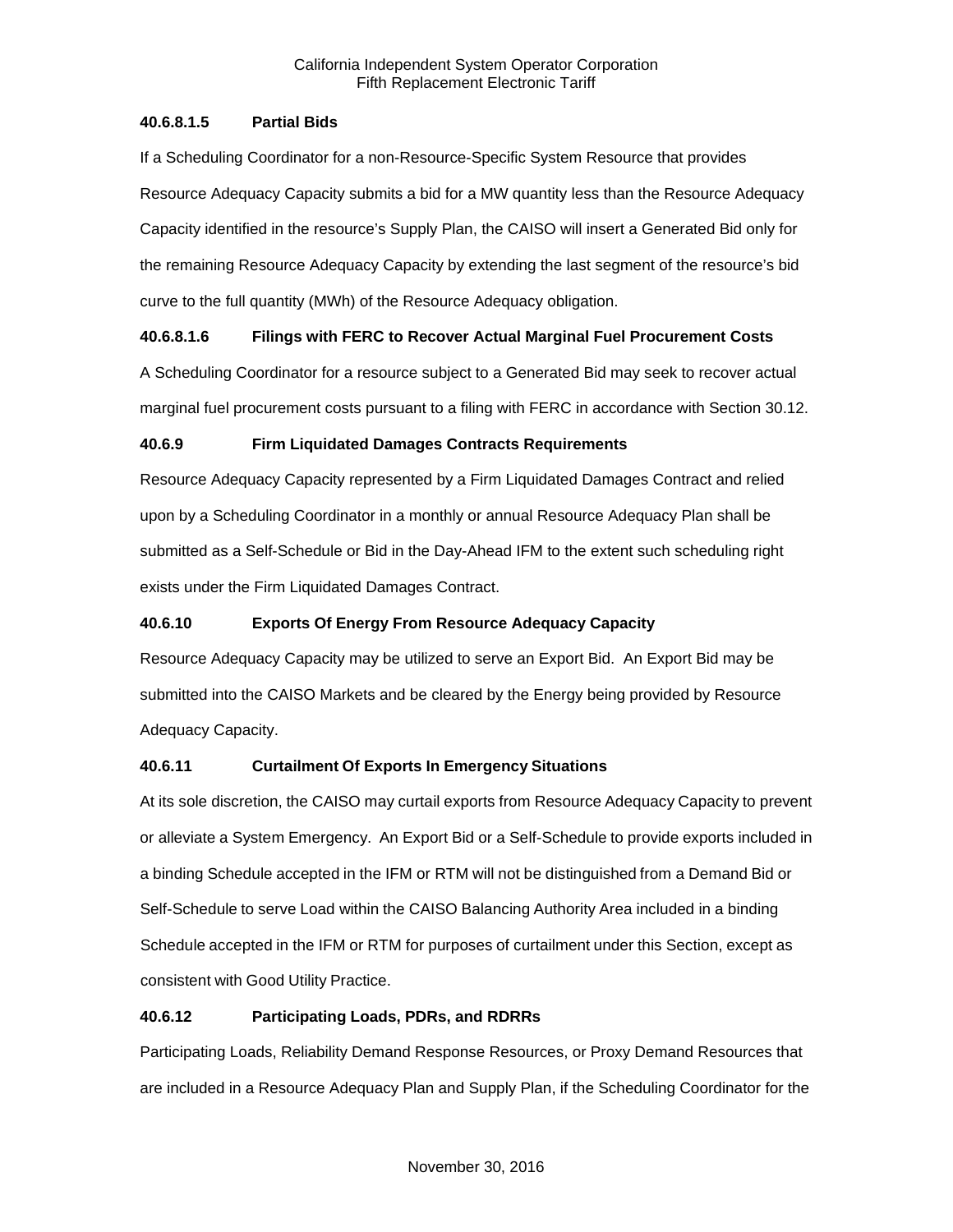Participating Loads, Reliability Demand Response Resources, or Proxy Demand Resources is not the same as that for the Load Serving Entity, will be administered by the CAISO in accordance with the terms and conditions established by the CPUC or the Local Regulatory Authority.

## **40.7 Compliance**

The CAISO will evaluate Resource Adequacy Plans and Supply Plans as follows:

(a) The CAISO will evaluate whether each annual and monthly Resource Adequacy Plan submitted by a Scheduling Coordinator on behalf of a Load Serving Entity demonstrates Resource Adequacy Capacity sufficient to satisfy the Load Serving Entity's (i) allocated responsibility for Local Capacity Area Resources under Section 40.3.2 and (ii) applicable Demand and Reserve Margin requirements. If the CAISO determines that a Resource Adequacy Plan does not demonstrate Local Capacity Area Resources sufficient to meet its allocated responsibility under Section 40.3.2, compliance with applicable Demand and Reserve Margin requirements, or compliance with any other resource adequacy requirement in this Section 40 or adopted by the CPUC, Local Regulatory Authority, or federal agency, as applicable, the CAISO will notify the relevant Scheduling Coordinator, CPUC, Local Regulatory Authority, or federal agency with jurisdiction over the relevant Load Serving Entity, or in the case of a mismatch between Resource Adequacy Plan(s) and Supply Plan(s), the relevant Scheduling Coordinators, in an attempt to resolve any deficiency in accordance with the procedures set forth in the Business Practice Manual. The notification will be made at least 25 days in advance of the first day of the month covered by the plan and will include the reasons the CAISO believes a deficiency exists. If the deficiency relates to the demonstration of Local Capacity Area Resources in a Load Serving Entity's annual Resource Adequacy Plan, and the CAISO does not provide a written notice of resolution of the deficiency as set forth in the Business Practice Manual, the Scheduling Coordinator for the Load Serving Entity may demonstrate that the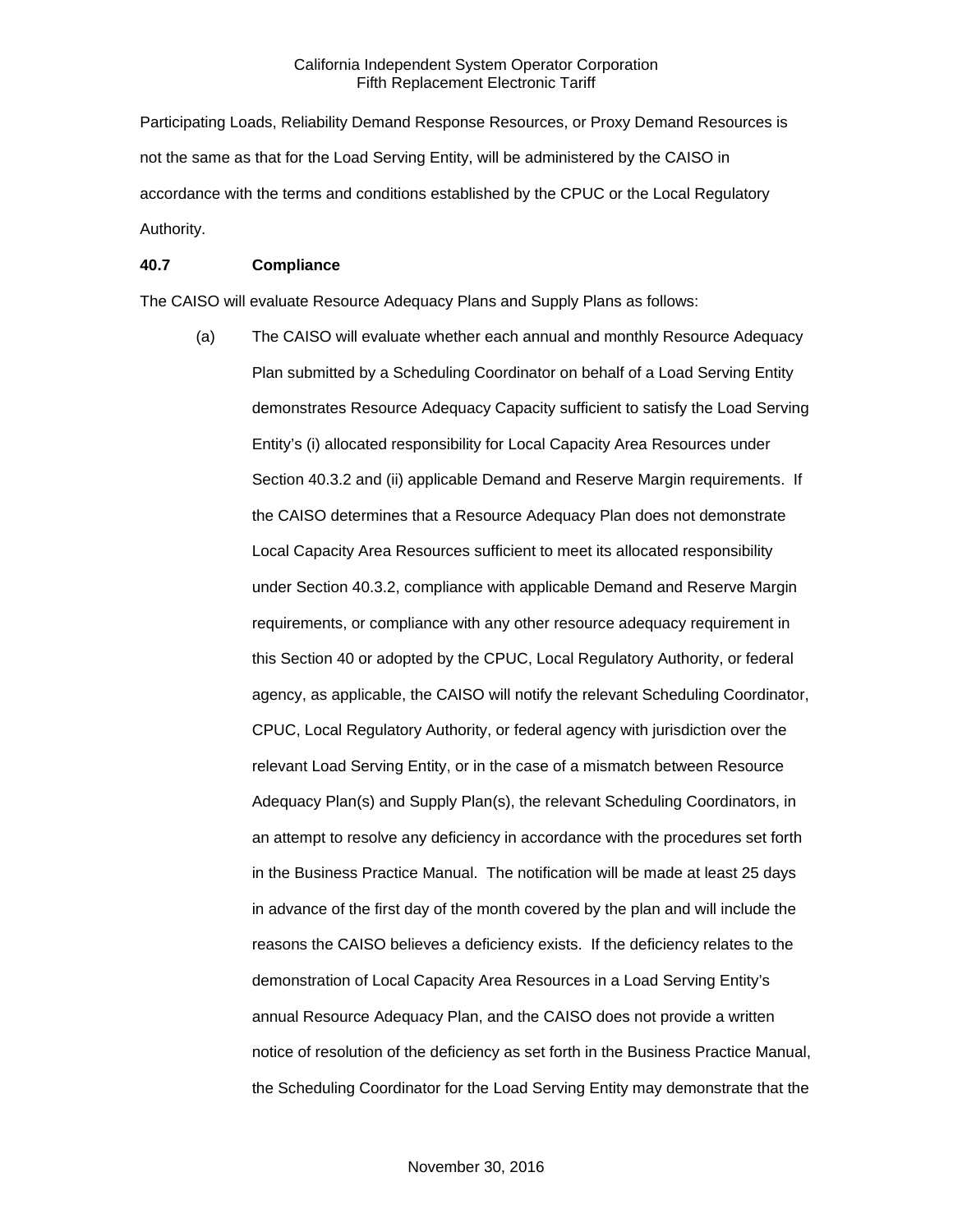identified deficiency is cured by submitting a revised annual Resource Adequacy Plan within thirty (30) days of the beginning of the Resource Adequacy Compliance Year. For all other identified deficiencies, at least ten (10) days prior the effective month of the relevant Resource Adequacy Plan, the Scheduling Coordinator for the Load Serving Entity shall (i) demonstrate that the identified deficiency is cured by submitting a revised Resource Adequacy Plan or (ii) advise the CAISO that the CPUC, Local Regulatory Authority, or federal agency, as appropriate, has determined that no deficiency exists.

(b) The CAISO will evaluate whether each monthly Resource Adequacy Plan submitted by a Scheduling Coordinator on behalf of a Load Serving Entity demonstrates operationally available Resource Adequacy Capacity, excluding capacity scheduled to take an Approved Maintenance Outage during the resource adequacy month, that is equal to or greater than the Load Serving Entity's applicable forecasted monthly Demand and Reserve Margin. For each day of the month where the CAISO determines that the criteria set forth in Section 9.3.1.3.2.3(b) is not met, if a monthly Resource Adequacy Plan (i) includes capacity scheduled to take an Approved Maintenance Outage on that day that has not been replaced pursuant to Sections 9.3.1.3.1, or 9.3.1.3.2, and (ii) does not demonstrate operationally available Resource Adequacy Capacity equal to or greater than the Load Serving Entity's applicable forecasted monthly Demand and Reserve Margin, the CAISO will require outage replacement and will provide notice of the outage replacement requirement to the Local Regulatory Authority, the Scheduling Coordinator for the Load Serving Entity, and the Scheduling Coordinator for the Resource Adequacy Resource scheduled to take the Approved Maintenance Outage. The notification will be made at least 25 days in advance of the first day of the month covered by the plan and will include the reasons why the CAISO believes an outage replacement requirement exists. At least eleven (11) days prior to the resource adequacy month, the Scheduling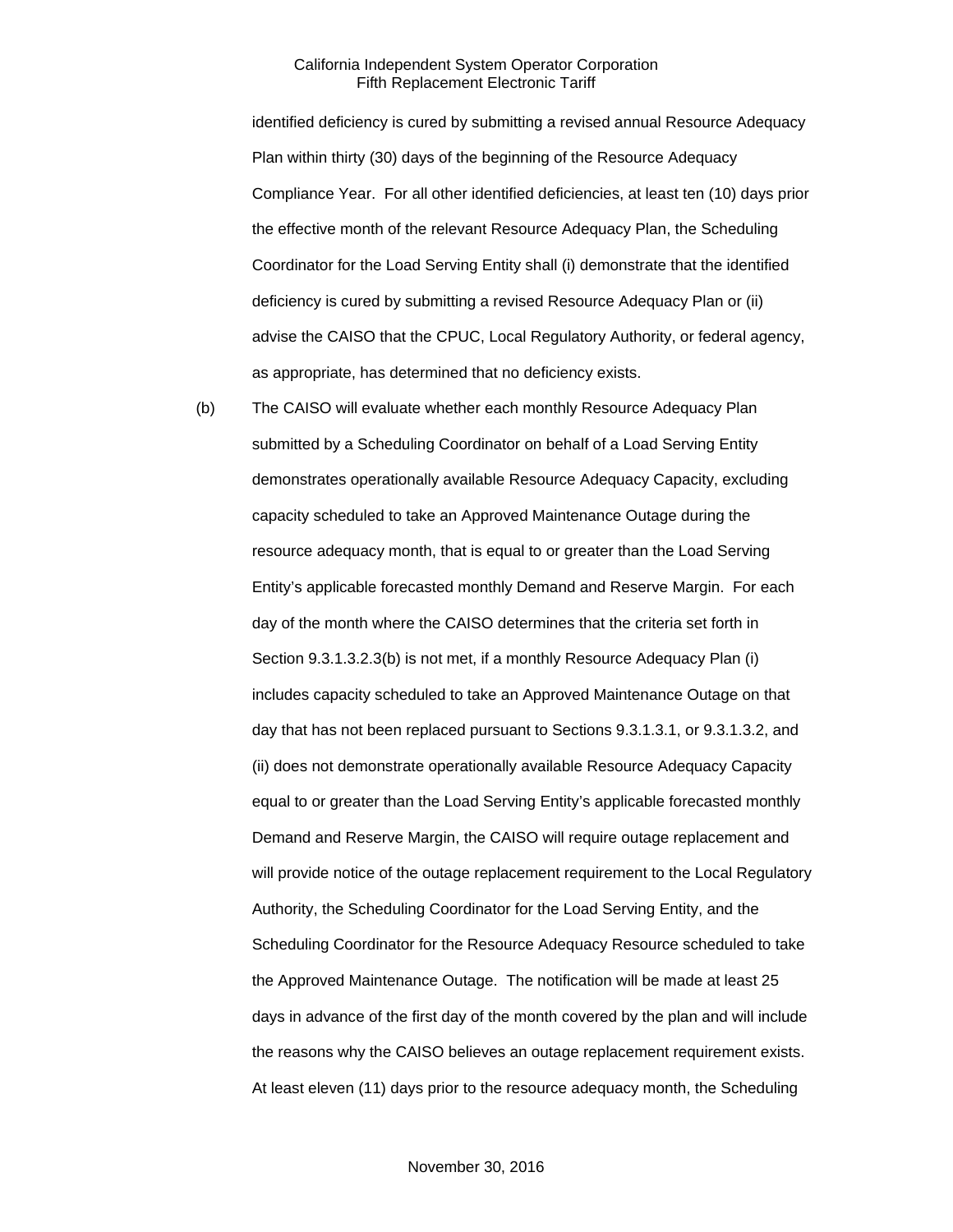Coordinator for either the Load Serving Entity or the Resource Adequacy Resource may demonstrate that the identified outage replacement requirement is cured by submitting to the CAISO a revision or update to the monthly Resource Adequacy Plan or Supply Plan, as applicable. If neither the Scheduling Coordinator for the Load Serving Entity nor the Scheduling Coordinator for the Resource Adequacy Resource timely advises the CAISO that the identified outage replacement requirement is cured, the CAISO may exercise its authority to procure backstop capacity under the Capacity Procurement Mechanism pursuant to Section 43.

(c) In the case of a mismatch between Resource Adequacy Plan(s) and Supply Plan(s), if resolved, the relevant Scheduling Coordinator(s) must provide the CAISO with revised Resource Adequacy Plan(s) or Supply Plans, as applicable, at least ten (10) days prior to the effective month. If the CAISO is not advised that the deficiency or mismatch is resolved at least ten (10) days prior to the effective month, the CAISO will use the information contained in the Supply Plan to set the obligations of Resource Adequacy Resources under this Section 40 and/or to assign any costs incurred under this Section 40 and Section 43.

#### **40.7.1 Other Compliance Issues**

Scheduling Coordinators representing Generating Units, System Units or System Resources supplying Resource Adequacy Capacity that fail to provide the CAISO with an annual or monthly Supply Plan, as applicable, as set forth in Section 40.7, shall be subject to Section 37.6.1. Further, Scheduling Coordinators representing Generating Units, System Units or System Resources supplying Resource Adequacy Capacity that fail to provide the CAISO with information required for the CAISO to determine Net Qualifying Capacity shall not be eligible for inclusion in the Net Qualifying Capacity annual report under Section 40.4.2 for the next Resource Adequacy Compliance Year and shall be subject to any applicable Sanctions under Section 37.6.1.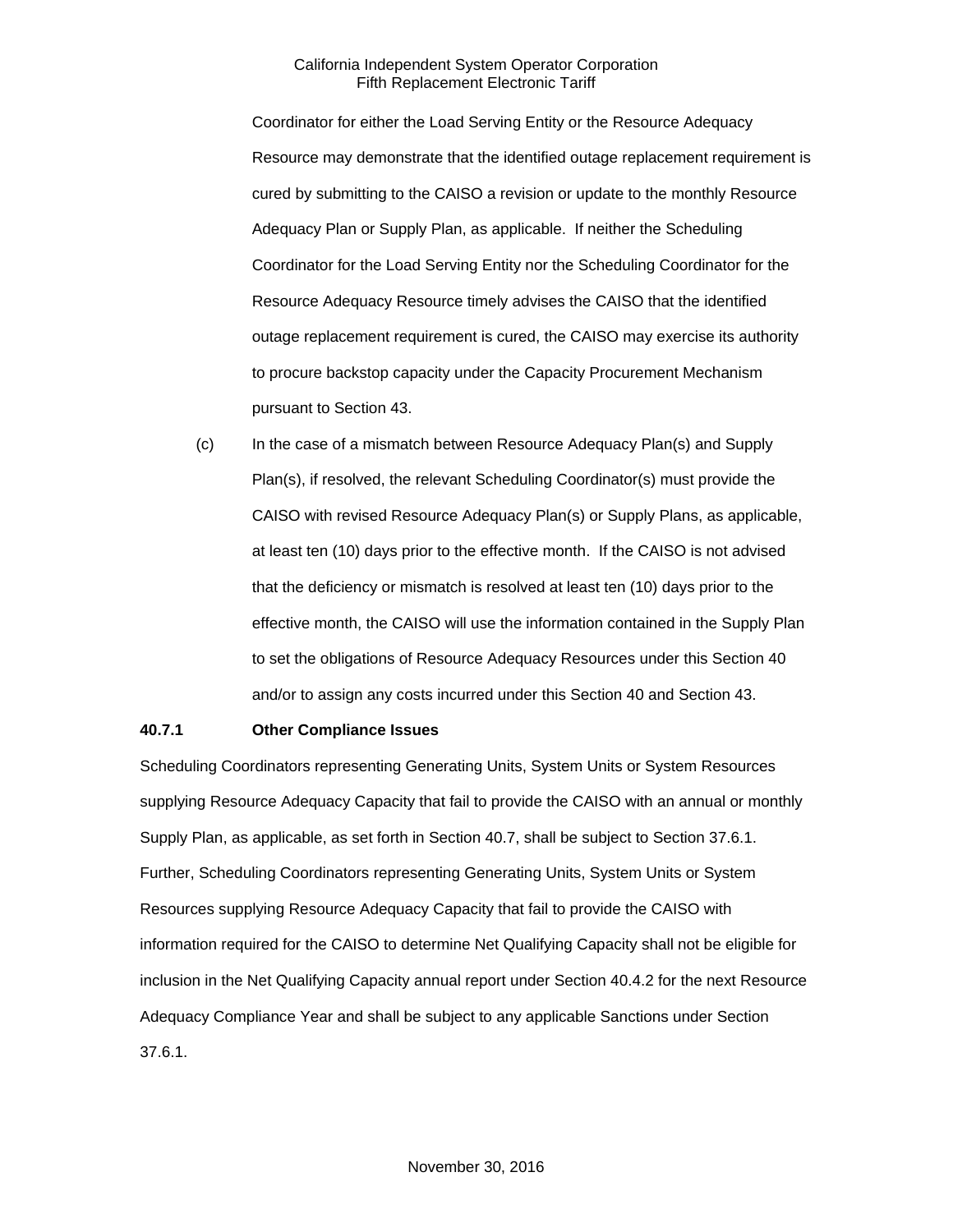#### **40.7.2 Penalties For Non-Compliance**

The failure of a Resource Adequacy Resource or Resource Adequacy Capacity to be available to the CAISO in accordance with the requirements of this Section 40 or Section 9.3.1.3, and the failure to operate a Resource Adequacy Resource by placing it online or in a manner consistent with a submitted Bid or Generated Bid shall be subject to the applicable Sanctions set forth in Section 37.2.4. However, any failure of the Resource Adequacy Resource to satisfy any obligations prescribed under this Section 40 or Section 9.3.1.3 during a Resource Adequacy Compliance Year for which Resource Adequacy Capacity has been committed to a Load Serving Entity shall not limit in any way, except as otherwise established under Section 40.4.5 or requirements of the CPUC, Local Regulatory Authority, or federal agency, as applicable, the ability of the Load Serving Entity to whom the Resource Adequacy Capacity has been committed to use such Resource Adequacy Capacity for purposes of satisfying the resource adequacy requirements of the CPUC, Local Regulatory Authority, or federal agency, as applicable. In addition, an LSE shall not be subject to any sanctions, penalties, or other compensatory obligations under this Section 40 on account of a Resource Adequacy Resource's satisfaction or failure to satisfy its obligations under this Section 40 or Section 9.3.1.3.

#### **40.8 CAISO Default Qualifying Capacity Criteria**

#### **40.8.1 Applicability**

The criteria in this Section 40.8 shall apply only: (i) where the CPUC or Local Regulatory Authority has not established and provided to the CAISO criteria to determine the types of resources that may be eligible to provide Qualifying Capacity and for calculating Qualifying Capacity for such eligible resource types and (ii) until the CAISO has been notified in writing by the CPUC of its intent to overturn, reject or fundamentally modify the capacity-based framework in CPUC Decisions 04-01-050 (Jan. 10, 2004), 04-10-035 (Oct. 28, 2004), and 05-10-042 (Oct. 31, 2005). The types of resources specified in this Section 40.8.1 will be eligible to provide Qualifying Capacity to the extent they meet the criteria for each type of resource set forth in this Section 40.8.1.

#### **40.8.1.2 Nuclear and Thermal**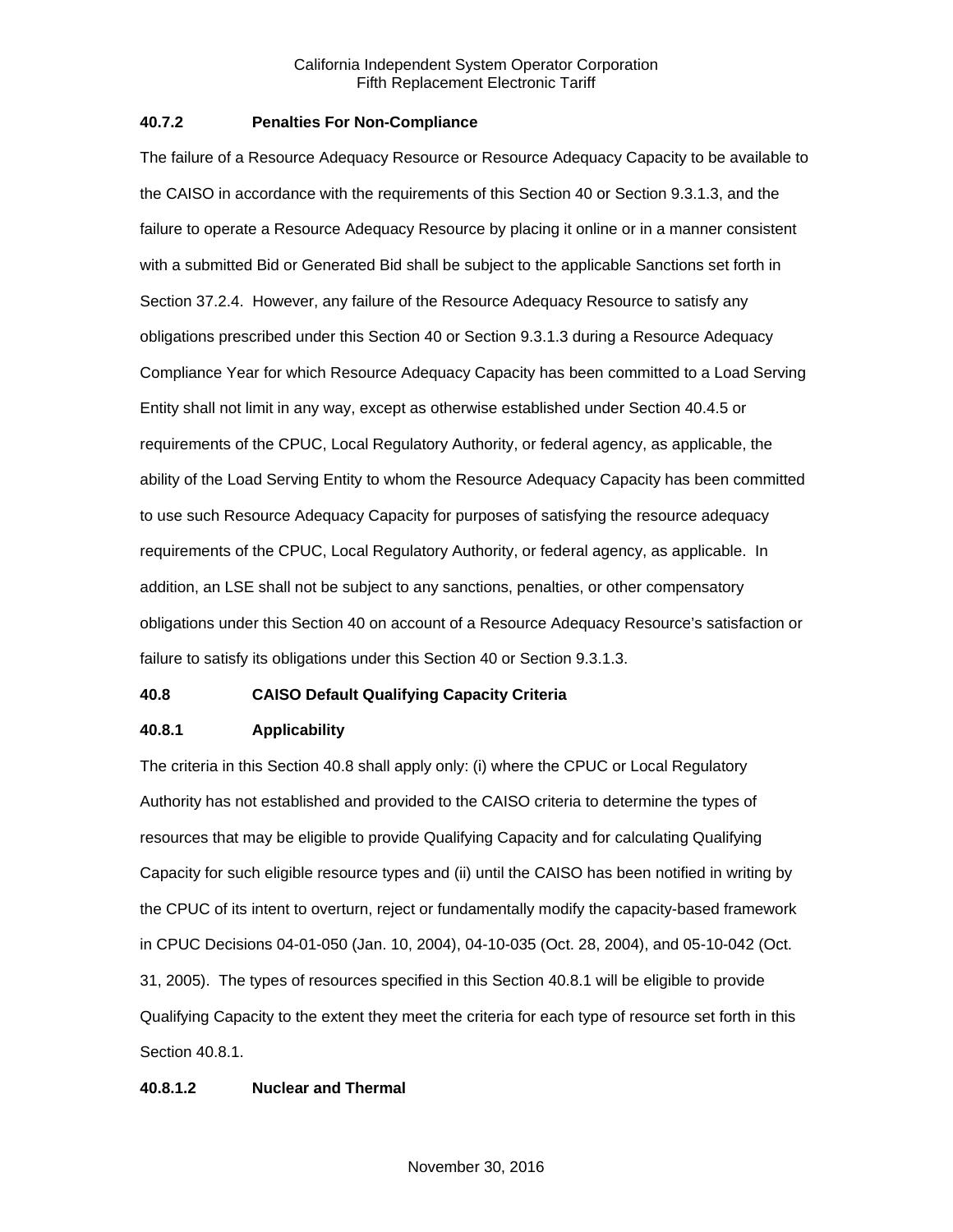Nuclear and thermal Generating Units, other than Qualifying Facilities with Existing QF Contracts addressed in Section 40.8.1.8 below, must be a Participating Generator or a System Unit. The Qualifying Capacity of nuclear and thermal units, other than Qualifying Facilities addressed in Section 40.8.1.8, will be based on net dependable capacity defined by NERC Generating Availability Data System information.

## **40.8.1.3 Hydro**

Hydroelectric Generating Units, other than Qualifying Facilities with Existing QF Contracts, must be either Participating Generators or System Units. The Qualifying Capacity of a pond or Pumped-Storage Hydro Unit, other than a QF, will be determined based on net dependable capacity defined by NERC GADS minus variable head derate based on an average dry year reservoir level. The Qualifying Capacity of a pond or Pumped-Storage Hydro Unit that is a QF will be determined based on historic performance during the hours of noon to 6:00 p.m., using a three-year rolling average.

The Qualifying Capacity of all run-of-river hydro units, including Qualifying Facilities, will be based on net dependable capacity defined by NERC GADS minus an average dry year conveyance flow, stream flow, or canal head derate. As used in this section, average dry year reflects a onein-five year dry hydro scenario (for example, using the 4th driest year from the last 20 years on record).

# **40.8.1.4 Unit-Specific Contracts**

Unit-specific contracts with Participating Generators or System Units will qualify as Resource Adequacy Capacity subject to the verification that the total MW quantity of all contracts from a specific unit do not exceed the total Net Qualifying Capacity (MW) consistent with the Net Qualifying Capacity determination for that unit.

# **40.8.1.5 Contracts with Liquidated Damage Provisions**

Firm Energy contracts with liquidated damages provisions, as generally reflected in Service Schedule C of the Western Systems Power Pool Agreement or the Firm LD product of the Edison Electric Institute pro forma agreement, or any other similar firm Energy contract that does not require the seller to source the Energy from a particular unit, and specifies a delivery point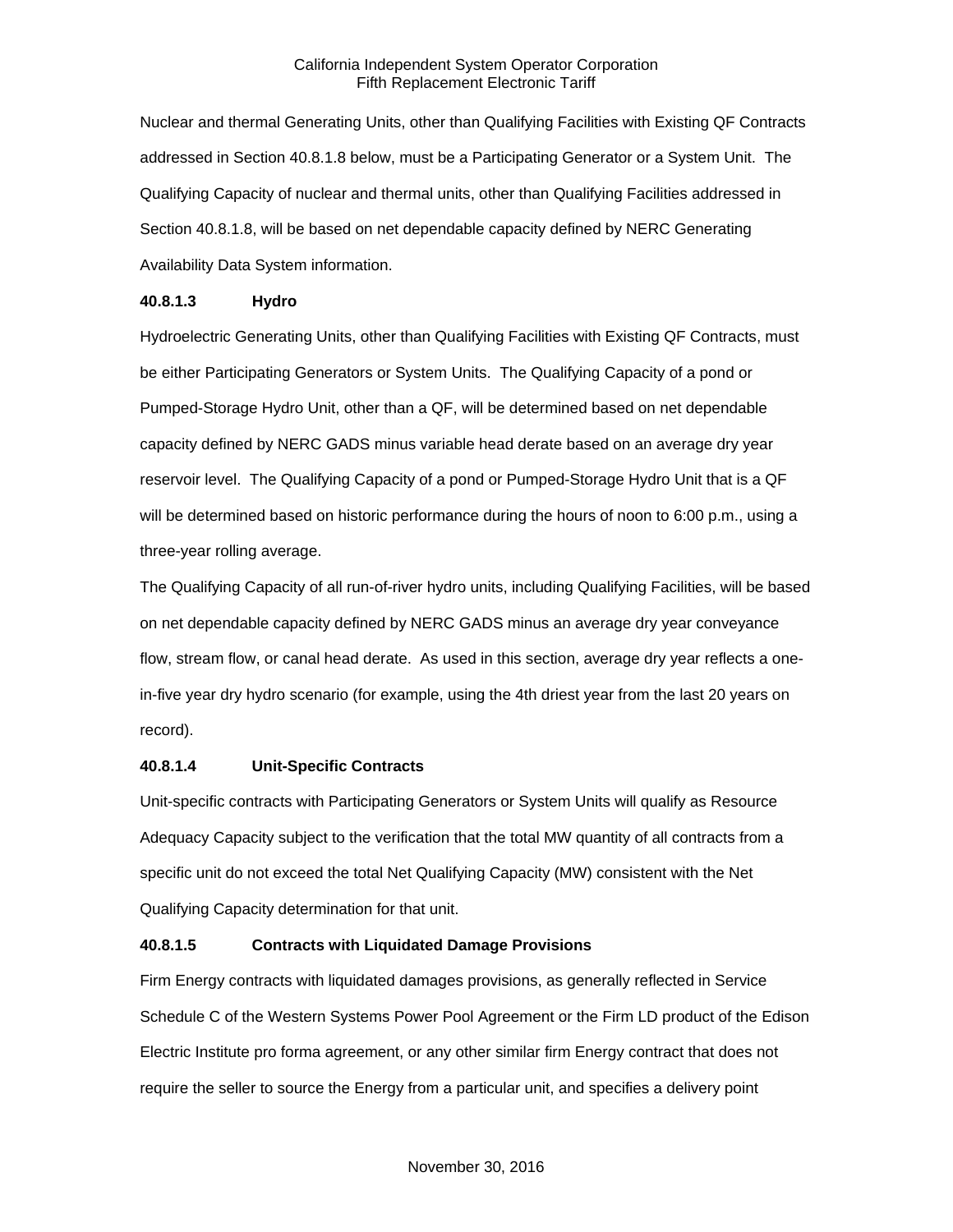internal to the CAISO Balancing Authority Area entered into before October 27, 2005 shall be eligible to count as Qualifying Capacity until the end of 2008. A Scheduling Coordinator, however, cannot have more than twenty-five percent (25%) of its portfolio of Qualifying Capacity met by contracts with liquidated damage provisions for 2008.

#### **40.8.1.6 Wind and Solar**

As used in this Section, wind units are those wind Generating Units without backup sources of Generation and solar units are those solar Generating Units without backup sources of Generation. Wind and solar units, other than Qualifying Facilities with Existing QF Contracts, must be Participating Intermittent Resources or subject to availability provisions of Section 40.6.4.3.4.

The Qualifying Capacity of all wind or solar units, including Qualifying Facilities, for each month will be based on their monthly historic performance during that same month during the hours of noon to 6:00 p.m., using a three-year rolling average. For wind or solar units with less than three years operating history, all months for which there is no historic performance data will utilize the monthly average production factor of all units (wind or solar, as applicable) within the TAC Area, or other production data from another area determined by the CAISO to be appropriate if the unit is not within a TAC Area, in which the Generating Unit is located.

#### **40.8.1.7 Geothermal**

Geothermal Generating Units, other than Qualifying Facilities with Existing QF Contracts addressed in Section 40.8.1.8, must be Participating Generators or System Units. The Qualifying Capacity of geothermal units, other than Qualifying Facilities addressed in Section 40.8.1.8, will be based on NERC GADS net dependable capacity minus a derate for steam field degradation.

#### **40.8.1.8 Treatment of Qualifying Capacity for Qualifying Facilities**

Qualifying Facilities must be subject to an effective Participating Generator Agreement or Net Scheduled Participating Generator Agreement or must be System Units, unless they have an Existing QF Contract. Except for hydro, wind, and solar Qualifying Facilities addressed pursuant to Sections 40.8.1.3 and 40.8.1.6, the Qualifying Capacity of Qualifying Facilities under Existing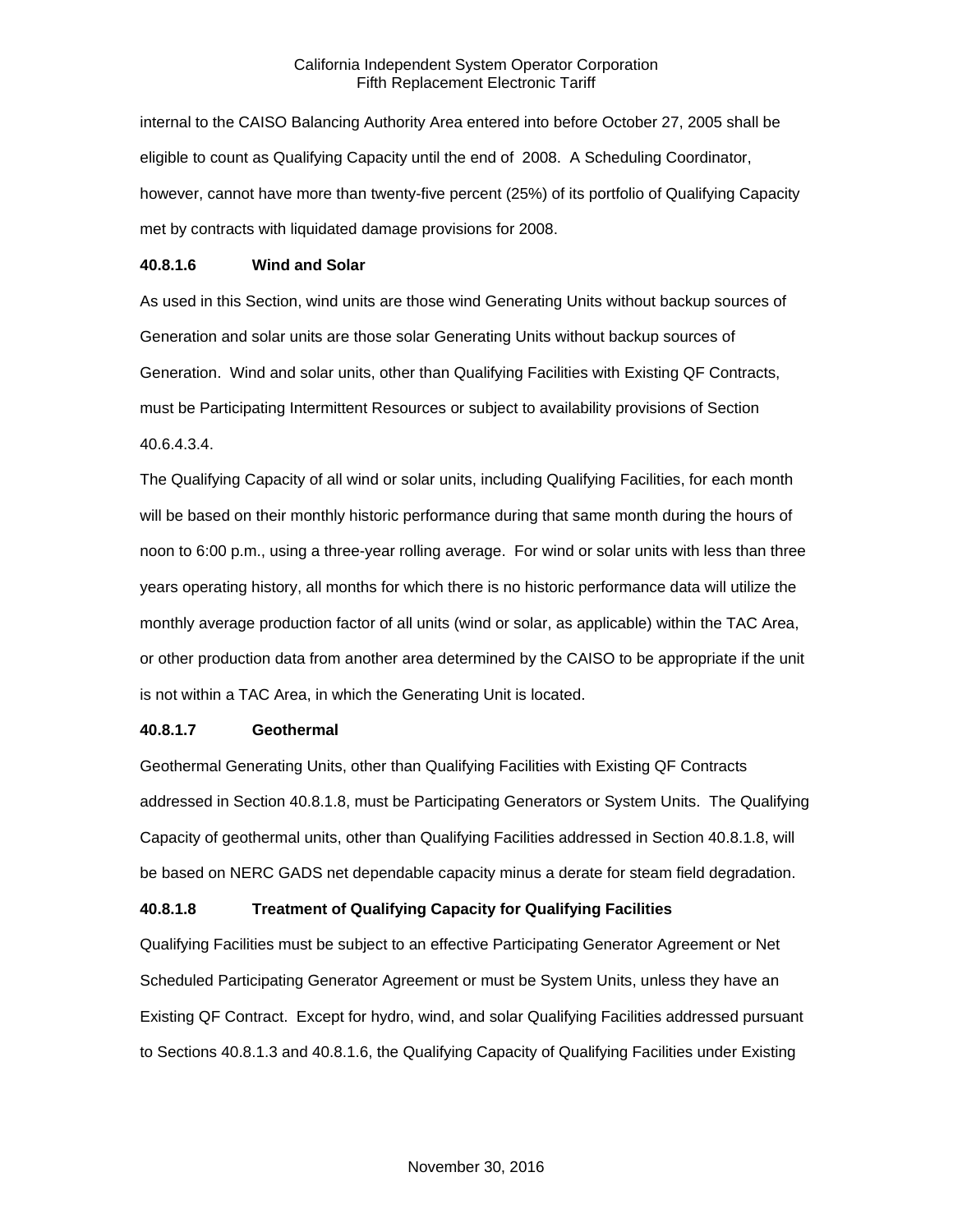QF Contracts, will be based on historic monthly Generation output during the hours of noon to 6:00 p.m. (net of Self-provided Load) during a three-year rolling average.

#### **40.8.1.9 Participating Loads**

The Qualifying Capacity of Participating Loads shall be the average reduction in Demand over a three-year period on a per Dispatch basis or, if the Load does not have three years of performance history, based on comparable evaluation data using similar programs. Loads of Participating Loads must be available at least 48 hours, and if the Loads can only be dispatched for a maximum of two hours per event, then only 0.89 percent of a Scheduling Coordinator's portfolio may be made up of such Loads.

#### **40.8.1.10 Jointly-Owned Facilities**

A jointly-owned facility must be either a Participating Generator or a System Unit. The Qualifying Capacity for the entire facility will be determined based on the type of resource as described elsewhere in this Section 40.8.1. In addition, the Scheduling Coordinator must provide the CAISO with a demonstration of its entitlement to the output of the jointly-owned facility's Qualified Capacity and an explanation of how that entitlement may change if the facility's output is restricted.

#### **40.8.1.11 Facilities under Construction**

The Qualifying Capacity for facilities under construction will be determined based on the type of resource as described elsewhere in this Section 40.8. In addition, the facility must have been in commercial operation for no less than one month to be eligible to be included as a Resource Adequacy Resource in a Scheduling Coordinator's monthly Resource Adequacy Plan.

#### **40.8.1.12 System Resources and Pseudo-Ties**

#### **40.8.1.12.1 Dynamic System Resources and Pseudo-Ties**

Dynamic System Resources and Pseudo-Ties of Generating Units to the CAISO Balancing Authority Area shall be treated similar to resources within the CAISO Balancing Authority Area, except with respect to the deliverability screen under Section 40.4.6.1 and with respect to the limitation on the Qualifying Capacity of wind and solar resources set forth in Section 40.8.1.6. However, eligibility as a Resource Adequacy Resource is contingent upon a showing by the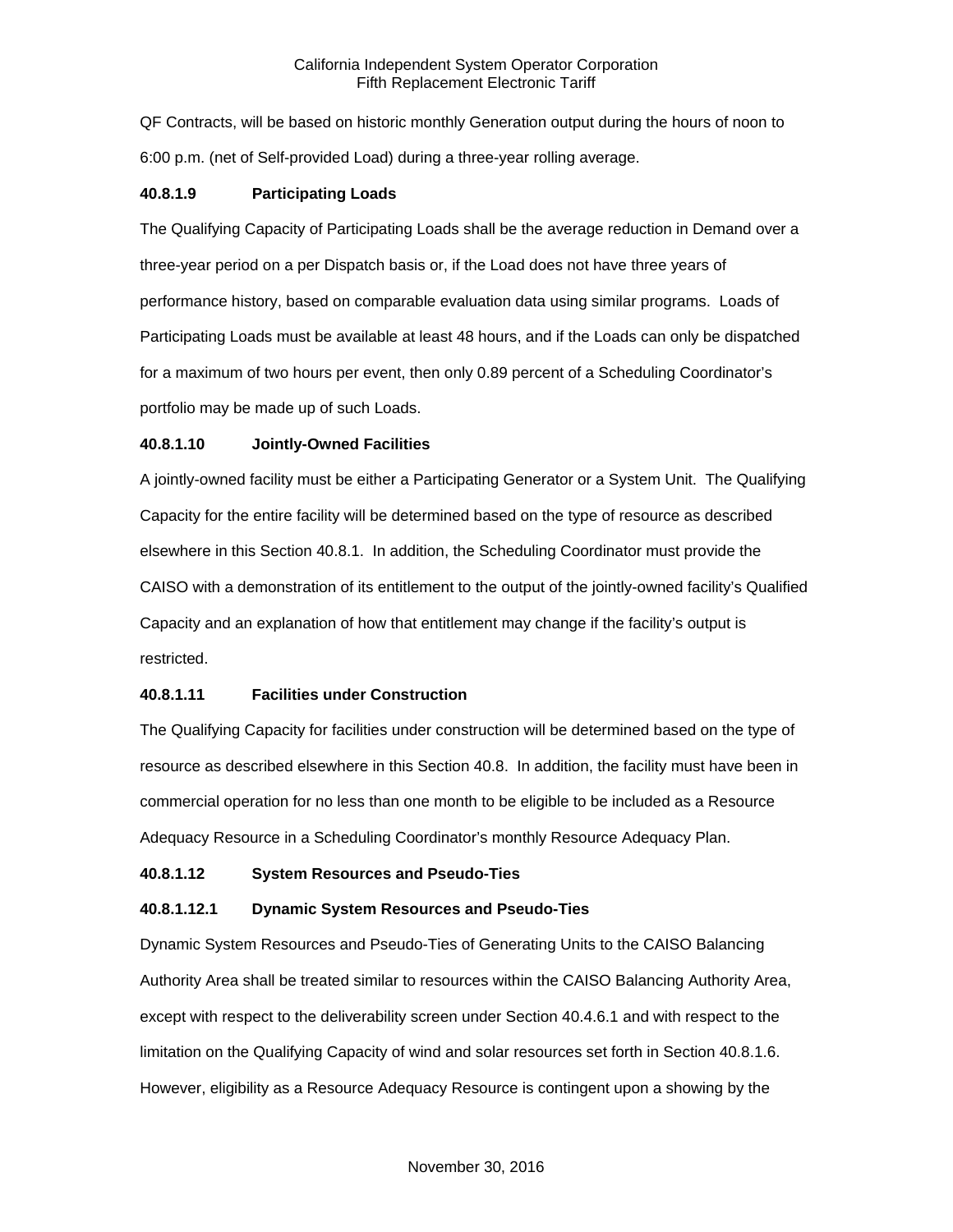Scheduling Coordinator that the Dynamic System Resource or Pseudo-Tie of a Generating Unit to the CAISO Balancing Authority Area has secured transmission through any intervening Balancing Authority Areas for the Operating Hours that cannot be curtailed for economic reasons or bumped by higher priority transmission and that the Load Serving Entity for which the Scheduling Coordinator is submitting Demand Bids has an allocation of import capacity at the import Scheduling Point under Section 40.4.6.2 that is not less than the Resource Adequacy Capacity provided by the Dynamic System Resource or Pseudo-Tie of a Generating Unit to the CAISO Balancing Authority Area.

#### **40.8.1.12.2 Non-Dynamic System Resources**

For Non-Dynamic System Resources, the Scheduling Coordinator must demonstrate that the Load Serving Entity for which the Scheduling Coordinator is scheduling Demand has an allocation of import capacity at the import Scheduling Point under Section 40.4.6.2 that is not less than the Resource Adequacy Capacity from the Non-Dynamic System Resource. The Scheduling Coordinator must also demonstrate that the Non-Dynamic System Resource is covered by Operating Reserves, unless unit contingent, in the sending Balancing Authority Area. Eligibility as Resource Adequacy Capacity is contingent upon a showing by the Scheduling Coordinator of the System Resource that it has secured transmission through any intervening Balancing Authority Areas for the Operating Hours that cannot be curtailed for economic reasons or bumped by higher priority transmission. With respect to Non-Dynamic System Resources, any inter-temporal constraints, such as multi-hour run blocks, must be explicitly identified in the monthly Resource Adequacy Plan, and no constraints may be imposed beyond those explicitly stated in the plan.

#### **40.8.1.13 Proxy Demand Resources**

A Proxy Demand Resource must have the ability to (i) be dispatched for at least twenty-four hours per month, (ii) be dispatched on at least three consecutive days, and (iii) respond for at least four hours per dispatch in order to qualify as Resource Adequacy Capacity. The Qualifying Capacity of a Proxy Demand Resource, for each month, will be based on the resource's average monthly historic demand reduction performance during that same month during the Availability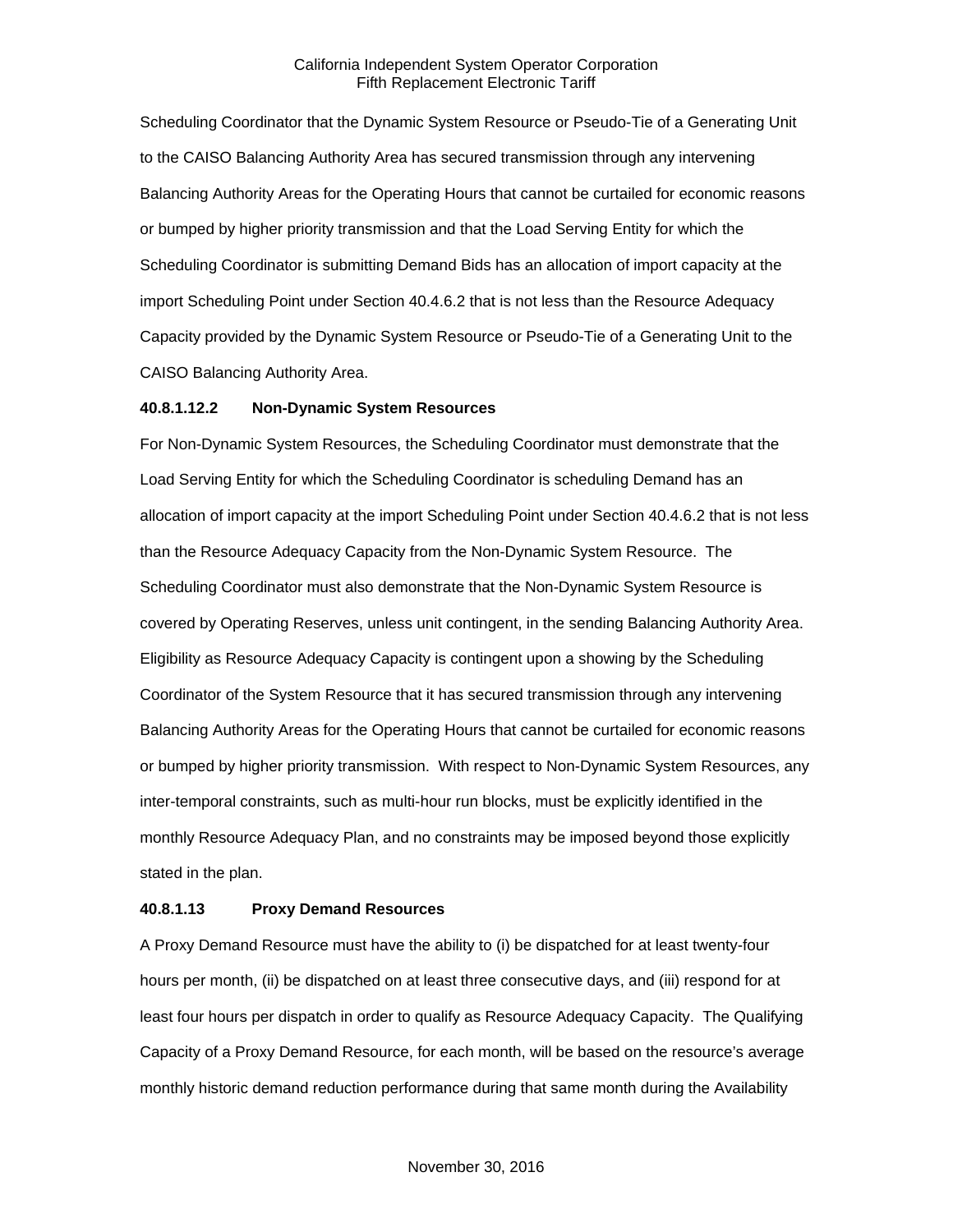Assessment Hours, as described in Section 40.9.3, using a three-year rolling average. For a Proxy Demand Resource with fewer than three years of performance history, for all months for which there is no historic data, the CAISO will utilize a monthly megawatt value as certified and reported to the CAISO by the Demand Response Provider; otherwise, where available, the CAISO will use the average of historic demand reduction performance data available, by month, for a Proxy Demand Resource.

## **40.8.1.14 Reliability Demand Response Resources**

The Net Qualifying Capacity of a Reliability Demand Response Resource, for each month, will be based on the resource's average monthly historic demand reduction performance during that same month during the Availability Assessment Hours, as described in Section 40.9.3, using a three-year rolling average. For a Reliability Demand Response Resource with fewer than three years of performance history, for all months for which there is no historic data, the CAISO will use a monthly megawatt value as certified and reported to the CAISO by the Demand Response Provider; otherwise, where available, the CAISO will use the average of historic demand reduction performance data available, by month, for a Reliability Demand Response Resource.

#### **4.8.1.15 Distributed Generation Facilities**

- (a) Distributed Generation Facilities that meet the applicable requirements in Section 4.6 qualify as Resource Adequacy Capacity.
- (b) The CAISO will determine the Net Qualifying Capacity of each Distributed Generation Facility for each Resource Adequacy Compliance Year consistent with similar resource classifications connected to the transmission system, as provided in Section 40.4.6.1.
- (c) The Scheduling Coordinator for individual Distributed Generation Facilities, with the same resource type and PMax values less than 0.5 MW, that seek to operate as a combined Distributed Generation Facility, must submit to the CAISO a request that the initial Net Qualifying Capacity be determined and approved as a combined Distributed Generation Facility.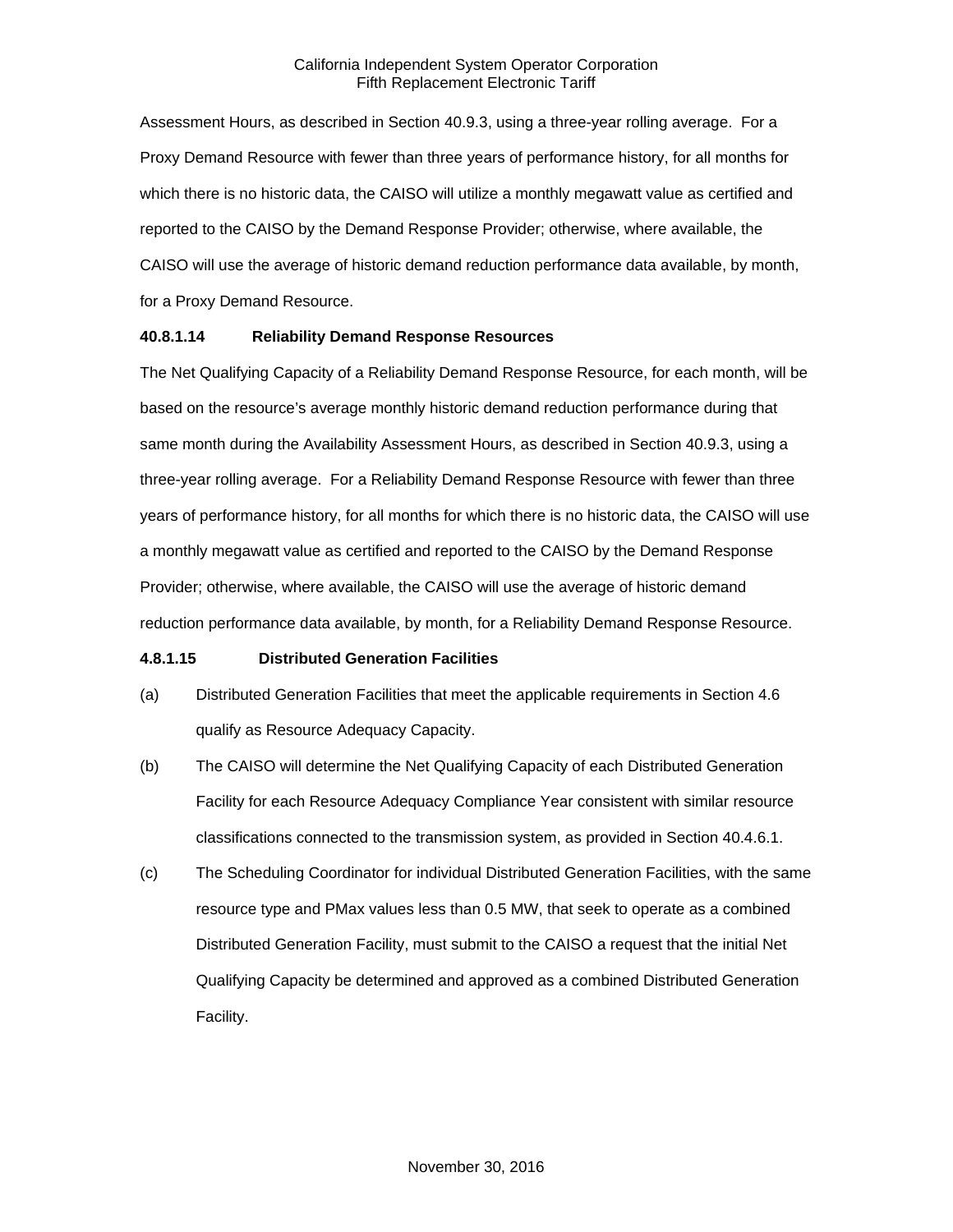## **40.9. Resource Adequacy Availability**

## **40.9.1 Transition to RAAIM**

The CAISO shall use RAIIM to determine the availability of resources providing local and/or system Resource Adequacy Capacity and Flexible RA Capacity during the Availability Assessment Hours each month and then assess the resultant Availability Incentive Payments and Non-Availability Charges through the CAISO's settlements process; except that, for an advisory period of two calendar months following the effective date of RAAIM, the CAISO will calculate and publish the Availability Incentive Payments and Non-Availability Charges on Settlement Statements but will not include those payments and charges on Invoices for financial settlement.

#### **40.9.2 Exemptions**

# (a) **Capacity Exempt from RAAIM-All Provisions.** The entire capacity of a resource in any of the following categories is exempt from the RAAIM provisions in Section 40.9 –

- (1) Resources with PMax less than 1.0 MW;
- (2) Non-specified resources that provide Resource Adequacy Capacity under contracts for Energy delivered within the CAISO Balancing Authority Area;
- (3) Participating Load that is also Pumping Load; and
- (4) RMR Units.

#### (b) **Capacity Exempt from RAAIM-Local/System**

- (1) The entire capacity of a resource in any of the following categories is exempt from the RAAIM provisions in Section 40.9 applicable to local and system Resource Adequacy Capacity –
	- (A) Variable Energy Resources; and
	- (B) Combined Heat and Power Resources.
- (2) The capacity of a resource with a Load-following MSS as its Scheduling Coordinator that is designated on a Load-following MSS's monthly Resource Adequacy Plan is exempt from the RAAIM provisions in Section 40.9 applicable to local and system Resource Adequacy Capacity, to the extent that the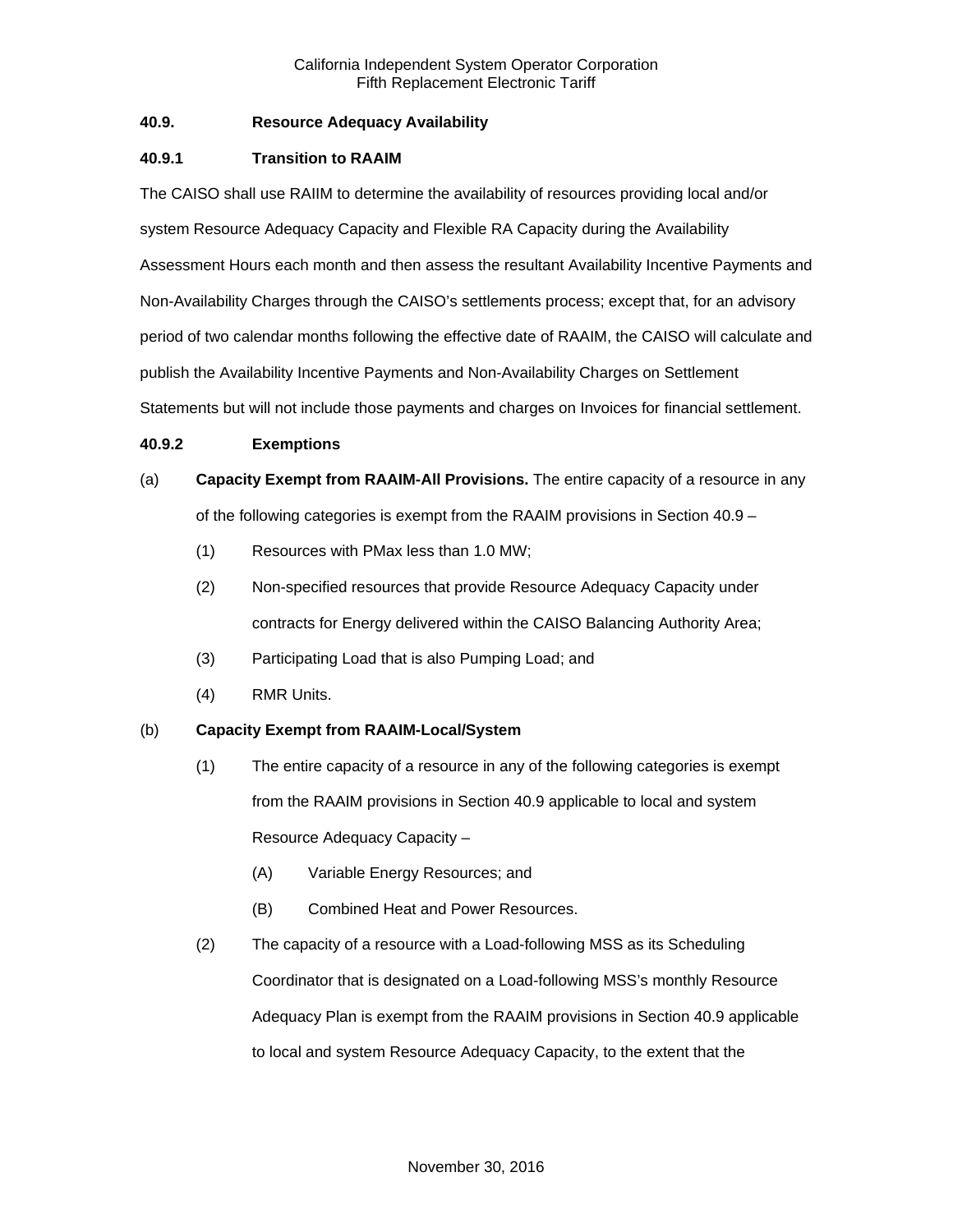resource's capacity is also designated as Resource Adequacy Capacity on the monthly Supply Plan of that Load-following MSS or another Load-following MSS.

- (3) Resources with Existing QF Contracts or Amended QF Contracts that are Resource Adequacy Resources are exempt from the RAAIM provisions in Section 40.9 applicable to local and system capacity –
	- (A) if the QF resource previously provided Resource Adequacy Capacity pursuant to an Existing QF Contract that was executed prior to August 22, 2010 and remained in effect pursuant to California Public Utilities Commission Decision 07-09-040 that extended the term of expiring contracts until such time as the new contracts resulting from that decision are available; or
	- (B) until the QF Resource's Existing QF Contract or Amended QF Contract terminates or if requested by the Scheduling Coordinator for the resource, whichever is earlier.

## (c) **Capacity Exempt from RAAIM – Flexible Capacity.**

- (1) The capacity of Use-Limited Resources in a combination under Section 40.10.3.2(b), 40.10.3.3(b) or 40.10.3.4(b) is exempt from the RAAIM provisions in Section 40.9 applicable to Flexible RA Capacity to the extent that the resources are committed to provide Flexible RA Capacity as a combination on their respective monthly Supply Plans.
- (2) The Capacity of a resource with a Load-following MSS as its Scheduling Coordinator that is designated on a Load-following MSS's monthly Flexible RA Plan is exempt from the RAAIM provisions in Section 40.10 applicable to Flexible RA Capacity, to the extent that the resource's capacity is also designated as Flexible RA Capacity on the monthly Supply Plan of that Load-following MSS or another Load-following MSS.

## **40.9.2.1 Acquired Resources.**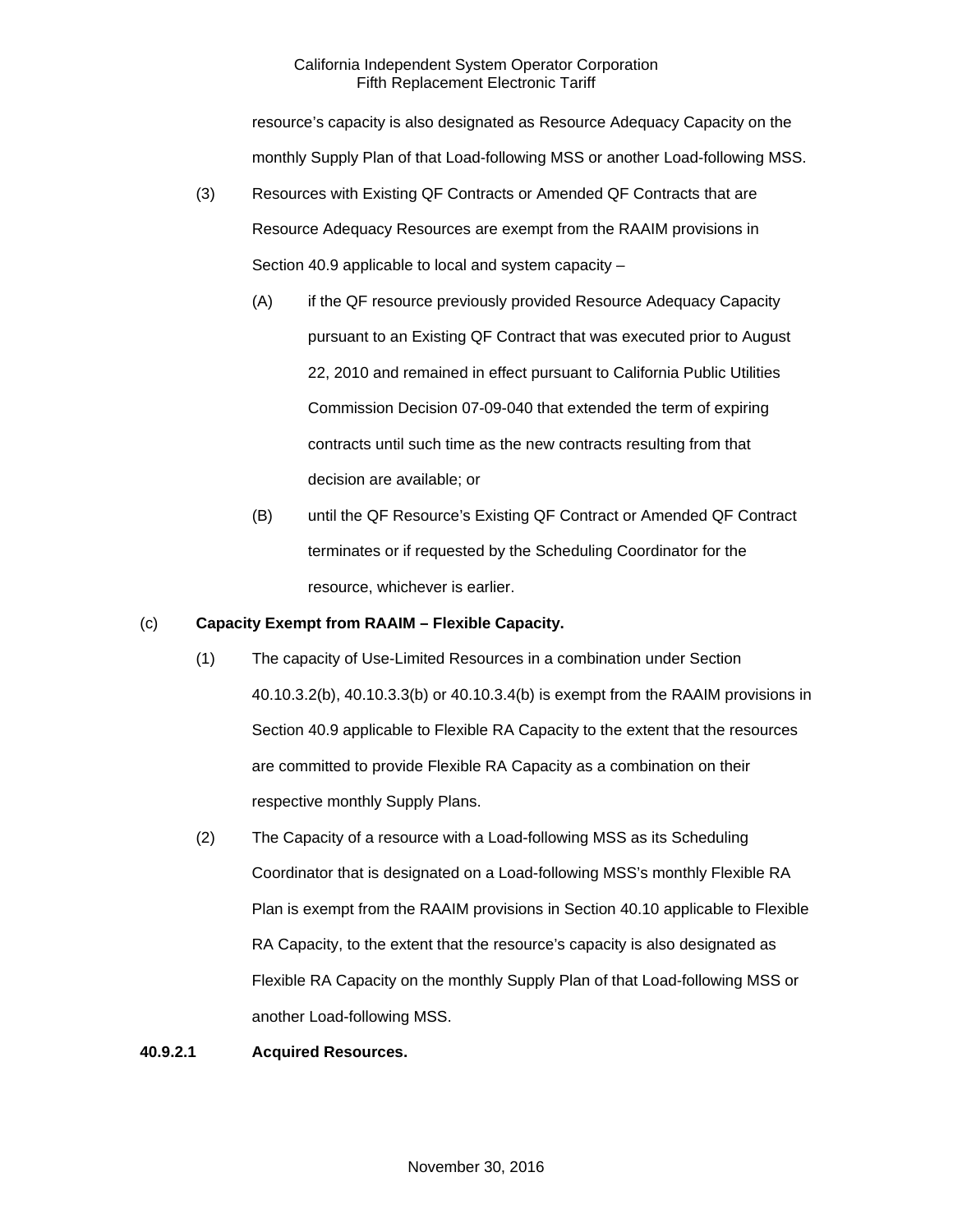- (a) **Exemption.** The entire capacity of an Acquired Resource is exempt from the RAAIM provisions in Section 40.9 applicable to local and system Resource Adequacy Capacity if the resource provides Resource Adequacy Capacity under a resource-specific power supply contract that –
	- (1) was exempt from the prior standard capacity product in Section 40.9 as of the RAAIM effective date, and continues to meet the requirements for that exemption, under the provisions of Sections 40.9.2(1) or 40.9.2(2) contained in Appendix J.
	- (2) includes an availability provision, or the resource under the power supply contract is located outside of the CAISO Balancing Authority Area and jointly operated with project participants located outside of the CAISO Balancing Authority Area, such that no single Load Serving Entity with contractual rights for the resource's output has the ability to effect changes to the resource's availability; and
	- (3) does not contain a provision that allows the contract to be modified for regulatory changes.
- (b) **Request.** To maintain the exemption, the Scheduling Coordinator for the Acquired Resource must annually request renewal of the exemption and –
	- (1) for Resource Adequacy Compliance Year 2016, submit an affidavit to the CAISO, by either the Scheduling Coordinator or resource owner, demonstrating that the Acquired Resource meets the eligibility criteria in Section 40.9.2.1(a), in accordance with the process and schedule in the Business Practice Manual;
	- (2) for each Resource Adequacy Compliance Year thereafter until the contract terminates, submit confirmation to the CAISO that the information in the affidavit is still accurate and the Acquired Resource continues to meet the eligibility criteria in Section 40.9.2.1(a), in accordance with the process and schedule in Business Practice Manual.
- (c) **Approval.** The CAISO shall review the information submitted and –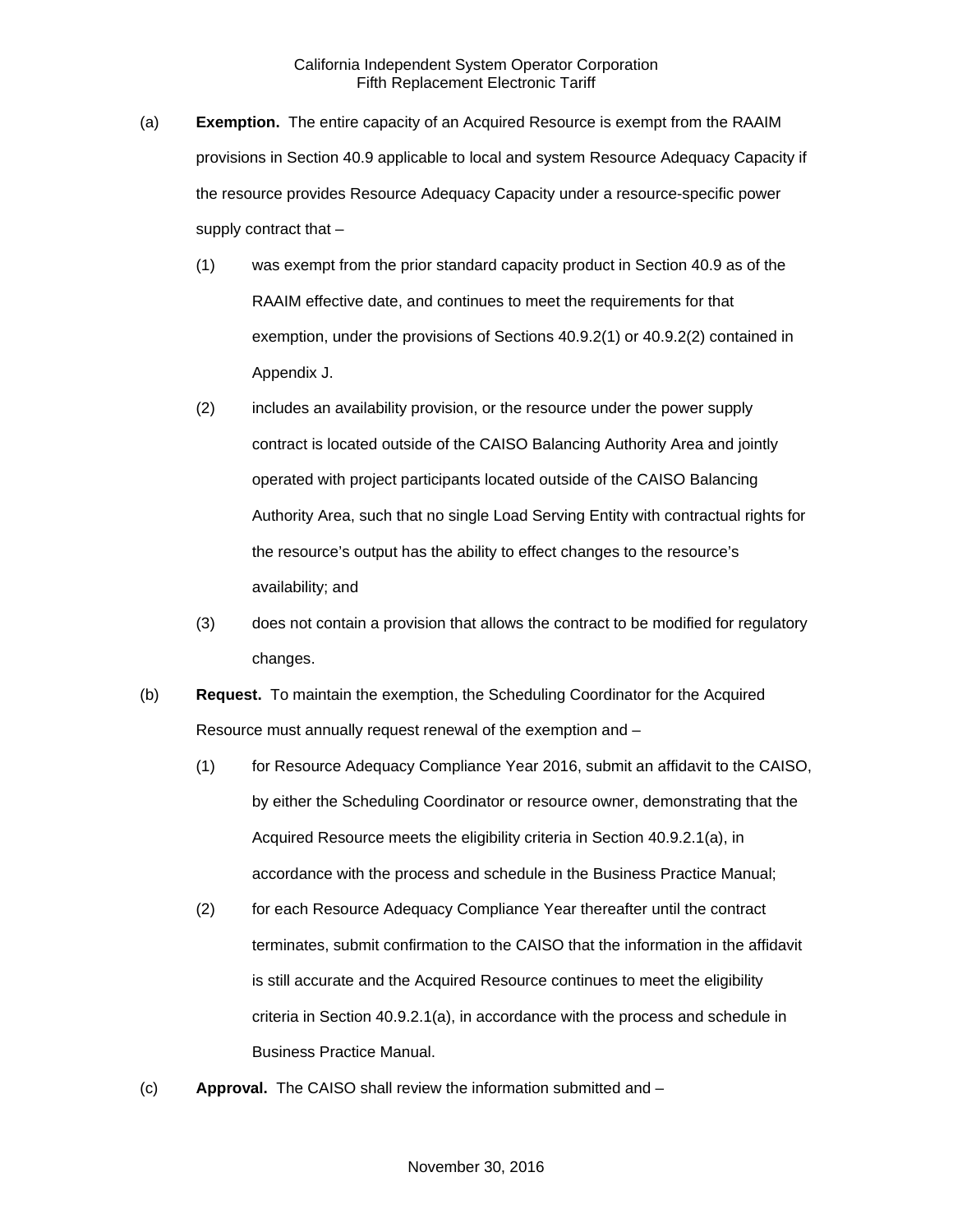- (1) approve a request that contains the information required by Section 40.9.2.1(a) and (b) and that demonstrates the resource meets the eligibility criteria in Section 40.9.2.1(a);
- (2) advise the Scheduling Coordinator for the resource if the request does not contain all of the information required by Sections 40.9.2.1(a) and (b), and allow the opportunity for the Scheduling Coordinator to submit the additional required information, in accordance with the process and schedule in the Business Practice Manual; or
- (3) deny the request and permanently terminate the exemption if  $-$ 
	- (A) the Scheduling Coordinator for the resource does not timely submit a request under Section 40.9.2.1(b);
	- (B) the Scheduling Coordinator for the resource does not submit, or does not timely submit, additional information required to complete the request under Section 40.9.2(c)(2); or
	- (C) the CAISO determines the resource does not meet the eligibility criteria in Section 40.9.2.1(a).
- (d) **Failure to Request Renewal.** If the Scheduling Coordinator for the resource does not submit a request to renew the exemption under Section 40.9.2.1(b), the exemption shall terminate and the CAISO shall notify the Scheduling Coordinator of the termination in accordance with the process and schedule in Business Practice Manual.
- (e) **Notice of Termination.** The Scheduling Coordinator for an Acquired Resource must notify the CAISO within 10 days if the contract terminates or no longer meets the eligibility criteria in Section 40.9.2.1(a).

#### **40.9.3 Availability Assessment**

**40.9.3.1 Local and System RA Capacity Availability** 

### (a) **Availability Assessment Hours**

(1) Prior to the start of each Resource Adequacy Compliance Year, the CAISO shall establish and publish in the Business Practice Manual the Availability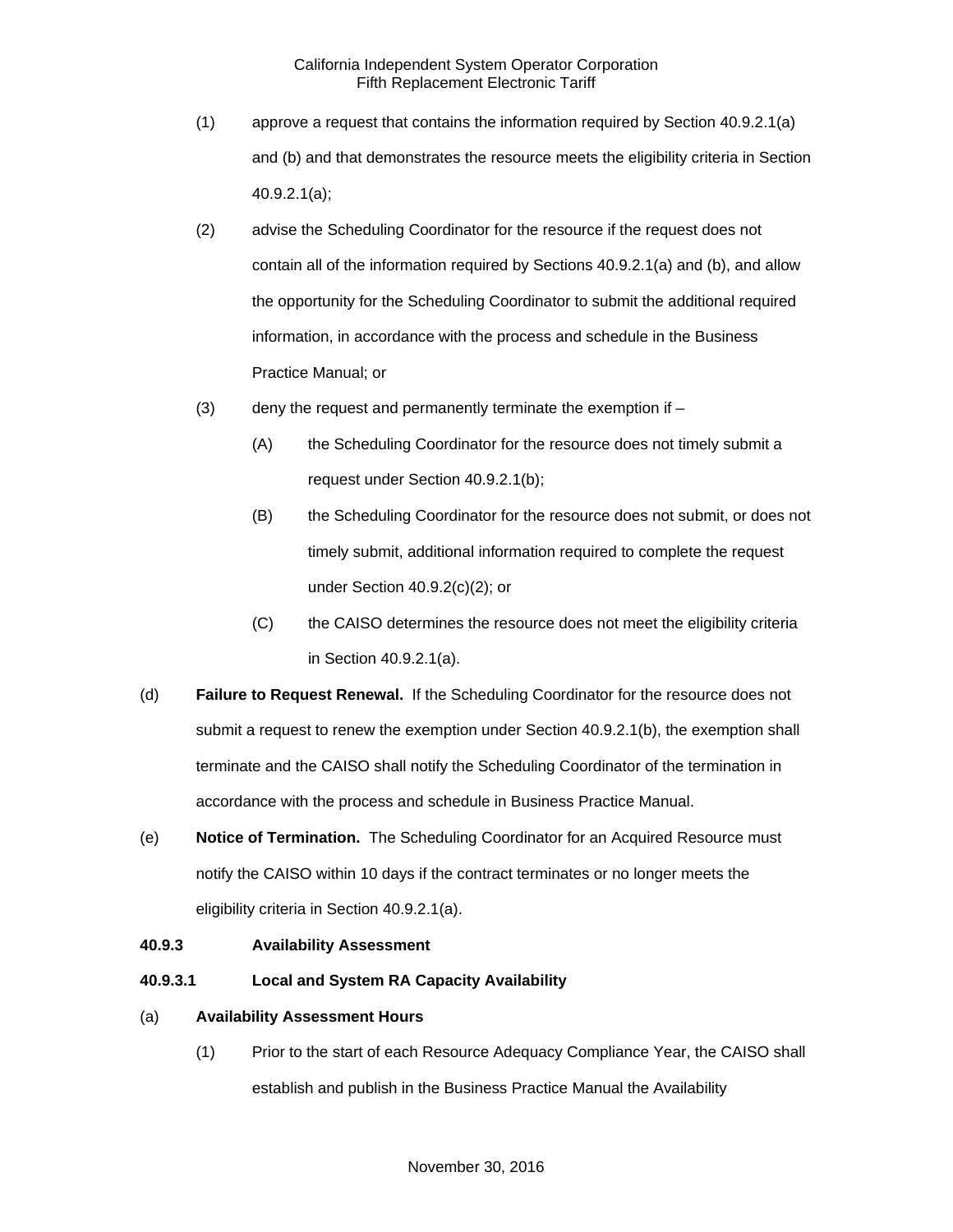Assessment Hours applicable for resources providing local and/or system Resource Adequacy Capacity for each month of that year.

- (2) The Availability Assessment Hours shall be a pre-defined set of five consecutive hours for each month that –
	- (A) correspond to the operating periods when high demand conditions typically occur and when the availability of Resource Adequacy Capacity is most critical to maintaining system reliability;
	- (B) vary by season as necessary so that the coincident peak load hour typically falls within the five-hour range each day during the month, based on historical actual load data; and
	- (C) apply to each Trading Day that is a weekday and not a federal holiday.
- (b) **Must Offer Availability Assessment.** The CAIS shall determine the extent to which each resource providing local and/or system Resource Adequacy Capacity made that capacity available to the CAISO in each Availability Assessment Hour of the day by comparing –
	- (1) the MWs of local and/or system Resource Adequacy Capacity for which the Scheduling Coordinator for the resource submitted Economic Bids or Self-Schedules in the Day-Ahead Market and the Real-Time Market; and
	- (2) the MWs of local and/or system Resource Adequacy Capacity for which the Scheduling Coordinator for the resource was required to submit Economic Bids or Self-Schedules in the CAISO Markets under the must-offer requirements applicable under Section 40.6.

# **40.9.3.2 Flexible RA Capacity Availability**

(a) **Availability Assessment Hours.** The Availability Assessment Hours for a Flexible RA Resource shall be the same period as the must-offer obligation for the Flexible Capacity Category that is designated on the Resource Flexible RA Capacity Plan for that month, as set forth in Section 40.10.6.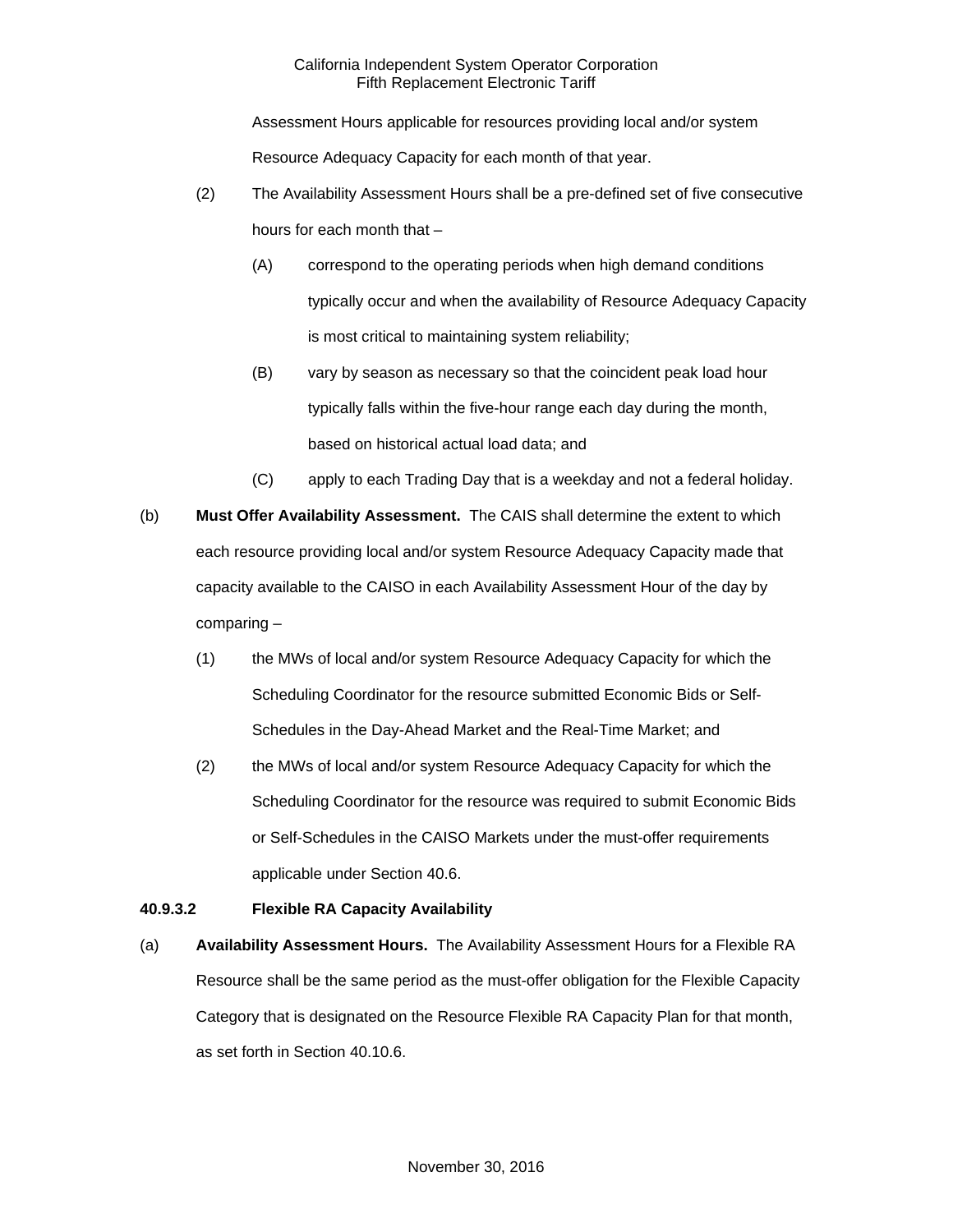- (b) **Must-Offer Availability Assessment.** The CAISO shall determine the extent to which each Flexible RA Resource made that capacity available in each Availability Assessment Hour of the day by comparing –
	- (A) the MWs of Flexible RA Capacity for which the Scheduling Coordinator for the resource submitted Economic Bids in the Day-Ahead Market and the Real-Time Market; and
	- (B) the MWs of Flexible RA Capacity for which the Scheduling Coordinator for the resource was required to submit Economic Bids in the CAISO Markets under the must-offer requirements applicable under Section 40.10.6.
- (c) **Flexible Capacity Category.** If a Flexible RA Resource is designated to provide Flexible RA Capacity and/or RA Substitute Capacity in more than one Flexible Capacity Category, the CAISO will assess the availability of the resource using the must-offer obligation for the highest quality of Flexible Capacity Category designated.
- (d) **Start-Up Less Than 90 Minutes.** For resources with a start-up time less than 90 minutes, the CAISO will use the resource's MWs of capacity from zero to the EFC value to assess the availability of the designated Flexible RA Capacity; provided that the Scheduling Coordinator for the resource does not submit Self-Schedules for the capacity from zero to PMin or for any portion of the capacity under the must-offer obligation for Energy. If the Scheduling Coordinator for the resource submits a Self-Schedule, the CAISO will deduct the MW value of PMin from the calculation of the resource's Flexible RA Capacity availability,
- (e) **Start-Up Greater Than 90 Minutes.** For resources with a start-up time greater than 90 minutes, the CAISO will use the MWs of capacity between the resource's PMin and EFC value in the availability assessment and validate whether the Scheduling Coordinator for the resource submitted Economic Bids for all MWs designated on the Resource Flexible RA Capacity Plan.

#### (f) **Variable Energy Resources**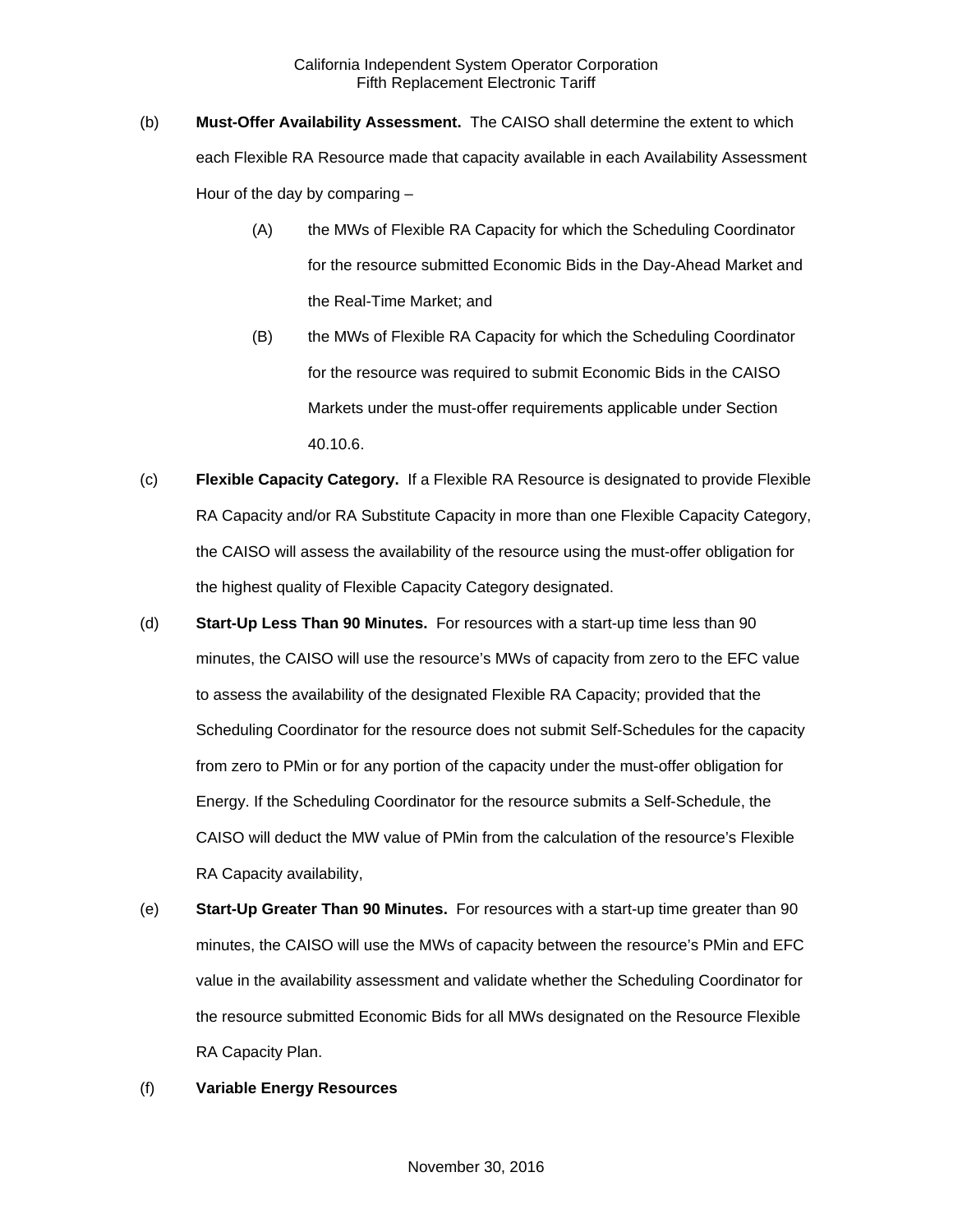- (1) **Flexible RA Capacity Equal to EFC.** If the Flexible RA Capacity designated on the monthly Resource Flexible RA Capacity Plan is equal to the resource's EFC value, the CAISO will assess the availability of the designated Flexible RA Capacity based on the Economic Bids for Flexible RA Capacity the Scheduling Coordinator for the resource submitted up to the MWs in the Variable Energy Resource forecast applicable under Section 4.8.2.
- (2) **Flexible RA Capaity Less Than EFC.** If the Flexible RA Capacity designated in the monthly Resource Flexible RA Capacity Plan is less than the EFC value for the resource, the CAISO will assess availability using the ratio of the amount shown on the monthly plan to the relevant EFC value, and applies that ratio to the MWs of Economic Bids and the Variable Energy Resource forecast.
- (3) **VER Forecast Less Than Flexible RA Capacity.** If the MWs in the Variable Energy Resource forecast are less than the MWs of Flexible RA Capacity designated in the monthly Resource Flexible RA Capacity Plan, and the Economic Bids are greater than or equal to the forecast amount for that hour, the resource is 100 percent available up to the forecast amount.
- (4) **VER Forecast Greater Than Flexible RA Capacity.** If the MWs in the Variable Energy Resource forecast are greater than the MWs of Flexible RA Capacity designated in the monthly Resource Flexible RA Capacity Plan, the Scheduling Coordinator for the resource must submit Economic Bids equal to the forecast amount. If the Scheduling Coordinator for the resource submits Economic Bids for MWs above the forecast, or the resource generates above the forecast, the CAISO will limit the calculated availability to the forecast amount.
- (5) **No Day-Ahead Market Obligation.** For Variable Energy Resources that do not have an obligation to submit Economic Bids into the Day-Ahead Market, the CAISO will base the availability assessment of the Flexible RA Capacity only on the resource's Economic Bids in the Real-Time Market.

**40.9.3.3 Availability of Overlapping Local/System and Flexible RA Capacity**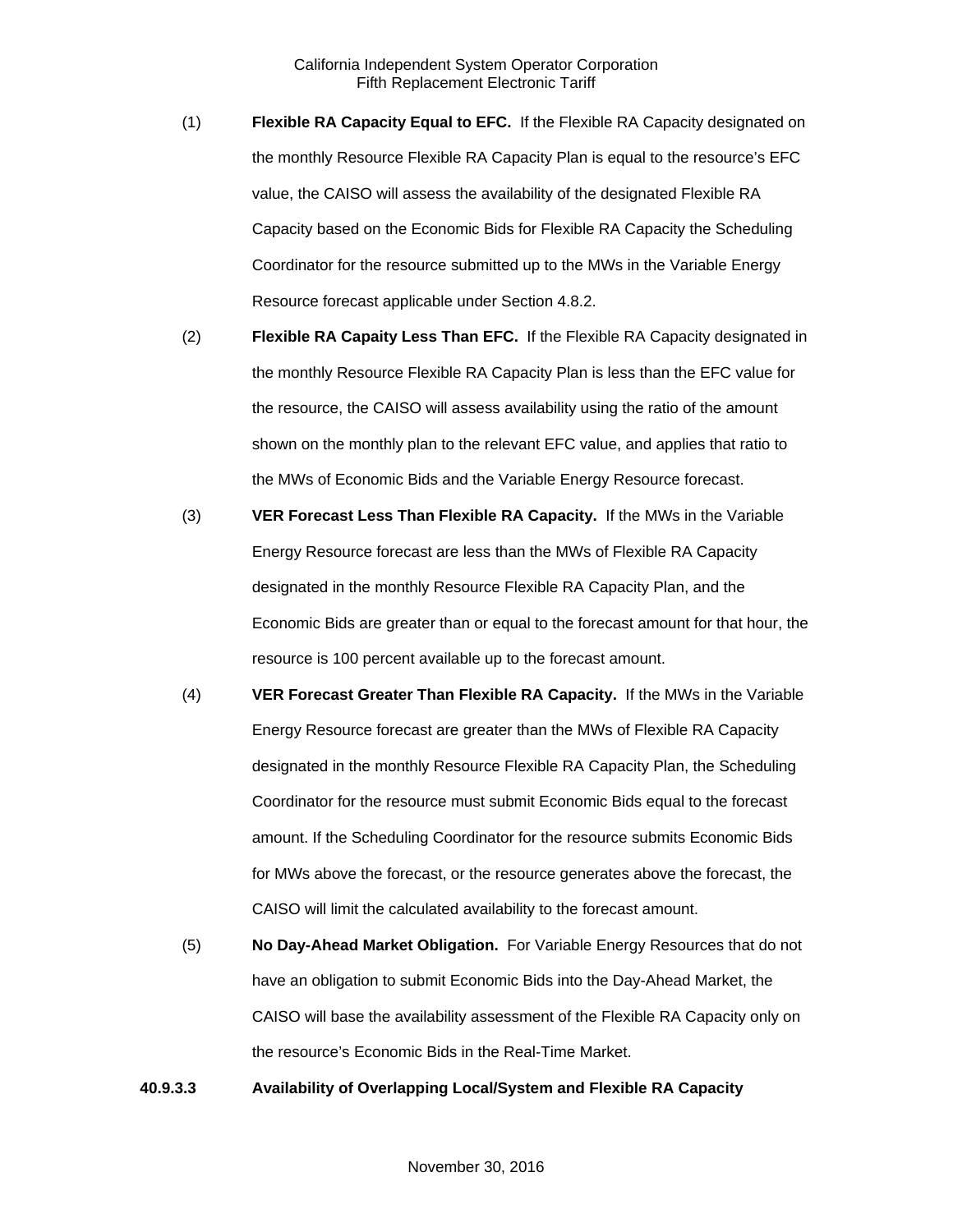- (a) **Overlap Determination.** The availability assessment for overlapping Resource Adequacy commitments shall apply to those hours in which a resource was subject to the must-offer obligations for local and/or system Resource Adequacy Capacity and Flexible RA Capacity in any Availability Assessment Hour and for any portion of the same capacity.
- (b) **Must-Offer Availability Assessment.** The CAISO shall determine the extent to which each resource with overlapping Resource Adequacy commitments made that capacity available to the CAISO in each overlapping Availability Assessment Hour of the day by comparing –
	- (1) the MWs of local and/or system Resource Adequacy Capacity and Flexible RA Capacity for which the Scheduling Coordinator for the resource submitted Economic Bids in the Day-Ahead Market and the Real-Time Market; and
	- (2) the MWs of local and/or system Resource Adequacy Capacity and Flexible RA Capacity for which the Scheduling Coordinator for the resource was required to submit Economic Bids in the CAISO Markets, in accordance with the applicable must -offer requirements in Sections 40.6 and 40.10.6.
- (d) **Calculation.** The CAISO's calculation of the Availability Assessment for overlapping RA commitments shall count –
	- (1) any portion of the overlapping MW only once; and
	- (2) the total MWs of capacity at the higher of the Resource Adequacy Capacity commitment or the Flexible RA Capacity commitment.

## **40.9.3.4 Treatment of Maintenance Outages**

- (a) **Replacement Not Required.** The RAAIM Availability Assessment for a Resource Adequacy Resource excludes the capacity, duration, and must-offer requirements for Resource Adequacy Capacity –
	- (1) with an Approved Maintenance Outage or pending request for a Maintenance Outage as of 45 days prior to the start date of the Resource Adequacy month; however any subsequent incremental increase in the MWs or duration of the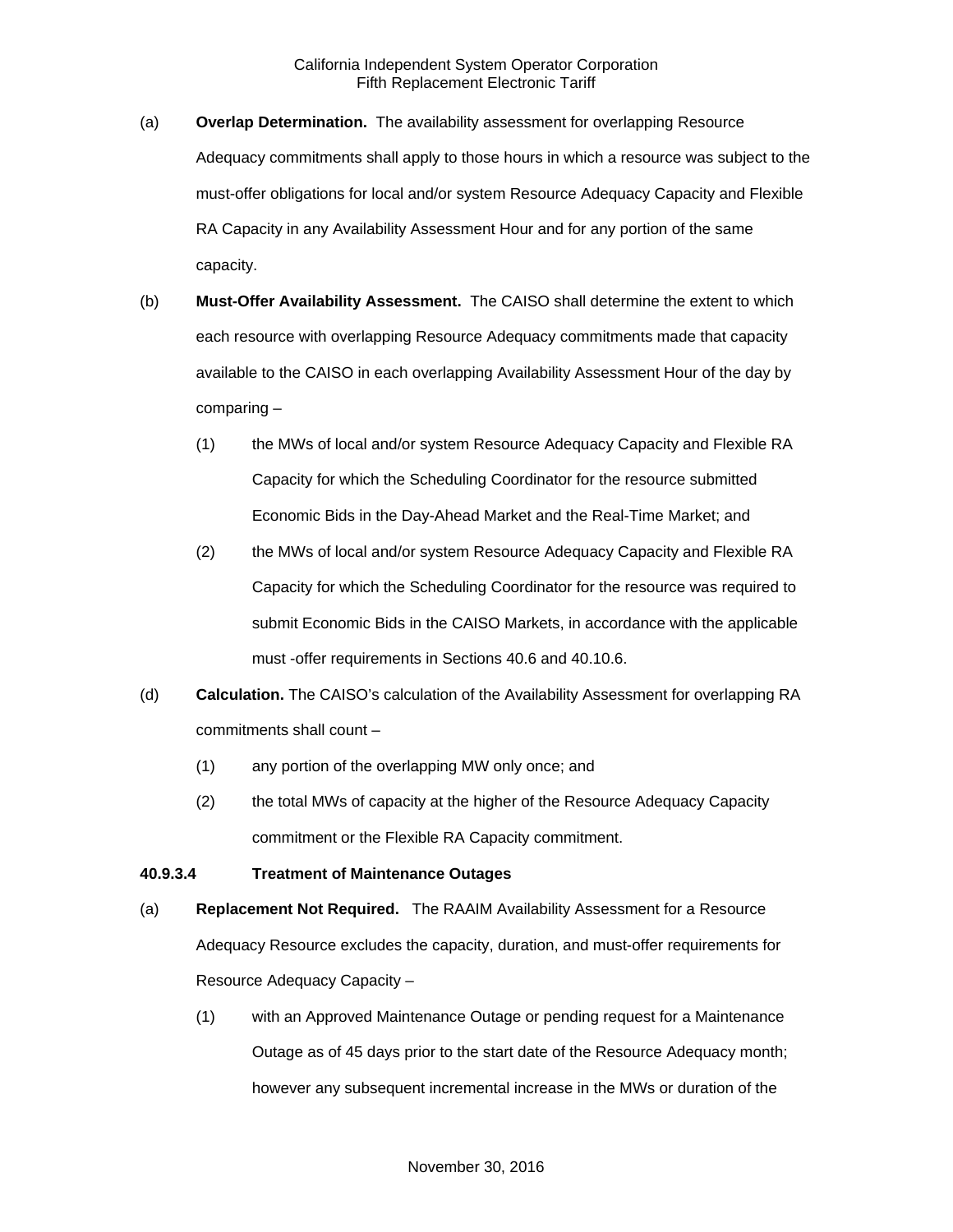outage will be subject to RAAIM unless RA Replacement Capacity for the incremental outage is required and provided or is not required; or

- (2) on an Approved Maintenance Outage during the Resource Adequacy month that does not require RA Replacement Capacity under Section 9.3.1.3.3.
- (b) **Replacement Requirement Provided.** For each Maintenance Outage that a Resource Adequacy Resource requests less than 45 days prior to the start of the relevant resource adequacy month and that requires RA Replacement Capacity –
	- (1) the RAAIM Availability Assessment for the resource excludes the capacity, duration, and must-offer requirement for Resource Adequacy Capacity on an Approved Maintenance Outage to the extent the resource provides RA Replacement Capacity for that outage as required under Section 9.3.1.3.3; and
	- (2) the RAAIM Availability Assessment for the replacement resource includes the capacity, duration, and must-offer requirement for the RA Replacement Capacity commitment.
- (c) **Replacement Requirement Not Provided.** For each Maintenance Outage that a Resource Adequacy Resource requests less than 45 days prior to the start of the relevant resource adequacy month, the RAAIM Availability Assessment for the resource includes the capacity, duration, and must-offer requirement for Resource Adequacy Capacity on an Approved Maintenance Outage to the extent the resource does not provide RA Replacement Capacity for the outage as required under Section 9.3.1.3.3.

#### **40.9.3.5 Treatment of Forced Outages**

#### (a) **RA Substitute Capacity – Local And System**

- (1) The RAAIM Availability Assessment for a Resource Adequacy Resource includes the capacity, duration, and must-offer requirement for Resource Adequacy Capacity on a Forced Outage, except to extent the resource provides RA Substitute Capacity for the outage in accordance with Section 40.9.3.6.
- (2) The RAAIM Availability Assessment for the substitute resource includes the capacity, duration, and must-offer requirement for the RA Substitute Capacity.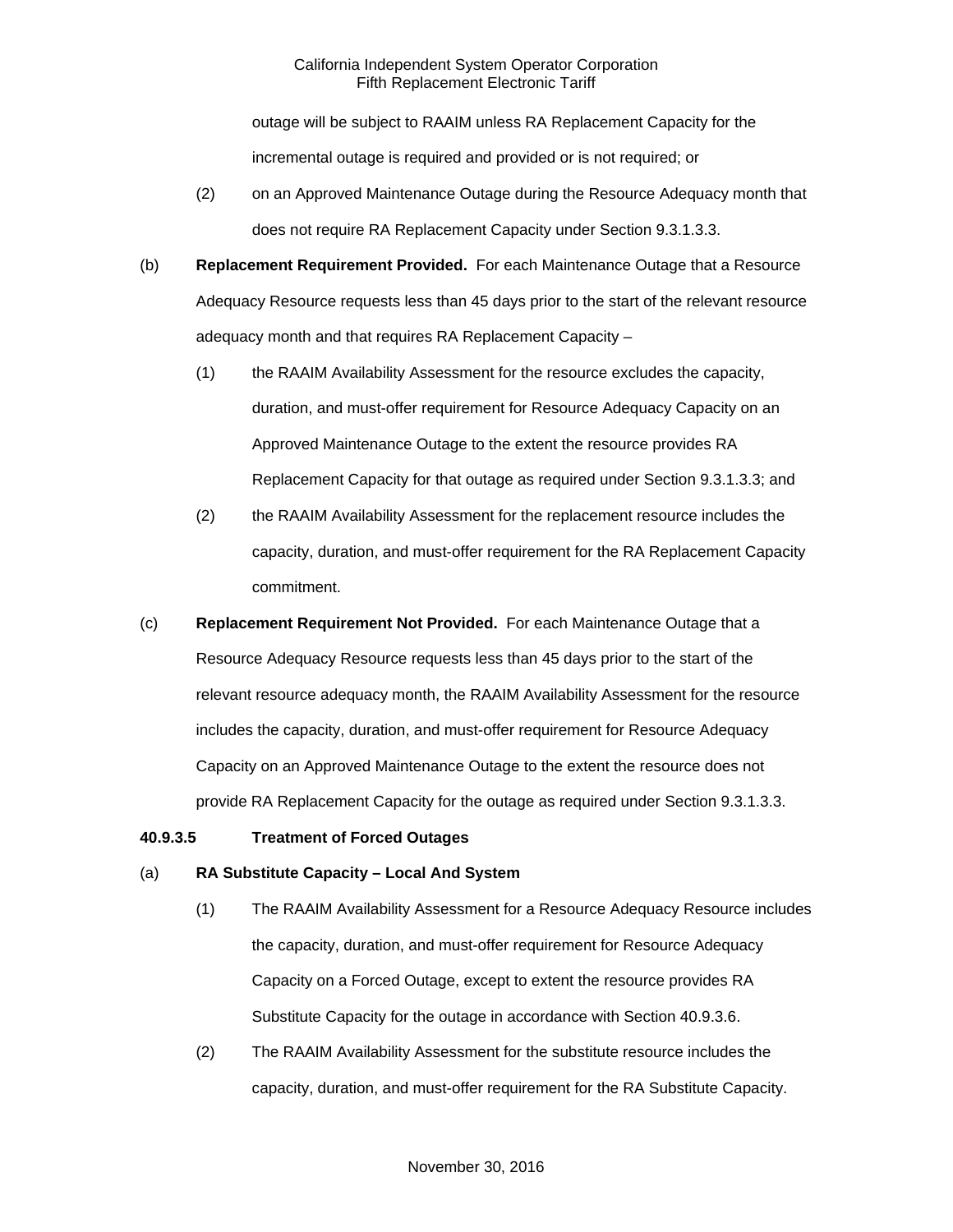## (b) **RA Substitute Capacity – Flexible**

- (1) The RAAIM Availability Assessment for a Flexible RA Resource includes the capacity, duration, and must-offer requirement for Flexible RA Capacity on a Forced Outage, except to extent the resource provides RA Substitute Capacity for that outage in accordance with Section 40.9.3.6.
- (2) The RAAIM Availability Assessment for the substitute resource includes the capacity, duration, and must-offer requirement for the RA Substitute Capacity.
- (3) For each day the substitute resource is committed to provide Flexible RA Capacity and/or RA Substitute Capacity in more than one Flexible Capacity Category, the RAAIM Availability Assessment applies the must-offer obligation for the highest quality Flexible Capacity Category to the total MWs of the flexible capacity requirement.
- (c) **Exclusions from RAAIM.** The RAAIM Availability Assessment excludes the capacity, duration, and must-offer requirement for local and/or system Resource Adequacy Capacity or Flexible RA Capacity on a Forced Outage in a nature of work category relating to an administrative action by the resource owner, a cause outside of the control of the resource owner, or a short-term use limitation, as those categories are specified in the Business Practice Manual.
- (d) Scheduling Coordinators for Resource Adequacy Resources with a PMax of at least one (1) MW but less than 10 MWs that do not meet the requirement to provide information on Forced Outages in accordance with Section 9.3.10 shall report outages and de-rates in accordance with the process set forth the Business Practice Manual.

# **40.9.3.6 Substitute Capacity**

# (a) **Substitution**

(1) The Scheduling Coordinator for a Resource Adequacy Resource may provide RA Substitute Capacity for its local and/or system Resource Adequacy Capacity or Flexible RA Capacity on a Forced Outage or de-rate.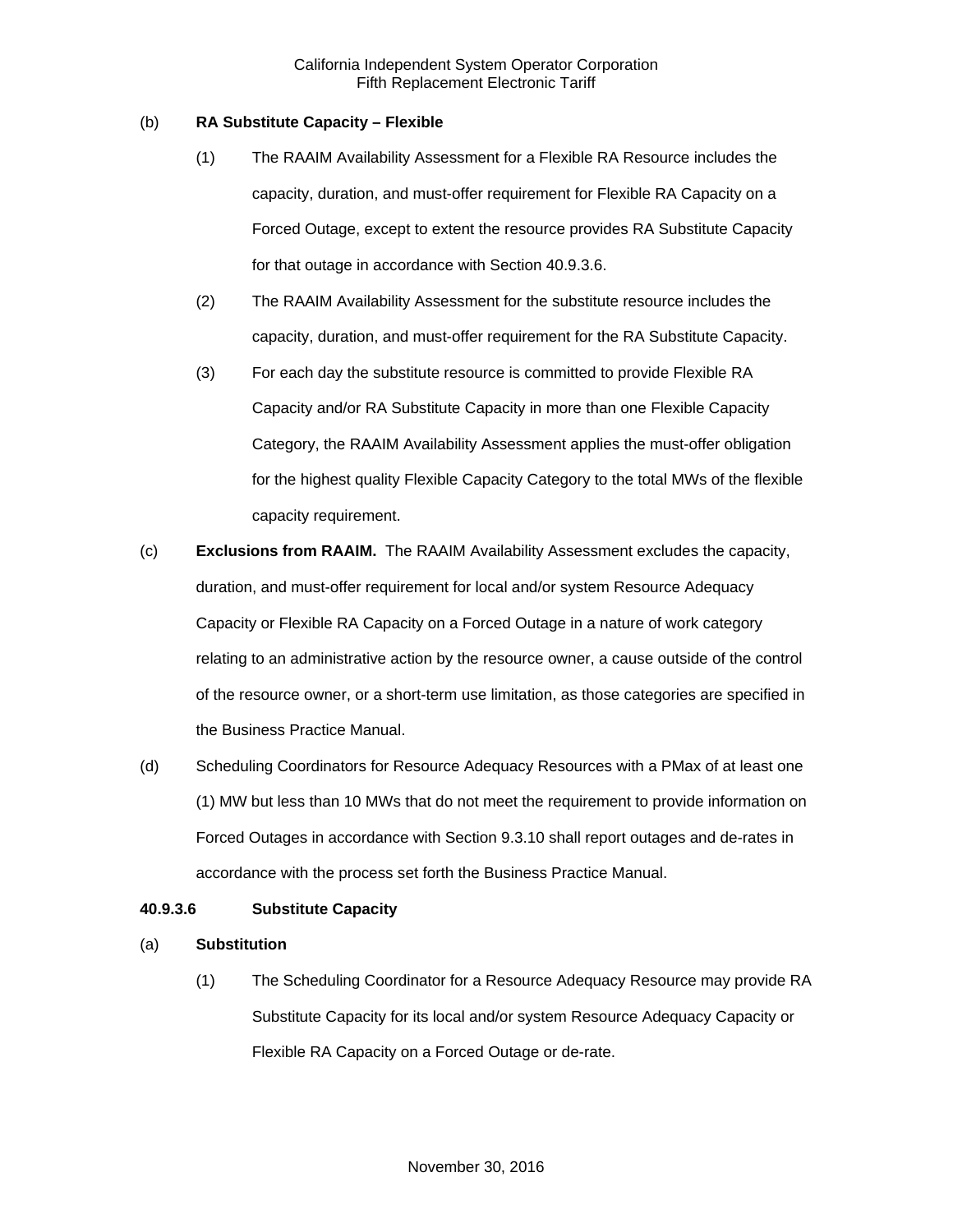(2) If the Resource Adequacy Resource on outage and the substituting resource do not have the same Scheduling Coordinator, the Scheduling Coordinator for the substituting resource must confirm and approve the proposed substitution in accordance with the process set forth in the Business Practice Manual.

### (b) **Availability**

- (1) RA Substitute Capacity must be operationally available to the CAISO:
- (2) Capacity on, or scheduled to be on, a Forced Outage, Approved Maintenance Outage, or de-rate, is not operationally available and shall not qualify to be RA Substitute Capacity for the duration of the period that it is unavailable.
- (3) RA Replacement Capacity, RMR Capacity, CPM Capacity, and capacity committed to be Resource Adequacy Capacity in a monthly Supply Plan shall not qualify to be RA Substitute Capacity for the duration of that commitment.
- (4) RA Substitute Capacity shall not qualify to be RA Replacement Capacity, RMR Capacity, CPM Capacity, or Resource Adequacy Capacity in a monthly Supply Plan, for the duration of the substitution.
- (5) If a resource provides RA Substitute Capacity for multiple Resource Adequacy Resources under Section 40.9.3.6.3, the same capacity committed as RA Substitute Capacity for one Resource Adequacy Resource shall not qualify as RA Substitute Capacity for a different Resource Adequacy Resource during the same substitution period.
- (6) RA Substitute Capacity will be treated as Resource Adequacy Capacity during the period of substitution for purposes of a Forced Outage or de-rate allocation.

### (c) **Timing of Substitution Request**

(1) **Day-Ahead Market.** Requests for substitution in the Day-Ahead Market must be submitted in accordance with the timeline specified in the Business Practice Manual and be approved by the CAISO to be included in the Day-Ahead Market for the next Trading Day. Requests for substitution in the Day-Ahead Market submitted at or after the timeline specified in the Business Practice Manual and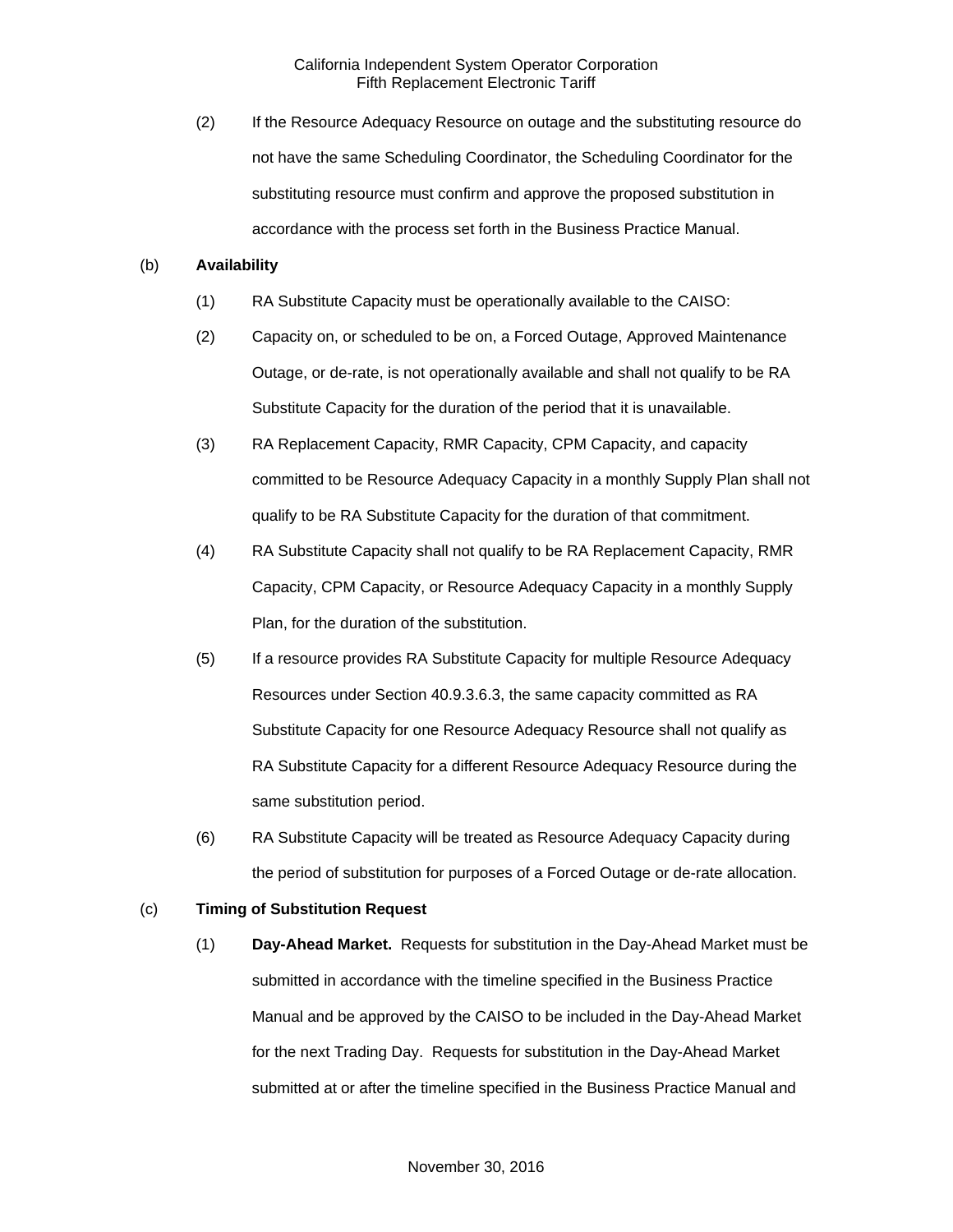that are approved by the CAISO will be included in the Day-Ahead Market for the second Trading Day.

(2) **Real-Time Market.** Requests for substitution in the Real-Time Market must be submitted in accordance with the timeline in the Business Practice Manual.

# **40.9.3.6.1 RA Substitute Capacity From A Single Resource**

(a) **Option.** The Scheduling Coordinator for a Resource Adequacy Resource that is on a Forced Outage or de-rate may provide RA Substitute Capacity for that capacity from a single resource.

# (b) **Local Capacity Area Resource Substitution**

# (1) **Pre-Qualified Substitution.**

- (A) **Annual Process.** The CAISO will annually conduct a process to assess the eligibility of resources to pre-qualify as RA Substitute Capacity for Local Capacity Resource Adequacy Resources. The CAISO will publish a list of the pre-qualified resources in accordance with the timeline in the Business Practice Manual.
- (B) **Pre-Qualification Requirement.** The CAISO will pre-qualify a resource to provide RA Substitute Capacity that is located at the same bus as, or a compatible bus to, that of the Local Capacity Area Resource Adequacy Resource for which it could substitute.
- (C) **Request.** To use a pre-qualified resource in the Day-Ahead Market or Real-Time Market as RA Substitute Capacity, the Scheduling Coordinator for the Local Capacity Area Resource Adequacy Resource on a Forced Outage or de-rate must submit a timely substitution request in accordance with Section 40.9.3.6(c).
- (D) **Approval.** The CAISO will grant a request that meets the requirements in Sections 40.9.3.6.1(b)(1)(C) and 40.9.3.6(b).
- (2) **Non-Pre-Qualified Substitution.** 
	- (A) **Day-Ahead Market.** The Scheduling Coordinator for a Local Capacity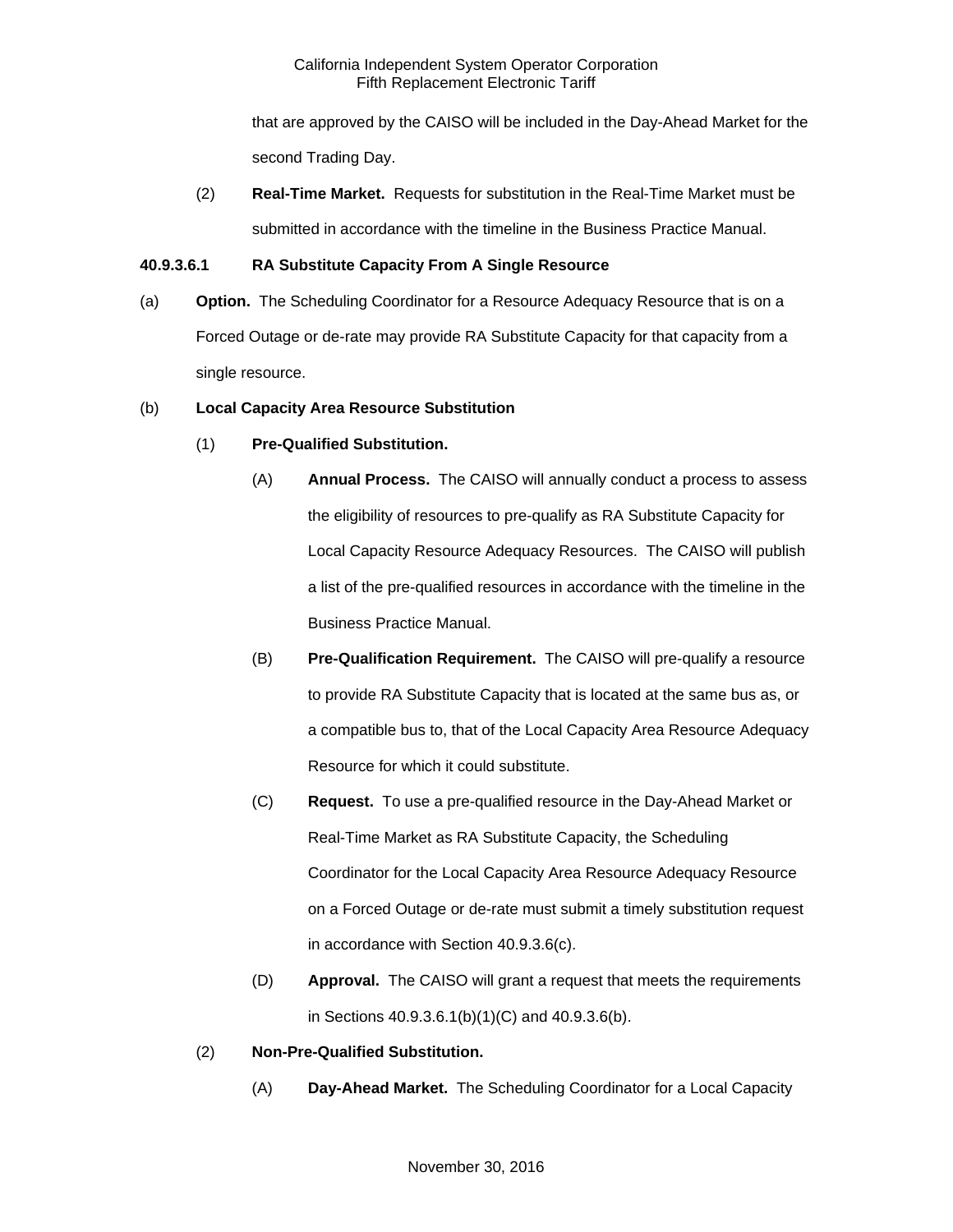Area Resource Adequacy Resource on a Forced Outage or de-rate may submit a request to substitute a non-pre-qualified resource only in the Day-Ahead Market.

- (B) **Request.** To use a non-pre-qualified resource as RA Substitute Capacity, the Scheduling Coordinator for the Local Capacity Area Resource Adequacy Resource must submit a timely substitution request in accordance with Section 40.9.3.6(c), and the alternate resource must be located in the same Local Capacity Area.
- (C) **Approval.** The CAISO will grant a request that meets the requirements in Sections 40.9.3.6.1(b)(2)(A) and (B), and 40.9.3.6(b).

# (c) **Non-Local Capacity Area Resource Substitution**

- (1) **Request.** To use a resource as RA Substitute Capacity, the Scheduling Coordinator for a non-Local Capacity Area Resource Adequacy Resource that has a Forced Outage or de-rate must submit a timely substitution request in the Day-Ahead Market or Real-Time Market in accordance with Section 40.9.3.6(c).
- (2) **Approval.** The CAISO will grant the request if the alternate resource has adequate deliverable capacity to provide the RA Substitute Capacity and meets the requirements in Sections 40.9.3.6.1(c)(1) and 40.9.3.6(b).

# (d) **External Resources**

- (1) **Request.** To use a Dynamic System Resource, Non-Dynamic System Resource, NRS-RA Resource, or Pseudo-Tie as RA Substitute Capacity, the Scheduling Coordinator for a Resource Adequacy Resource that has a Forced Outage or de-rate must submit a timely substitution request in the Day-Ahead Market in accordance with Section 40.9.3.6(c).
- (2) **Approval.** The CAISO will grant the request if the alternate resource is external to the CAISO Balancing Authority Area (including Pseudo-Ties), the Scheduling Coordinator for the resource has an adequate available import allocation at the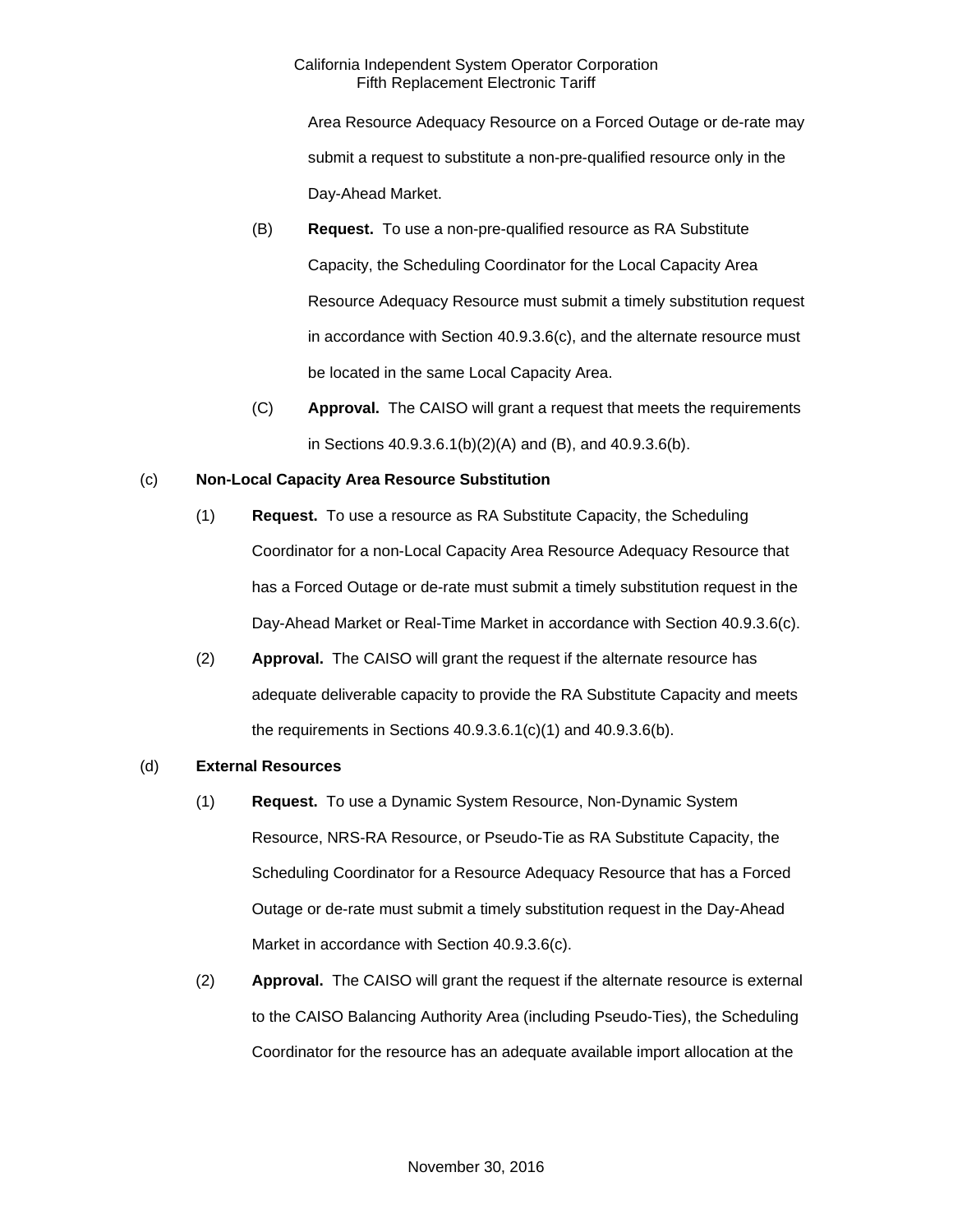resource's Scheduling Point to provide the RA Substitute Capacity, and meets the requirements in Sections 40.9.3.6.1(d)(1) and 40.9.3.6(b).

### (e) **Flexible RA Capacity**

- (1) **Request.** To use a resource as RA Substitute Capacity, the Scheduling Coordinator for the Flexible RA Resource that has a Forced Outage or de-rate must submit a timely substitution request in the Day-Ahead Market or Real-Time Market in accordance with Section 40.9.3.6(c) and specify the MW of RA Substitute Capacity to be provided, which may not exceed the MWs of the outage.
- (2) **Approval.** The CAISO will grant the request if the alternate resource has adequate deliverable capacity to provide the RA Substitute Capacity, meets the applicable requirements in Sections 40.9.3.6.1(e) and 40.9.3.6(b), and is capable of meeting the must-offer obligation in Section 40.10.6 applicable to the highest quality Flexible Capacity Category for the MWs of the Flexible RA Capacity commitments of the resource on outage and the alternate resource.

### **40.9.3.6.2 RA Substitute Capacity From Multiple Resources**

(a) **Option.** The Scheduling Coordinator for a Resource Adequacy Resource on a Forced Outage or de-rate may submit a request to substitute that capacity with RA Substitute Capacity from multiple alternate resources, including a resource already providing RA Substitute Capacity for one or more Resource Adequacy Resources.

### (b) **Local Capacity Area Resource Substitution**

(1) **Request.** To use RA Substitute Capacity from multiple resources, the Scheduling Coordinator for the Local Capacity Area Resource Adequacy Resource on a Forced Outage or de-rate must submit a timely substitution request in the Day-Ahead Market in accordance with Section 40.9.3.6(c) if any of the alternate resources are not pre-qualified to substitute for the resource on the outage; however, if all of the alternate resources are pre-qualified to provide RA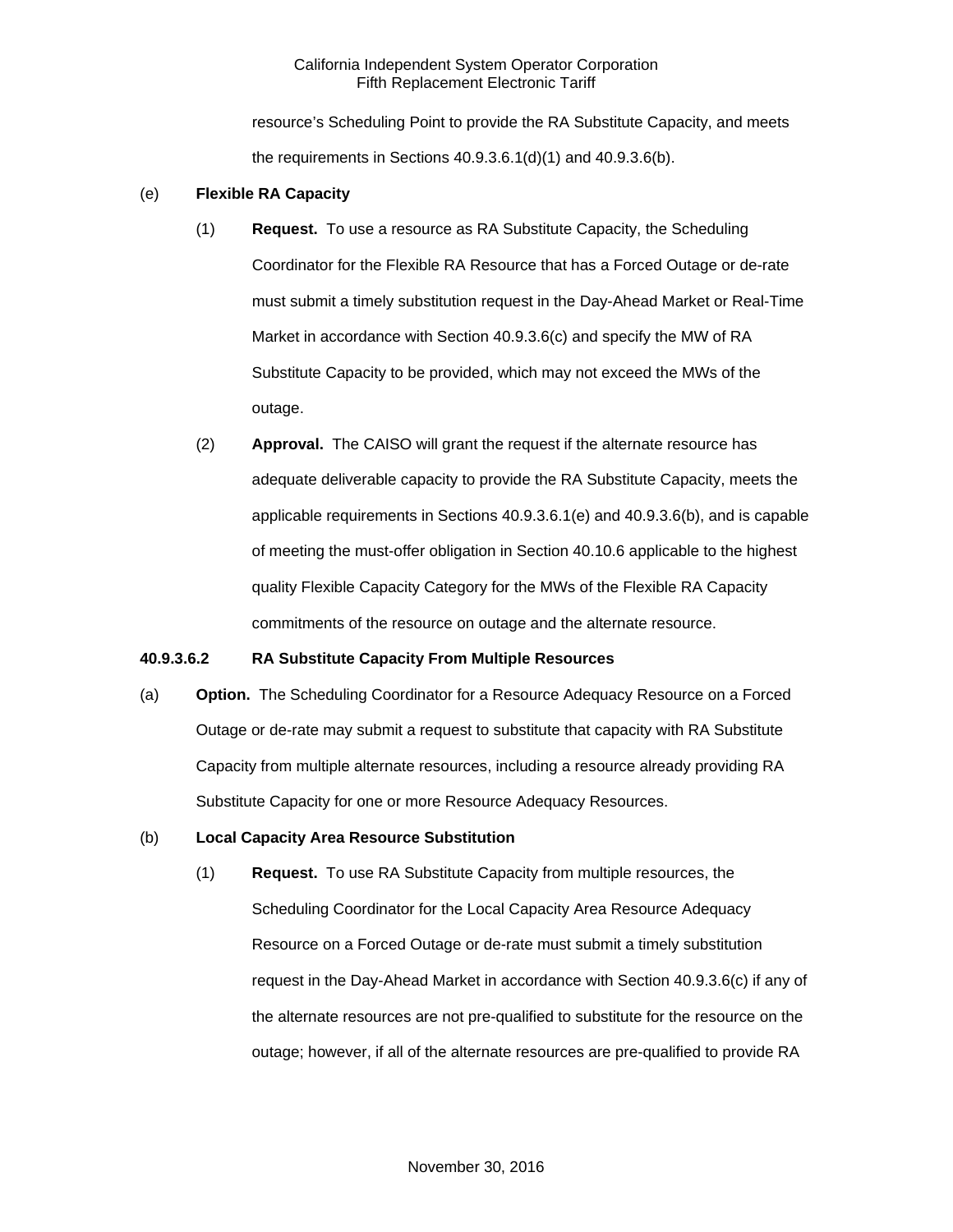Substitute Capacity for that resource, the request may be submitted in the Day-Ahead Market or Real-Time Market.

(2) **Approval.** The CAISO will grant the request if it meets the requirements in Sections 40.9.3.6.2(b)(1) and 40.9.3.6(c) and the alternate resources are either pre-qualified, or are not pre-qualified but are located in the same Local Capacity Area as the Resource Adequacy Resource.

# (c) **Non-Local Capacity Area Resources**

- (1) **Request.** To use RA Substitute Capacity from multiple resources, the Scheduling Coordinator for a non-Local Capacity Area Resource Adequacy Resource on a Forced Outage or de-rate must submit a timely substitution request in the Day-Ahead Market or the Real-Time Market in accordance with Section 40.9.3.6(c).
- (2) **Approval.** The CAISO will grant the request if all of the alternate resources meet the requirements in Sections 40.9.3.6.2(c)(1) and 40.9.3.6(c).

# (d) **External Resources**

- (1) **Request.** To use multiple Dynamic System Resources, Non-Dynamic System Resources, NRS-RA Resources, or Pseudo-Ties as RA Substitute Capacity, the Scheduling Coordinator for a Resource Adequacy Resource that has a Forced Outage or de-rate must submit a timely substitution request in the Day-Ahead Market in accordance with Section 40.9.3.6(c).
- (2) **Approval.** The CAISO will grant the request if the alternate resources are external to the CAISO Balancing Authority Area (including Pseudo-Ties), and the Scheduling Coordinator of each alternate resource has an adequate available import allocation at the resource's Scheduling Point to provide the RA Substitute Capacity, and meet the requirements in Sections 40.9.3.6.e(d)(1) and 40.9.3.6(b).

# (e) **Flexible RA Capacity**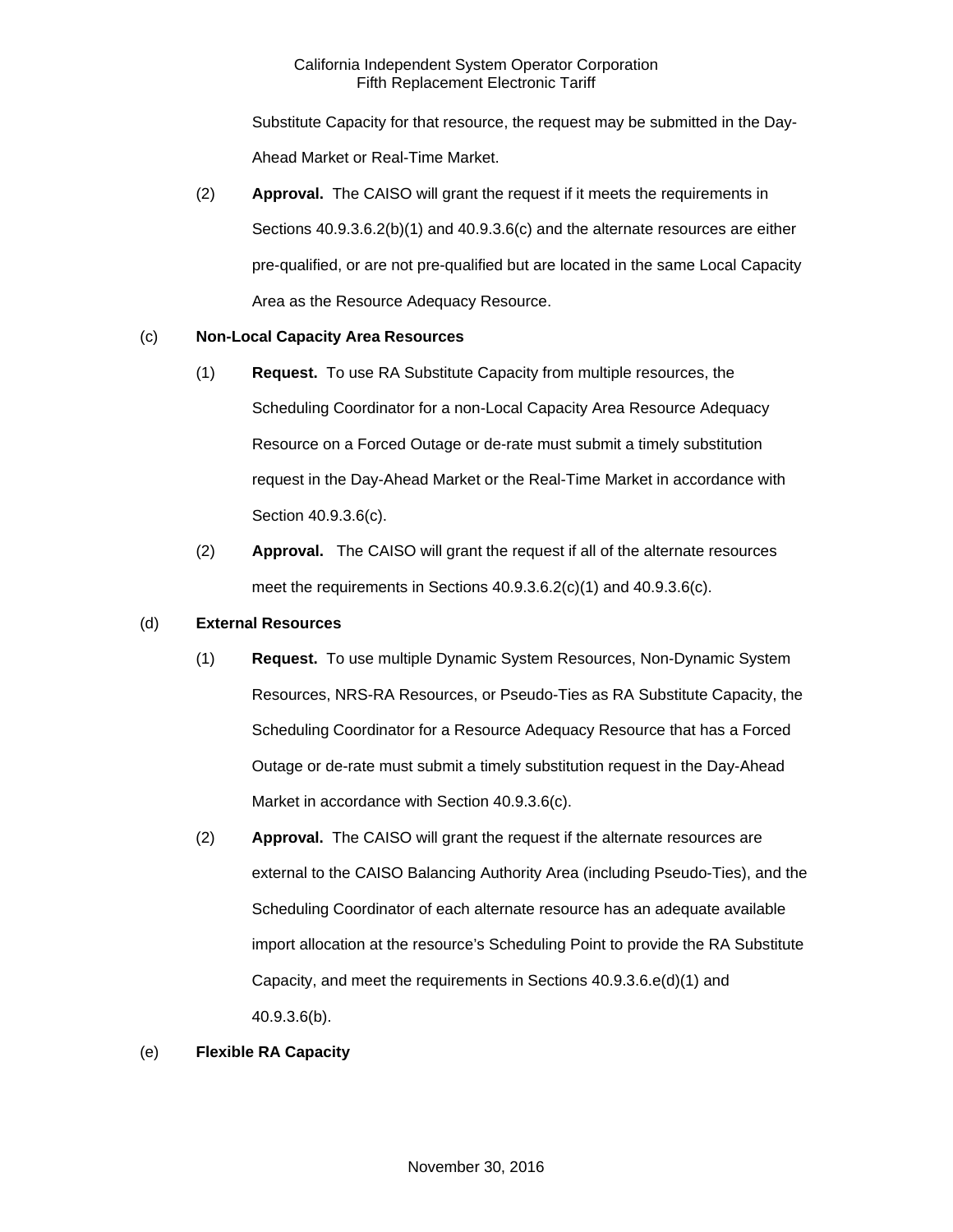- (1) **Request.** To use RA Substitute Capacity from multiple resources, the Scheduling Coordinator for a resource providing Flexible RA Capacity on a Forced Outage or de-rate must submit a timely substitution request in the Day-Ahead Market or the Real-Time Market and the alternate resources must be located in the CAISO Balancing Authority Area, which does not include a Pseudo-Tie of a Generating Unit or a Resource-Specific System Resource.
- (2) **Approval.** The CAISO will grant the request if the alternate resources meet the requirements in Sections 40.9.3.6.2(d)(1) and 40.9.3.6(c).

**40.9.3.6.3 Multiple Substitution by One Resource.** The Scheduling Coordinator for a resource already providing RA Substitute Capacity may provide RA Substitute Capacity for one or more additional Resource Adequacy Resources on a Forced Outage or de-rate, subject to approval by the CAISO pursuant to Section 40.9.3.6.1 or 40.9.3.6.2.

**40.9.3.6.4 Resource Adequacy Obligation.** To the extent a resource provides RA Substitute Capacity, the resource must meet and comply with all requirements in Section 40 applicable to RA Substitute Capacity for the duration of the substitution; except that RA Substitute Capacity shall be released from this obligation and the substitution requirements in Section 40.9 –

(a) at the end of the approved substitution period; or

(b) upon request by either the Scheduling Coordinator for the resource on Forced Outage or the Scheduling Coordinator for the substitute resource, and approval by the other Scheduling Coordinator, in accordance with the process set forth in the Business Practice Manual.

**40.9.3.6.5 Treatment of Unbid Capacity.** If the Scheduling Coordinator for RA Substitute Capacity does not submit Bids or Self-Schedules for all or a portion of that capacity in accordance with Section 40.6 or 40.10.6, the CAISO --

- (1) will treat the unbid capacity as unavailable for purposes of Section 40.9; and
- (2) will reflect that unavailability in the RAAIM availability calculation for the Resource Adequacy Resource providing the RA Substitute Capacity.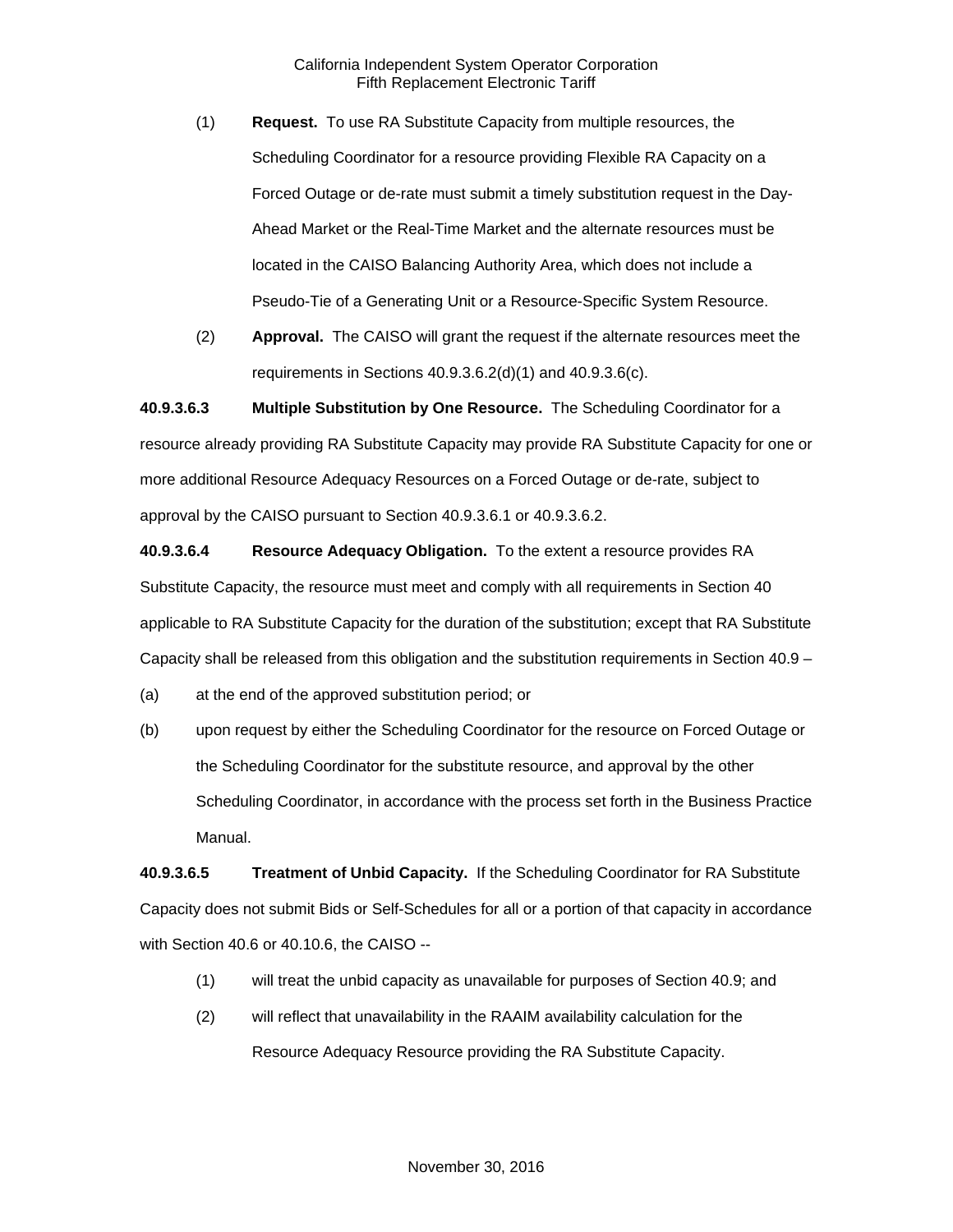### **40.9.4 Availability Assessment**

- (a) The CAISO shall determine a resource's monthly average availability on a percentage basis, based on –
	- (1) the availability assessment of the resource's minimum daily availability of local and/or system Resource Adequacy Capacity under Section 40.9.3.1, Flexible RA Capacity under Section 40.9.3.2, and overlapping Resource Adequacy commitments under Section 40.9.3.3, in the Day-Ahead Market and Real-Time Market;
	- (2) including the capacity, duration, and must-offer requirement for local and/or system Resource Adequacy Capacity or Flexible RA Capacity on a Forced Outage, except to the extent the resource provides RA Substitute Capacity for the outage in accordance with Section 40.9.3.6, or the Forced Outage is excluded from RAAIM under Section 40.9.3.5;
	- (3) including the capacity, duration, and must-offer requirement for any RA Substitute Capacity, RA Replacement Capacity, or CPM Capacity the resource is committed to provide; and
	- (4) excluding the Maintenance Outages specified in Section 40.9.3.4.
- (b) If the resource's minimum daily availability is the same in the Day-Ahead Market and the Real-Time Market, the CAISO will use the availability in the Real-Time Market in the calculation of the monthly average availability.
- (c) If the resource is committed to provide local and/or system RA capacity and Flexible RA Capacity in a month, but does not provide both for the full month, the CAISO prorates the number of days that local and/or system Resource Adequacy Capacity and Flexible RA Capacity was provided against the total number of days in the month.

# **40.9.5 Availability Standard**

(a) Percentage. The Availability Standard shall be 96.5 percent each month.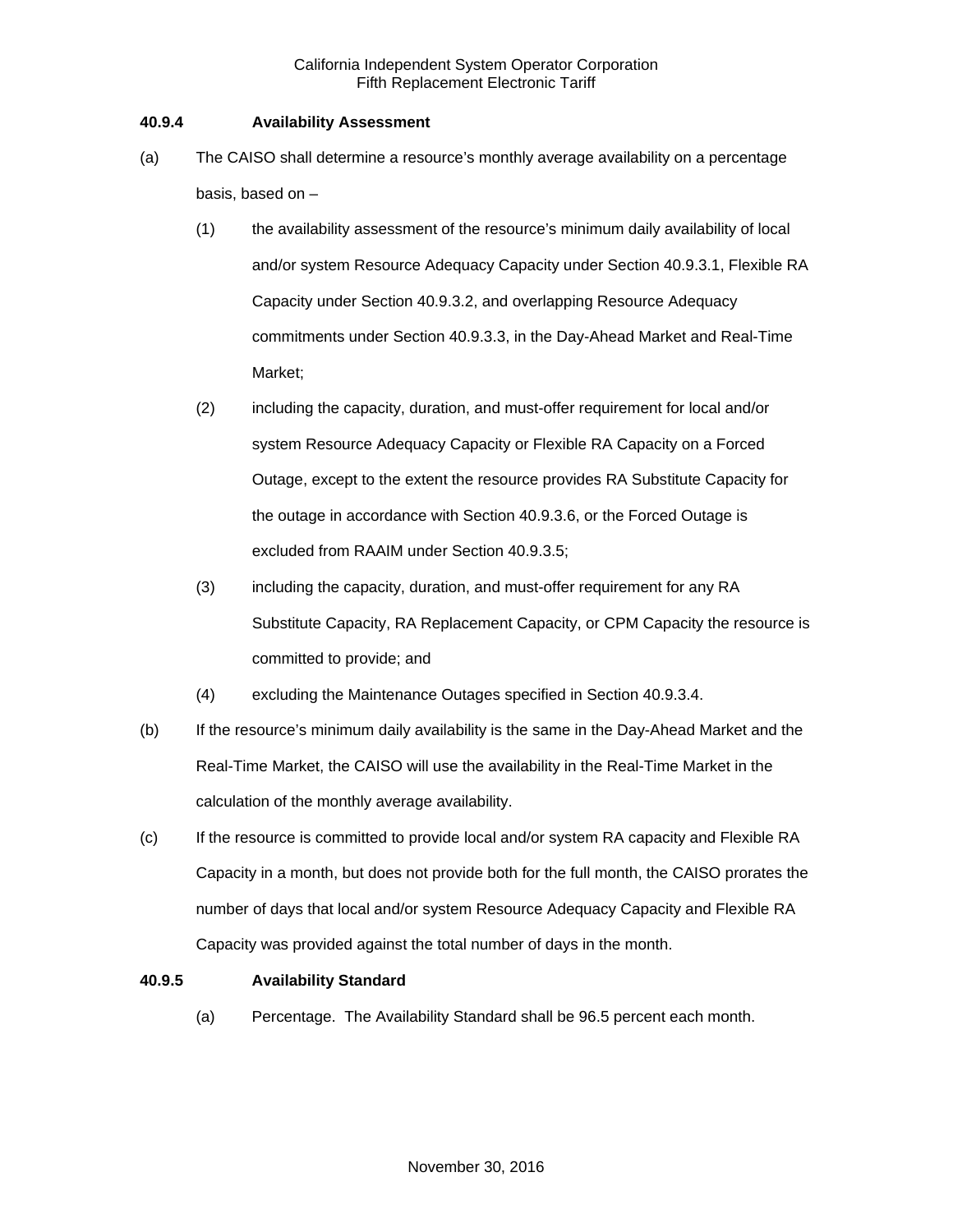(b) Availability Range. The CAISO shall apply the Availability Standard with a bandwidth of plus and minus two percent, which produces a range with a lower bound of 94.5 percent and an upper bound of 98.5 percent.

#### **40.9.6 Non-Availability Charges And Availability Incentive Payments**

- (a) **Non-Availability Charges.** A resource providing local and/or system Resource Adequacy Capacity, Flexible RA Capacity, or CPM Capacity that is subject to the availability assessment in accordance with Section 40.9.3 and whose monthly availability calculation under Section 40.9.4 is below the lower bound of the monthly Availability Standard of 94.5 percent will be subject to a Non-Availability Charge for the month.
- (b) **Availability Incentive Payments.** A resource providing local and/or system Resource Adequacy Capacity, Flexible RA Capacity, or CPM Capacity that is subject to the availability assessment under Section 40.9.3 and whose availability calculation under Section 40.9.4 is above the upper bound of the monthly Availability Standard of 98.5 percent will be eligible for an Availability Incentive Payment for the month.
- (c) **No Payment or Charge.** A resource providing local and/or system Resource Adequacy Capacity, Flexible RA Capacity, or CPM Capacity that is subject to the availability assessment under Section 40.9.3 and whose monthly availability calculation under Section 40.9.4 is equal to or between the lower bound of 94.5 percent and the upper bound of 98.5 percent of the Availability Standard will not be assessed a Non-Availability Charge nor paid an Availability Incentive Payment.(d) **Advisory Period.** During the advisory period of March 1, 2016 through April 30, 2016, the CAISO will show the Non-Availability Charges and Availability Incentive Payments on Settlement Statements but will not include those Non-Availability Charges and Availability Incentive Payments on Invoices for financial settlement.

#### **40.9.6.1 Determination of Non-Availability Charge**

- (a) **Calculation** 
	- (1) **RA Capacity.** The Non-Availability Charge for a Resource Adequacy Resource providing local, system, or Flexible RA Capacity shall be determined by the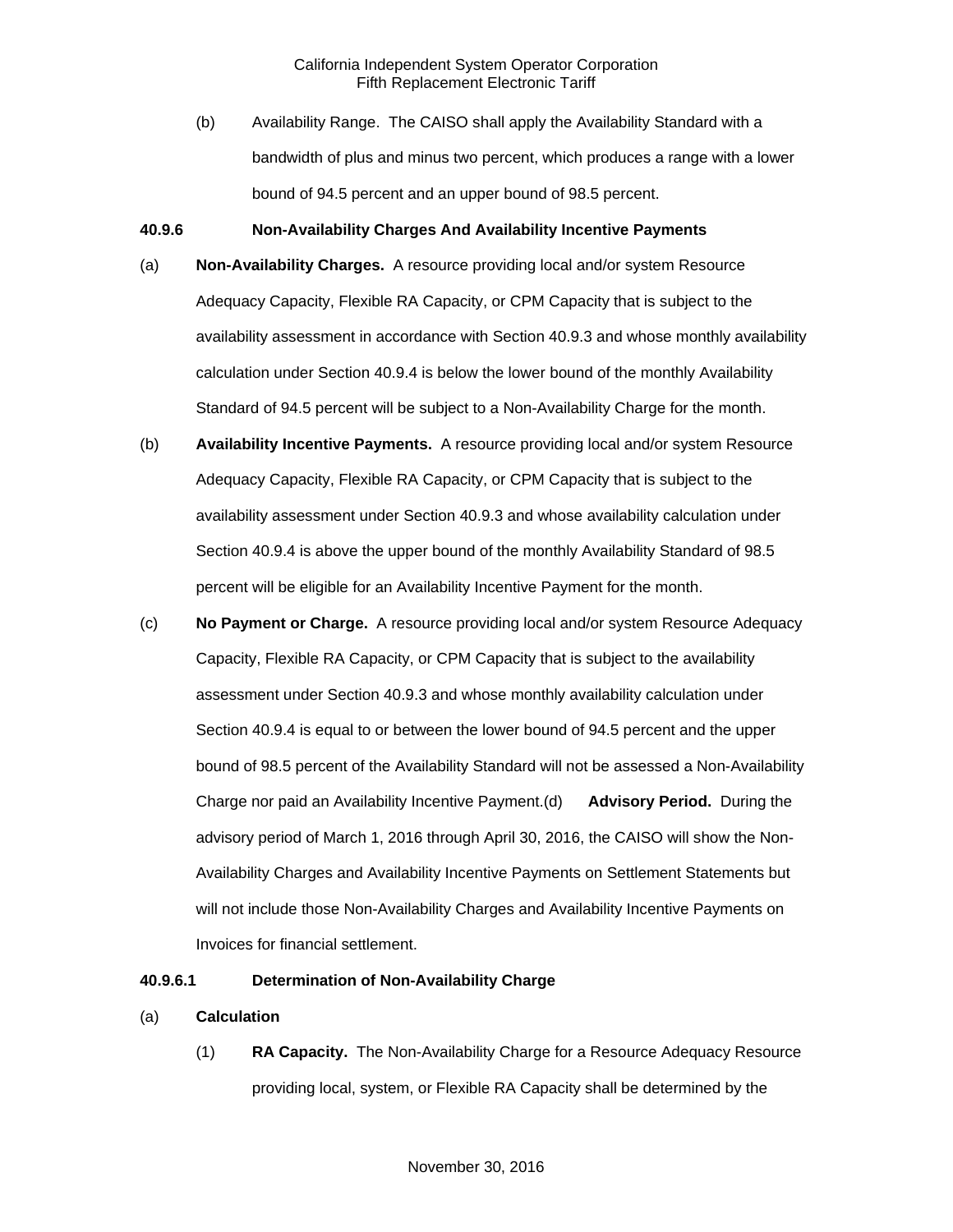resource's average monthly RA and Flexible RA MWs multiplied by the difference between the lower bound of the monthly Availability Standard of 94.5 percent and the resource's monthly availability percentage, and multiplying the product by the RAAIM price.

- (2) **CPM Capacity.** The Non-Availability Charge for a Resource Adequacy Resource providing CPM Capacity shall be determined by the resource's average monthly CPM MWs multiplied by the difference between the lower bound of the monthly Availability Standard of 94.5 percent and the resource's monthly availability percentage, and multiplying the product by the maximum of the resource's CPM price and the RAAIM price.
- (b) **RAAIM Price.** The RAAIM price shall be 60 percent of the CPM Soft-Cap Price in Section 43.4.1.1.

### **40.9.6.2 Determination of Availability Incentive Payment**

- (a) **Self-Funding.** The Availability Incentive Payment will be funded entirely through the monthly Non-Availability Charges assessed.
- (b) **Eligible Capacity**. The capacity of a Resource Adequacy Resource providing local, system or Flexible RA Capacity that is eligible to receive an Availability Incentive Payment shall be the resource's average monthly MWs of capacity that exceed the upper bound of the Availability Standard.
- (c) **Calculation.** 
	- (1) The monthly Availability Incentive Payment rate will equal the total Non-Availability Charges assessed for the month plus any unpaid funds under Section 40.9.6.2(d), divided by the total Resource Adequacy Capacity eligible to receive the Availability Incentive Payment that month.
	- (2) The Availability Incentive Payment rate shall not exceed three times the Non-Availability Charge rate.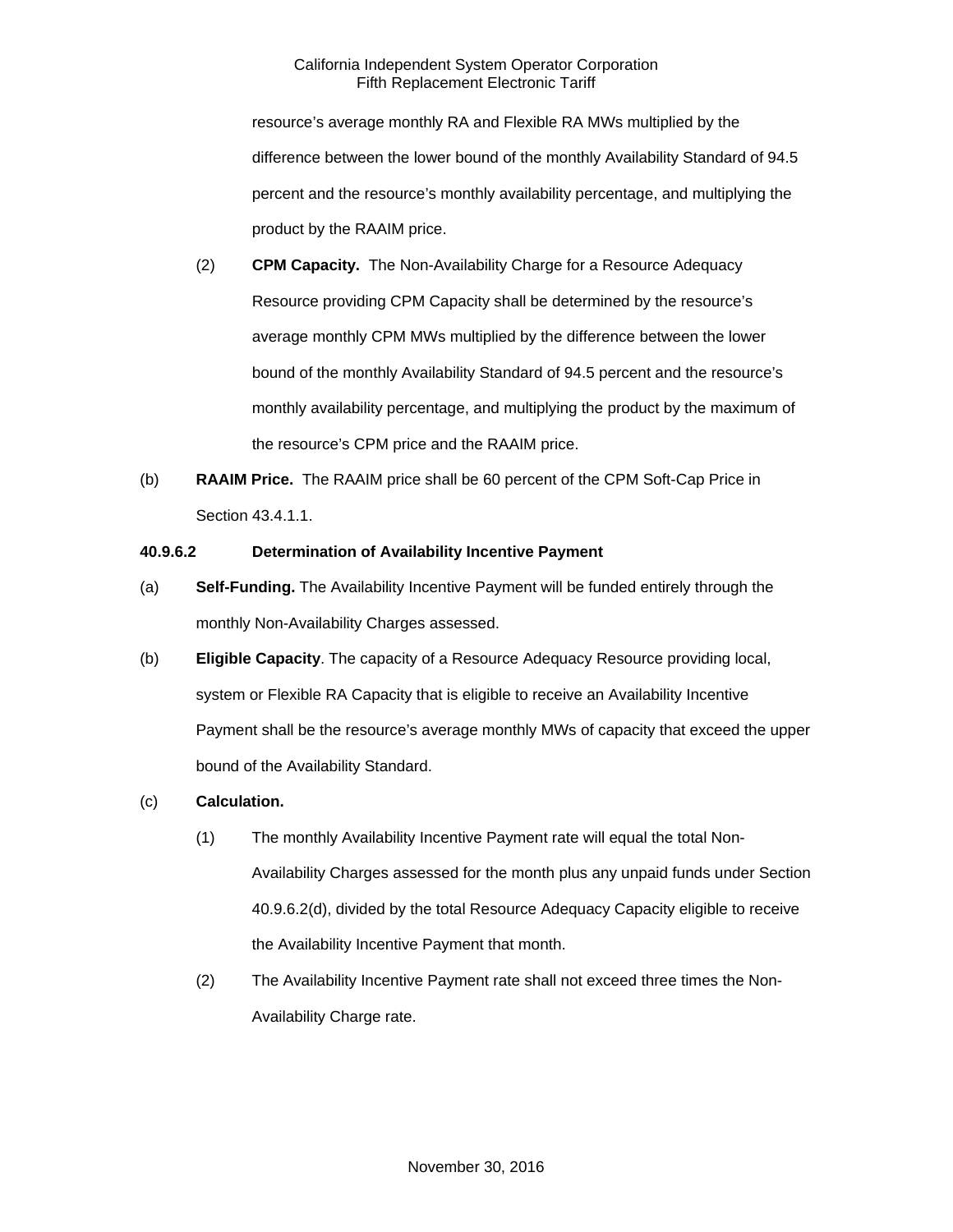- (3) The Availability Incentive Payment the CAISO shall pay to each eligible resource shall equal the product of its eligible capacity and the Availability Incentive Payment rate.
- (d) **Unpaid Funds.** Any Non-Availability Charge funds that are not distributed to Resource Adequacy Resources eligible to receive Availability Incentive Payments in a month will be added to the funds available for Availability Incentive Payments in the next month and will continue to roll over to the successive month until paid out or December 31, at which time the funds will be distributed to Load Serving Entities based on their load ratio share for the year.

#### **40.9.7 Reporting**

By July 1 of each year, the CAISO will provide an informational report that will be posted on the CAISO website and include information on the average actual availability each month of Resource Adequacy Resources, the total amount of Non-Availability Charges assessed and the total amount of Availability Incentive Payments made.

#### **40.10 Flexible RA Capacity**

#### **40.10.1 Flexible Capacity Needs Assessment**

The CAISO shall annually conduct a study to determine the Flexible Capacity Need of the CAISO Balancing Authority Area for each month of the next calendar year and provide the results of the study in the Flexible Capacity Needs Assessment.

#### **40.10.1.1 Process**

- (a) **Schedule.** The CAISO shall conduct the study pursuant to the schedule set forth in the Business Practice Manual, which shall include a process for stakeholders to review and provide input on the study methodology and assumptions and on the draft study results.
- (b) **Completion and Distribution.** The CAISO shall provide the final results of the Flexible Capacity Needs Assessment to each Local Regulatory Authority in the CAISO Balancing Authority Area and post the Flexible Capacity Needs Assessment on the CAISO Website no later than 120 days prior to the date that the annual Flexible RA Capacity Plans must be submitted under Section 40.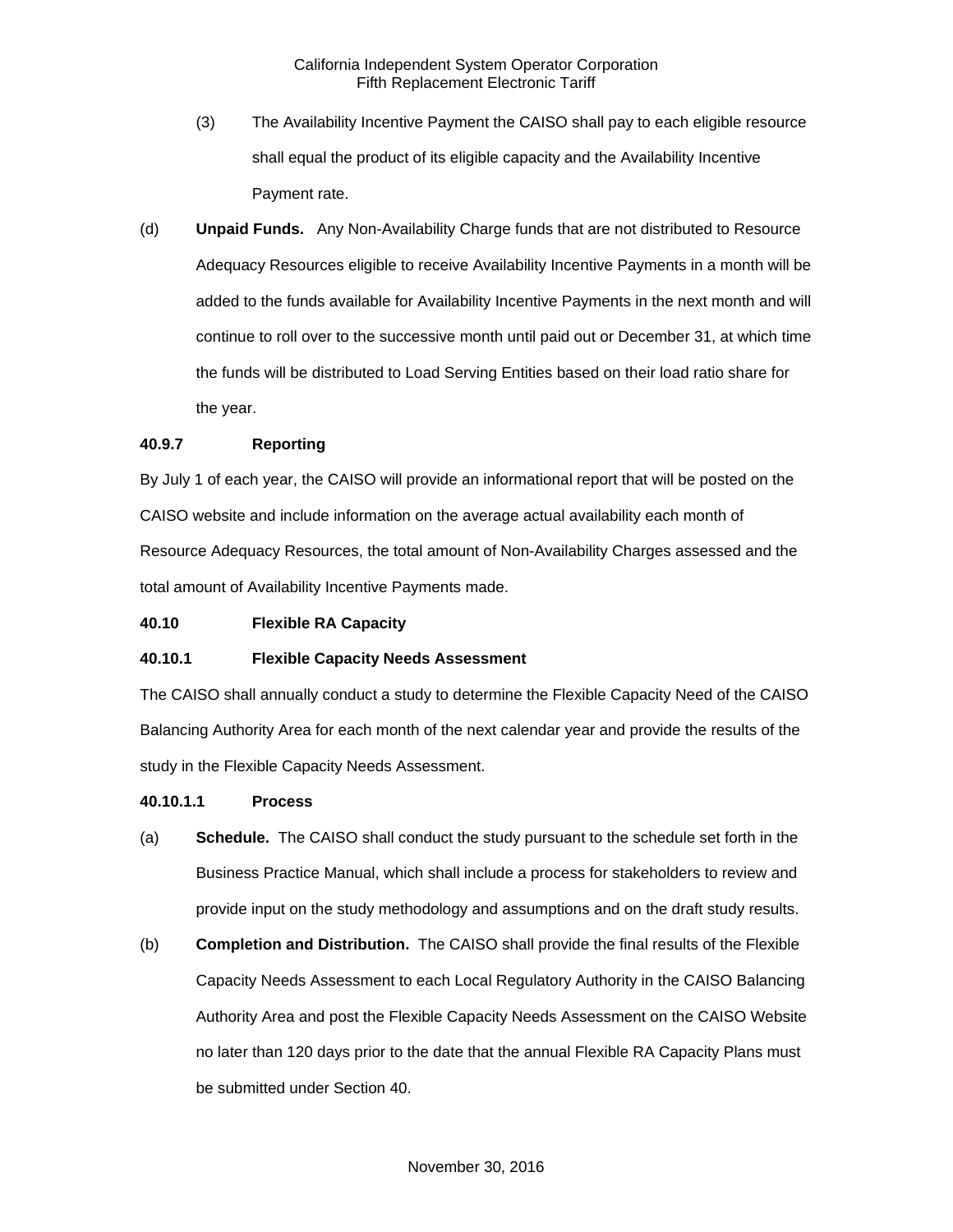### **40.10.1.2 Required Information From LSEs**

- (a) **Submission Requirement.** The Scheduling Coordinator for each Load Serving Entity in the CAISO Balancing Authority Area shall submit the information required by this Section, no later than January 15 each year, for use in the CAISO's study to generate minute-byminute net-load data that will be used to determine the Maximum Three-Hour Net-Load Ramp for each month.
- (b) **Required Information.** The Scheduling Coordinator for each Load Serving Entity in the CAISO Balancing Authority Area must submit information that --
	- (1) covers the calendar year in which the information is submitted and each year in the next five-year period;
	- (2) identifies each wind and solar resource connected to the CAISO Controlled Grid, and distributed wind and solar resources, that is owned, in whole or in part, by the Load Serving Entity, or under contractual commitment to the Load Serving Entity or the Load-following MSS Load Serving Entity, for all or a portion of its capacity;
	- (3) indicates the status of the resource as either in service or in development with its expected commercial operation date;
	- (4) for each wind and solar resource, specifies the MWs of installed capacity, renewable energy area location, MWs of flexible capacity owned by or contractually committed to the Load Serving Entity, and other information required by the Business Practice Manual;
	- (5) describes the balancing services, if any, provided by another balancing authority area for a wind or solar resource that is located outside of the CAISO Balancing Authority Area and that is owned by or contractually committed to the Load Serving Entity; and
	- (6) forecasts the MW of installed, behind-the-meter solar capacity in the Load Serving Entity's service area or part of its forecast served load.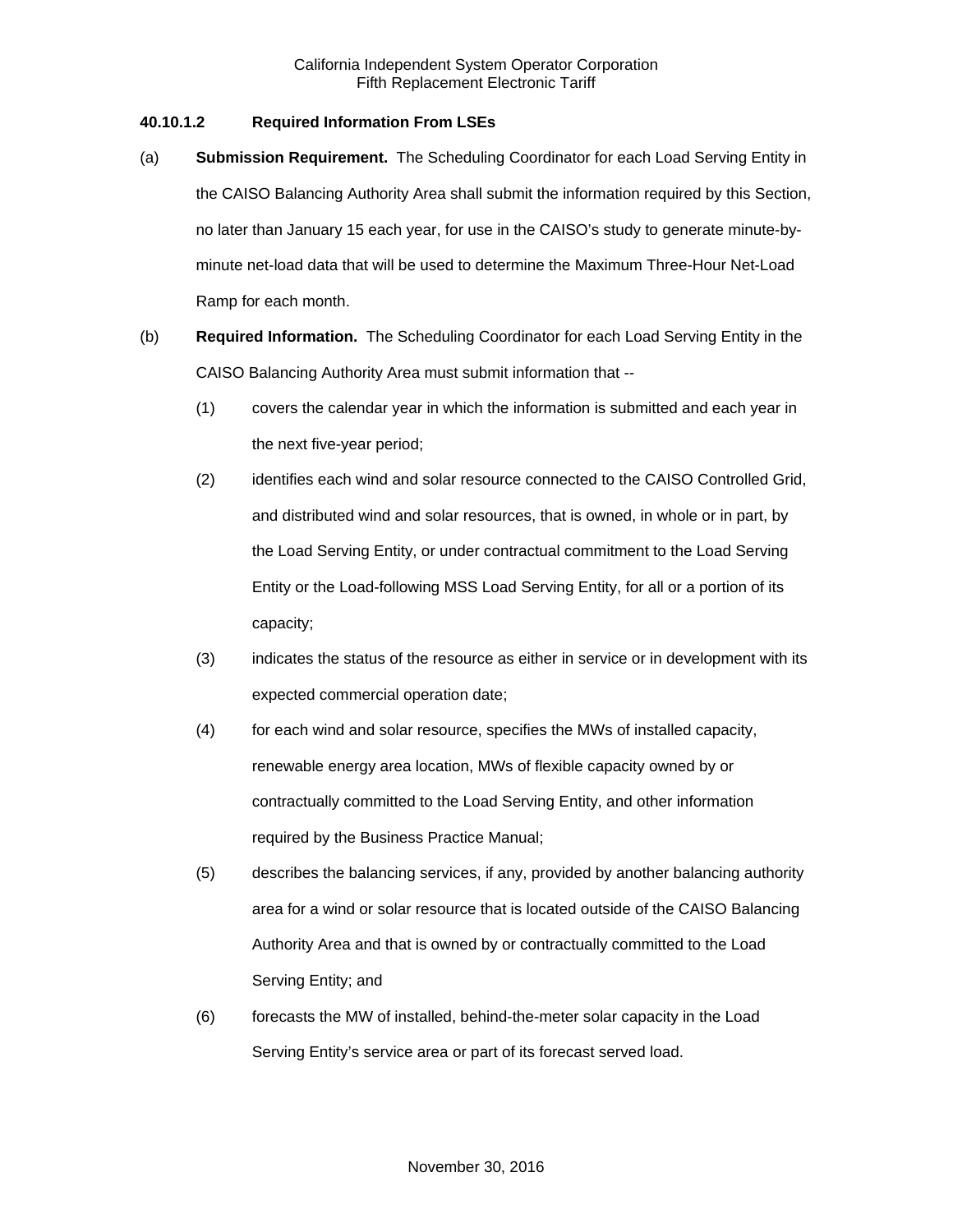- (c) **Confidential Treatment.** The CAISO will treat the resource-specific information provided under Section 40.10.1.2(b) as confidential under Section 20.
- (d) **Aggregated Information.** In addition to the required resource-specific information, the Scheduling Coordinator for each Load Serving Entity in the CAISO Balancing Authority Area shall submit the information required in Section 40.10.1.2(b) on an aggregated basis, as described in the Business Practice Manual, for inclusion in the Flexible Capacity Needs Assessment that will be posted on the CAISO Website.

#### **40.10.1.2.1 Incomplete or Inaccurate Information.**

- (a) **Rerun of Study.** If the CAISO finds that a Load Serving Entity submitted incomplete or inaccurate information under Section 40.10.1.2(b), which was used in the calculation of the Flexible Capacity Need for the next calendar year, the CAISO may rerun its study using corrected information to recalculate Flexible Capacity Need for the entire year.
- (b) **Criteria for Rerun.** The CAISO will not rerun its study to recalculate the Flexible Capacity Need unless:
	- (1) the incomplete or inaccurate information represents a net error in excess of either (i) 200 MW; or (ii) one percent of the total MWs of wind and solar capacity submitted under Section 40.10.1.2(b) for any month; and
	- (2) the CAISO has sufficient time to obtain corrected information and complete rerunning the study for the next calendar year by May 1.
- (c) **Revised Flexible Capacity Need.** If the CAISO determines that the requirements in Sections 40.10.1.2.1(a) and (b) are met, the CAISO will recalculate the Flexible Capacity Need for the next calendar year and will no later than May 1 post a revised Flexible Capacity Needs Assessment on the CAISO Website.

### **40.10.1.3 Flexible Capacity Need Methodology**

The CAISO shall conduct the study to determine the Flexible Capacity Need for the system for each month of the next calendar year as follows:

(1) forecast the minute-to-minute system load and net-load using actual load data, as adjusted for monthly peak load growth, and generation profiles for wind and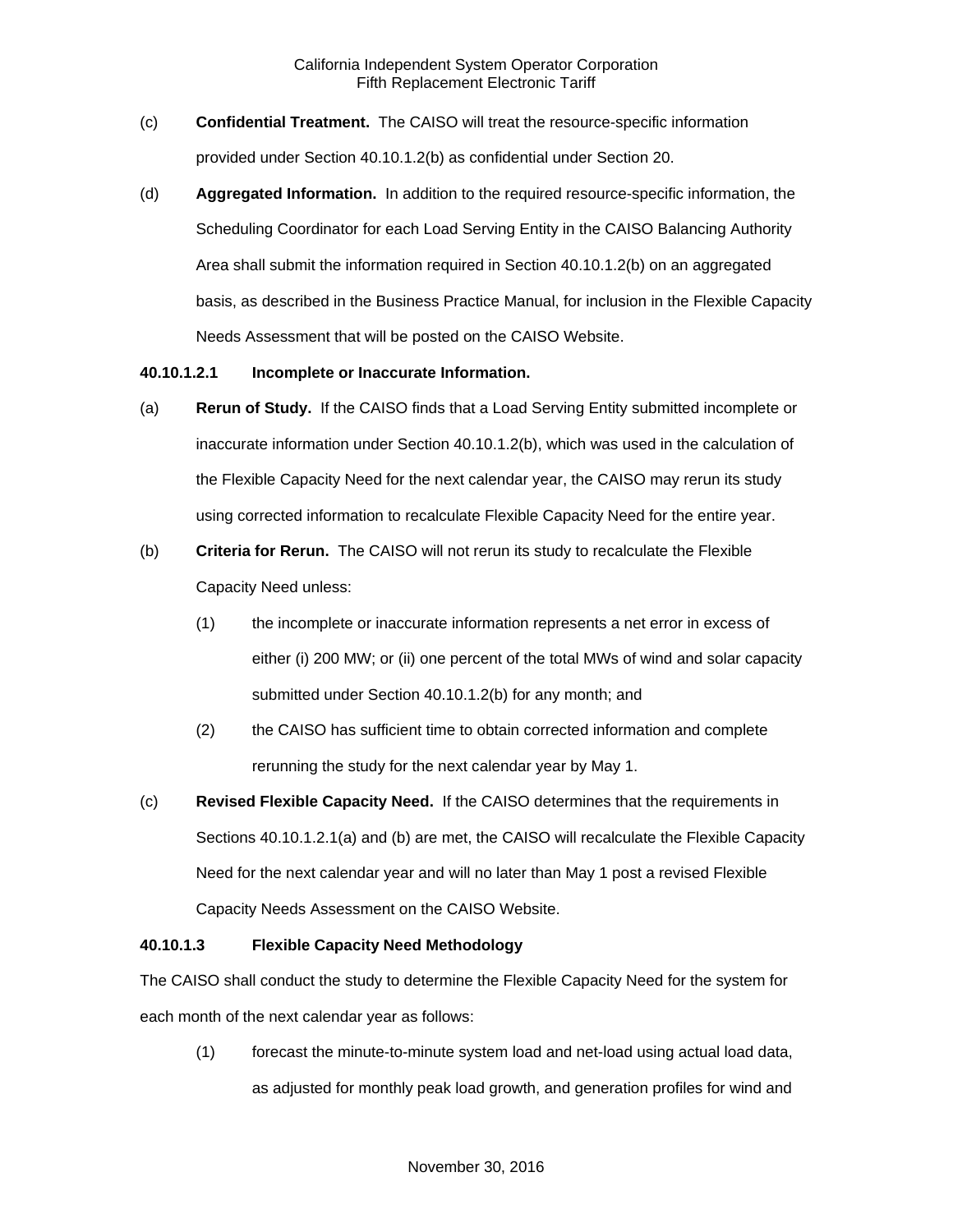solar resources that are in-service or expected to be in-service during the study period;

- (2) calculate the Maximum Three-Hour Net-Load Ramp for each month using the forecasted minute-to-minute system net-load;
- (3) determine the higher of the most severe single contingency or 3.5 percent of forecasted peak load for each month;
- (4) may include a forecast adjustment, as described in Section 40.10.1.4; and
- (5) compute the resultant Flexible Capacity Need for each month based on the sum of the Maximum Three-Hour Net-Load Ramp, and the higher of the most severe single contingency or 3.5 percent of the forecasted monthly peak load.

# **40.10.1.4 Flexible Capacity Need Forecast Adjustment**

- (a) The Flexible Capacity Need determination may include a positive or negative forecast adjustment to capture a systemic difference between the value determined in Section 40.10.1.3(3) and the historic amount of Operating Reserves met by Flexible Capacity:
- (b) The CAISO will determine the need for a forecast adjustment in consultation with the CPUC and other Local Regulatory Authorities, and as part of the stakeholder process under Section 40.10.1.1; and
- (c) The amount of the forecast adjustment calculated for each month shall not exceed the forecasted monthly peak Operating Reserves multiplied by the difference between (i) the historic percentage of Operating Reserves met by Flexible RA Capacity and (ii) the percentage calculation that results from dividing the quantity determined in Section 40.10.1.3(3) by the forecasted monthly peak Operating Reserves.

# **40.10.1.5 Flexible Capacity Category Need**

- (a) The CAISO shall calculate the total system amount of Flexible Capacity needed in each Flexible Capacity Category, for each month of the next calendar year to ensure that forecast system operational needs will be met, as follows:
	- (1) The minimum quantity of Flexible Capacity needed in the Flexible Capacity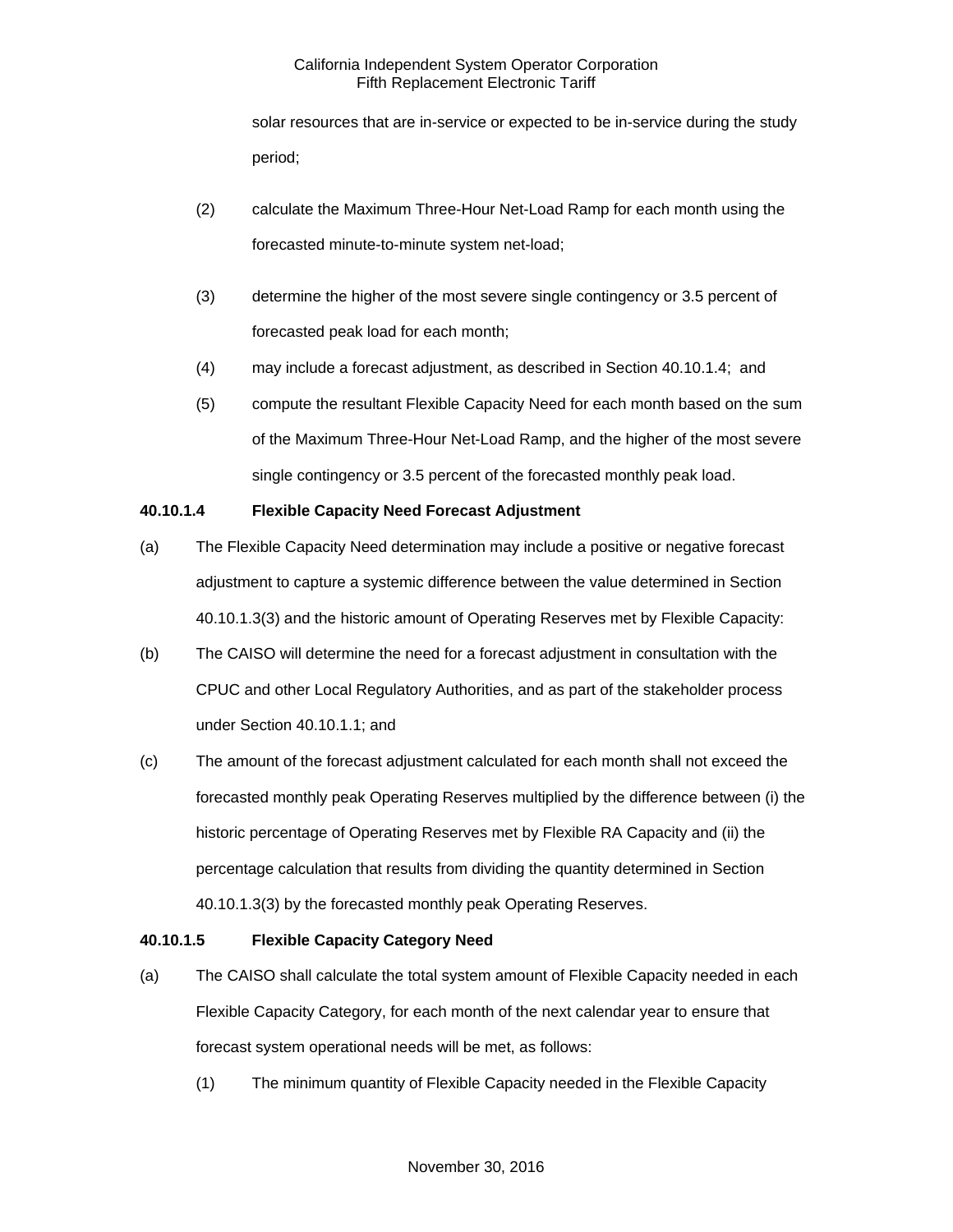Category for base ramping resources for each month will be calculated on a seasonal basis based on the system ramping characteristics identified in the Flexible Capacity Needs Assessment and the changes in MWs of the Maximum Secondary Three-Hour Net-Load Ramps for each month within a season, and will be specified in MW and as the percentage of total Flexible Capacity Needs.

- (2) The maximum quantity of Flexible Capacity in the Flexible Capacity Category for peak ramping resources will be calculated for each month as the difference between the minimum quantity needed in the Flexible Capacity Category for base ramping resources and the total Flexible Capacity Need, and will be specified in MW and as the percentage of total Flexible Capacity Needs.
- (3) The maximum quantity of Flexible Capacity in the Flexible Capacity Category for super-peak ramping resources will be five percent of the total Flexible Capacity Need.
- (b) The CAISO shall provide the results of the Flexible Capacity Category need determination with the Flexible Capacity Needs Assessment.

# **40.10.2 Allocation of Flexible Capacity Need**

The CAISO will calculate each Local Regulatory Authority's allocable share of the total system Flexible Capacity Need, and the contribution of each of the Local Regulatory Authority's jurisdictional Load Serving Entities to the Maximum Three-Hour Net-Load Ramp used to calculate its share of the total system Flexible Capacity Need. The CAISO shall provide these calculations to each Local Regulatory Authority no later than 120 days prior to the date that the annual Flexible RA Capacity Plans must be submitted under Section 40. Nothing in this Section 40 obligates any individual Load Serving Entity to demonstrate that it has procured Flexible Capacity Resources to satisfy a minimum or maximum quantity needed, as applicable, within each Flexible Capacity Category.

# **40.10.2.1 Calculation of LRA Allocations**

(a) **Allocation of Maximum Three-Hour Net-Load Ramp.** The CAISO will calculate the Local Regulatory Authority's allocable share of the Flexible Capacity Need as the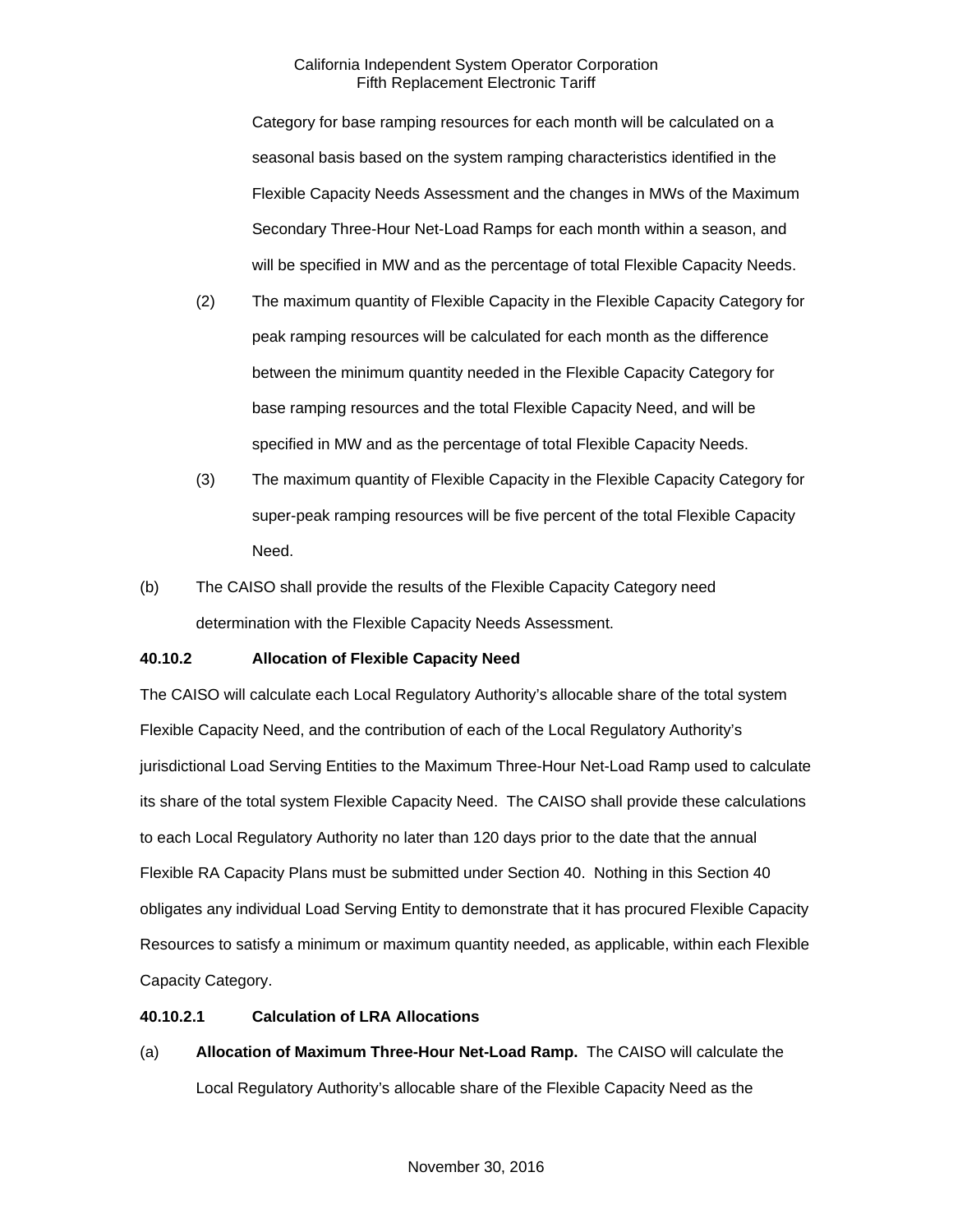average of the sum of its jurisdictional Load Serving Entities' change in load, minus the change in wind output, minus the change in solar PV output, minus the change in solar thermal output during the five highest three-hour net-load changes in the month.

- (b) **Allocation of MSSC or Forecasted Peak Load.** The CAISO will determine the higher of the most severe single contingency or 3.5 percent of forecasted peak load for each Load Serving Entity based on the respective Load Serving Entity's peak load ratio share, and calculate each Local Regulatory Authority's allocable share based on the sum of its jurisdictional Load Serving Entities' shares.
- (c) **Allocation of Forecast Adjustment.** If the CAISO includes a forecast adjustment in its draft study results, it will allocate the forecast adjustment using the same methodology set forth in Section 40.10.2.1(b).

### **40.10.2.2 Allocation to Load-Following MSS**

- (a) The CAISO will calculate the allocable share of the Flexible Capacity Need for each Load-following MSS –
	- (1) the the Local Regulatory Authority's average percent contribution to the change in wind output, minus the change in solar PV output, minus the change in solar thermal output, during the five highest three-hour net-load changes in the month, for resources not included in the Load-following MSS Load Serving Entity's resource portfolio; and
	- (2) plus the lesser of the MSS contribution calculated under Section  $40.10.2.2(a)(1)$ or 3.5 percent of its forecasted peak load.
	- (3) plus the Load-following MSS Load Serving Entity's allocable share of any forecast adjustment under Section 40.10.1.4.
- (b) The CAISO will deduct the Flexible Capacity Need allocated to each Load-following MSS from the calculation to determine whether a cumulative deficiency in Flexible RA Capacity exists under Section 43.2.7.
- (c) If the Load-following MSS Load Serving Entity's contribution to the three-hour net-load ramp calculated under Section  $40.10.2.2(a)(1)$  is less than its contribution to the 3.5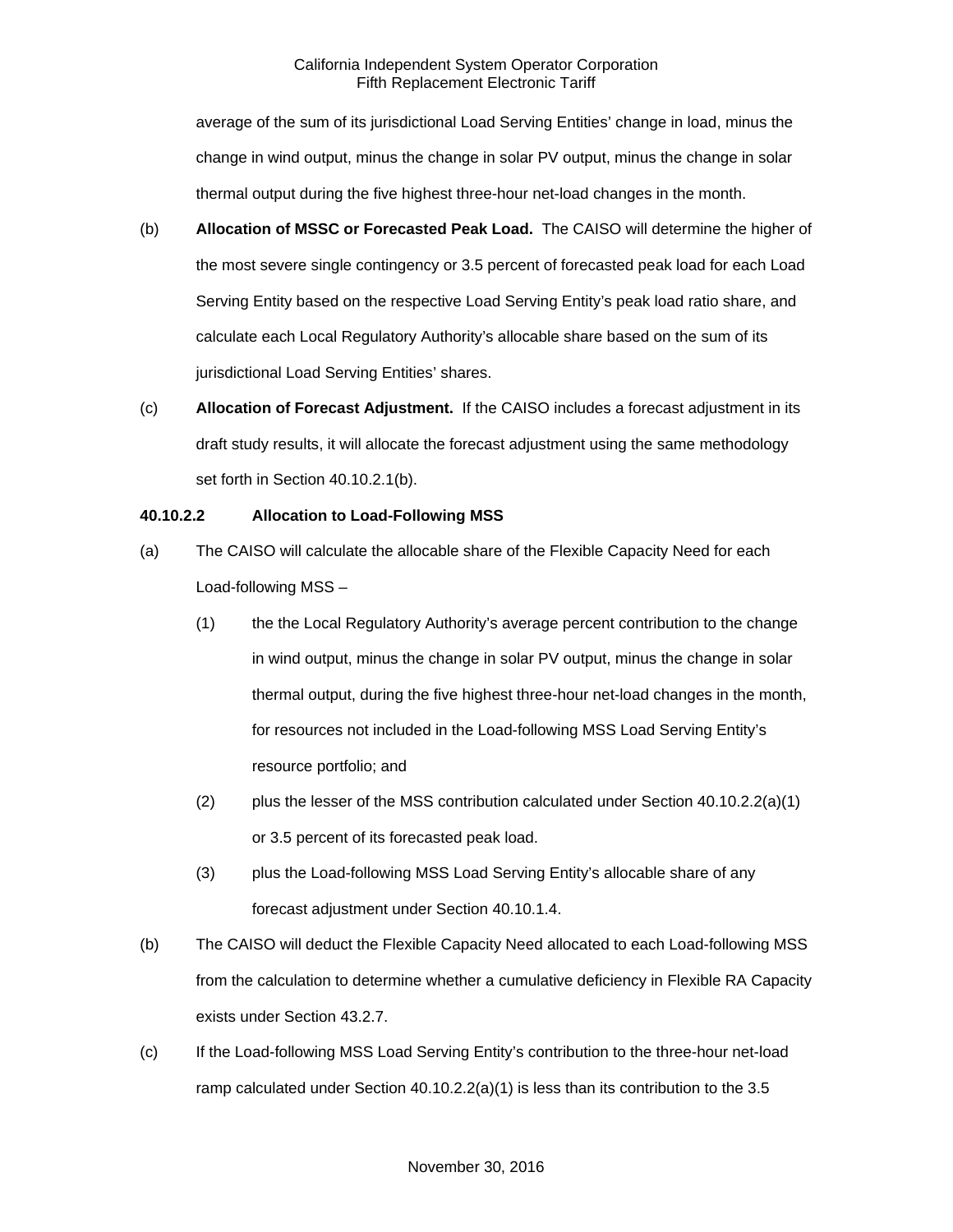percent of expected peak load, the CAISO will not reallocate that difference to other Local Regulatory Authorities to determine whether a cumulative deficiency in Flexible RA Capacity exists under Section 43.2.7.

### **40.10.3 Flexible Capacity Categories**

# **40.10.3.1 Flexible Capacity Category Calculation.** A resource qualifies to provide

Flexible RA Capacity in each Flexible Capacity Category for which it meets the qualifications set forth in this Section 40.10.3.

### **40.10.3.2 Flexible Capacity Category-- Base Ramping Resources**

- (a) **Resource Criteria.** Base ramping resources must meet all of the following criteria, except as provided in Sections 40.10.3.2(b) and (c) --
	- (1) The resource must be capable of providing Flexible RA Capacity to the CAISO Markets through Economic Bids for Energy and Economic Bids for Ancillary Services that are not flagged as Contingency Only in the Day-Ahead Market, if and to the extent the resource is certified to provide Ancillary Services, submitted daily for the 17-hour period from 5:00 a.m. through 10:00 p.m.;
	- (2) The resource must be capable of providing Energy for a minimum of six hours up to its full Effective Flexible Capacity value including PMin;
	- (3) The resource must be capable of being available seven days a week;
	- (4) The resource must be able to provide the minimum of (i) two Start-Ups per day for every day of the month or sixty Start-Ups per month, or (ii) the number of Start-Ups allowed by its operational limits, including minimum up and minimum down time; and
	- (5) The resource must not have annual or monthly limitations on the number of Start-Ups or the amount of energy produced that, on a daily basis, are lower than the requirements in Section 40.10.3.2(a)(1) through (4).

# (b) **Use-Limited Resource**

(1) A Use-Limited Resource may be included in this category if it meets the criteria in Section 40.10.3.2(a), except that use-limited resources providing Flexible RA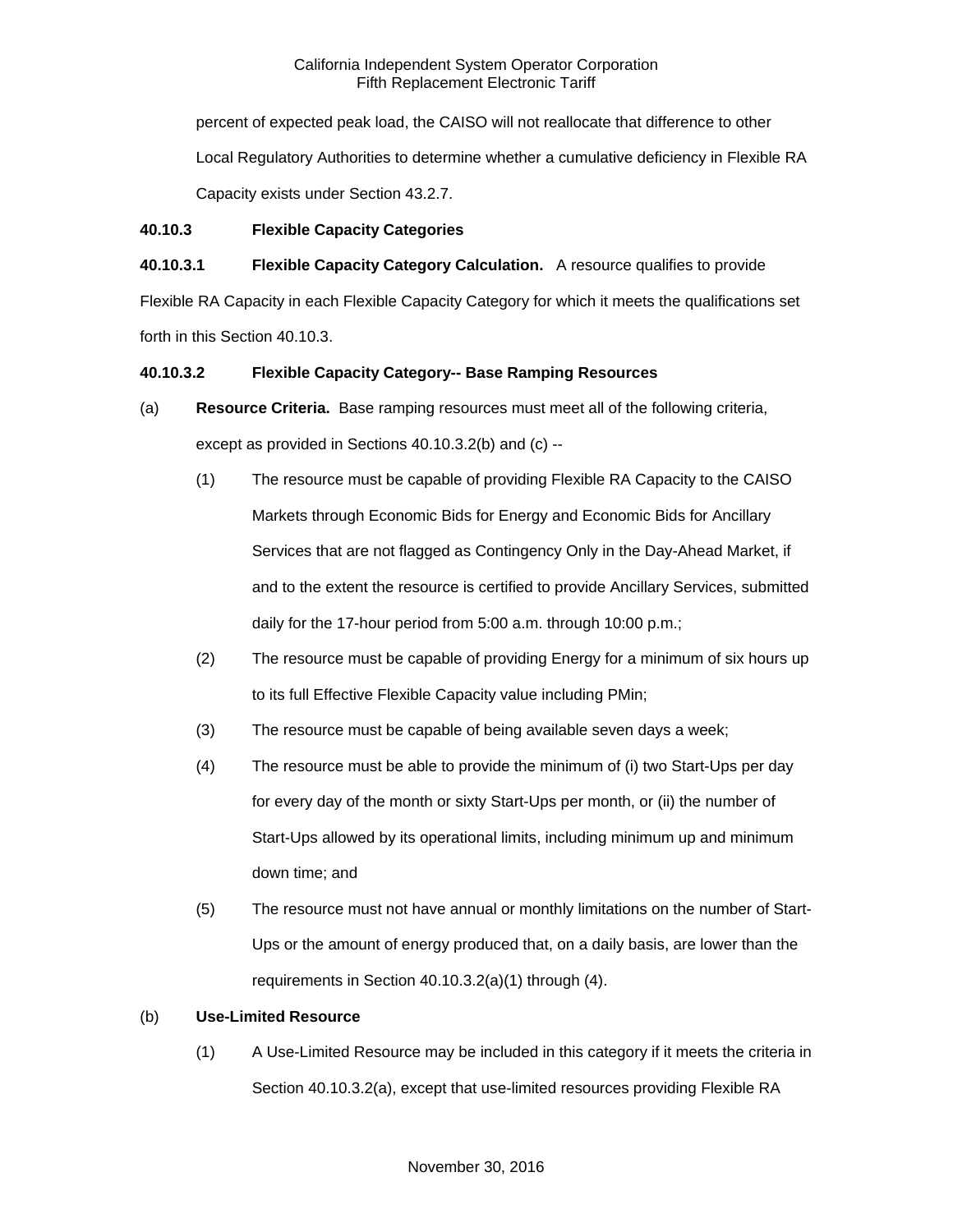Capacity are not required to submit bids for Ancillary Services in the Day-Ahead Market or the Real-Time Market.

- (2) A Load Serving Entity may include in this category a combined resource consisting of two Use-Limited Resources that do not individually meet the minimum operational and availability requirements but in combination meet the criteria in Section 40.10.3.2(a).
- (3) The Flexible RA Capacity amount for the combined resource will be less than or equal to the lowest Effective Flexible Capacity value shown on the Resource Flexible RA Capacity Plan for a resource in the combination.
- (4) The combined resource shall be subject to the must-offer obligation in Section 40.10.6.1(e)(2) for the Flexible RA Capacity amount shown on the monthly Resource Flexible RA Capacity Plan for the combination.
- (c) **Non-Generator Resource.** A Non-Generator Resource that elects to provide Flexible RA Capacity may be included in this category if it meets the criteria in Section 40.10.3.2(a). A Non-Generator Resource that elects to provide Flexible RA Capacity and Regulation Energy Management is not eligible to be included in this category.

# **40.10.3.3 Flexible Capacity Category -- Peak Ramping Resources**

- (a) **Resource Criteria.** Peak ramping resources must meet all of the following criteria, except as provided in Sections 40.10.3.3(b) and (c) --
	- (1) The resource must be capable of providing Flexible RA Capacity to the CAISO Markets through Economic Bids for Energy and Economic Bids for Ancillary Services that are not flagged as Contingency Only in the Day-Ahead Market, if and to the extent the resource is certified to provide Ancillary Services, which must be submitted daily for a five-hour period to be determined by the CAISO on a seasonal basis;
	- (2) The resource must be capable of providing Energy for a minimum of three continuous hours up to its full Effective Flexible Capacity value including PMin;
	- (3) The resource must be capable of being available seven days a week.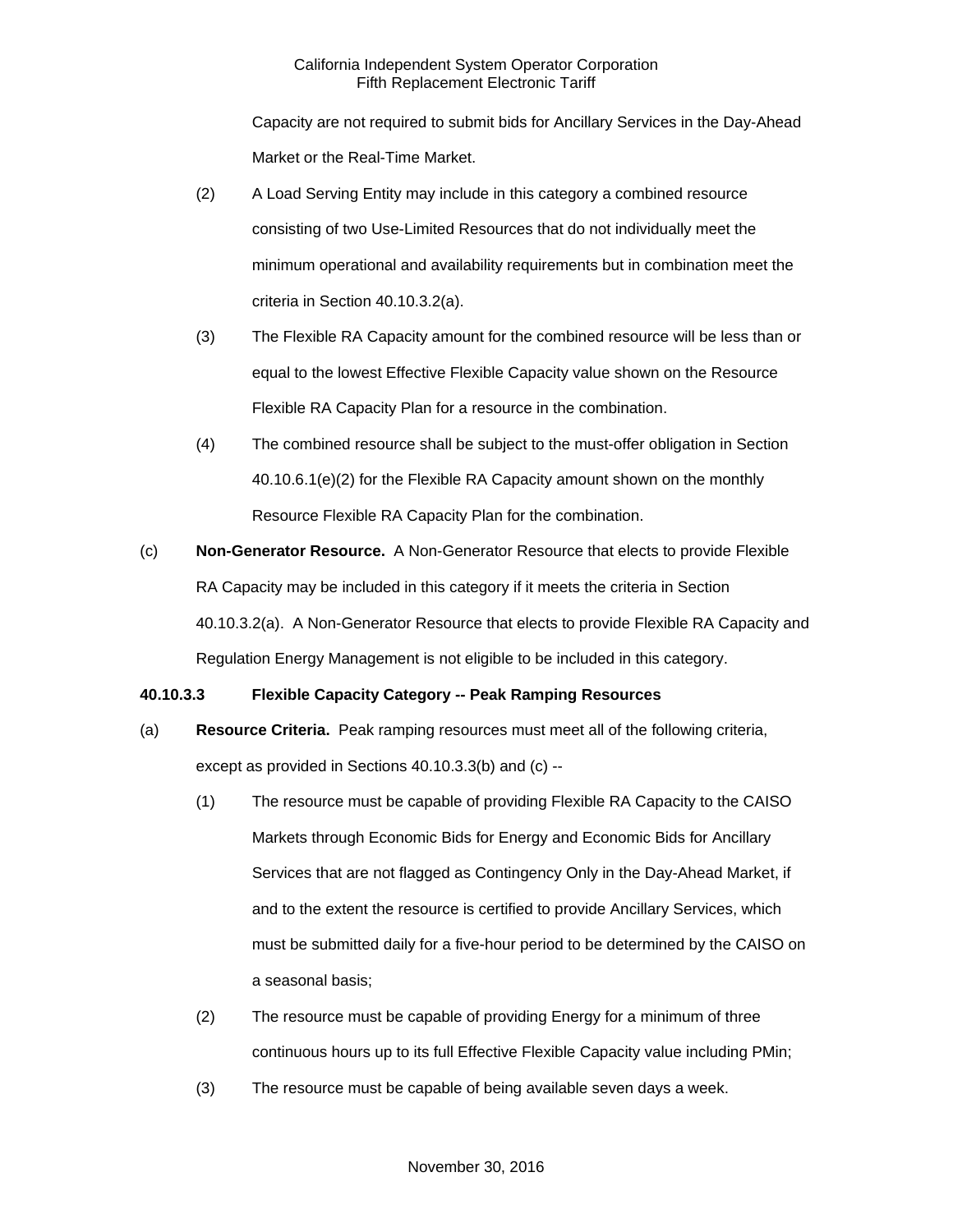- (4) The resource must be capable of at least one Start-Up per day; and
- (5) The resource must not have annual or monthly limitations on the number of unit Start-Ups or the amount of energy produced that, on a daily basis, are lower than the requirements in Section 40.10.3.3(a)(1) through (4).

### (b) **Use-Limited Resource.**

- (1) A Use-Limited Resource may be included in this category if it meets the criteria in Section 40.10.3.3(a), except that use-limited resources providing Flexible RA Capacity are not required to submit bids for Ancillary Services in the Day-Ahead Market or the Real-Time Market.
- (2) A Load Serving Entity may include in this category a combined resource consisting of two Use-Limited Resources that do not individually meet the minimum operational and availability requirements but in combination meet the criteria in Section 40.10.3.3(a).
- (3) The Flexible RA Capacity amount for the combined resource will be less than or equal to the lowest Effective Flexible Capacity value shown on the Resource Flexible RA Capacity Plan for a resource in the combination.
- (4) The combined resource shall be subject to the must-offer obligation in Section 40.10.6.1(e)(2) for the Flexible RA Capacity amount shown on the monthly Resource Flexible RA Capacity Plan for the combination.
- (c) **Non-Generator Resource.** A Non-Generator Resource that elects to provide Flexible RA Capacity may be included in this category if it meets the criteria in Section 40.10.3.3(a). A Non-Generator Resource that elects to provide Flexible RA Capacity and Regulation Energy Management is not eligible to be included in this category.
- (d) **Base Ramping Resource.** A resource that meets the qualifications of the Flexible Capacity Category for base ramping resources also qualifies to be included in this category as a peak ramping resource; however, a resource that meets only the qualifications of a peak ramping resource does not qualify as a base ramping resource.

### **40.10.3.4 Flexible Capacity Category -- Super-Peak Ramping Resources.**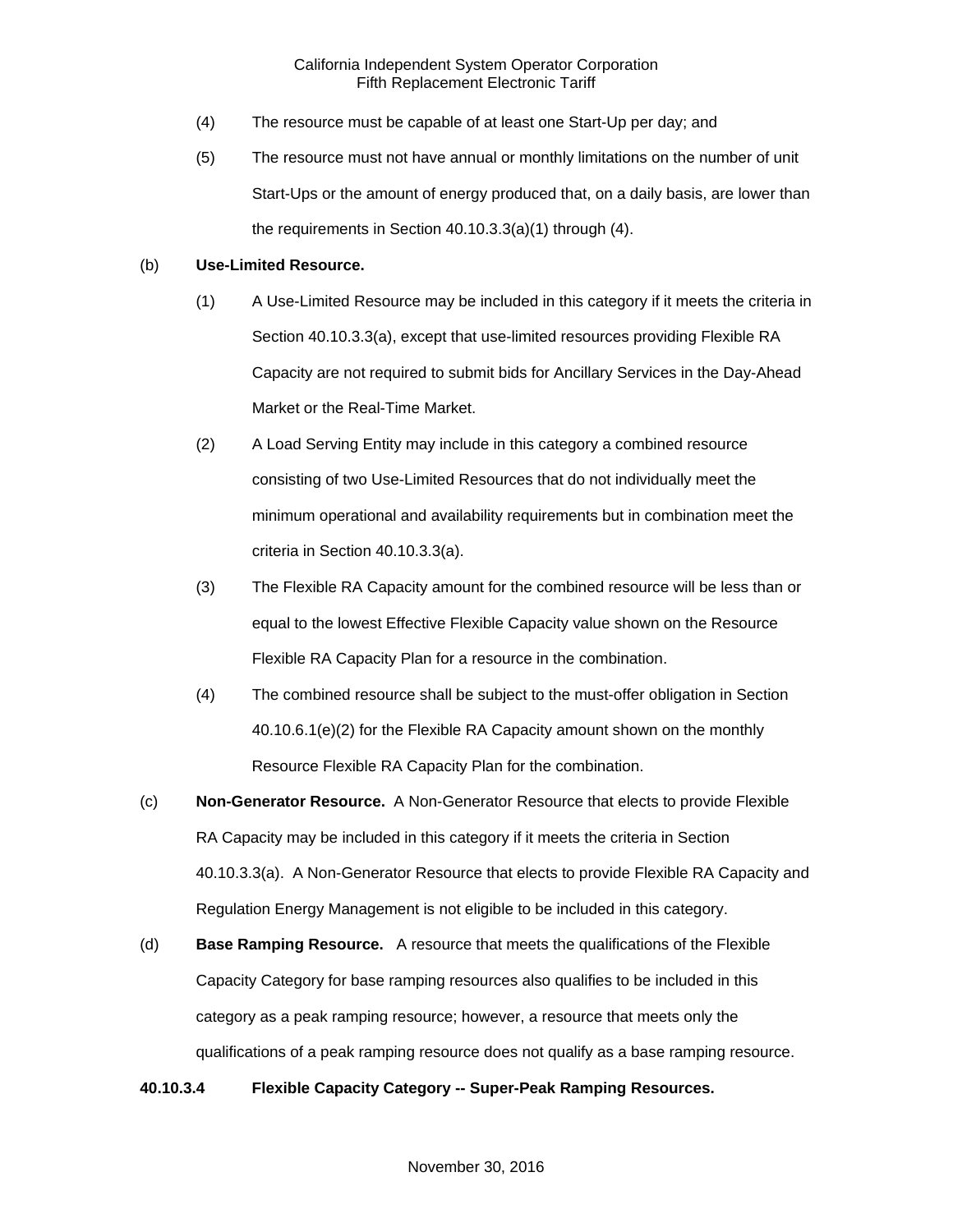- (a) **Resource Criteria.** Super-peak ramping resources must meet all of the following criteria, except as provided in Sections 40.10.3.4(b), (c) and (d) --
	- (1) The resource must be capable of providing Flexible RA Capacity to the CAISO Markets through Economic Bids for Energy and Economic Bids for Ancillary Services Bids that are not flagged as Contingency Only in the Day-Ahead Market, if and to the extent the resource is certified to provide Ancillary Services, which must be submitted each weekday that is not holiday, for a five-hour period to be determined by the CAISO on a seasonal basis;
	- (2) The resource must be capable of providing Energy for a minimum of three continuous hours up to its full Effective Flexible Capacity value including PMin;
	- (3) The resource must be capable of being available on weekdays that are not holidays, as defined in the Business Practice Manual;
	- (4) The resource must be capable of at least one Start-Up per day; and
	- (5) The resource must be capable of responding to at least five CAISO dispatches per month, during the five-hour period of the must offer obligation, for the resource to Start-Up.

### (b) **Use-Limited Resource.**

- (1) A Use-Limited Resource may be included in this category if it meets the criteria in Section 40.10.3.4(a), except that use-limited resources providing Flexible RA Capacity are not required to submit bids for Ancillary Services in the Day-Ahead Market or the Real-Time Market.
- (2) A Load Serving Entity may include in this category a combined resource consisting of two Use-Limited Resources that do not individually meet the minimum operational and availability requirements but in combination meet the criteria in Section 40.10.3.4(a).
- (3) The Flexible RA Capacity amount for the combined resource will be less than or equal to the lowest Effective Flexible Capacity value shown on the Resource Flexible RA Capacity Plan for a resource in the combination.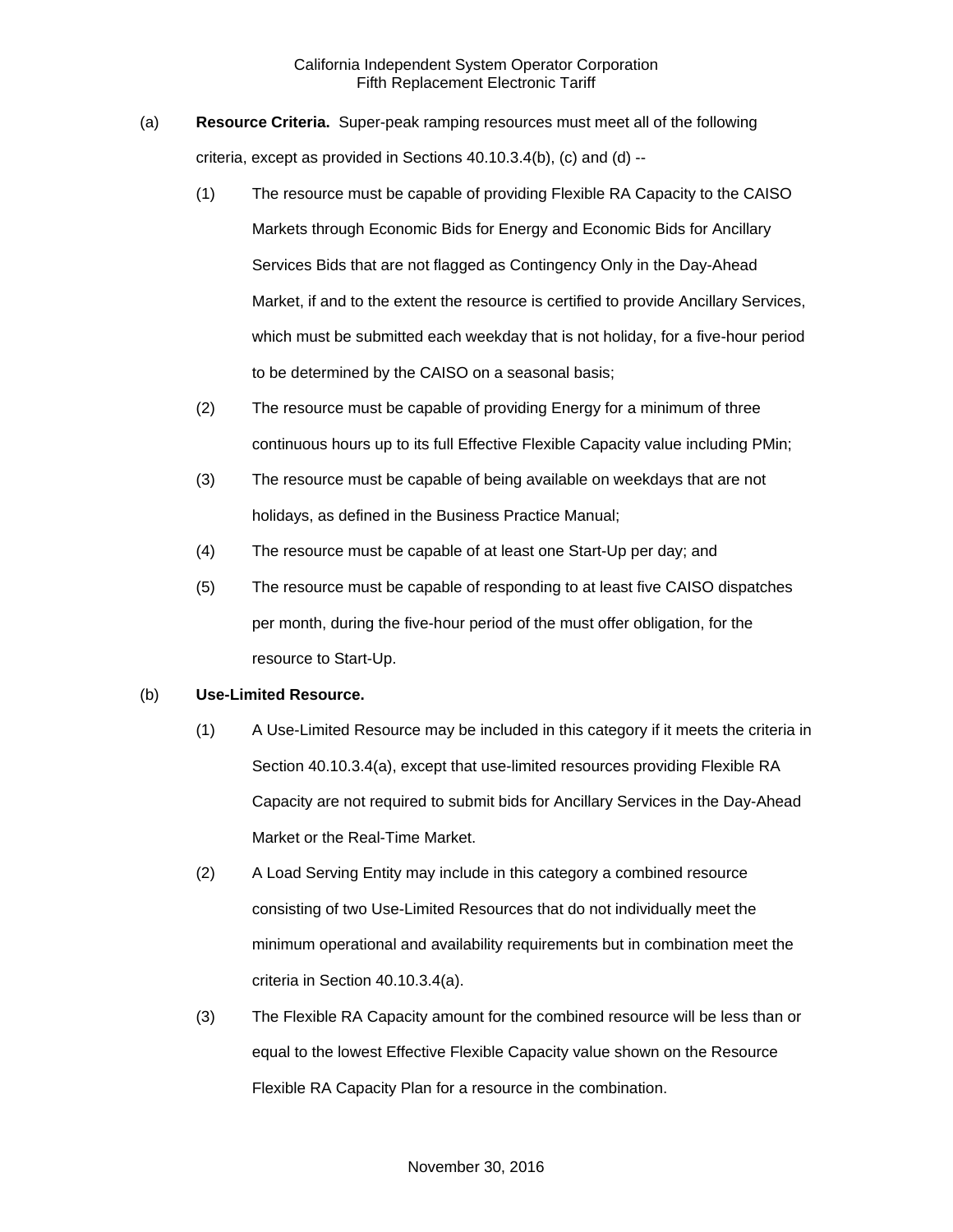- (4) The combined resource shall be subject to the must-offer obligation in Section 40.10.6.1(e)(2) for the Flexible RA Capacity amount shown on the monthly Resource Flexible RA Capacity Plan for the combination.
- (c) **Non-Generator Resource.** A Non-Generator Resource may be included in this category if it meets the criteria in Section 40.10.3.4(a) and is not registered in the CAISO's Master File as a Regulation Energy Management resource.
- (d) **Non-Generator Resource, Regulation Energy Management.** A Non-Generator Resource that is a Regulation Energy Management resource may be included in this category if it meets the following criteria --
	- (1) The resource must be capable of providing Regulation Energy Management to the CAISO Markets through Economic Bids for Regulation Up and Regulation Down submitted daily for a 17-hour period from 5:00 a.m. through 10:00 p.m.;
	- (2) The resource shall not submit bids to provide Energy;
	- (3) The resource must be capable of being available seven days a week;
	- (4) The resource must be capable of unlimited Start-Ups per day; and
	- (5) The resource must be registered as a Non-Generator Resource providing Regulation Energy Management in the CAISO's Master File.
- (e) **Base Ramping and Peak Ramping Resources.** A resource that meets the qualifications of the Flexible Capacity Category for base ramping resources or peak ramping resources also qualifies to be included in this category as a super-peak ramping resource; however, a resource that meets only the qualifications of a super-peak ramping resource does not qualify as a base ramping resource or a peak ramping resource.

# **40.10.3.5 Flexible Capacity Category By Resource**

The CAISO will provide to the Scheduling Coordinator of each resource a non-binding determination of the Flexible Capacity Category with the highest qualifications for which the resource qualifies to provide Flexible Capacity, as provided in Section 40.10.4.

# **40.10.3.6 Non-Eligible Resources**

Intertie resources and imports, other than Pseudo-Ties and Dynamic Scheduled resources, are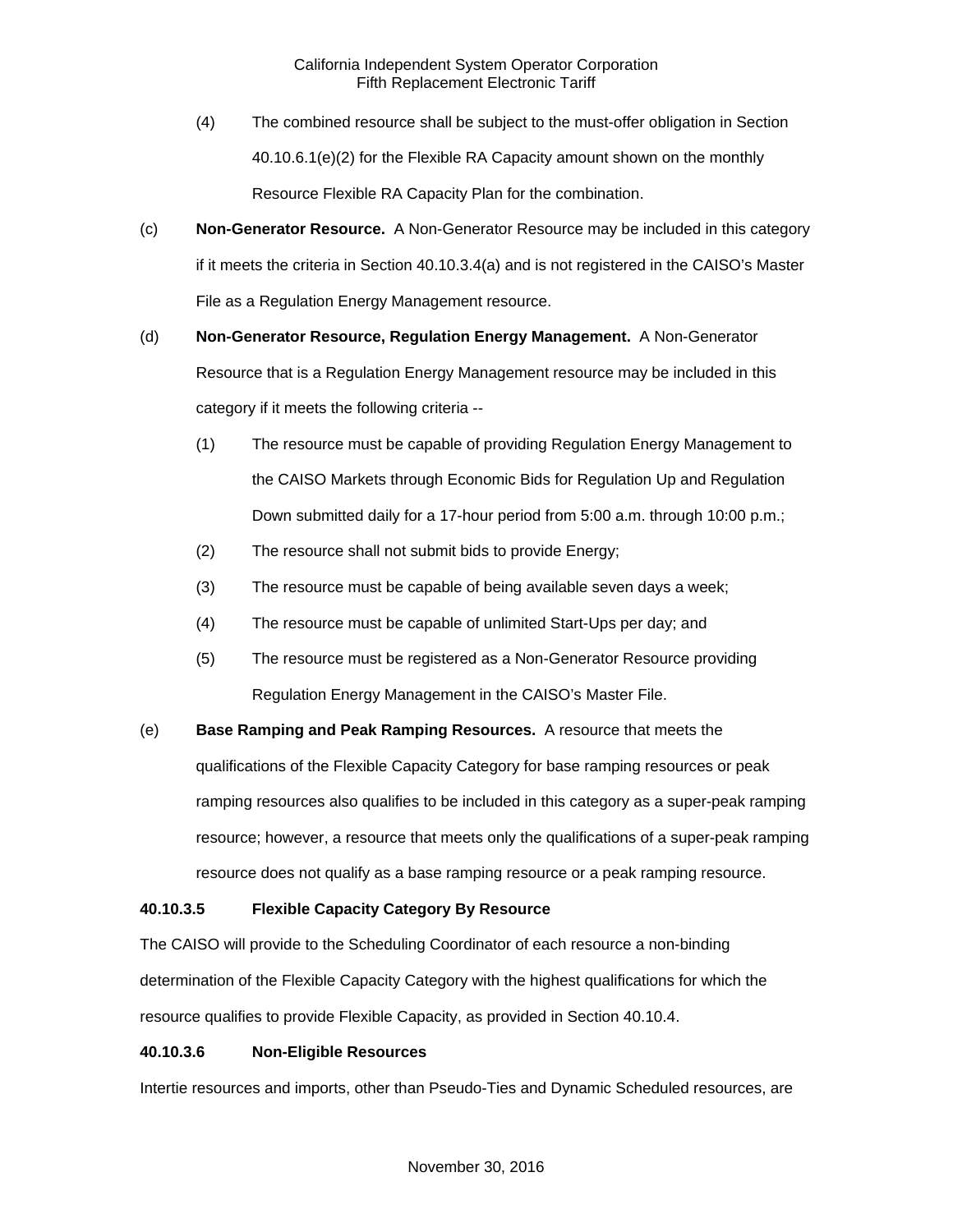not eligible to provide Flexible RA Capacity.

### **40.10.4 Effective Flexible Capacity**

The CAISO shall calculate the Effective Flexible Capacity value for each resource. The CAISO shall publish the draft and final lists of the Effective Flexible Capacity values for such resources and the Flexible Capacity Categories for which each resource qualifies to provide Flexible Capacity on the CAISO Website each year in accordance with the schedule for publishing the Net Qualifying Capacity values, as set forth in the BPM, for use in the next calendar year.

### **40.10.4.1 Effective Flexible Capacity Calculation**

- (a) **Flexible Resources.** The CAISO will calculate the Effective Flexible Capacity value of a resource, for use (i) if a Local Regulatory Authority has not established criteria for calculating the Effective Flexible Capacity value for eligible resource types, and (ii) for determining if a cumulative deficiency exists under Sections 43.2.7(a) and (b), as follows, except as provided in Sections 40.10.4.1 (b) through  $(f)$  -
	- (1) If the Start-Up Time of the resource is greater than 90 minutes, the Effective Flexible Capacity value shall be the weighted average ramp rate of the resource calculated from PMin to Net Qualifying Capacity multiplied by 180 minutes. The Effective Flexible Capacity shall not exceed the difference between the PMin and PMax of the resource.
	- (2) If the Start-Up Time of the resource is less than or equal to 90 minutes, the Effective Flexible Capacity value shall be the weighted average ramp rate of the resource calculated from zero to Net Qualifying Capacity multiplied by 180 minutes. The Effective Flexible Capacity shall not exceed the Net Qualifying Capacity of the resource.
- (b) **Hydroelectric Generating Unit.** The Effective Flexible Capacity of a hydroelectric generating unit will be the amount of capacity from which the resource can produce Energy consistently for 6 hours based upon the resource's physical storage capacity, which shall not exceed its Net Qualifying Capacity.
- (c) **Proxy Demand Resource.** The Effective Flexible Capacity of a Proxy Demand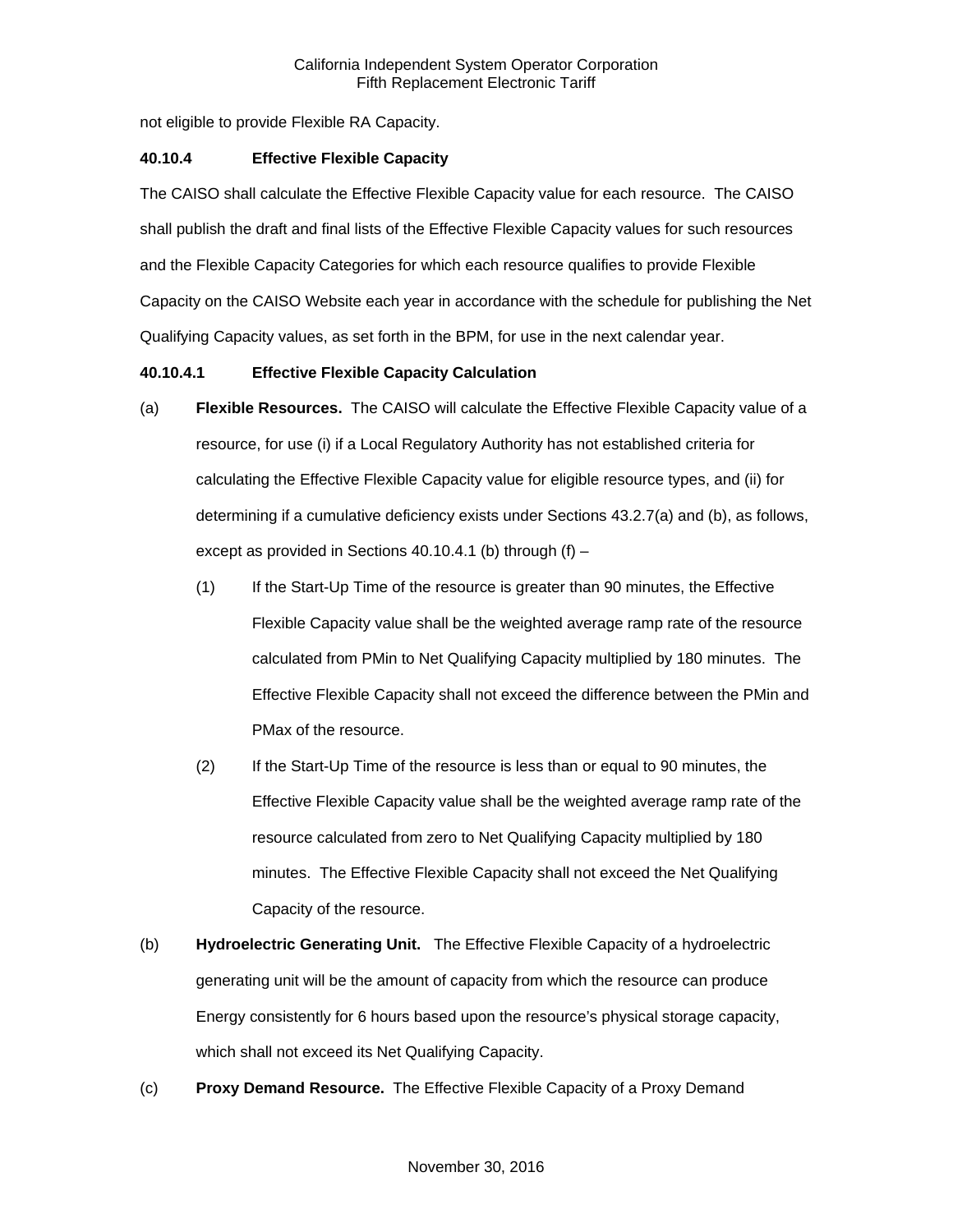Resource will be based on the resource's actual MWs of load modification in response to a dispatch by the CAISO during a test event. In determining the Effective Flexible Capacity of a Proxy Demand Resource, the CAISO will –

- (1) conduct the test at a random time during the flexible capacity must-offer obligation period for the resource;
- (2) use the applicable baseline load data, as described in the CAISO Tariff or Business Practice Manual, to measure the load modification of the Proxy Demand Resource being tested; and
- (3) pay the resource's bid price for the testing period.
- (d) **Energy Storage Resource.** The Effective Flexible Capacity value for an energy storage resource will be determined as follows –
	- (1) for an energy storage resource that provides Flexible RA Capacity but not Regulation Energy Management, the Effective Flexible Capacity value will be the MW output range the resource can provide over three hours of charge/discharge while constantly ramping.
	- (2) for an energy storage resource that provides Flexible RA Capacity and Regulation Energy Management, the Effective Flexible Capacity value will be the resource's 15-minute energy output capability.
- (e) **Multi-Stage Generating Resource.** The Effective Flexible Capacity value for a Multi-Stage Generating Resource will be calculated using the longest Start-Up Time of the resource's configuration that has the lowest PMin.
- (f) **Combined Heat and Power Resource.** The Effective Flexible Capacity value of a Combined Heat and Power Resource will be the lesser of (i) the resource's Net Qualifying Capacity, or (ii) the MW difference between the CHP resource's maximum output and its minimum operating level, such quantity not to exceed the quantity of generating capacity capable of being delivered over a three-hour period.

# **40.10.4.2 EFC Omission or Correction**

(a) **Draft List.** The posted draft list of Effective Flexible Capacity values may be modified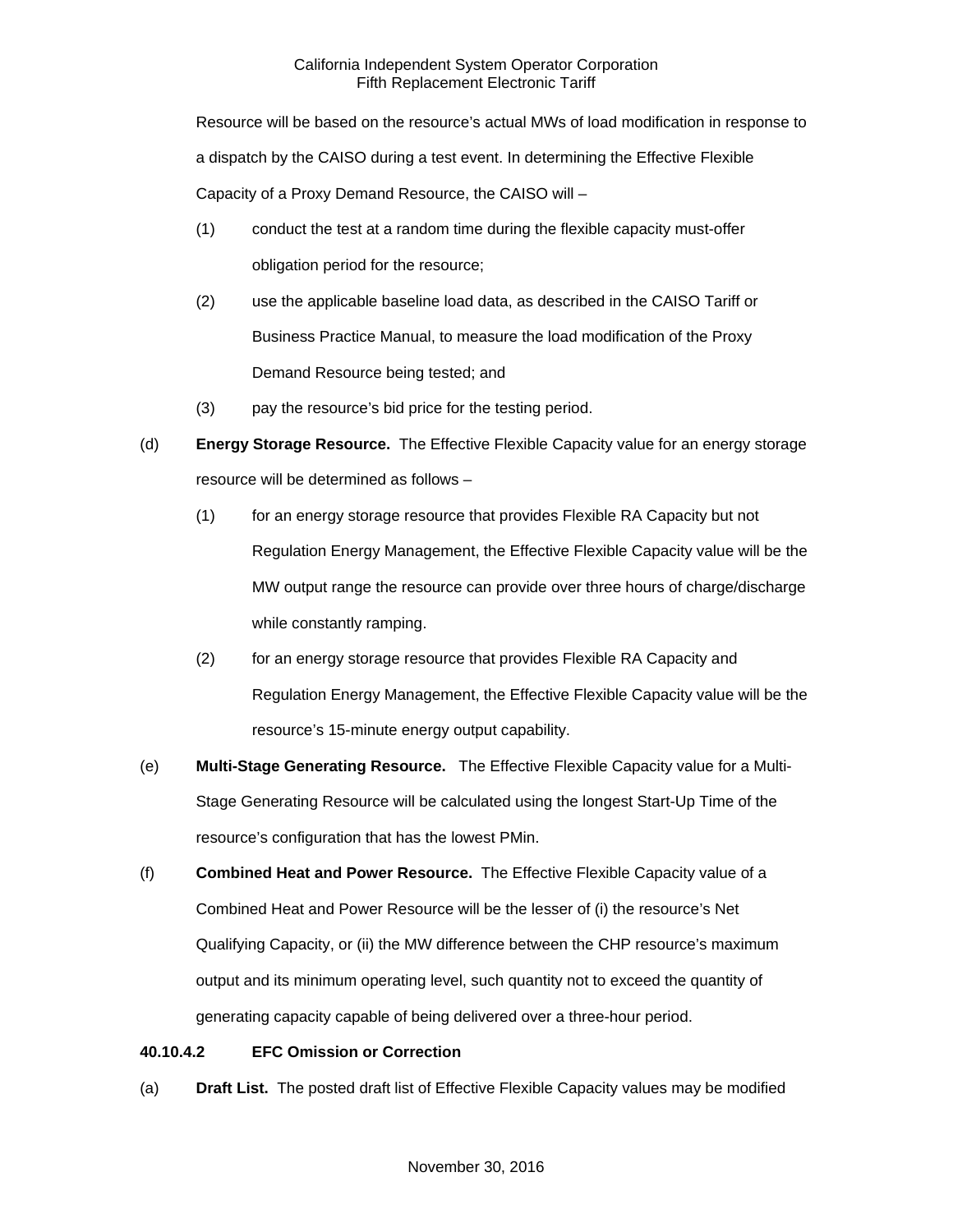only as follows –

- (1) If the Scheduling Coordinator for a resource that was not included on the draft list of Effective Flexible Capacity values seeks to have the resource included on the list, it must no later than September 1 submit a request to the CAISO either showing that the resource meets the criteria in Section in 40.10.4.1 or is capable of meeting the criteria, and provide documentation to enable the CAISO to determine the resource's Effective Flexible Capacity pursuant to the criteria in Section 40.10.4.1.
- (2) If the Scheduling Coordinator for a resource that was included on the draft list of Effective Flexible Capacity values seeks to change the value for that resource, it must submit documentation no later than September 1 that supports such a change.
- (3) The CAISO will review the information submitted and notify the Scheduling Coordinator whether the change was accepted at least 15 days prior to posting the final list of Effective Flexible Capacity values on the CAISO Website.
- (b) **Final List.** The CAISO will post on the CAISO Website the final list of Effective Flexible Capacity values for resources that are in service or that are under construction with an expected in service date during the year and the Flexible Capacity Categories for which each resource qualifies to provide Flexible Capacity. The final list shall be used for the next calendar year and shall not be changed during that year, except as follows –
	- (1) If the Net Qualifying Capacity or PMax of a resource included on the final list increases or decreases during the year, and that value is changed in the Master File, the Scheduling Coordinator for the resource may request that the Effective Flexible Capacity value be recalculated to account for the change; or
	- (2) If a resource identified as under construction on the final list, or other new resource, achieves commercial operation during the year, the Scheduling Coordinator for the resource may request that the CAISO calculate and add its Effective Flexible Capacity value and the Flexible Capacity Categories for which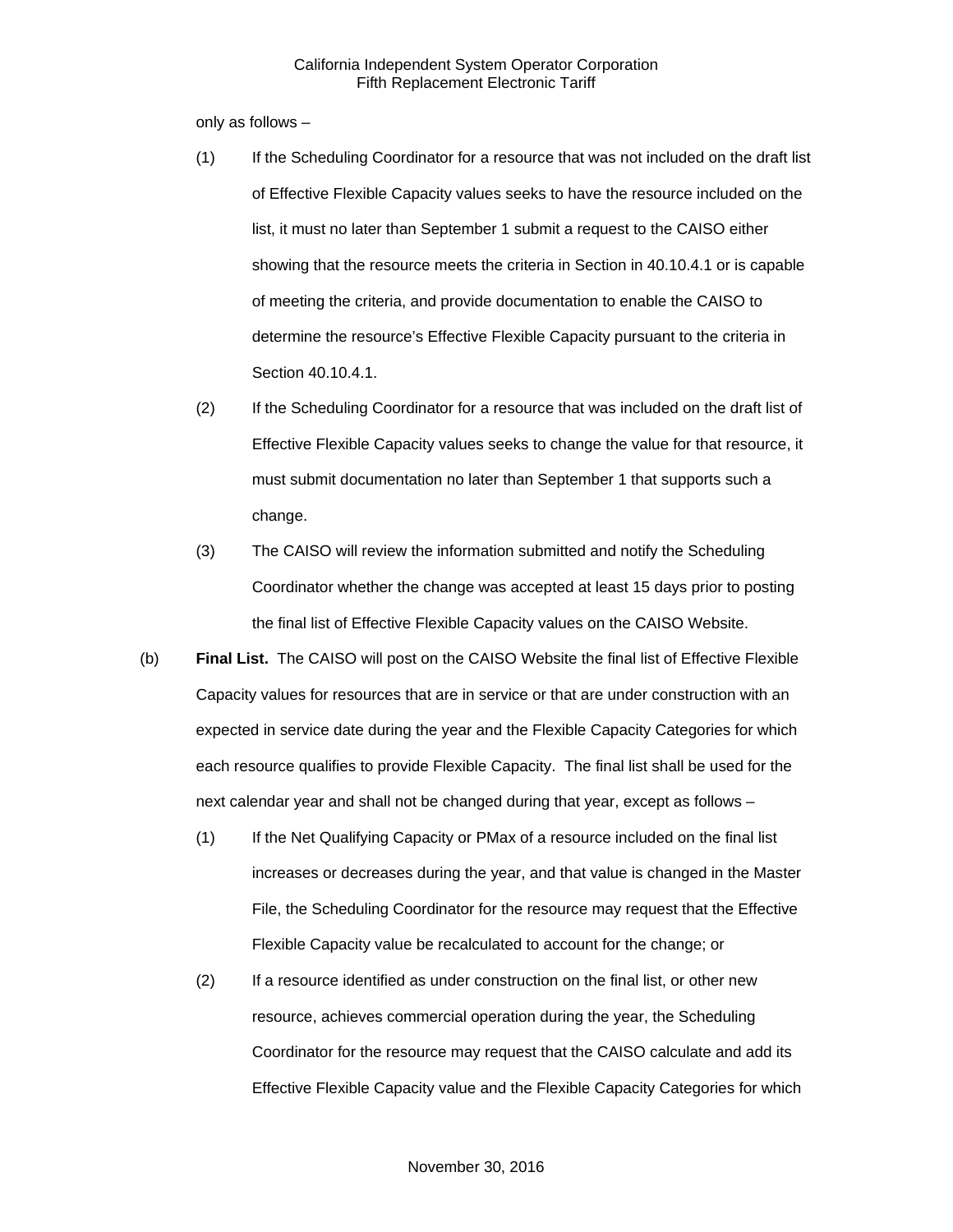the resource qualifies to provide Flexible Capacity to the final list as an in-service resource.

- (c) **Disputes.** Any disputes as to the CAISO's determination regarding Effective Flexible Capacity shall be subject to the CAISO ADR Procedure.
- **40.10.5 Flexible RA Capacity Plans**

### **40.10.5.1 LSE Flexible RA Capacity Plans**

- (a) **Submission Requirement.** A Scheduling Coordinator must submit annual and monthly LSE Flexible RA Capacity Plans for each Load Serving Entity it represents.
- (b) **Annual Plan.** Each annual LSE Flexible RA Capacity Plan must
	- (1) demonstrate that the Load Serving Entity has procured for each month at least 90 percent of the annual Flexible RA Capacity requirement determined by the CAISO; or the amount of Flexible RA Capacity required by the Load Serving Entity's Local Regulatory Authority, if the Local Regulatory Authority has set such requirement;
	- (2) identify the resources the Load Serving Entity intends to rely on to provide the Flexible RA Capacity, but need not identify the flexible resource adequacy categories; and
	- (3) include all information and be submitted no later than the last Business Day in October, in accordance with the reporting requirements and schedule set forth in the Business Practice Manual.
- (c) **Monthly Plan.** The monthly LSE Flexible RA Capacity Plan must
	- (1) demonstrate that the Load Serving Entity procured 100 percent of the total monthly Flexible RA Capacity requirement determined by the CAISO; or the monthly amount of Flexible RA Capacity required by the Local Regulatory Authority, if the Local Regulatory Authority has set such requirement;
	- (2) include information for purposes of the validation under Section 40.10.5.3(a) and the evaluation for cumulative deficiency under Section 40.10.5.3(c) that shows the MW of Flexible RA Capacity the Load Serving Entity designates based on the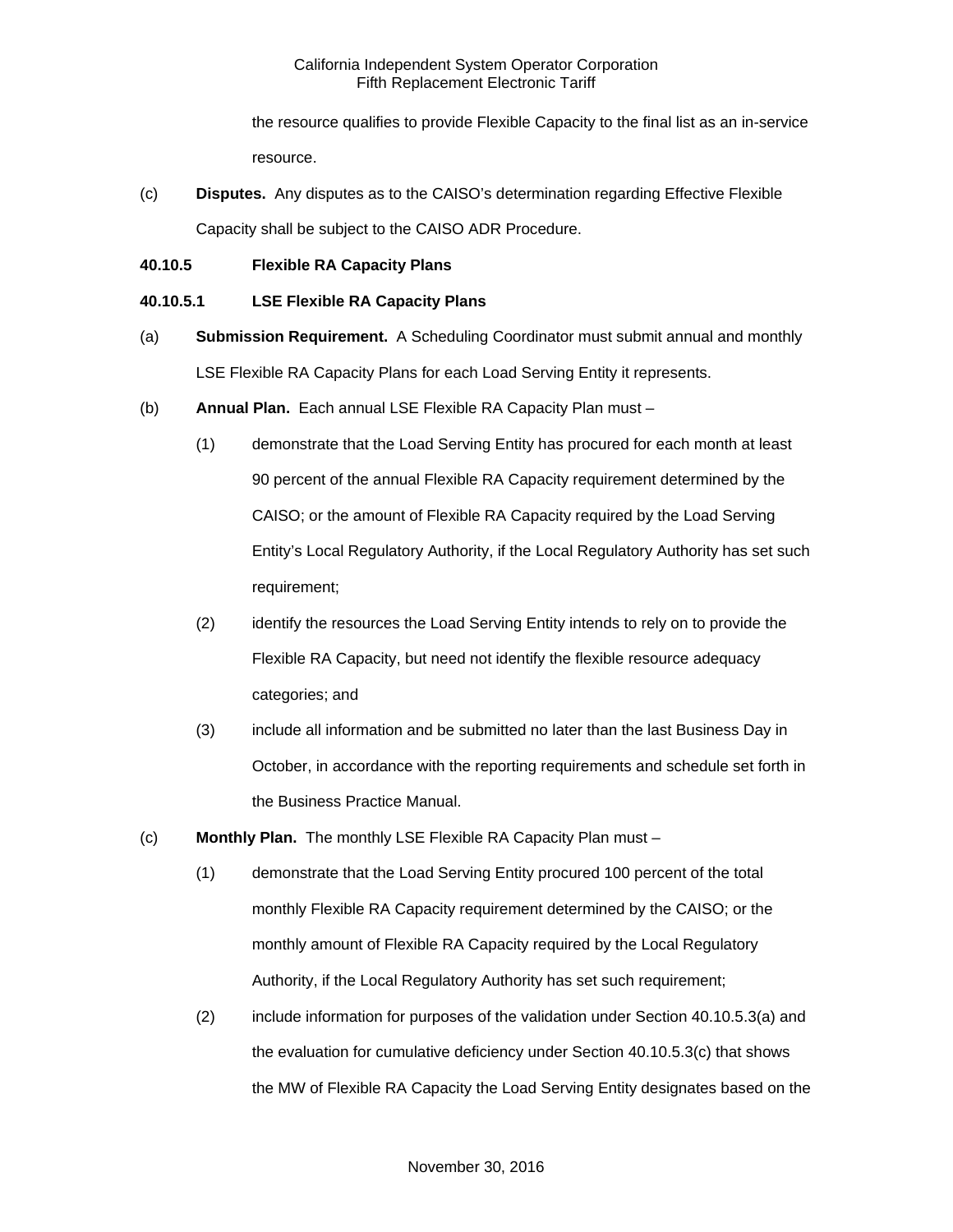total monthly requirement determined by the CAISO within the minimum or maximum quantity, as applicable, for each Flexible Capacity Category; or only if the Local Regulatory Authority has established its own flexible capacity requirement, shows the MW of Flexible RA Capacity the Load Serving Entity designates based on the total monthly requirement determined by the Local Regulatory Authority within the minimum or maximum quantity for each Flexible Capacity Category required by the Local Regulatory Authority, if applicable;

- (3) identify all resources the Load Serving Entity will rely on to provide the Flexible RA Capacity and for each resource specify the Flexible Capacity Category in which the Flexible RA Capacity will be provided; and
- (4) include all information and be submitted to the CAISO at least 45 days in advance of the first day of the month covered by the plan, in accordance with the reporting requirements and schedule set forth in the Business Practice Manual.
- (d) **Correction to Monthly Plan.** The Scheduling Coordinator for the Load Serving Entity may submit at any time from 45 days through 11 days in advance of the first day of the month covered by the plan, a revision to its monthly LSE Flexible RA Capacity Plan to correct an error in the plan. The CAISO will not accept any revisions to a monthly LSE Flexible RA Capacity Plan from 10 days in advance of the relevant month through the end of the month, unless the Scheduling Coordinator for the Load Serving Entity demonstrates good cause for the change and explains why it was not possible to submit the change earlier.

#### **40.10.5.1.1 Load-Following MSS**

- (1) Each Load-following MSS Load Serving Entity for which the CAISO has calculated an allocable share of the Flexible Capacity Need under Section 40.10.2.2 must submit annual and monthly LSE Flexible RA Capacity Plans pursuant to this Section 40.10.5.1 to identify the Flexible RA Capacity it is using to satisfy such requirement.
- (2) The Load-following MSS must increase the Flexible RA Capacity in its monthly plan by the MW amount of Capacity for a Variable Energy Resource that is initially shown as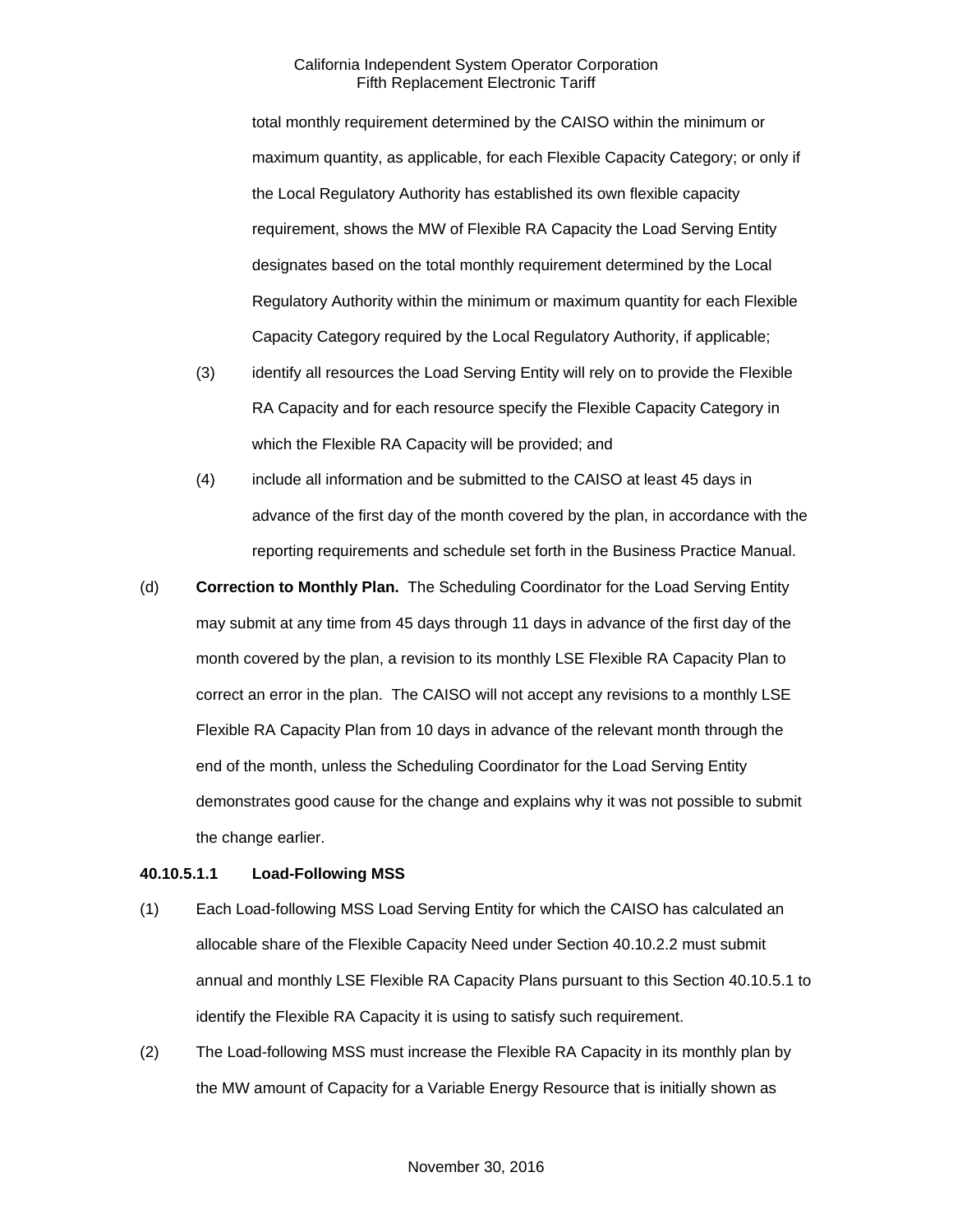being included in the Load-following MSS Load Serving Entity's resource portfolio in the information required pursuant to Section 40.10.1.2, but is subsequently not included in the current MSS resource portfolio at the time the monthly LSE Flexible RA Capacity Plan is due for the applicable month.

### **40.10.5.2 Resource Flexible RA Capacity Plans**

- (a) **Submission Requirement.** A Scheduling Coordinator must submit annual and monthly Resource Flexible RA Capacity Plans for each resource it represents that provides Flexible RA Capacity; except that an annual plan is not required for 2015.
- (b) **Annual Plan.** The annual Resource Flexible RA Capacity Plan shall
	- (1) verify the resource's agreement to provide Flexible RA Capacity during the next Resource Adequacy Compliance Year; and
	- (2) include all information and be submitted no later than the last Business Day in October, in accordance with the reporting requirements and schedule set forth in the Business Practice Manual.
- (c) **Monthly Plan.** The monthly Resource Flexible RA Capacity Plan shall
	- (1) verify the resource's agreement to provide Flexible RA Capacity during the month;
	- (2) include an affirmative representation by the Scheduling Coordinator submitting the plan that the CAISO is entitled to rely on the accuracy of the information provided in the plan to perform those functions set forth in this Section 40; and
	- (3) include all information and be submitted to the CAISO at least 45 days in advance of the first day of the month covered by the plan, in accordance with the reporting requirements and schedule set forth in the Business Practice Manual.
- (d) **Correction to Monthly Plan.** The Scheduling Coordinator for the resource may correct an error in the plan by submitting a revision to its monthly Resource Flexible RA Capacity Plan at any time from 45 days through 11 days in advance of the first day of the month covered by the plan. The CAISO will not accept any revisions to a monthly Resource Flexible RA Capacity Plan from 10 days in advance of the relevant month through the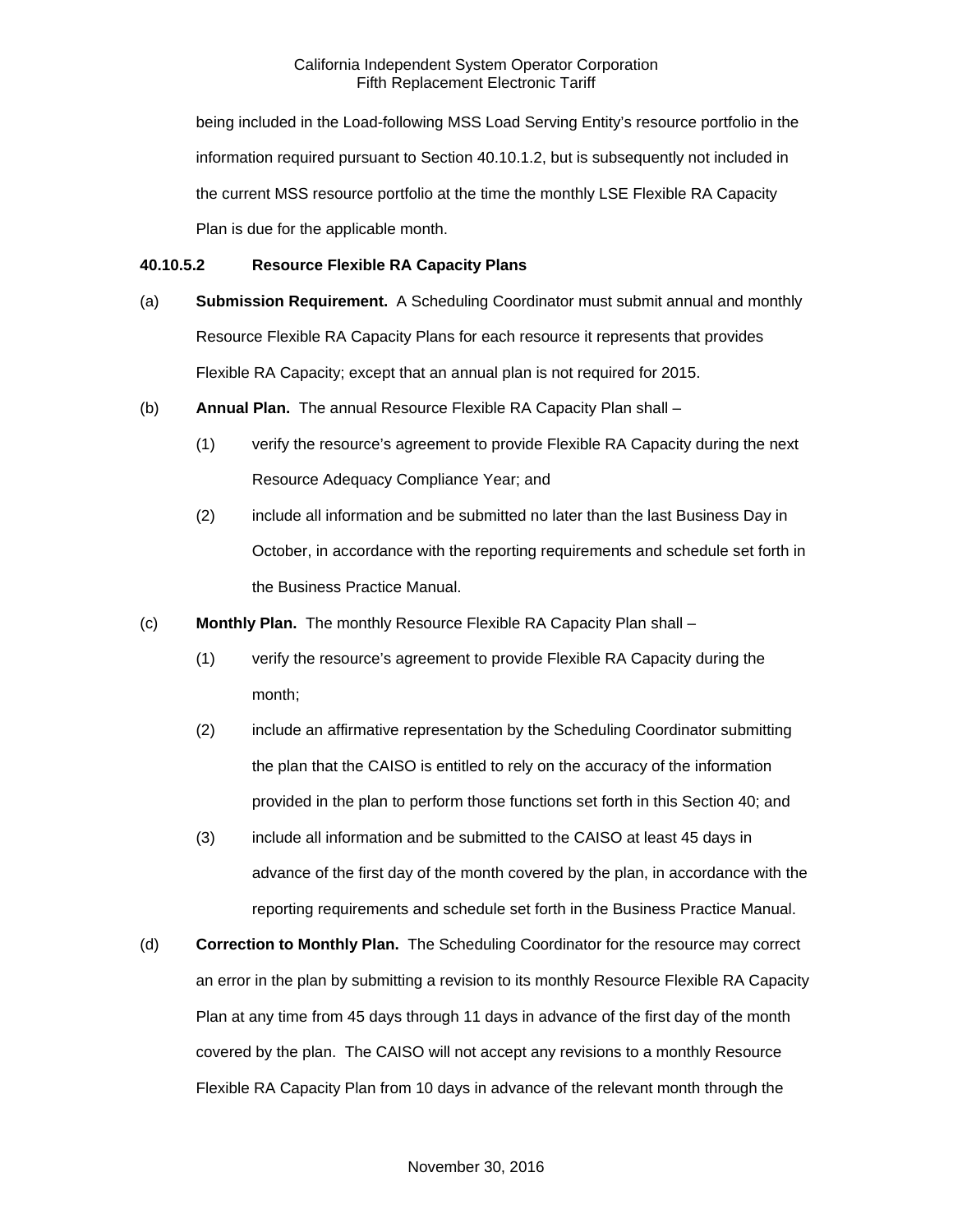end of the month, unless the Scheduling Coordinator for the Resource demonstrates good cause for the change and explains why it was not possible to submit the change earlier.

### **40.10.5.3 Review of Flexible RA Capacity Plans**

### (a) **Validation For Deficiency In An Individual LSE Plan.**

- (1) If the Local Regulatory Authority has not established its own flexible capacity procurement requirements, the CAISO will validate the annual and monthly LSE Flexible RA Capacity Plans for that Local Regulatory Authority's jurisdictional Load Serving Entities, and will use the Effective Flexible Capacity value for each resource calculated under Section 40.10.4. The CAISO will determine whether each Load Serving Entity met its annual or monthly total Flexible RA Capacity Requirement, and for the monthly LSE Flexible RA Capacity Plan, whether it met the total monthly requirement within the minimum or maximum quantity, as applicable, for each Flexible Capacity Category.
- (2) If the Local Regulatory Authority has established its own flexible capacity procurement requirements, the CAISO will not validate the individual LSE Flexible Capacity Plans for that Local Regulatory Authority's jurisdictional Load Serving Entities.
- (b) **Identification of Discrepancy.** The CAISO will compare all LSE Flexible RA Capacity Plans and Resource Flexible RA Capacity Plans to identify any discrepancy in the Resource Adequacy Resources listed or the amount of the Resource Adequacy Capacity committed.

# (c) **Evaluation For Cumulative Deficiency.**

(1) The CAISO will evaluate the annual LSE Flexible RA Capacity Plans of all Load Serving Entities on a cumulative basis to determine whether the total amount of Flexible RA Capacity shown in the plans meets 90 percent of the annual Flexible Capacity Need determined by the CAISO pursuant to Section 40.10.1 or whether a cumulative deficiency may exist under Section 43.2.7(a).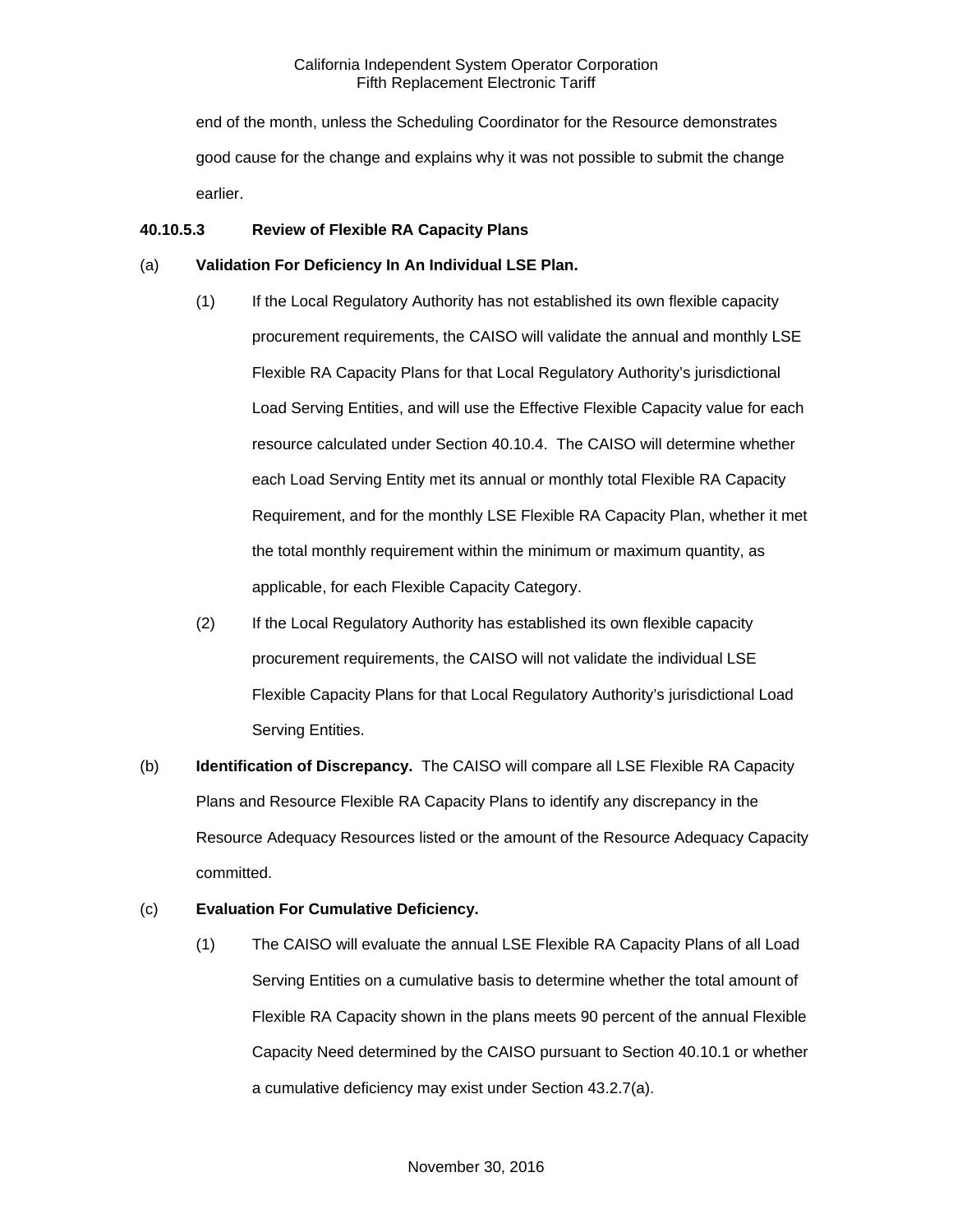- (2) The CAISO will evaluate the monthly Flexible RA Capacity Plans of all Load Serving Entities to determine whether (i) the total amount of Flexible RA Capacity shown in the plans, limited to the maximum monthly requirement for each category, meets the applicable monthly Flexible Capacity Need determined by the CAISO pursuant to Section 40.10.1 or whether a cumulative deficiency may exist under Section 43.2.7(b)(1); or (ii) the total amount of Flexible RA Capacity shown in the base ramping Flexible Capacity Category in the plans meets the minimum monthly requirement for the base ramping Flexible Capacity Category determined by the CAISO pursuant to Section 40.10.1.5 or whether a cumulative deficiency may exist under Section 43.2.7(b)(2).
- (d) **Calculation of Flexible RA Capacity.** The CAISO will calculate the amount of Flexible RA Capacity included in the annual and monthly Flexible RA Capacity Plans using the MW amount of Flexible RA Capacity for each resource designated in a plan as a Flexible RA Capacity Resource up to the Effective Flexible Capacity value for the resource calculated under Section 40.10.4.
- (e) **Allocated Flexible RA Capacity Requirement.** The CAISO will calculate the Load Serving Entity's allocated annual and monthly Flexible RA Capacity Requirement --
	- (1) For Load Serving Entities within a Local Regulatory Authority that has not adopted its own allocation methodology, the CAISO will calculate the Load Serving Entity's allocated requirement based on the CAISO's allocation methodology set forth in Section 40.10.2.
	- (2) For Load Serving Entities within a Local Regulatory Authority that has adopted its own allocation methodology, the CAISO will use that Local Regulatory Authority's methodology for the Local Regulatory Authority's jurisdictional Load Serving Entities.

#### **40.10.5.4 Deficiency in LSE Flexible RA Capacity Plan**

(a) **Finding and Notification.** If the CAISO's validation under Section 40.10.5.3(a) finds either (i) that the total amount of Flexible RA Capacity included in an annual or monthly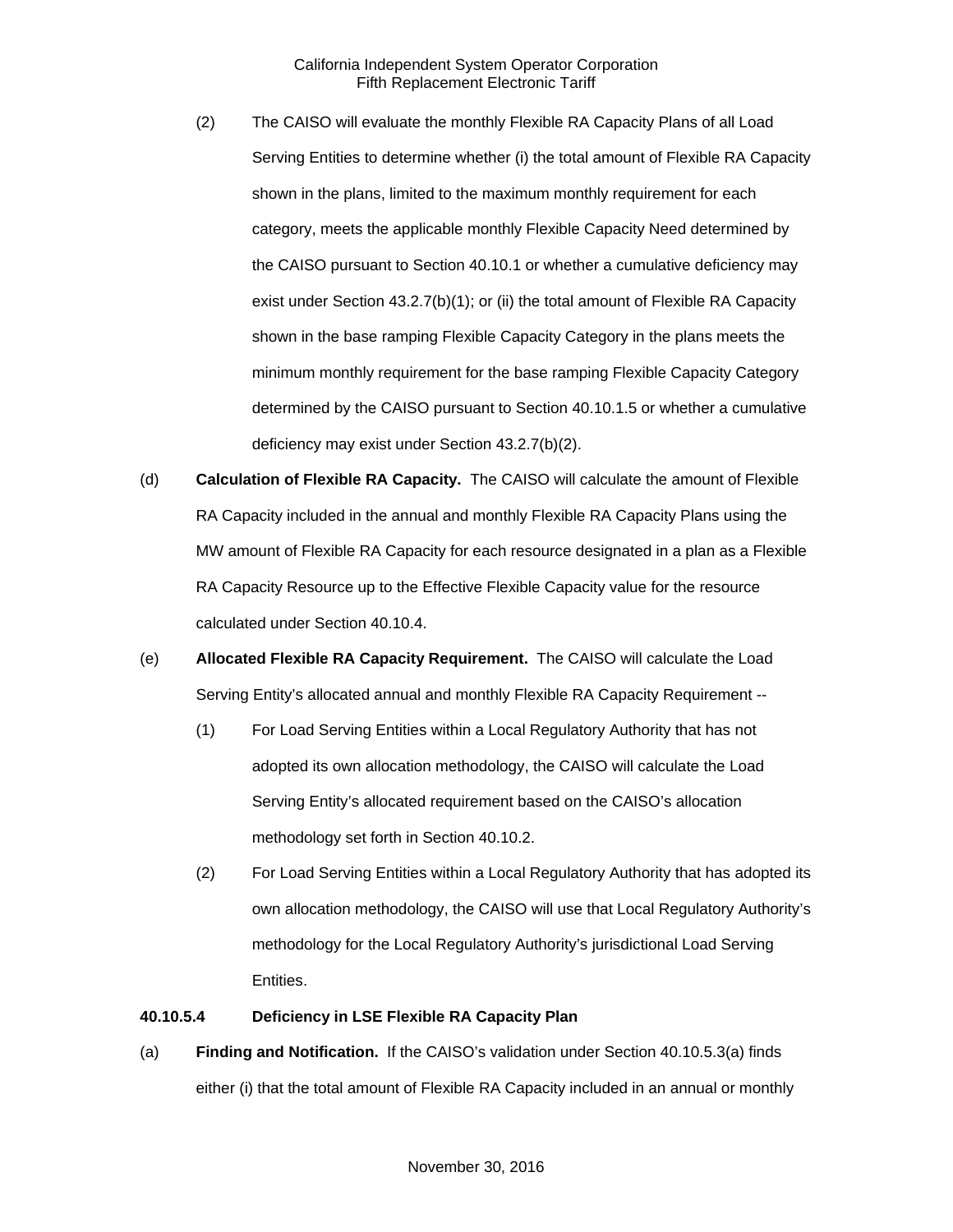LSE Flexible RA Capacity Plan is not sufficient to satisfy the Load Serving Entity's allocated Flexible RA Capacity Requirement or (ii) that the total monthly requirement in a monthly LSE Flexible RA Capacity Plan was not met within the minimum or maximum quantity, as applicable, for each Flexible Capacity Category, the CAISO will –

- (1) notify the relevant Scheduling Coordinator, and the Local Regulatory Authority or federal agency with jurisdiction over the relevant Load Serving Entity, in an attempt to resolve any deficiency in accordance with the procedures set forth in the Business Practice Manual; and
- (2) provide the notice at least 25 days in advance of the first day of the month covered by the plan and include the reasons the CAISO believes a deficiency exists.
- (b) **Resolved Deficiency.** If the CAISO issues a notice of deficiency under Section 40.10.5.4(a), and the deficiency is resolved, the Scheduling Coordinator for the Load Serving Entity shall –
	- (1) demonstrate, no less than 11 days prior to the first day of the month covered by the LSE Flexible RA Capacity Plan, that the identified deficiency is cured by submitting a revised LSE Flexible RA Capacity Plan, or
	- (2) advise the CAISO that the Load Serving Entity's Local Regulatory Authority, or federal agency, as appropriate, has determined that no deficiency exists.
- (c) **Unresolved Deficiency.** If the CAISO issues a notice of deficiency under Section 40.10.5.4(a) and is not advised that the deficiency is resolved, the CAISO will use the information contained in the Resource Flexible RA Capacity Plan to set the obligations of resources under Section 40.10 and/or to assign any costs incurred under this Section 40 and Section 43.

### **40.10.5.5 Discrepancy Between Flexible RA Capacity Plans.**

(a) **Finding and Notification.** If the CAISO's review under Section 40.10.5.3(b) finds a discrepancy between an LSE Flexible RA Capacity Plan and a Resource Flexible RA Capacity Plan, the CAISO will –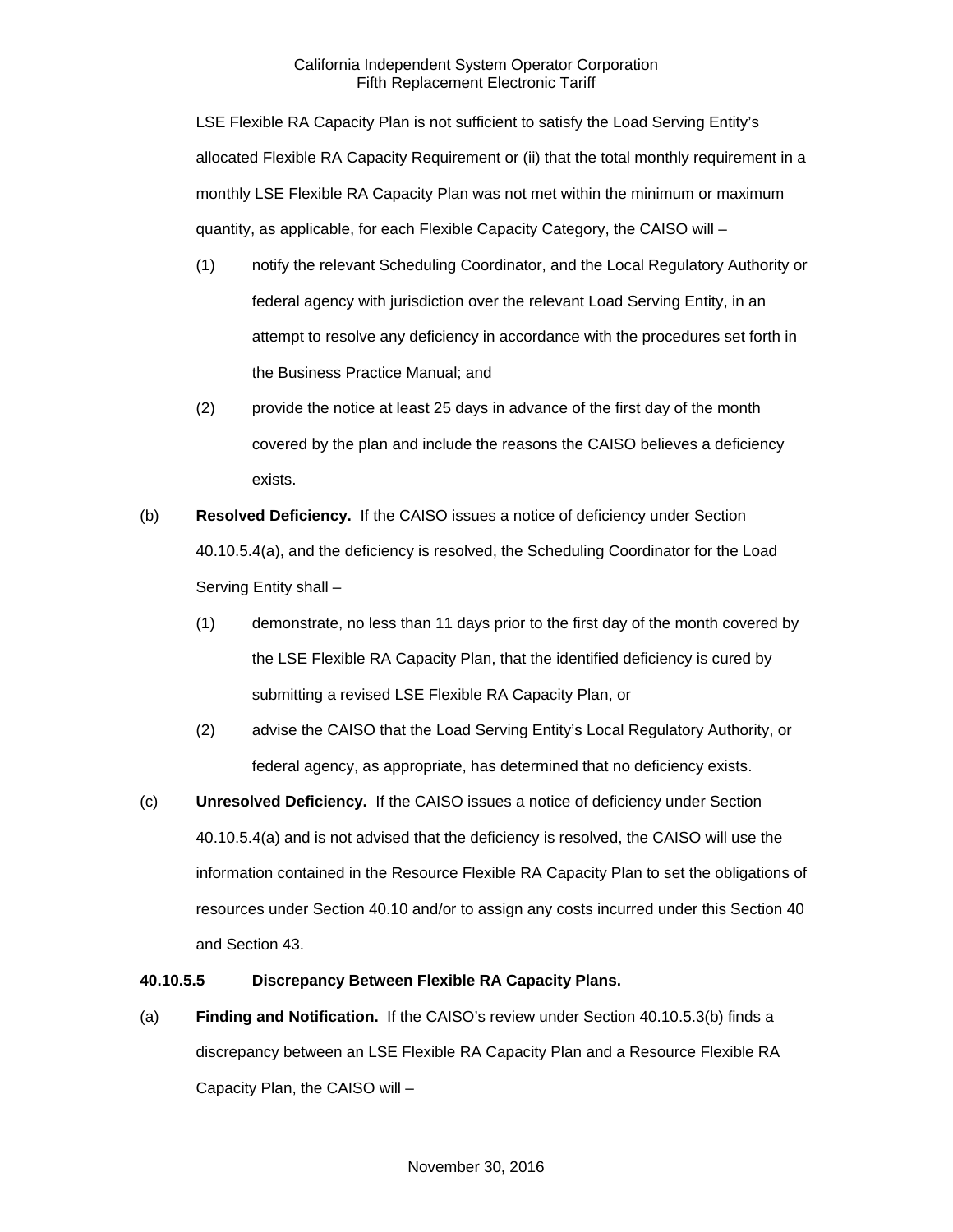- (1) notify the relevant Scheduling Coordinators of the mismatch in an attempt to resolve the discrepancy in accordance with the procedures set forth in the Business Practice Manual; and
- (2) provide the notice at least 25 days in advance of the first day of the month covered by the plans and include the reasons the CAISO believes a discrepancy exists.
- (b) **Resolved Discrepancy.** If the CAISO issues a notice of discrepancy under Section 40.10.5.5(a) and the discrepancy is resolved, the Scheduling Coordinator must provide the CAISO with a revised LSE Flexible RA Capacity Plan or Resource Flexible RA Capacity Plan, as applicable, no less than 11 days prior to the first day of the month covered by the plans.
- (c) **Unresolved Discrepancy.** If the CAISO issues a notice of discrepancy under Section 40.10.5.5(a) and is not advised that the discrepancy is resolved, the CAISO will use the information contained in the Resource Flexible RA Capacity Plan to set the obligations of resources under Section 40.10 and/or to assign any costs incurred under this Section 40 and Section 43.

### **40.10.5.6 LRA Deficiency.**

- (a) **Finding and Notification.** If the CAISO's evaluation under Section 40.10.5.3(c) finds a cumulative deficiency in Flexible RA Capacity, the CAISO will –
	- (1) identify each Local Regulatory Authority that did not meet its allocable share of the Flexible Capacity Need using the cumulative amount of Flexible RA Capacity that the Local Regulatory Authority's jurisdictional Load Serving Entities included in their annual and monthly Flexible RA Capacity Plans in total and, for the monthly Flexible RA Capacity Plans, in each Flexible Capacity Category;
	- (2) identify each Load Serving Entity that (i) is subject to the jurisdiction of a Local Regulatory Authority that did not meet its allocable share of the Flexible Capacity Need under Section 40.10.5.6, and (ii) did not include sufficient Flexible RA Capacity in an annual or monthly plan to meet its allocated Flexible RA Capacity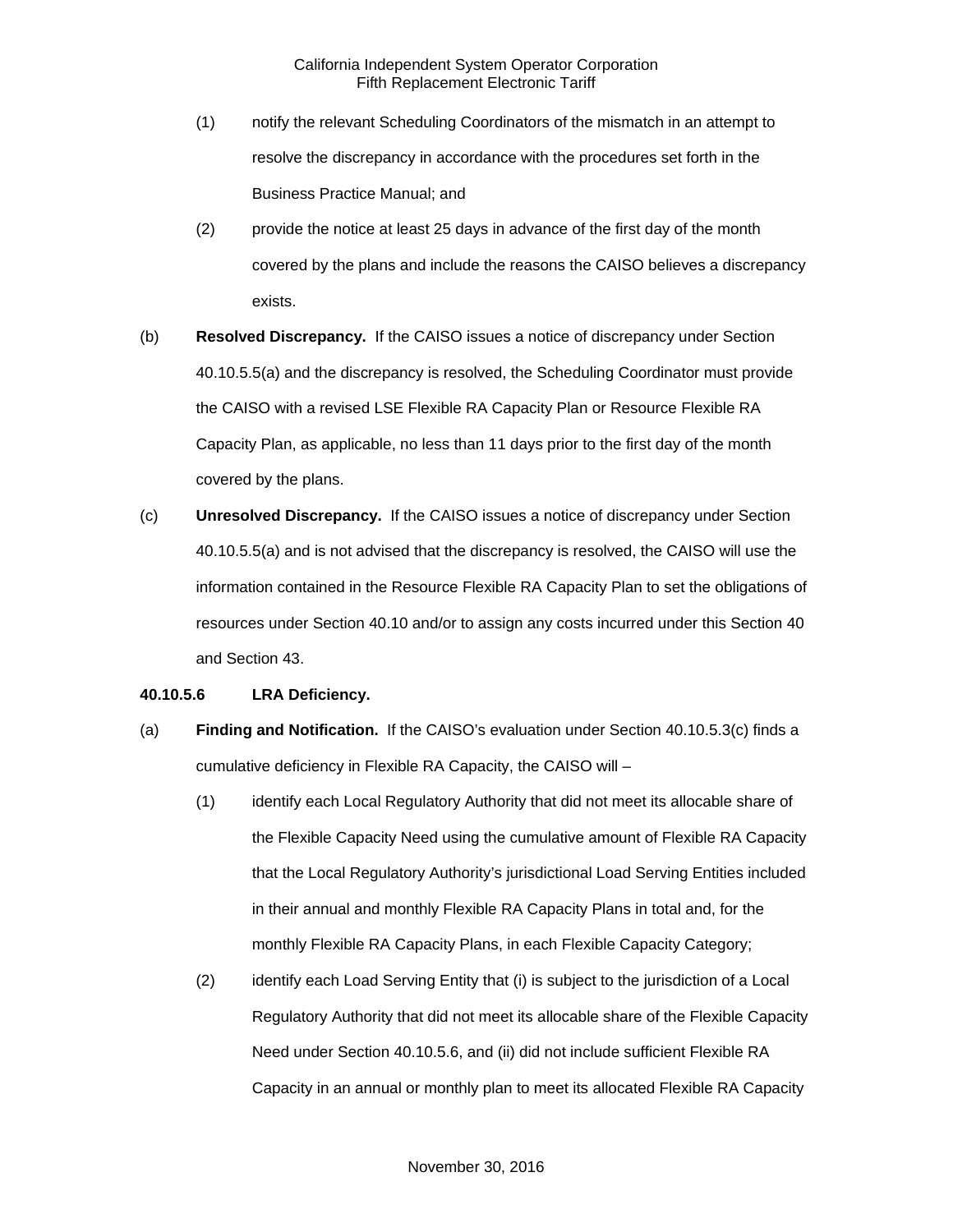Requirement or did not meet the monthly requirement within the minimum or maximum quantity, as applicable, for each Flexible Capacity Category, based on the allocation methodology of the Local Regulatory Authority if it has established its own methodology for allocating the Flexible Capacity Need to its jurisdictional Load Serving Entities;

- (3) notify each Local Regulatory Authority identified under Section 40.10.5.6(a)(1) and the Scheduling Coordinator for each Load Serving Entity identified under Section 40.10.5.6(a)(2) of the cumulative deficiency in an attempt to resolve any deficiency in accordance with the procedures set forth in the Business Practice Manual; and
- (4) provide the notice at least 25 days in advance of the first day of the month covered by the plan and include the reasons the CAISO believes a cumulative deficiency exists.
- (b) **Resolved Deficiency.** If the CAISO provides a notice of cumulative deficiency under Section 40.10.5.6(a), and the deficiency is resolved, the Scheduling Coordinator for the Load Serving Entity shall demonstrate, no less than 11 days prior to the first day of the month covered by the LSE Flexible RA Capacity Plan, that the identified deficiency is cured by submitting a revised LSE Flexible RA Capacity Plan.
- (c) **Unresolved Deficiency.** If the CAISO provides a notice of deficiency under Section 40.10.5.6(a) and is not advised that the deficiency is resolved, the CAISO will use the information contained in the Resource Flexible RA Capacity Plan to set the obligations of resources under Section 40.10 and/or to assign any costs incurred under this Section 40 and Section 43.

### **40.10.6 Flexible RA Capacity Must-Offer Obligation**

### **40.10.6.1 Day-Ahead and Real-Time Availability**

(a) **Must-Offer Obligation.** The Scheduling Coordinator for a resource supplying Flexible RA Capacity must submit Economic Bids for Energy for the full amount of the resource's Flexible RA Capacity, and Economic Bids for Ancillary Services that are not flagged as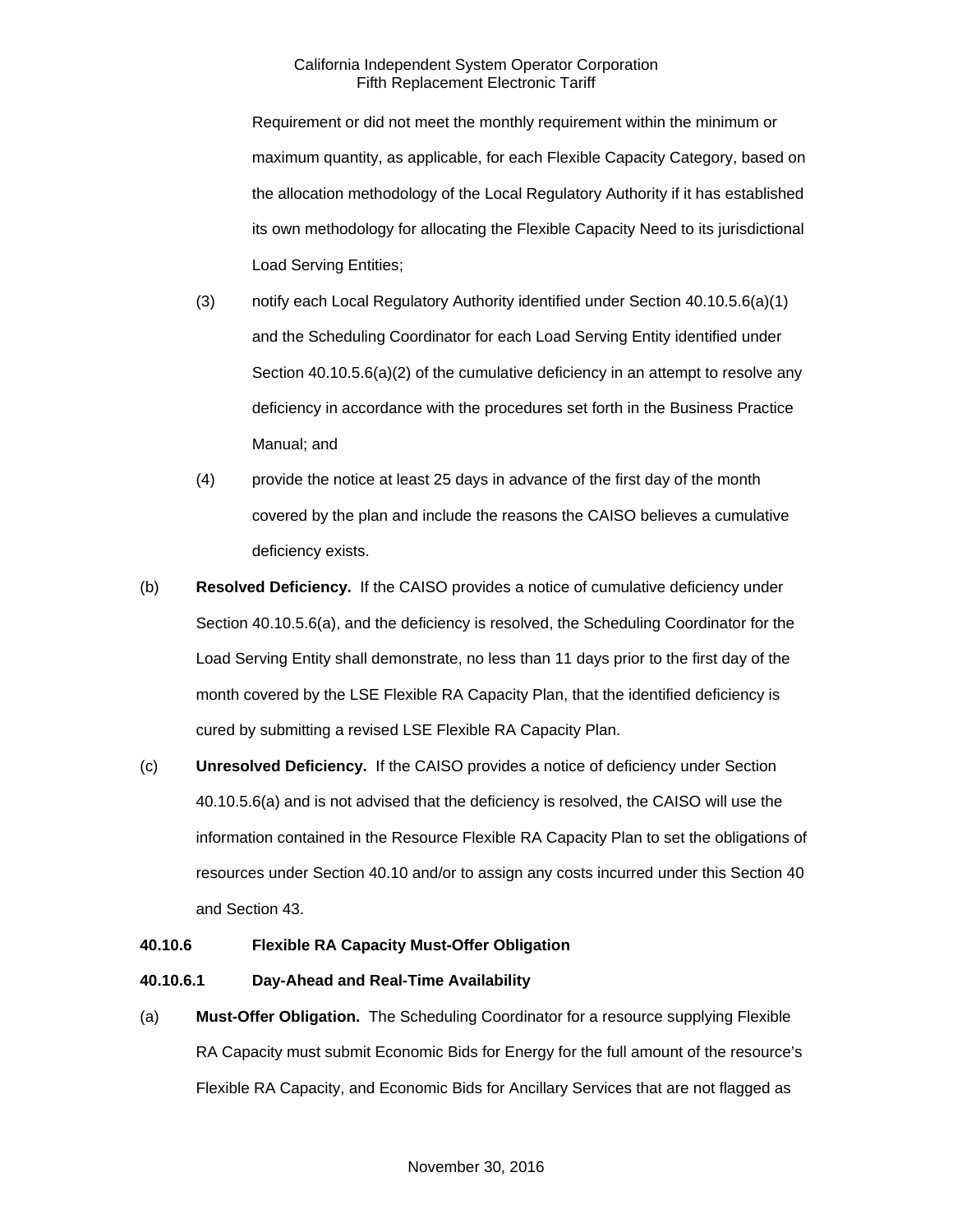Contingency Only in the Day-Ahead Market for the full amount of the resource's Flexible RA Capacity that is certified to provide Ancillary Services, in the Day-Ahead Market and the Real-Time Market for the applicable Trading Hours that is capable of being economically dispatched as follows, except as provided in Section 40.10.6.1(e) through $(h)$  –

- (1) Flexible Capacity Category for base ramping resources the 17-hour period from 5:00 a.m. to 10:00 p.m., seven days a week;
- (2) Flexible Capacity Category for peak ramping resources the five-hour period determined for each season by the CAISO's Flexible Capacity Needs Assessment, seven days a week; and
- (3) Flexible Capacity Category for super-peak ramping resources the five-hour period determined for each season by the CAISO's Flexible Capacity Needs Assessment, weekdays, except holidays and as provided in Section 40.10.6.1(h), until the resource receives during the five-hour period of the must offer obligation and responds to five CAISO dispatches for Start-Up during the month, after which the resource will not be subject to a must-offer obligation as a super-peak ramping resource for the remainder of that month; however, any other must-offer obligations for Resource Adequacy Capacity will still apply.
- (b) **Availability Requirement.** During the period of the applicable must-offer obligation, a Flexible RA Capacity Resource must be operationally available except for limitations specified in the Master File, legal or regulatory prohibitions or as otherwise required by this CAISO Tariff or by Good Utility Practice.
- (c) **Co-optimization.** Through the IFM co-optimization process, the CAISO will utilize available Flexible RA Capacity to provide Energy or Ancillary Services in the most efficient manner to clear the Energy market, manage congestion and procure required Ancillary Services.
- (d) **Participation in RUC.** A Flexible RA Capacity Resource must participate in the RUC to the extent that the resource has available Flexible RA Capacity that is not reflected in an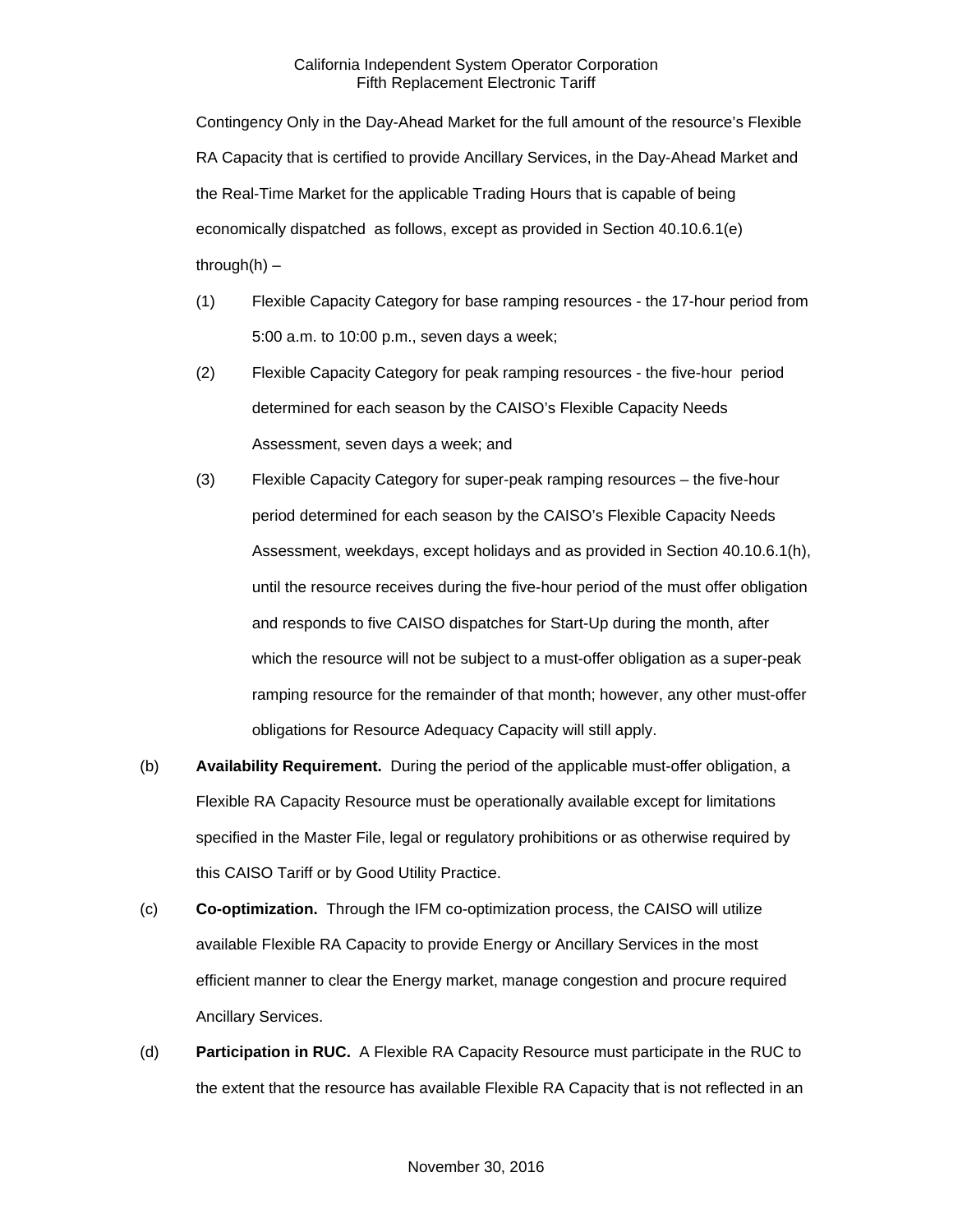IFM Schedule. Resource Adequacy Capacity participating in RUC will be optimized using a zero dollar (\$0/MW-hour) RUC Availability Bid. Flexible RA Capacity selected in RUC will not be eligible to receive a RUC Availability Payment.

### (e) **Use-Limited Resources.**

- (1) A Use-Limited Resource providing Flexible RA Capacity must be capable of responding to Dispatch Instructions and, consistent with its use-limitations, must submit Economic Bids for Energy for the full amount of its Flexible RA Capacity in the Day-Ahead Market and the Real-Time Market for the Trading Hours applicable to the resource's Flexible Capacity Category for that month for the Trading Hours that it is capable of being economically dispatched.
- (2) The Scheduling Coordinator for the Use-Limited Resources designated as a combined resource under Section 40.10.3.2(b), 40.10.3.3(b) or 40.10.3.4(b) must submit Economic Bids for Energy for either resource for the full amount of the Flexible RA Capacity required by the applicable must-offer obligation; however, Economic Bids for Energy must be submitted for only one resource in the combination per Trade Day.

### (f) **Short, Medium or Long Start Units**.

- (1) Short Start Units or Medium Start Units providing Flexible RA Capacity that do not have an IFM Schedule or a RUC Schedule for any of their Resource Adequacy Capacity for a given Trading Hour are required to participate in the Real-Time Market consistent with the provisions in Section 40.6.3 that apply to Short Start Units providing RA Capacity.
- (2) Long Start Units providing Flexible RA Capacity that do not have an IFM Schedule or a RUC Schedule for any of their Resource Adequacy Capacity for a given Trading Hour are required to participate in the Real-Time Market consistent with the provisions in Section 40.6.7 that apply to Long Start Units providing RA Capacity.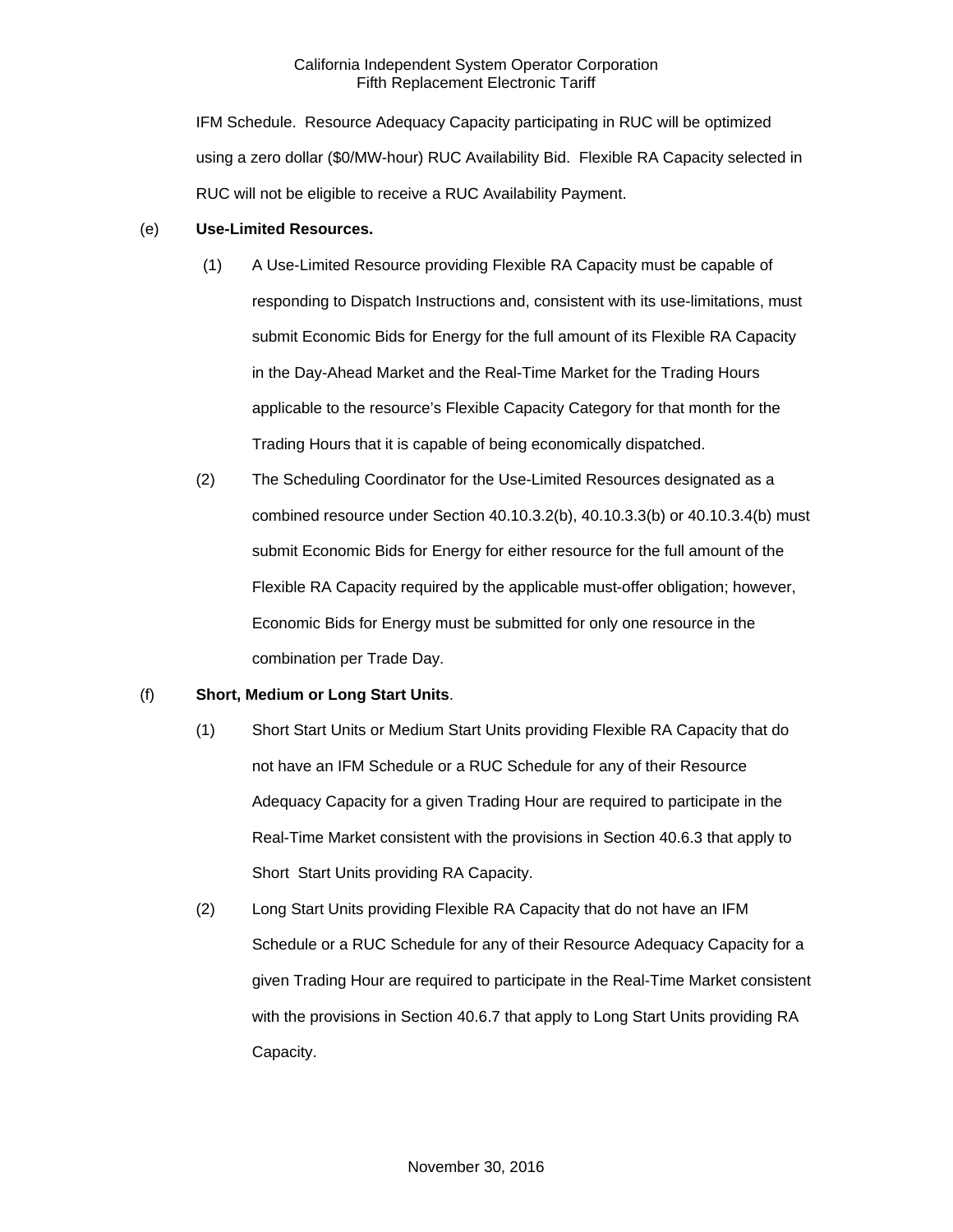- (3) If availability is required under Section 40.6.3 or 40.6.7, the Scheduling Coordinator for the resource must submit to the RTM for that Trading hour for which the resource is capable of responding to Dispatch Instructions: (i) Energy Bids for the full amount of the available Flexible RA Capacity, including capacity for which it has submitted Ancillary Services Bids; and (ii) Ancillary Services Bids for the full amount of its Flexible RA Capacity that is certified to provide Ancillary Services, and for each Ancillary Service for which the resource is certified, including capacity for which it has submitted Energy Bids.
- (g) **Extremely Long-Start Resources.** Flexible RA Capacity Resources that are Extremely Long-Start Resources must be available to the CAISO by complying with the Extremely Long-Start Commitment Process under Section 31.7 or otherwise committing the resource upon instruction from the CAISO, if physically capable. Once an Extremely Long-Start Resource is committed by the CAISO, it is subject to the provisions of Section 40.10.6 regarding Day-Ahead Availability and Real-Time Availability for the Trading Days for which it was committed.
- (h) **Non-Generator Resources, Regulation Energy Management.** Non-Generator Resources providing Flexible RA Capacity and Regulation Energy Management must submit Bids for Regulation Up and Regulation Down for Trading Hours in the 17-hour period from 5:00 a.m. to 10:00 p.m., seven days a week and shall not submit Bids for Energy or other Ancillary Services.

#### **40.10.6.2 Failure to Bid**

If the Scheduling Coordinator for a resource supplying Flexible RA Capacity does not submit Economic Bids for Energy for the full amount of the resource's Flexible RA Capacity, and Economic Bids for Ancillary Services for the full amount of the resource's Flexible RA Capacity that is certified to provide Ancillary Services, in the Day-Ahead Market and the Real-Time Market for the Trading Hours during the period of the applicable must-offer obligation –

(1) the CAISO will not insert Generated Bids for any Flexible RA Capacity for which the resource did not submit bids; and